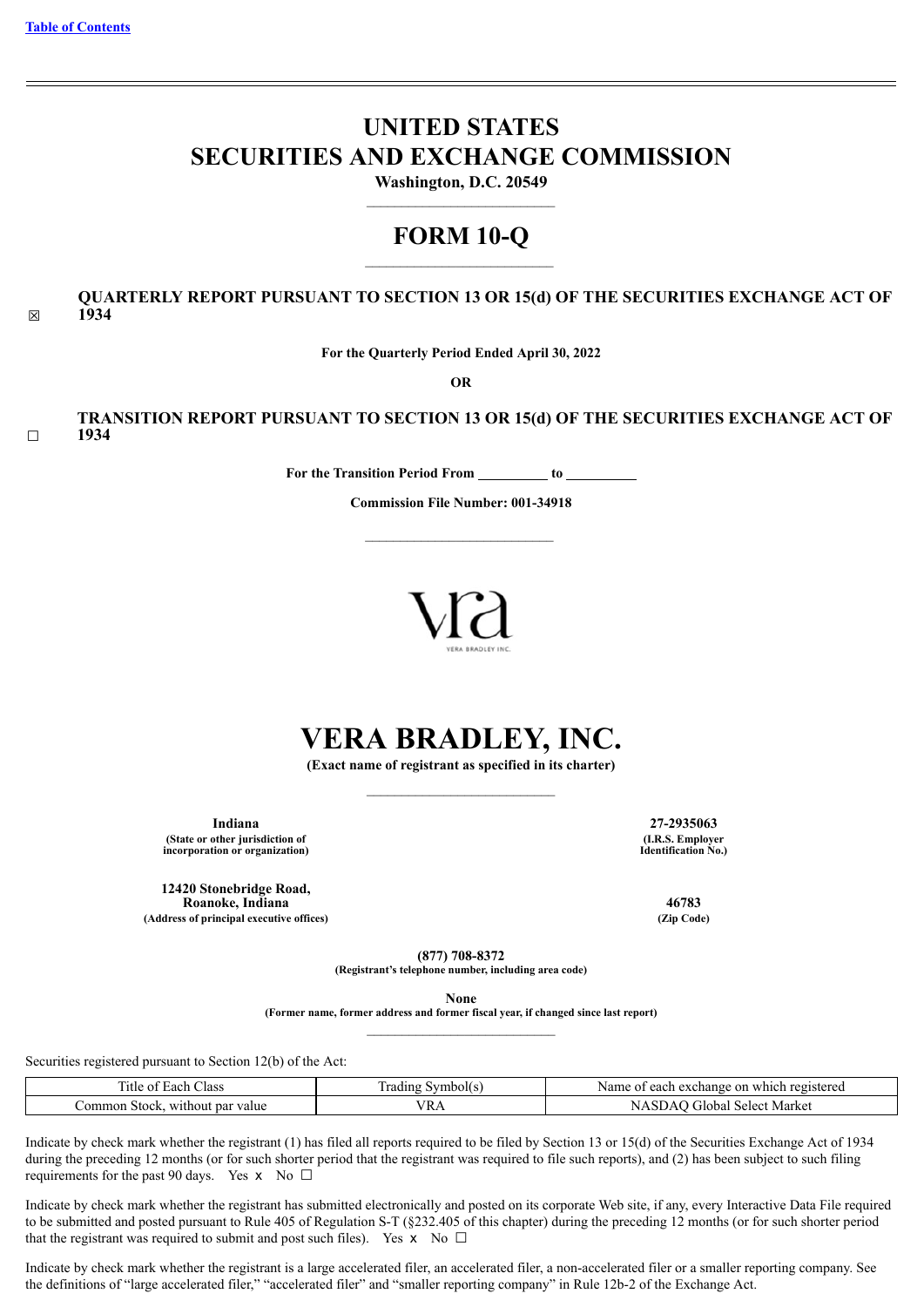<span id="page-1-0"></span>

| Large accelerated filer                                                                                                                                                                                                                                              |                                                      | Accelerated filer         | x |  |  |  |  |
|----------------------------------------------------------------------------------------------------------------------------------------------------------------------------------------------------------------------------------------------------------------------|------------------------------------------------------|---------------------------|---|--|--|--|--|
| Non-accelerated filer                                                                                                                                                                                                                                                | $\Box$ (Do not check if a smaller reporting company) | Smaller reporting company |   |  |  |  |  |
|                                                                                                                                                                                                                                                                      |                                                      | Emerging growth company   |   |  |  |  |  |
| If an emerging growth company, indicate by check mark if the registrant has elected not to use the extended transition period for complying with any new<br>or revised financial accounting standards provided pursuant to Section 13(a) of the Exchange Act. $\Box$ |                                                      |                           |   |  |  |  |  |
| Indicate by check mark whether the registrant is a shell company (as defined in Rule 12b-2 of the Exchange Act). Yes $\square$ No $\times$                                                                                                                           |                                                      |                           |   |  |  |  |  |
| The registrant had 31,458,289 shares of its common stock outstanding as of June 1, 2022.                                                                                                                                                                             |                                                      |                           |   |  |  |  |  |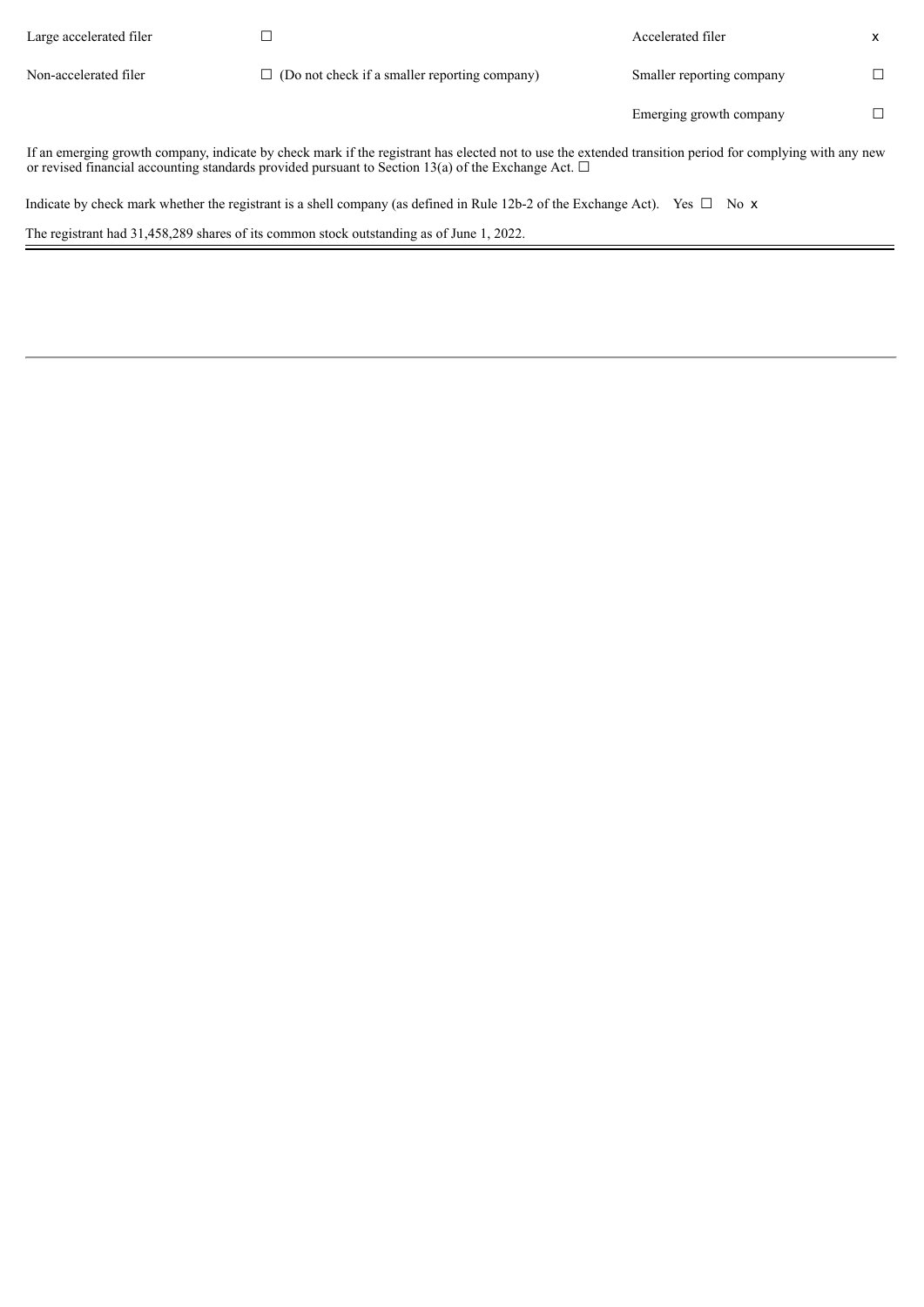### **TABLE OF CONTENTS**

### **PART I. FINANCIAL [INFORMATION](#page-3-0)**

| $\overline{4}$  |
|-----------------|
| 5               |
| $6\overline{6}$ |
| 7               |
| 8               |
| <u>10</u>       |
| 22              |
| 32              |
| 32              |
|                 |
| <u>33</u>       |
| <u>33</u>       |
| 34              |
| 34              |
| <u>35</u>       |
|                 |
|                 |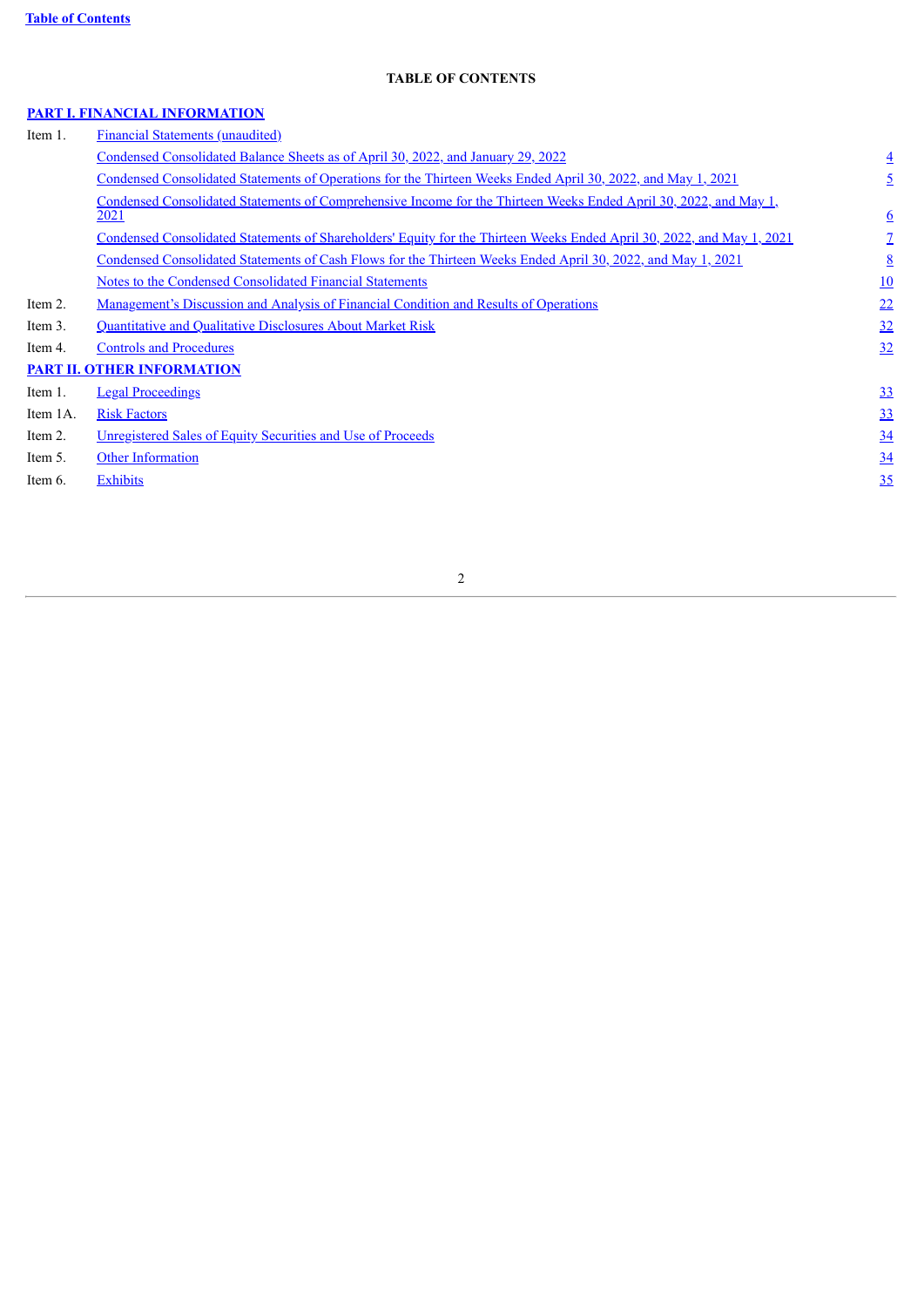#### **FORWARD-LOOKING STATEMENTS**

This report contains forward-looking statements that are subject to risks and uncertainties. All statements other than statements of historical or current fact included in this report are forward-looking statements. Forward-looking statements include references to our current expectations and projections relating to our financial condition, results of operations, plans, objectives, strategies, future performance, and business. You can identify forward-looking statements by the fact that they do not relate strictly to historical or current facts. These statements may include words such as "anticipate," "estimate," "expect," "project," "plan," "intend," "believe," "may," "might," "will," "should," "can have," and "likely" and other words and terms of similar meaning in connection with any discussion of the timing or nature of future operating or financial performance or other events. For example, all statements we make relating to our estimated and projected earnings, revenues, costs, expenditures, cash flows, growth rates, and financial results, our plans and objectives for future operations, growth, initiatives, or strategies, or the expected outcome or impact of pending or threatened litigation are forward-looking statements. All forward-looking statements are subject to risks and uncertainties that may cause actual results to differ materially from those that we expected, including:

- possible adverse changes in general economic conditions and their impact on consumer confidence and consumer spending, including political unrest, social unrest, acts of war and terrorism, inflation, impacts related to variants of the novel coronavirus (COVID-19) outbreak, and other related matters;
- public health pandemics, including the continued outbreak of COVID-19 and actions to contain the spread of the virus by governmental or other actors;
- possible inability to successfully implement our long-term strategic plans;
- possible declines in our comparable sales;
- possible inability to maintain and enhance our brands;
- possible failure of our multi-channel distribution model;
- possible inability to predict and respond in a timely manner to changes in consumer demand;
- possible inability to successfully open new stores and/or operate current stores as planned;
- possible loss of key management associates or inability to attract and retain the talent required for our business;
- possible data security or privacy breaches or disruptions in our computer systems or website;
- possible disruptions in our supply chain;
- possible new or increased tariffs on our products that could lead to increased product costs and lower profit margins; and
- possible inability to successfully implement integration strategies related to the Pura Vida business and possible inability to derive expected benefits from or to successfully integrate any future business acquisition.

We derive many of our forward-looking statements from our operating plans and forecasts, which are based upon detailed assumptions. While we believe that our assumptions are reasonable, we caution that it is difficult to predict the impact of known factors, and it is impossible for us to anticipate all factors that could affect our actual results.

For a discussion of the above described risks and uncertainties and other risks and uncertainties that could cause actual results to differ materially from those contained in our forward-looking statements, please refer to "Risk Factors" in Item 1A of our Annual Report on Form 10-K for the fiscal year ended January 29, 2022, as well as in Item 1A herein.

<span id="page-3-0"></span>We caution you that the risks and uncertainties identified by us may not be all of the factors that are important to you. Furthermore, the forward-looking statements included in this report are made only as of the date hereof. We undertake no obligation to publicly update or revise any forward-looking statement as a result of new information, future events, or otherwise, except as required by law.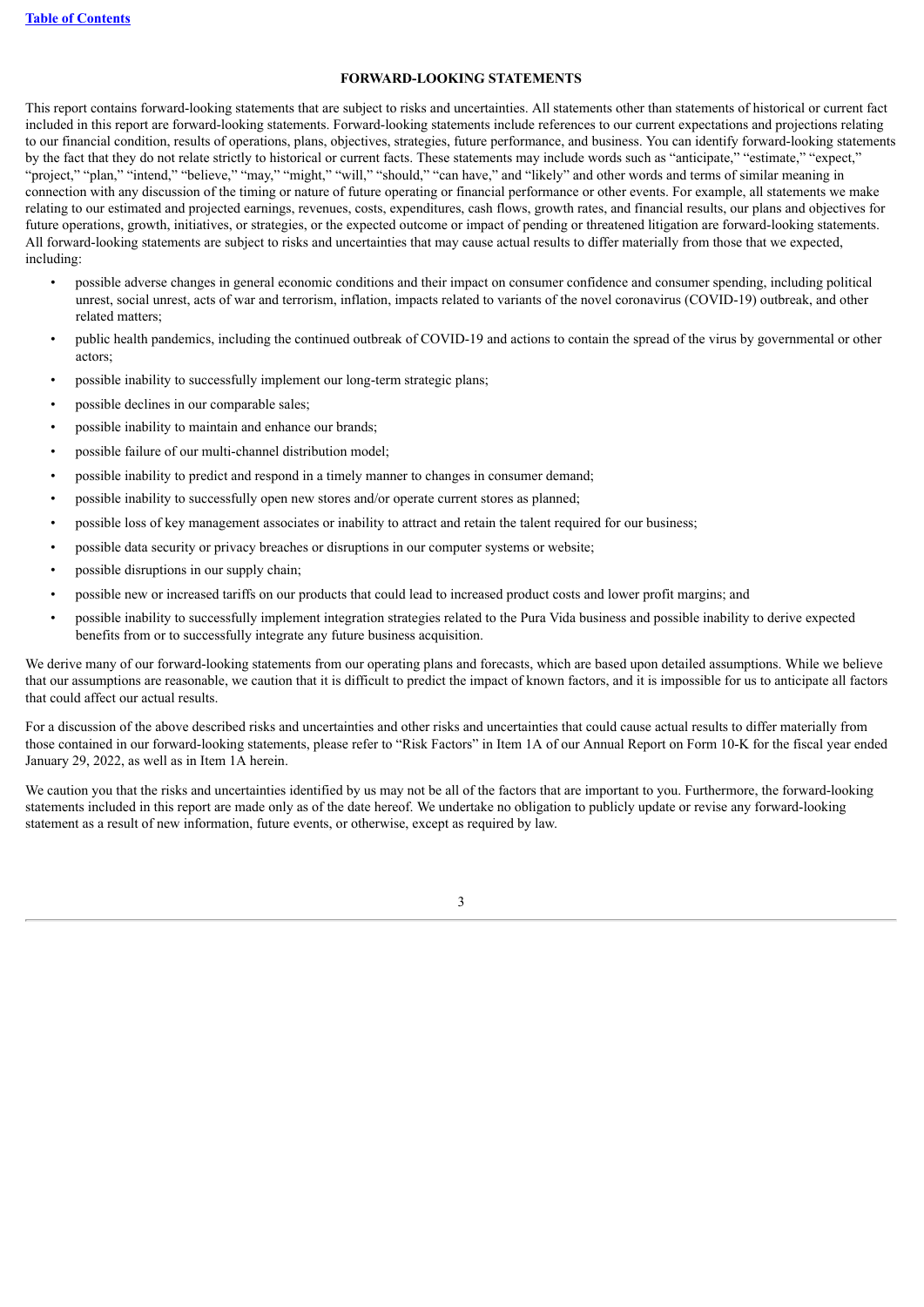### **PART I. FINANCIAL INFORMATION**

### <span id="page-4-1"></span><span id="page-4-0"></span>**ITEM 1. FINANCIAL STATEMENTS**

### **Vera Bradley, Inc. Condensed Consolidated Balance Sheets (in thousands)**

### **(unaudited)**

|                                                                                                                                                       |               | April 30,<br>2022 |               | January 29,<br>2022 |
|-------------------------------------------------------------------------------------------------------------------------------------------------------|---------------|-------------------|---------------|---------------------|
| <b>Assets</b>                                                                                                                                         |               |                   |               |                     |
| Current assets:                                                                                                                                       |               |                   |               |                     |
| Cash and cash equivalents                                                                                                                             | \$            | 63,987            | $\mathbb{S}$  | 88,436              |
| Accounts receivable, net                                                                                                                              |               | 20.115            |               | 20,681              |
| Inventories                                                                                                                                           |               | 161,787           |               | 144,881             |
| Income taxes receivable                                                                                                                               |               | 3,466             |               | 9,391               |
| Prepaid expenses and other current assets                                                                                                             |               | 17,458            |               | 15,928              |
| Total current assets                                                                                                                                  |               | 266,813           |               | 279,317             |
| Operating right-of-use assets                                                                                                                         |               | 79,827            |               | 79,873              |
| Property, plant, and equipment, net                                                                                                                   |               | 60,032            |               | 59,941              |
| Intangible assets, net                                                                                                                                |               | 43,454            |               | 44,223              |
| Goodwill                                                                                                                                              |               | 44,254            |               | 44,254              |
| Deferred income taxes                                                                                                                                 |               | 3,980             |               | 3,857               |
| Other assets                                                                                                                                          |               | 5,337             |               | 6,081               |
| Total assets                                                                                                                                          | $\mathsf{\$}$ | 503,697           | $\mathcal{S}$ | 517,546             |
| Liabilities, Redeemable Noncontrolling Interest, and Shareholders' Equity                                                                             |               |                   |               |                     |
| Current liabilities:                                                                                                                                  |               |                   |               |                     |
| Accounts payable                                                                                                                                      | \$            | 39,327            | $\mathcal{S}$ | 30,492              |
| Accrued employment costs                                                                                                                              |               | 7,897             |               | 12,463              |
| Short-term operating lease liabilities                                                                                                                |               | 17,288            |               | 18,699              |
| Other accrued liabilities                                                                                                                             |               | 17,298            |               | 16,422              |
| Total current liabilities                                                                                                                             |               | 81,810            |               | 78,076              |
| Long-term operating lease liabilities                                                                                                                 |               | 81,513            |               | 80,861              |
| Other long-term liabilities                                                                                                                           |               | 168               |               | 195                 |
| <b>Total liabilities</b>                                                                                                                              |               | 163,491           |               | 159,132             |
| Commitments and contingencies                                                                                                                         |               |                   |               |                     |
| Redeemable noncontrolling interest                                                                                                                    |               | 31,092            |               | 30,974              |
| Shareholders' equity:                                                                                                                                 |               |                   |               |                     |
| Preferred stock; 5,000 shares authorized, no shares issued or outstanding                                                                             |               |                   |               |                     |
| Common stock, without par value; 200,000 shares authorized, 42,834 and 42,429 shares issued and 32,152 and 33,170<br>shares outstanding, respectively |               |                   |               |                     |
| Additional paid-in-capital                                                                                                                            |               | 107,040           |               | 107,907             |
| Retained earnings                                                                                                                                     |               | 327,390           |               | 334,364             |
| Accumulated other comprehensive loss                                                                                                                  |               | (60)              |               | (29)                |
| Treasury stock                                                                                                                                        |               | (125, 256)        |               | (114, 802)          |
| Total shareholders' equity of Vera Bradley, Inc.                                                                                                      |               | 309,114           |               | 327,440             |
| Total liabilities, redeemable noncontrolling interest, and shareholders' equity                                                                       | \$            | 503,697           | $\mathbb{S}$  | 517,546             |

<span id="page-4-2"></span>The accompanying notes are an integral part of these financial statements.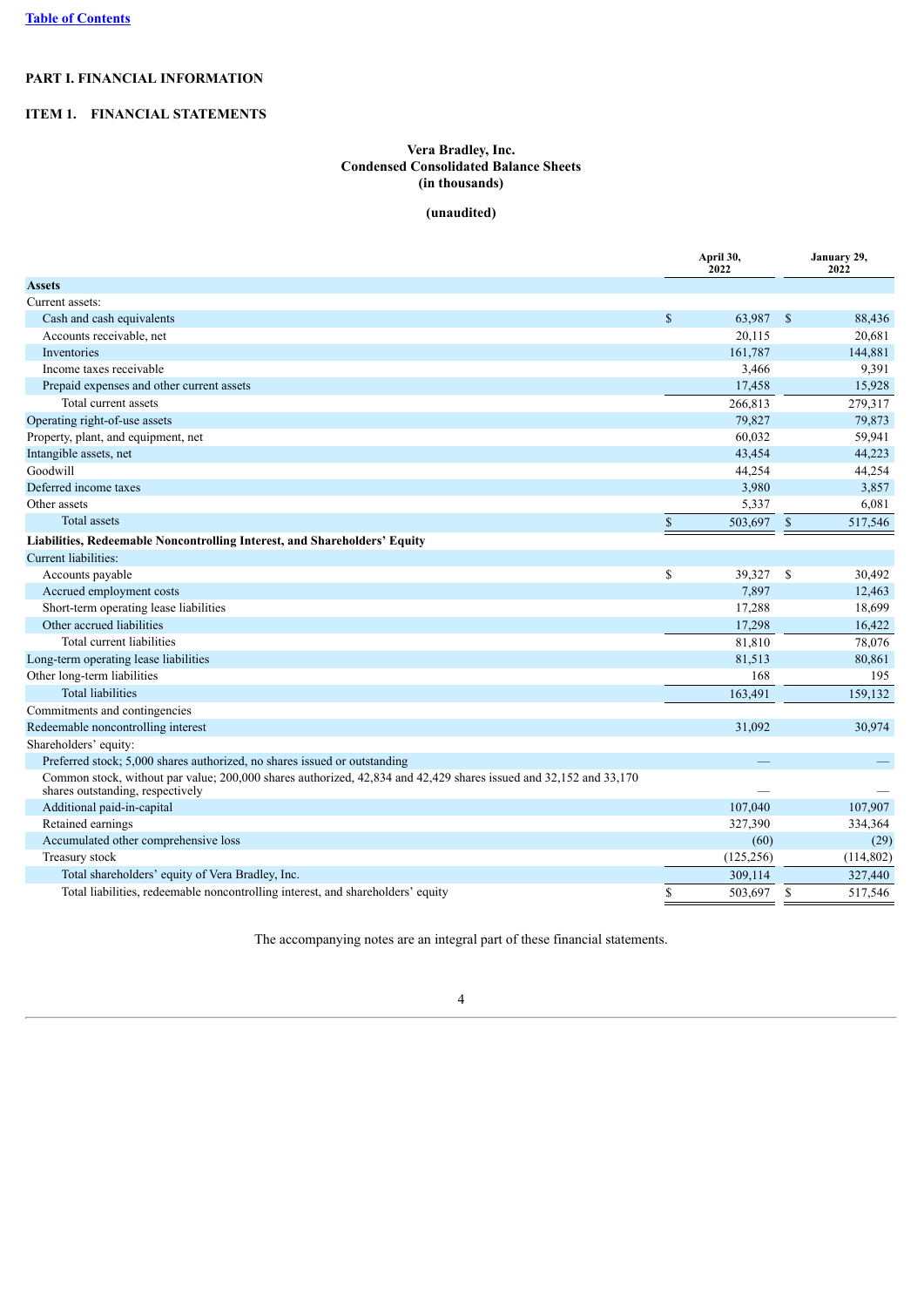#### **Vera Bradley, Inc. Condensed Consolidated Statements of Operations (in thousands, except per share data)**

### **(unaudited)**

|                                                                                | <b>Thirteen Weeks Ended</b> |      |                |
|--------------------------------------------------------------------------------|-----------------------------|------|----------------|
|                                                                                | April 30,<br>2022           |      | May 1,<br>2021 |
| Net revenues                                                                   | \$<br>98,459                | - \$ | 109,094        |
| Cost of sales                                                                  | 45,945                      |      | 49,930         |
| Gross profit                                                                   | 52,514                      |      | 59,164         |
| Selling, general, and administrative expenses                                  | 60,914                      |      | 60,896         |
| Other income (loss), net                                                       | 167                         |      | (227)          |
| Operating loss                                                                 | (8,233)                     |      | (1,959)        |
| Interest expense, net                                                          | 40                          |      | 90             |
| Loss before income taxes                                                       | (8,273)                     |      | (2,049)        |
| Income tax benefit                                                             | (1, 563)                    |      | (531)          |
| Net loss                                                                       | (6,710)                     |      | (1,518)        |
| Less: Net income attributable to redeemable noncontrolling interest            | 264                         |      | 627            |
| Net loss attributable to Vera Bradley, Inc.                                    | (6, 974)                    | -S   | (2,145)        |
| Basic weighted-average shares outstanding                                      | 32,672                      |      | 33,590         |
| Diluted weighted-average shares outstanding                                    | 32,672                      |      | 33,590         |
| Basic net loss per share available to Vera Bradley, Inc. common shareholders   | \$<br>$(0.21)$ \$           |      | (0.06)         |
| Diluted net loss per share available to Vera Bradley, Inc. common shareholders | \$<br>$(0.21)$ \$           |      | (0.06)         |

<span id="page-5-0"></span>The accompanying notes are an integral part of these financial statements.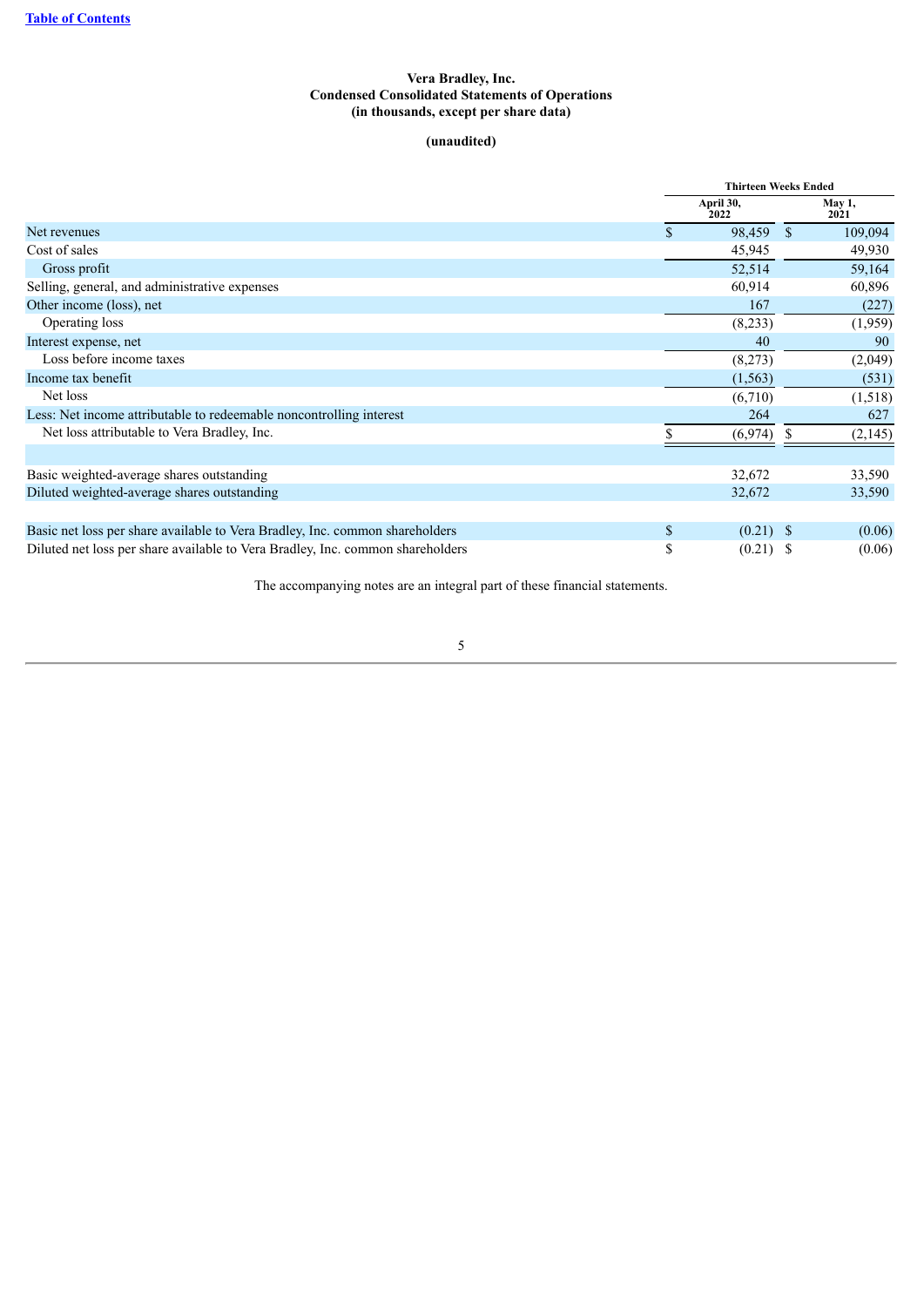#### **Vera Bradley, Inc. Condensed Consolidated Statements of Comprehensive Income (in thousands)**

### **(unaudited)**

|                                                                               | <b>Thirteen Weeks Ended</b> |  |                |  |
|-------------------------------------------------------------------------------|-----------------------------|--|----------------|--|
|                                                                               | April 30,<br>2022           |  | May 1,<br>2021 |  |
| Net loss                                                                      | $(6,710)$ \$                |  | (1,518)        |  |
| Unrealized loss on available-for-sale debt investments                        |                             |  | (2)            |  |
| Cumulative translation adjustment                                             | (31)                        |  | (6)            |  |
| Comprehensive loss, net of tax                                                | (6,741)                     |  | (1,526)        |  |
| Less: Comprehensive income attributable to redeemable noncontrolling interest | 264                         |  | 627            |  |
| Comprehensive loss attributable to Vera Bradley, Inc.                         | (7,005)                     |  | (2,153)        |  |

<span id="page-6-0"></span>The accompanying notes are an integral part of these financial statements.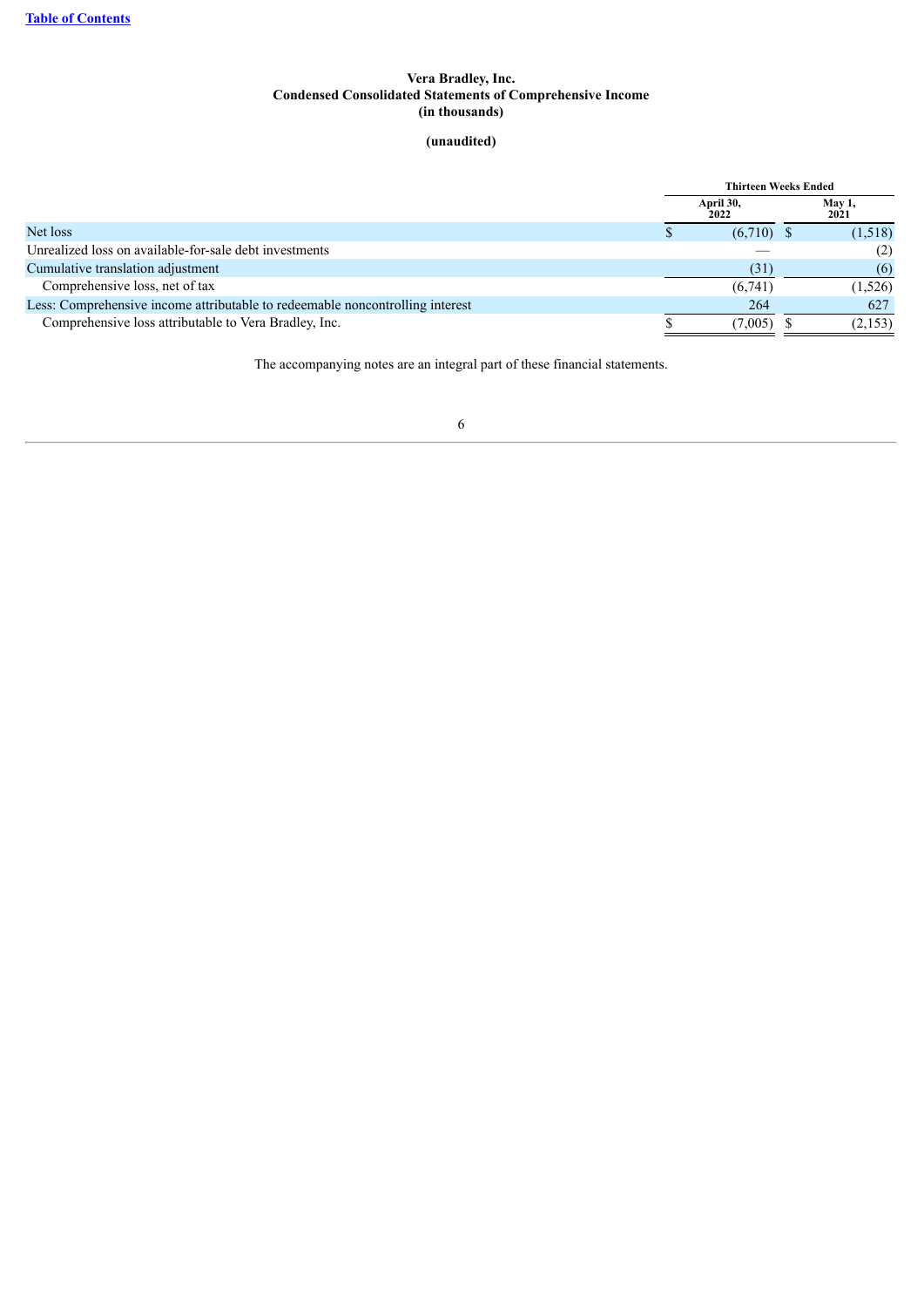#### **Vera Bradley, Inc. Condensed Consolidated Statements of Shareholders' Equity (in thousands, except share data)**

### **(unaudited)**

#### **Number of Shares**

|                                                       | Common<br>Stock | <b>Treasury</b><br>Stock | Additional<br>Paid-in<br>Capital | Retained<br>Earnings | Accumulated<br>Other<br>Comprehensive<br>Loss | <b>Treasury</b><br><b>Stock</b> | <b>Total</b><br>Shareholders'<br><b>Equity of</b><br>Vera Bradley,<br>Inc. |
|-------------------------------------------------------|-----------------|--------------------------|----------------------------------|----------------------|-----------------------------------------------|---------------------------------|----------------------------------------------------------------------------|
| <b>Balance at January 29, 2022</b>                    | 33,170,430      | 9,258,741                | \$107,907                        | 334.364 \$<br>S.     | (29)                                          | \$(114,802)                     | 327,440<br>S                                                               |
| Net loss attributable to Vera Bradley, Inc.           |                 |                          |                                  | (6,974)              |                                               |                                 | (6,974)                                                                    |
| Translation adjustments                               |                 |                          |                                  |                      | (31)                                          |                                 | (31)                                                                       |
| Restricted shares vested, net of repurchase for taxes | 404,469         |                          | (1, 410)                         |                      |                                               |                                 | (1,410)                                                                    |
| Stock-based compensation                              |                 |                          | 543                              |                      |                                               |                                 | 543                                                                        |
| Treasury stock purchased                              | (1,423,096)     | 1,423,096                |                                  |                      |                                               | (10, 454)                       | (10, 454)                                                                  |
| <b>Balance at April 30, 2022</b>                      | 32,151,803      | 10,681,837               | \$107,040                        | 327.390 \$<br>S.     | (60)                                          | \$(125, 256)                    | 309,114                                                                    |

|                                                        | <b>Number of Shares</b> |                          |                                         |                            |                                                        |                          |                                                                            |
|--------------------------------------------------------|-------------------------|--------------------------|-----------------------------------------|----------------------------|--------------------------------------------------------|--------------------------|----------------------------------------------------------------------------|
|                                                        | Common<br><b>Stock</b>  | <b>Treasury</b><br>Stock | <b>Additional</b><br>Paid-in<br>Capital | Retained<br>Earnings       | Accumulated<br>Other<br>Comprehensive<br>Income (Loss) | <b>Treasury</b><br>Stock | <b>Total</b><br>Shareholders'<br><b>Equity of</b><br>Vera Bradlev,<br>Inc. |
| <b>Balance at January 30, 2021</b>                     | 33,414,490              | 8,393,207                | \$105,433                               | 316,526 \$<br>$\mathbf{s}$ | 8                                                      | \$(107,060)              | 314,907<br><sup>\$</sup>                                                   |
| Net loss attributable to Vera Bradley, Inc.            |                         |                          |                                         | (2,145)                    |                                                        |                          | (2,145)                                                                    |
| Translation adjustments                                |                         |                          |                                         |                            | (6)                                                    |                          | (6)                                                                        |
| Unrealized loss on available-for-sale debt investments |                         |                          |                                         |                            | (2)                                                    |                          | (2)                                                                        |
| Restricted shares vested, net of repurchase for taxes  | 570,562                 |                          | (2,171)                                 |                            |                                                        |                          | (2,171)                                                                    |
| Stock-based compensation                               |                         |                          | 1,814                                   |                            |                                                        |                          | 1,814                                                                      |
| <b>Balance at May 1, 2021</b>                          | 33,985,052              | 8,393,207                | \$105.076                               | 314.381<br>S.              |                                                        | \$(107,060)              | 312,397                                                                    |

<span id="page-7-0"></span>The accompanying notes are an integral part of these financial statements.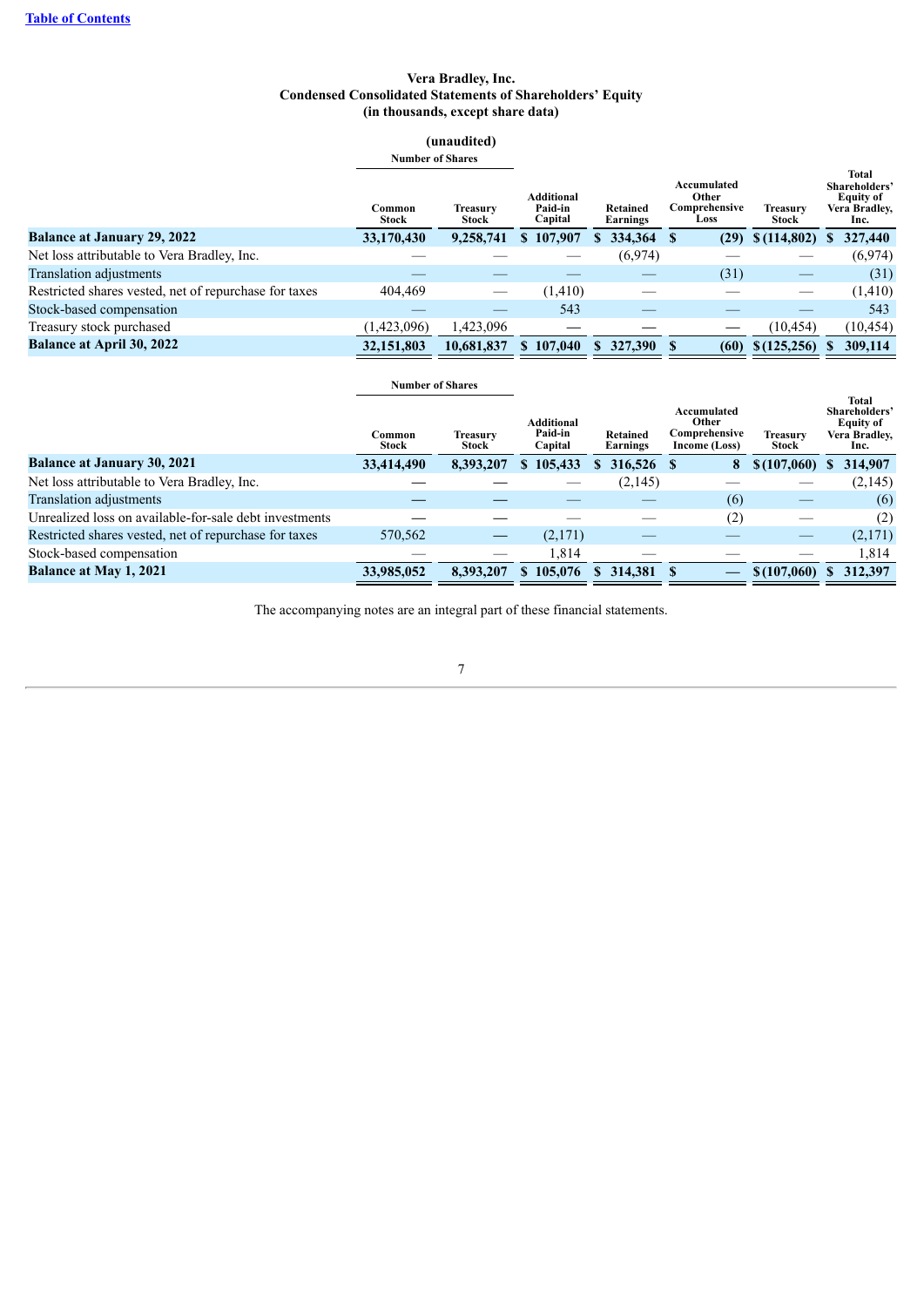#### **Vera Bradley, Inc. Condensed Consolidated Statements of Cash Flows (in thousands)**

### **(unaudited)**

|                                                                             |                   | <b>Thirteen Weeks Ended</b> |                |  |
|-----------------------------------------------------------------------------|-------------------|-----------------------------|----------------|--|
|                                                                             | April 30,<br>2022 |                             | May 1,<br>2021 |  |
| <b>Cash flows from operating activities</b>                                 |                   |                             |                |  |
| Net loss                                                                    | \$                | $(6,710)$ \$                | (1, 518)       |  |
| Adjustments to reconcile net loss to net cash used in operating activities: |                   |                             |                |  |
| Depreciation of property, plant, and equipment                              |                   | 2,192                       | 2,286          |  |
| Amortization of operating right-of-use assets                               |                   | 5,260                       | 4,930          |  |
| Impairment charges                                                          |                   | 592                         |                |  |
| Amortization of intangible assets                                           |                   | 769                         | 769            |  |
| Provision for doubtful accounts                                             |                   | (143)                       | (66)           |  |
| Stock-based compensation                                                    |                   | 543                         | 1,814          |  |
| Deferred income taxes                                                       |                   | (123)                       | 369            |  |
| Other non-cash gain, net                                                    |                   | $\overline{\phantom{m}}$    | (45)           |  |
| Changes in assets and liabilities:                                          |                   |                             |                |  |
| Accounts receivable                                                         |                   | 709                         | 5,664          |  |
| Inventories                                                                 |                   | (16,906)                    | (8,919)        |  |
| Prepaid expenses and other assets                                           |                   | (786)                       | (779)          |  |
| Accounts payable                                                            |                   | 8,165                       | (4,234)        |  |
| Income taxes                                                                |                   | 5,925                       | (1, 731)       |  |
| Operating lease liabilities, net                                            |                   | (6, 565)                    | (6,800)        |  |
| Accrued and other liabilities                                               |                   | (4,004)                     | (1,780)        |  |
| Net cash used in operating activities                                       |                   | (11,082)                    | (10,040)       |  |
| <b>Cash flows from investing activities</b>                                 |                   |                             |                |  |
| Purchases of property, plant, and equipment                                 |                   | (1,745)                     | (503)          |  |
| Proceeds from disposal of property, plant, and equipment                    |                   |                             | 45             |  |
| Net cash used in investing activities                                       |                   | (1,745)                     | (458)          |  |
| <b>Cash flows from financing activities</b>                                 |                   |                             |                |  |
| Tax withholdings for equity compensation                                    |                   | (1,410)                     | (2,171)        |  |
| Repurchase of common stock                                                  |                   | (10, 035)                   |                |  |
| Distributions to redeemable noncontrolling interest                         |                   | (146)                       | (129)          |  |
| Net cash used in financing activities                                       |                   | (11, 591)                   | (2,300)        |  |
| Effect of exchange rate changes on cash and cash equivalents                |                   | (31)                        | (6)            |  |
| Net decrease in cash and cash equivalents                                   |                   | (24, 449)                   | (12, 804)      |  |
| Cash and cash equivalents, beginning of period                              |                   | 88,436                      | 64,175         |  |
| Cash and cash equivalents, end of period                                    | $\mathsf{s}$      | $\mathbf{s}$<br>63,987      | 51,371         |  |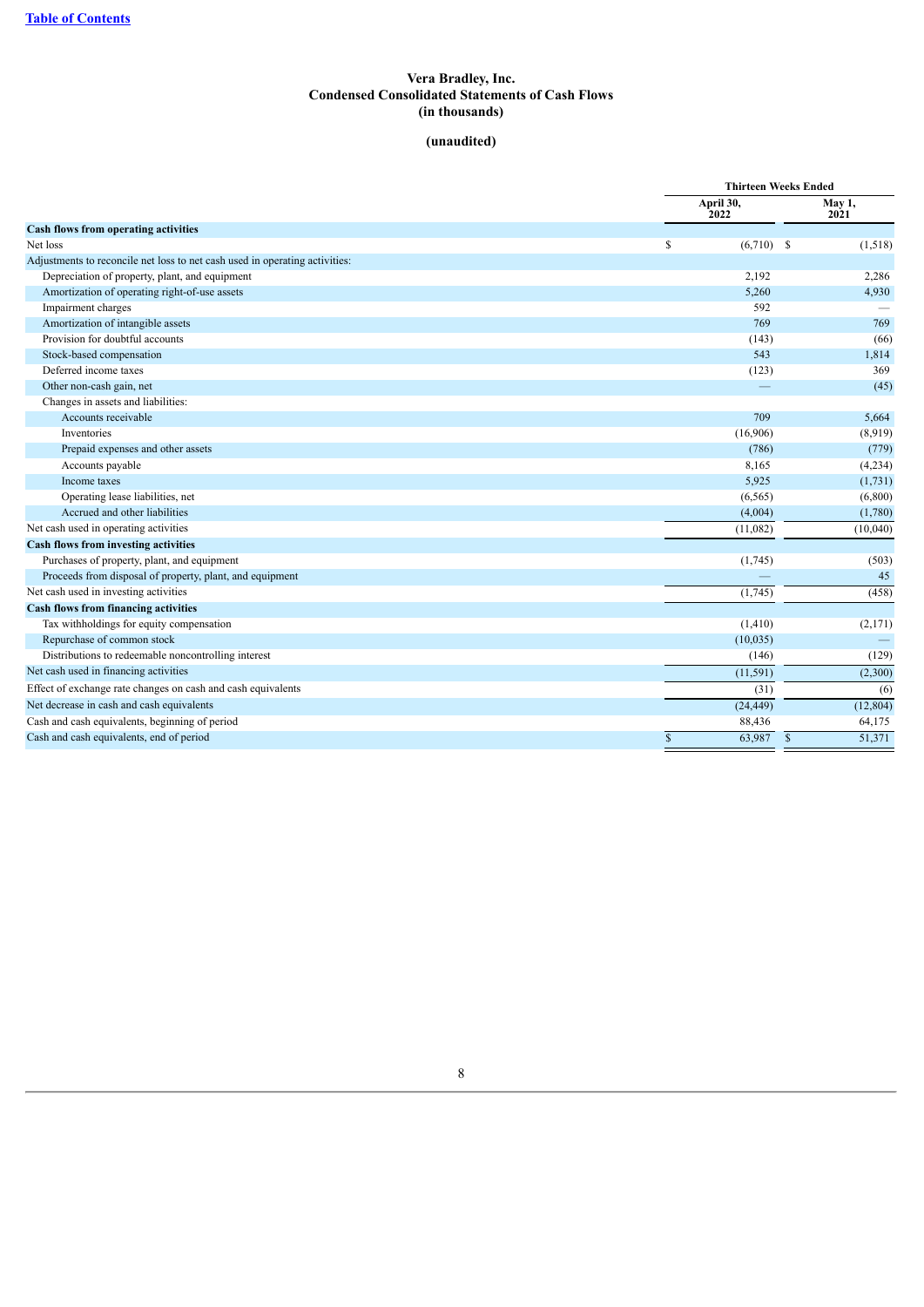### **Vera Bradley, Inc. Condensed Consolidated Statements of Cash Flows (in thousands) (continued)**

### **(unaudited)**

|                                                                                    | <b>Thirteen Weeks Ended</b> |                   |                |
|------------------------------------------------------------------------------------|-----------------------------|-------------------|----------------|
|                                                                                    |                             | April 30,<br>2022 | May 1,<br>2021 |
| Supplemental disclosure of cash flow information                                   |                             |                   |                |
| Cash (received) paid for income taxes, net                                         |                             | $(7,359)$ \$      | 858            |
| Supplemental disclosure of non-cash activity                                       |                             |                   |                |
| Non-cash operating, investing, and financing activities                            |                             |                   |                |
| Repurchase of common stock                                                         |                             |                   |                |
| Expenditures incurred but not yet paid as of April 30, 2022 and May 1, 2021        |                             | 419               |                |
| Expenditures incurred but not yet paid as of January 29, 2022 and January 30, 2021 |                             |                   |                |
| Purchases of property, plant, and equipment                                        |                             |                   |                |
| Expenditures incurred but not yet paid as of April 30, 2022 and May 1, 2021        |                             | 788               | 565            |
| Expenditures incurred but not yet paid as of January 29, 2022 and January 30, 2021 |                             | 250               | 343            |
|                                                                                    |                             |                   |                |

<span id="page-9-0"></span>Refer to Note 3 herein for supplemental cash flow information regarding the Company's leases.

The accompanying notes are an integral part of these financial statements.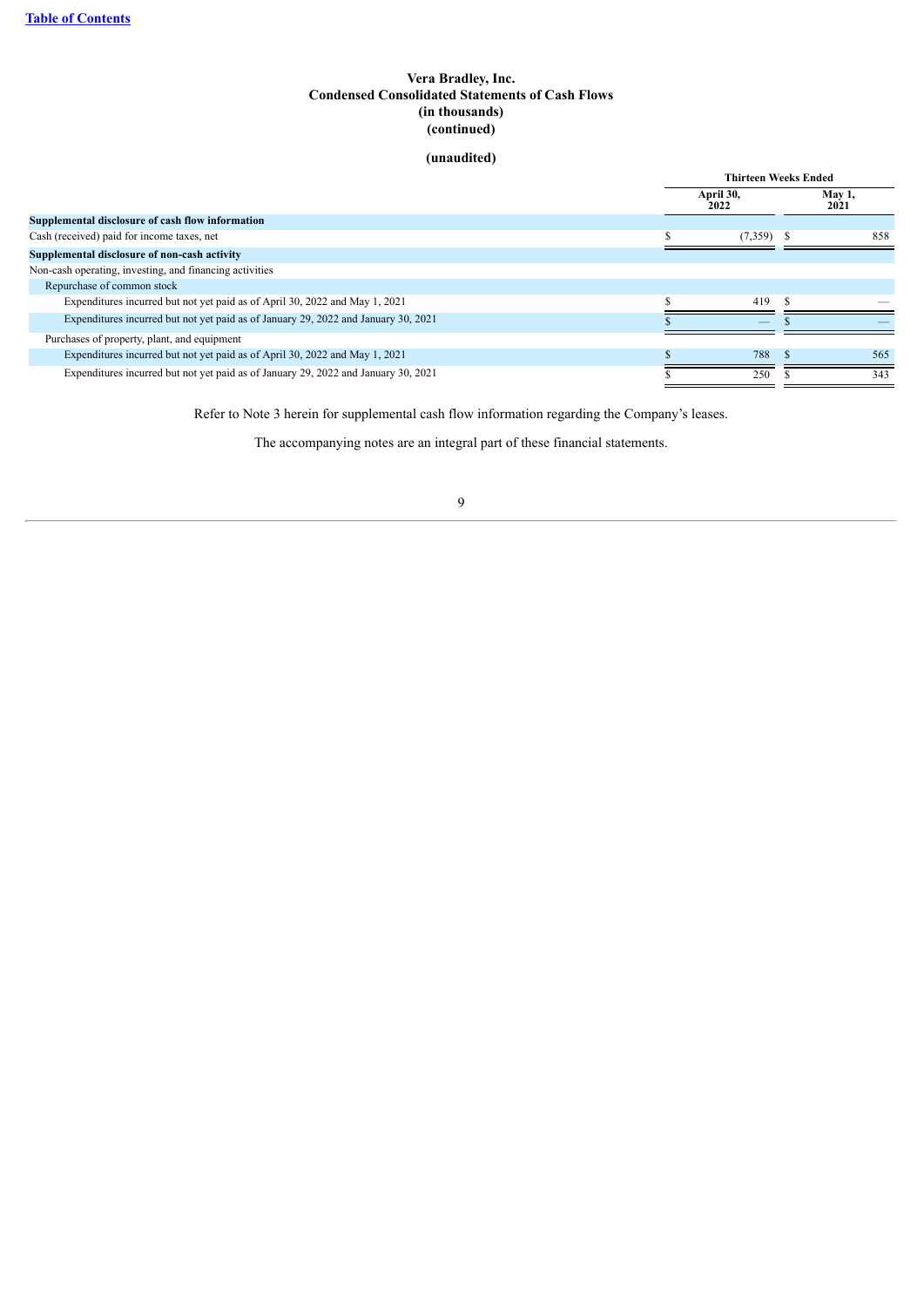#### **1. Description of the Company and Basis of Presentation**

The term "Company" refers to Vera Bradley, Inc. and its wholly and majority owned subsidiaries, except where the context requires otherwise or where otherwise indicated.

Vera Bradley, Inc. operates two unique lifestyle brands – Vera Bradley and Pura Vida. We believe Vera Bradley and Pura Vida are complementary businesses, both with devoted, emotionally-connected, and multi-generational female customer bases; alignment as causal, comfortable, affordable, and fun brands; positioning as "gifting" and socially-connected brands; strong, entrepreneurial cultures; a keen focus on community, charity, and social consciousness; multi-channel distribution strategies; and talented leadership teams aligned and committed to the long-term success of their brands.

Vera Bradley is a leading designer of women's handbags, luggage and travel items, fashion and home accessories, and unique gifts. Founded in 1982 by friends Barbara Bradley Baekgaard and Patricia R. Miller, the brand's innovative designs, iconic patterns, and brilliant colors continue to inspire and connect women.

In July 2019, Vera Bradley, Inc. acquired a 75% interest in Creative Genius, Inc., which also operates under the name Pura Vida Bracelets ("Pura Vida"). Pura Vida, based in La Jolla, California, is a rapidly growing, digitally native lifestyle brand that we believe deeply resonates with its loyal consumer following. The Pura Vida brand has a differentiated and expanding offering of bracelets, jewelry, and other lifestyle accessories.

The Company has three reportable segments: Vera Bradley Direct ("VB Direct"), Vera Bradley Indirect ("VB Indirect"), and Pura Vida.

- The VB Direct business consists of sales of Vera Bradley products through Vera Bradley full-line and factory outlet stores in the United States; verabradley.com and verabradley.ca; the Vera Bradley online outlet site; and typically the Vera Bradley annual outlet sale in Fort Wayne, Indiana. As of April 30, 2022, the Company operated 67 full-line stores and 77 factory outlet stores. In light of the COVID-19 pandemic, the Company cancelled its calendar year 2022 and 2021 annual outlet sales.
- The VB Indirect business consists of sales of Vera Bradley products to approximately 1,800 specialty retail locations, substantially all of which are located in the United States, as well as department stores, national accounts, third-party e-commerce sites, third-party inventory liquidators, and royalties recognized through licensing agreements related to the Vera Bradley brand.
- The Pura Vida segment represents revenues generated through the Pura Vida websites, www.puravidabracelets.com, www.puravidabracelets.eu, and www.puravidabracelets.ca, the distribution of Pura Vida-branded products to wholesale retailers, substantially all of which are located in the United States, as well as through its first retail store which opened in August 2021.

The accompanying unaudited consolidated financial statements have been prepared in accordance with the rules and regulations of the Securities and Exchange Commission ("SEC"). Accordingly, certain information and footnote disclosures normally included in financial statements prepared in accordance with accounting principles generally accepted in the United States ("GAAP") have been condensed or omitted as permitted by such rules and regulations. These interim condensed consolidated financial statements should be read in conjunction with the audited consolidated financial statements and notes included in the Company's Annual Report on Form 10-K for the fiscal year ended January 29, 2022, filed with the SEC.

The interim financial statements reflect all adjustments that are, in the opinion of management, necessary to present fairly the results for the interim periods presented. All such adjustments are of a normal, recurring nature. The results of operations for the thirteen weeks ended April 30, 2022, are not necessarily indicative of the results to be expected for the full fiscal year including, in part, due to the uncertainty of macroeconomic factors on future periods, including inflation and the continued impacts of the disruptions caused by the COVID-19 pandemic, among other related matters.

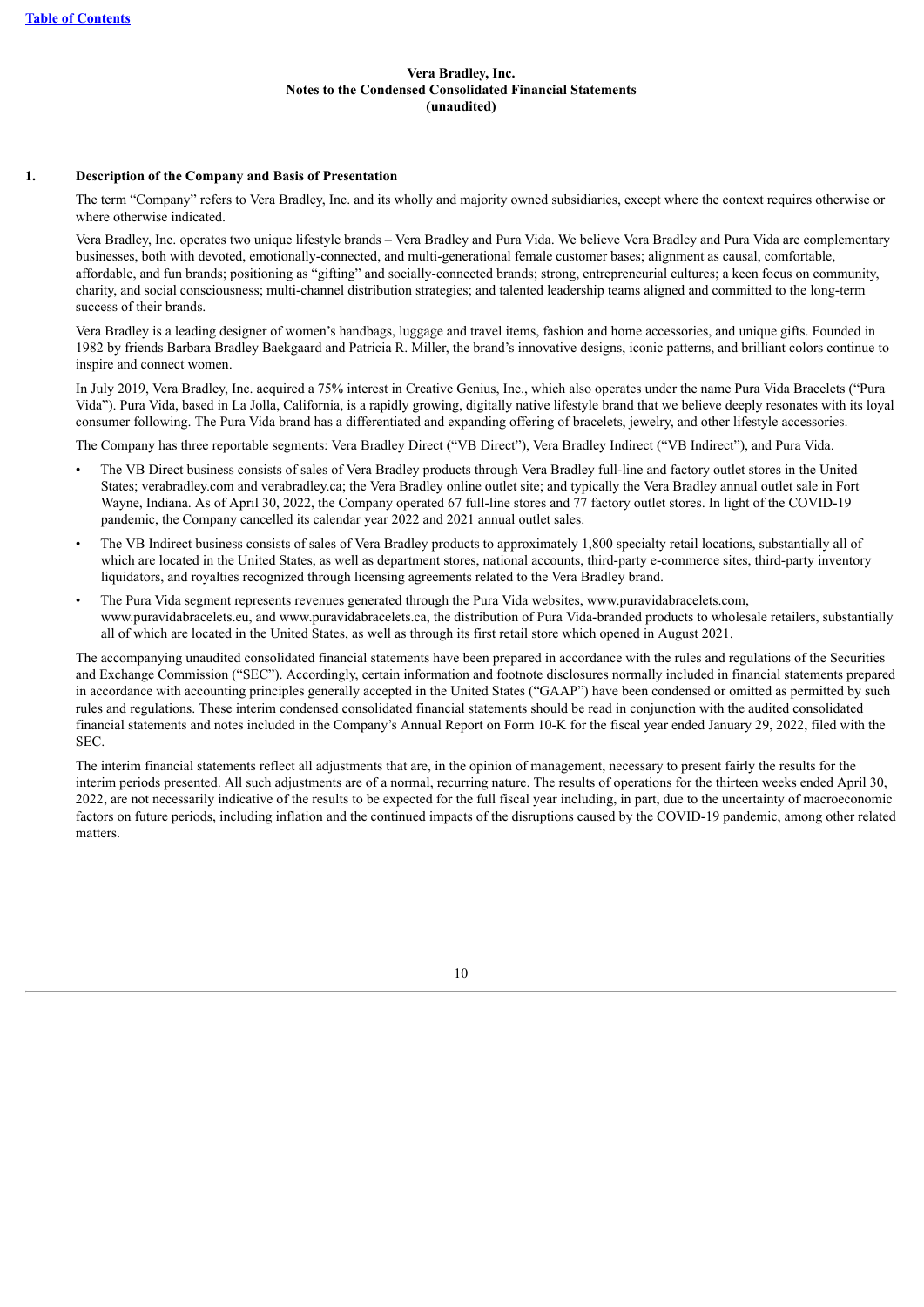#### **Principles of Consolidation**

The condensed consolidated financial statements include the accounts of the Company, its wholly owned subsidiaries, and its majority owned subsidiary, Pura Vida. The Company has eliminated intercompany balances and transactions in consolidation.

#### **Fiscal Periods**

The Company's fiscal year ends on the Saturday closest to January 31. References to the fiscal quarters ended April 30, 2022 and May 1, 2021 refer to the thirteen week periods ended on those dates.

#### **Recently Issued Accounting Pronouncements**

There were no new accounting pronouncements issued or which became effective during the thirteen weeks ended April 30, 2022, which had, or are expected to have, a significant impact on the Company's Consolidated Financial Statements.

#### **2. Revenue from Contracts with Customers**

#### **Disaggregation of Revenue**

The following presents the Company's net revenues disaggregated by product category for the thirteen weeks ended April 30, 2022 and May 1, 2021 (in thousands):

|                                 | <b>Thirteen Weeks Ended</b> |               |                               |                    |                          |               |    |              |  |
|---------------------------------|-----------------------------|---------------|-------------------------------|--------------------|--------------------------|---------------|----|--------------|--|
|                                 | April 30, 2022              |               |                               |                    |                          |               |    |              |  |
|                                 | <b>VB Direct Segment</b>    |               | <b>VB</b> Indirect<br>Segment |                    | <b>Pura Vida Segment</b> |               |    | <b>Total</b> |  |
| <i>Product categories</i>       |                             |               |                               |                    |                          |               |    |              |  |
| <b>Bags</b>                     | \$                          | 26,132        | \$                            | 9,451              | \$                       | 63            | \$ | 35,646       |  |
| Travel                          |                             | 15,088        |                               | 3,073              |                          |               |    | 18,161       |  |
| Accessories                     |                             | 11,499        |                               | 1,768              |                          | 18,860        |    | 32,127       |  |
| Home                            |                             | 5,722         |                               | 1,126              |                          |               |    | 6,848        |  |
| Apparel/Footwear <sup>(6)</sup> |                             | 1.903         |                               | 500                |                          | 436           |    | 2,839        |  |
| Other                           |                             | 1,292(1)      |                               | 1,059(2)           |                          | 487(3)        |    | 2,838        |  |
| Total net revenues              |                             | 61,636 (4) \$ |                               | 16,977<br>$(5)$ \$ |                          | 19,846<br>(4) |    | 98,459       |  |

(1) Primarily includes net revenues from stationery, freight, and gift card breakage.

(2) Primarily includes net revenues from licensing agreements and freight.

(3) Related to freight.

(4) Net revenues were related to product sales recognized at a point in time.

(5) \$16.2 million of net revenues related to product sales recognized at a point in time and \$0.8 million of net revenues related to salesbased royalties recognized over time.

(6) Includes mask sales.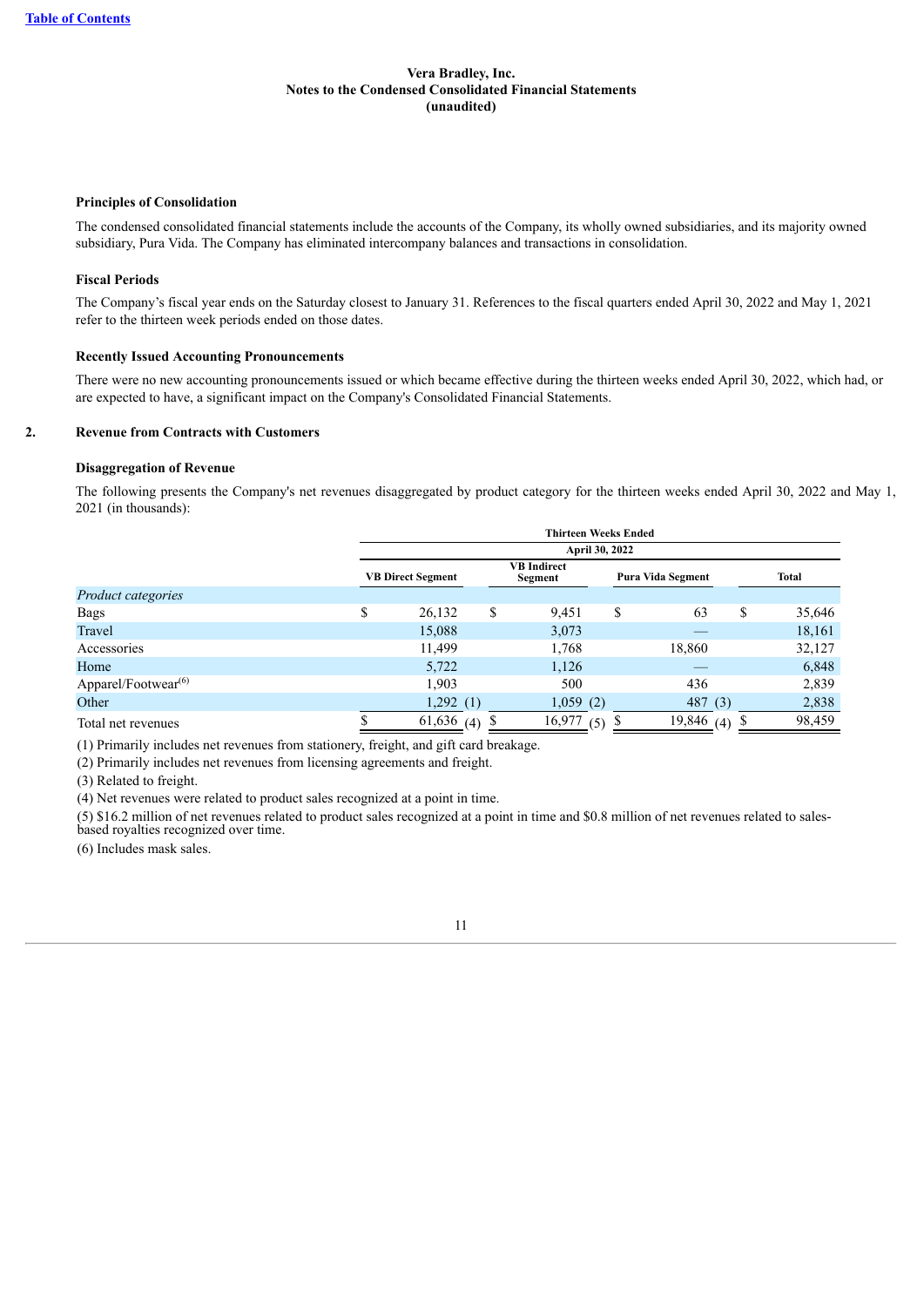|                                 | <b>Thirteen Weeks Ended</b> |               |                               |    |                          |         |  |  |  |
|---------------------------------|-----------------------------|---------------|-------------------------------|----|--------------------------|---------|--|--|--|
|                                 | May 1, 2021                 |               |                               |    |                          |         |  |  |  |
|                                 | <b>VB Direct Segment</b>    |               | <b>VB Indirect</b><br>Segment |    | <b>Pura Vida Segment</b> | Total   |  |  |  |
| <i>Product categories</i>       |                             |               |                               |    |                          |         |  |  |  |
| <b>Bags</b>                     | \$<br>26,438                | \$            | 8,050                         | \$ | \$                       | 34,488  |  |  |  |
| Travel                          | 15,179                      |               | 2,567                         |    |                          | 17,746  |  |  |  |
| Accessories                     | 11,861                      |               | 2,227                         |    | 25,511                   | 39,599  |  |  |  |
| Home                            | 6,538                       |               | 737                           |    |                          | 7,275   |  |  |  |
| Apparel/Footwear <sup>(6)</sup> | 5,361                       |               | 671                           |    | 628                      | 6,660   |  |  |  |
| Other                           | 1,355(1)                    |               | 1,012(2)                      |    | 959(3)                   | 3,326   |  |  |  |
| Total net revenues              | \$                          | 66,732 (4) \$ | 15,264<br>(5)                 |    | 27,098<br>(4)<br>S       | 109,094 |  |  |  |

(1) Primarily includes net revenues from freight, stationery, and gift card breakage.

(2) Primarily includes net revenues from licensing agreements and freight.

(3) Related to freight.

(4) Net revenues were related to product sales recognized at a point in time.

(5) \$14.5 million of net revenues related to product sales recognized at a point in time and \$0.8 million of net revenues related to salesbased royalties recognized over time.

(6) Includes mask sales.

#### **Contract Balances**

Contract liabilities as of April 30, 2022 and January 29, 2022, were \$3.4 million and \$3.9 million, respectively. The balance as of April 30, 2022 and January 29, 2022 consisted of unredeemed gift cards, unearned revenue related to the monthly bracelet and jewelry clubs of the Pura Vida segment, Pura Vida loyalty club points, Pura Vida customer deposits and payments collected before shipment, and an immaterial amount of unearned revenue for pre-payments of royalties in certain of the Company's licensing arrangements. These contract liabilities are recognized within other accrued liabilities on the Company's Condensed Consolidated Balance Sheets. Substantially all contract liabilities are recognized within one year. The Company did not have contract assets as of April 30, 2022 and January 29, 2022.

The balance for accounts receivable from contracts with customers, net of allowances, as of April 30, 2022 and January 29, 2022, was \$18.9 million and \$18.1 million, respectively, which is recognized within accounts receivable, net, on the Company's Condensed Consolidated Balance Sheets. The provision for doubtful accounts was \$1.1 million and \$1.2 million as of April 30, 2022 and January 29, 2022, respectively. The provision for doubtful accounts is based upon the likelihood of default expected during the life of the receivable.

#### **Performance Obligations**

The performance obligations for the VB Direct, VB Indirect, and Pura Vida segments include the promise to transfer distinct goods (or a bundle of distinct goods). The VB Indirect segment also includes the right to access intellectual property ("IP") related to the Vera Bradley brand.

#### **Remaining Performance Obligations**

The Company does not have remaining performance obligations in excess of one year or contracts that it does not have the right to invoice as of April 30, 2022.

#### **3. Leases**

#### *Discount Rate*

The weighted-average discount rate as of April 30, 2022, and May 1, 2021 was 4.9% and 4.8%, respectively. The discount rate is not readily determinable in the lease; therefore, the Company estimated the incremental borrowing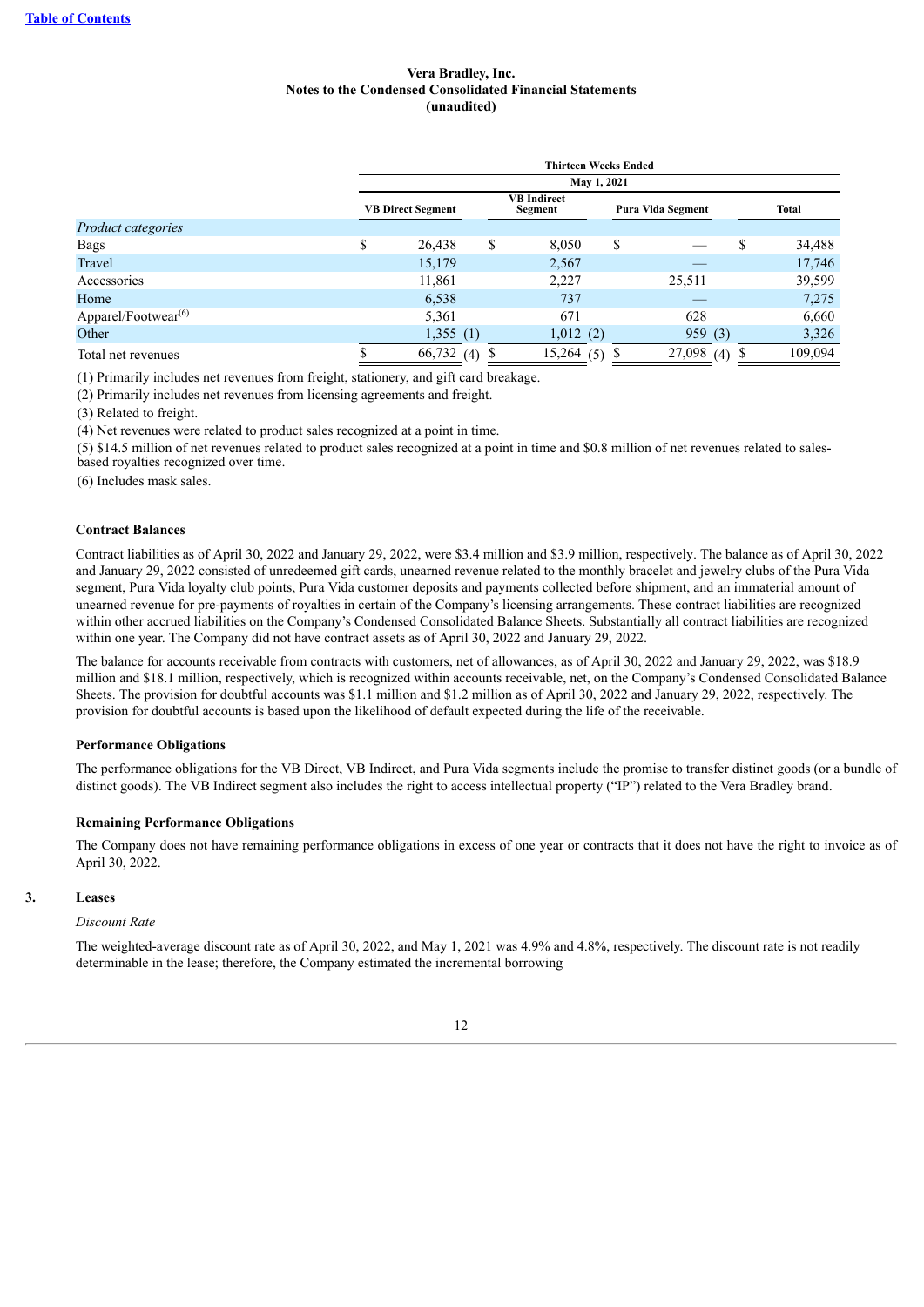rate, at the commencement date of each lease, which is the rate of interest it would have to borrow on a collateralized basis over a similar term with similar payments.

#### **Leases Not Yet Commenced**

As of April 30, 2022, the Company had a total of five Vera Bradley and Pura Vida retail store leases which were executed, but it did not have control of the underlying assets; therefore, the lease liability and right-of-use asset are not recorded on the Condensed Consolidated Balance Sheet. These leases contain undiscounted lease payments, which will be included in the determination of the lease liability, totaling approximately \$10.4 million and have terms of up to 10 years commencing in fiscal year 2023.

#### **Amounts Recognized in the Condensed Consolidated Financial Statements**

The following lease expense is recorded within cost of sales for the Asia sourcing office and certain equipment leases and within selling, general, and administrative expenses for all other leases, including retail store leases, in the Company's Condensed Consolidated Statement of Operations for the thirteen weeks ended April 30, 2022 and May 1, 2021 (in thousands):

|                       | <b>Thirteen Weeks Ended</b> |                |             |       |  |  |
|-----------------------|-----------------------------|----------------|-------------|-------|--|--|
|                       |                             | April 30, 2022 | May 1, 2021 |       |  |  |
| Operating lease cost  |                             | 6,250          |             | 5,870 |  |  |
| Variable lease cost   |                             | 1,418          |             | 1,482 |  |  |
| Short-term lease cost |                             | 214            |             | 193   |  |  |
| Total lease cost      |                             | 7,882          | c           | 7.545 |  |  |

The weighted-average remaining lease term as of April 30, 2022 and May 1, 2021 was 5.5 years and 5.4 years, respectively.

Supplemental operating cash flow information was as follows (in thousands):

|                                                                                                                                         | <b>Thirteen Weeks Ended</b> |                |  |             |  |
|-----------------------------------------------------------------------------------------------------------------------------------------|-----------------------------|----------------|--|-------------|--|
|                                                                                                                                         |                             | April 30, 2022 |  | May 1, 2021 |  |
| Cash paid for amounts included in the measurement of operating lease liabilities $(1)$ \$                                               |                             | 4.989          |  | 1.055       |  |
| Right-of-use assets increase as a result of new and modified operating lease                                                            |                             |                |  |             |  |
| liabilities, net                                                                                                                        |                             | 5.788 \$       |  | 2.403       |  |
| $(1)$ \$2.5 million of lease liabilities were recorded within accounts payable on the Company's Consolidated Balance Sheets as of April |                             |                |  |             |  |

(1) \$2.5 million of lease liabilities were recorded within accounts payable on the Company's Consolidated Balance Sheets as of April 30, 2022. \$2.5 million of lease liabilities were recorded within accounts payable on the Company's Consolidated Balance Sheets as of January 30, 2021, and were paid in the first quarter of fiscal 2022.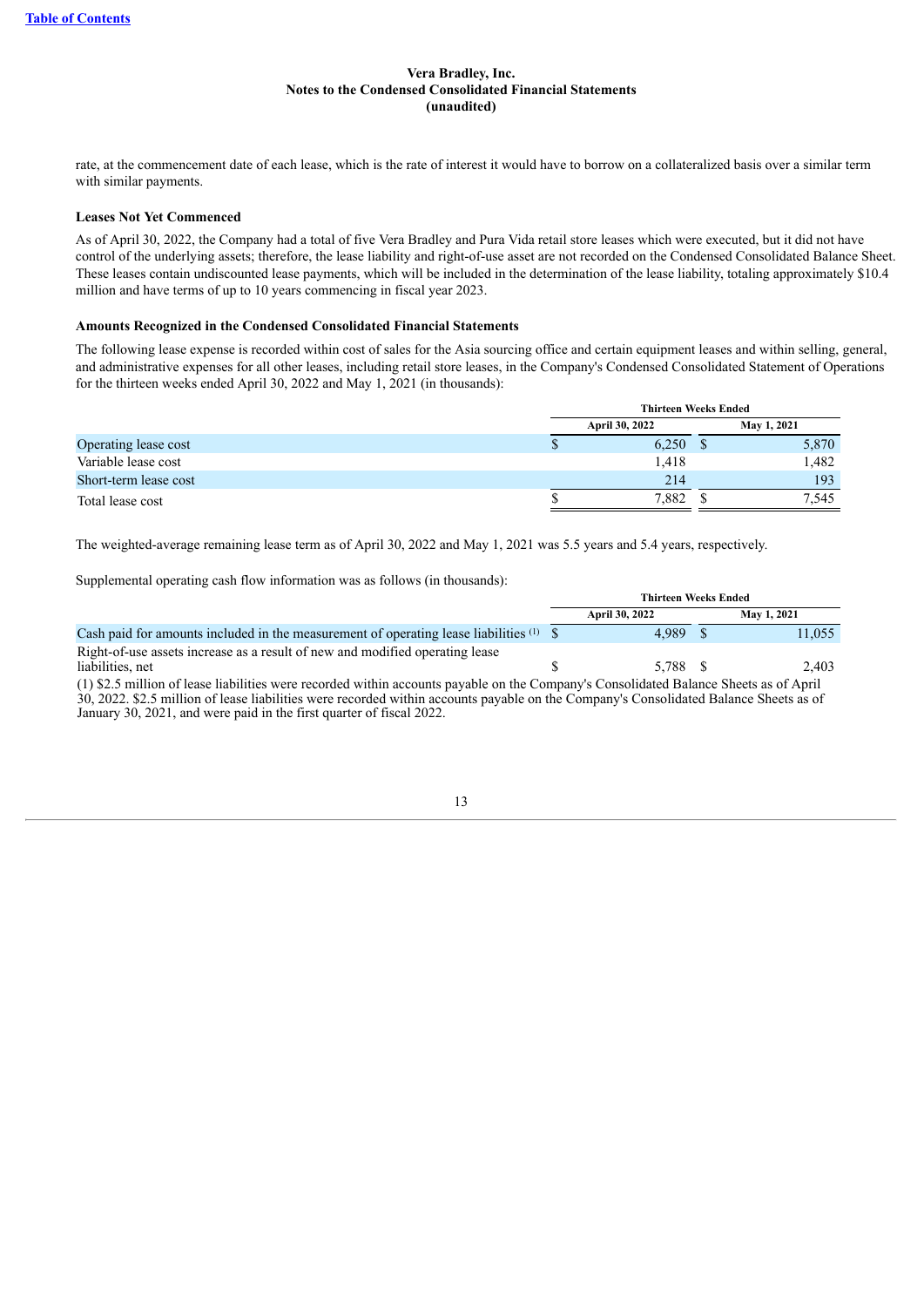#### **4. Earnings Per Share**

Basic earnings per share is computed based on the weighted-average number of common shares outstanding during the period. Diluted earnings per share is computed based on the weighted-average number of common shares outstanding, plus the effect of dilutive potential common shares outstanding during the period using the treasury stock method. Dilutive potential common shares represent outstanding restricted stock units.

On July 16, 2019, as contemplated by the Interest Purchase Agreement, the Company and certain of its subsidiaries and the owners of the remaining twenty-five percent (25%) ownership interest in Pura Vida (the "Sellers") which was not acquired by the Company (the "Remaining Pura Vida Interest") entered into a Put/Call Agreement (the "Put/Call Agreement"). Pursuant to the Put/Call Agreement, and subject to the terms and conditions thereof, the Sellers have the right to sell all of the Remaining Pura Vida Interest to the Company, and the Company has the right to purchase all of the Remaining Pura Vida Interests from Sellers, in each case generally at any time following the fifth anniversary of the closing date of the transaction until the tenth anniversary thereof. The purchase price for any Remaining Pura Vida Interest put to, or called by, the Company will be determined based on the arithmetic average of a multiple of adjusted EBITDA of Pura Vida and a multiple of adjusted EBITDA of the Company, as defined in the Put/Call Agreement, over the twelve-month period ending on the last day of the month immediately preceding the month in which an exercise notice is delivered by a relevant party.

As a result of this redemption feature, the Company recorded the noncontrolling interest as redeemable and classified it in temporary equity within its Condensed Consolidated Balance Sheets initially at its acquisition-date fair value. The noncontrolling interest is adjusted each reporting period for income (or loss) attributable to the noncontrolling interest. A measurement period adjustment, if any, is then made to adjust the noncontrolling interest to the higher of the redemption value or carrying value each reporting period. These adjustments are recognized through retained earnings and are not reflected in net income or net income attributable to Vera Bradley, Inc. When calculating earnings per share attributable to Vera Bradley, Inc., the Company adjusts the net income attributable to Vera Bradley, Inc. for the measurement period adjustment to the extent the redemption value exceeds the fair value of the noncontrolling interest on a cumulative basis.

The components of basic and diluted earnings per share were as follows (in thousands, except per share data):

|                                                                         | <b>Thirteen Weeks Ended</b> |  |                |
|-------------------------------------------------------------------------|-----------------------------|--|----------------|
|                                                                         | April 30,<br>2022           |  | May 1,<br>2021 |
| Numerator:                                                              |                             |  |                |
| Net loss                                                                | \$<br>$(6,710)$ \$          |  | (1,518)        |
| Less: Net income attributable to redeemable noncontrolling interest     | 264                         |  | 627            |
| Net loss attributable to Vera Bradley, Inc.                             | (6,974)                     |  | (2,145)        |
|                                                                         |                             |  |                |
| Denominator:                                                            |                             |  |                |
| Weighted-average number of common shares (basic)                        | 32,672                      |  | 33,590         |
| Dilutive effect of stock-based awards                                   |                             |  |                |
| Weighted-average number of common shares (diluted)                      | 32.672                      |  | 33,590         |
|                                                                         |                             |  |                |
| Net loss per share available to Vera Bradley, Inc. common shareholders: |                             |  |                |
| <b>Basic</b>                                                            | \$<br>$(0.21)$ \$           |  | (0.06)         |
| Diluted                                                                 | \$<br>$(0.21)$ \$           |  | (0.06)         |

For the thirteen weeks ended April 30, 2022 and May 1, 2021, all potential common shares were excluded from the diluted share calculation because they were anti-dilutive due to the net loss in the period.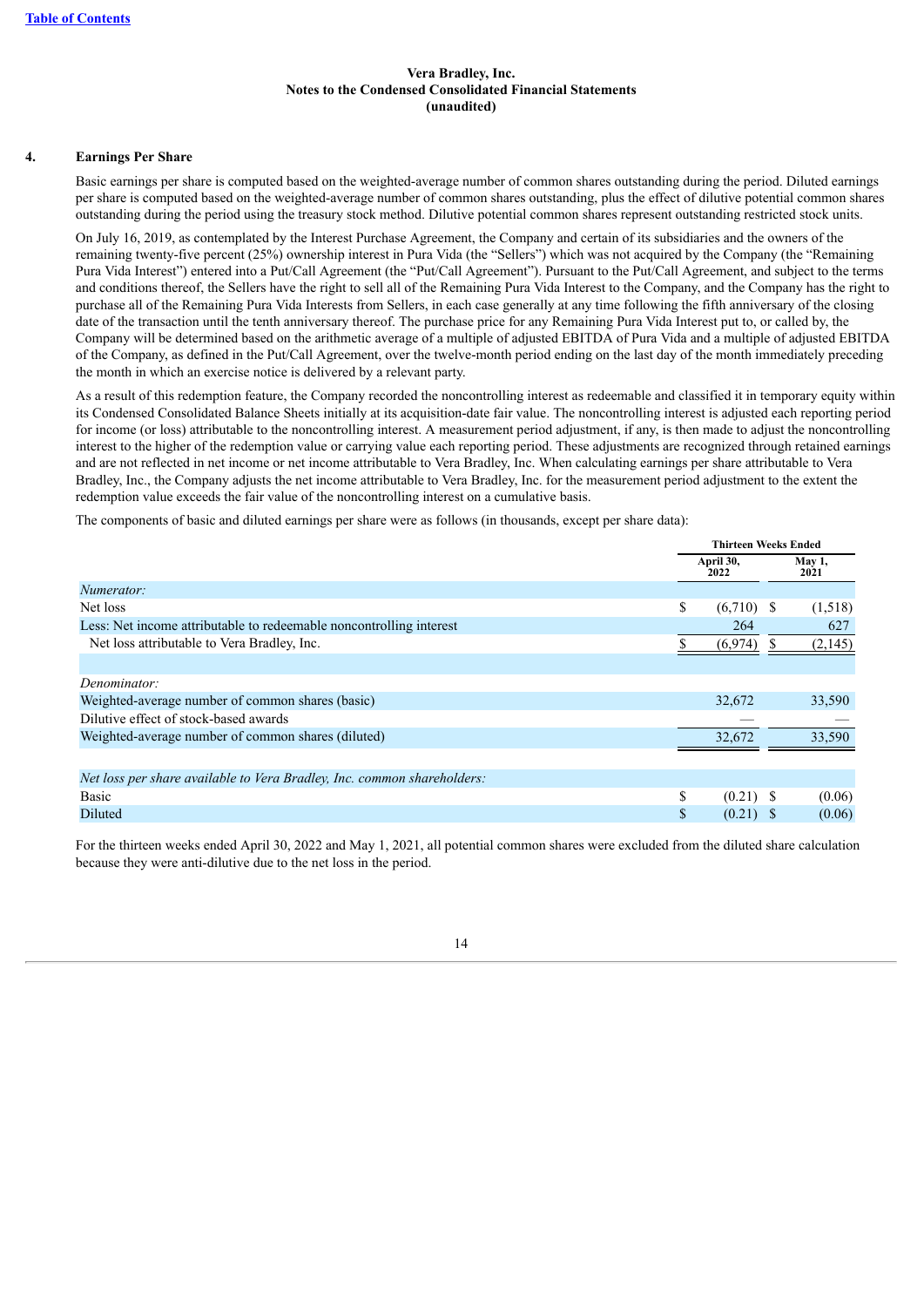#### **5. Fair Value of Financial Instruments**

Fair value is defined as the price that would be received to sell an asset or paid to transfer a liability in an orderly transaction between market participants at the measurement date. Assets and liabilities measured at fair value are classified using the following hierarchy, which is based upon the transparency of inputs to the valuation as of the measurement date:

- Level  $1 -$ Ouoted prices in active markets for identical assets or liabilities;
- Level 2 Inputs, other than the quoted prices in active markets, that are observable either directly or indirectly;
- Level 3 Unobservable inputs based on the Company's own assumptions.

The classification of fair value measurements within the hierarchy is based upon the lowest level of input that is significant to the measurement.

The carrying amounts reflected on the Condensed Consolidated Balance Sheets for cash and cash equivalents, accounts receivable, other current assets, and accounts payable as of April 30, 2022 and January 29, 2022, approximated their fair values.

The following table details the fair value measurements of the Company's investments as of April 30, 2022 and January 29, 2022 (in thousands):

|                                              | <b>Level</b>          | <b>Level</b> 2      |  |                       | <b>Level 3</b>      |  |                       |             |             |
|----------------------------------------------|-----------------------|---------------------|--|-----------------------|---------------------|--|-----------------------|-------------|-------------|
|                                              | <b>April 30, 2022</b> | January 29,<br>2022 |  | <b>April 30, 2022</b> | January 29,<br>2022 |  | <b>April 30, 2022</b> | <b>2022</b> | January 29, |
| Cash equivalents <sup><math>(1)</math></sup> | 2.856                 | 2.856               |  | _                     |                     |  |                       |             |             |

(1) Cash equivalents represent a money market fund that has a maturity of three months or less at the date of purchase. Due to the short maturity, the Company believes the carrying value approximates fair value.

The Company assesses potential impairments to its long-lived assets, which includes property, plant, and equipment and lease right-of-use assets, on a quarterly basis or whenever events or circumstances indicate that the carrying amount of an asset may not be recoverable. Store-level assets and right-of-use assets are grouped at the individual store-level for the purpose of the impairment assessment. Recoverability of an asset group is measured by a comparison of the carrying amount of an asset group to its estimated undiscounted future cash flows expected to be generated by the asset group. If the carrying amount of the asset group exceeds its estimated undiscounted future cash flows, an impairment charge is recognized as the amount by which the carrying amount of the asset group exceeds the fair value of the asset group. The fair value of the store assets is determined using the discounted future cash flow method of anticipated cash flows through the store's lease-end date using fair value measurement inputs classified as Level 3. The fair value of right-of-use assets is estimated using market comparative information for similar properties. Level 3 inputs are derived from valuation techniques in which one or more significant inputs or significant value drivers are unobservable. The Company recorded a lease right-of-use asset impairment charge of \$0.6 million during the thirteen weeks ended April 30, 2022. There were no impairment charges for the thirteen weeks ended May 1, 2021.

Assets recognized or disclosed at fair value on the consolidated financial statements on a nonrecurring basis include items such as property, plant, and equipment, including leasehold improvements, and operating lease assets, as well as assets related to the Pura Vida acquisition including goodwill and intangible assets. These assets are measured at fair value if determined to be impaired.

The discounted cash flow models used to estimate the applicable fair values involve numerous estimates and assumptions that are highly subjective. Changes to these estimates and assumptions could materially impact the fair value estimates. The estimates and assumptions critical to the overall fair value estimates include: (1) estimated future cash flow generated at the store level; (2) discount rates used to derive the present value factors used in determining the fair values; and (3) market rentals at the retail store. These and other estimates and assumptions are impacted by economic conditions and our expectations and may change in the future based on period-specific facts and circumstances. If economic conditions were to deteriorate, future impairment charges may be required which may be material.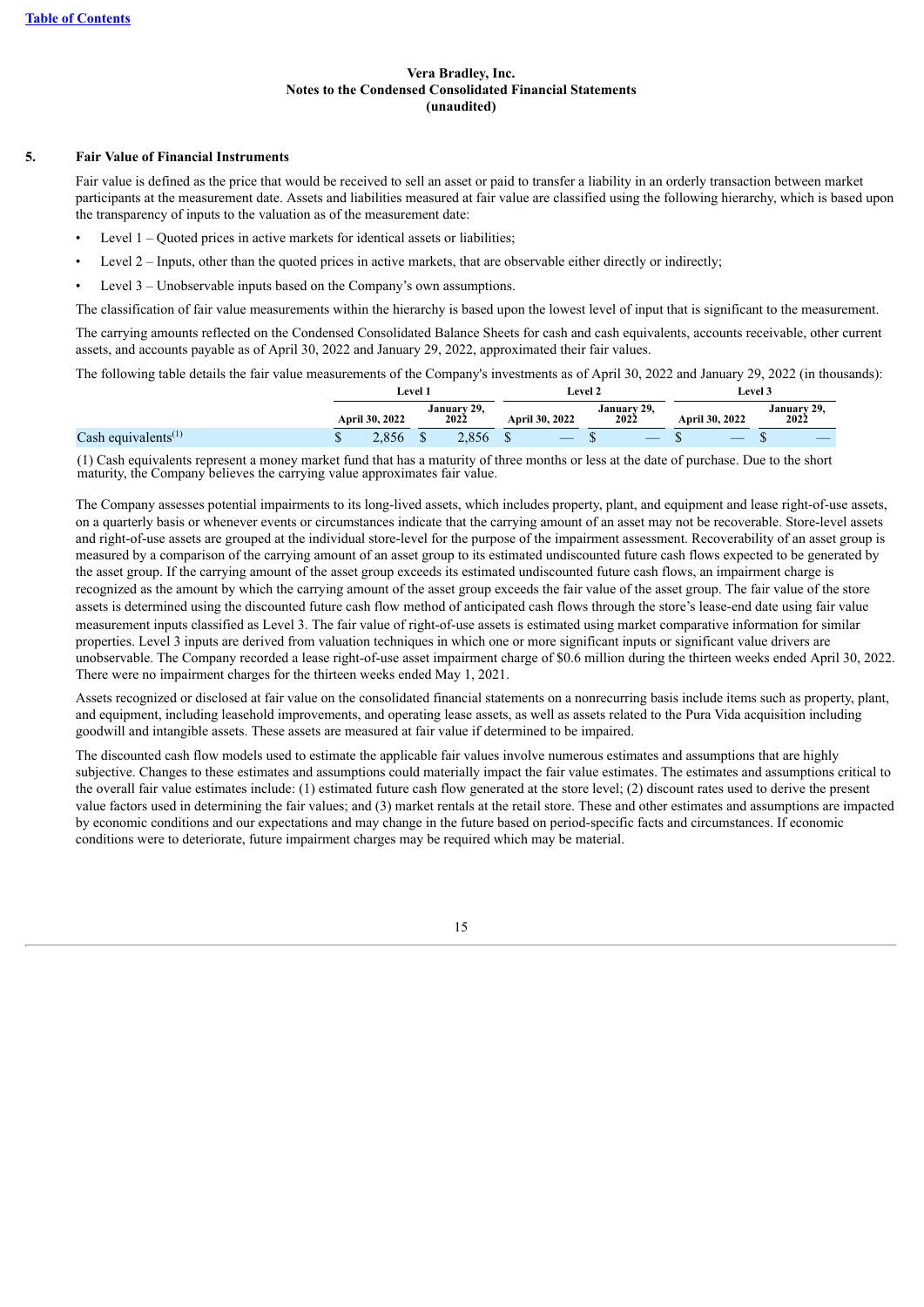#### **6. Debt**

On September 7, 2018, Vera Bradley Designs, Inc. ("VBD"), a wholly-owned subsidiary of the Company, entered into an asset-based revolving Credit Agreement (the "Credit Agreement") among VBD, JPMorgan Chase Bank, N.A., as administrative agent, and the lenders from time to time party thereto. The Credit Agreement provides for certain credit facilities to VBD in an aggregate principal amount not to initially exceed the lesser of \$75.0 million or the amount of borrowing availability determined in accordance with a borrowing base of certain assets. Any proceeds of the credit facilities will be used to finance general corporate purposes of VBD and its subsidiaries, including but not limited to Vera Bradley International, LLC and Vera Bradley Sales, LLC (collectively, the "Named Subsidiaries"). The Credit Agreement also contains an option for VBD to arrange with lenders to increase the aggregate principal amount by up to \$25.0 million.

Amounts outstanding under the Credit Agreement bear interest at a per annum rate equal to either (i) for CBFR borrowings (including swingline loans), the CB Floating Rate, where the CB Floating Rate is the prime rate which shall never be less than the adjusted one month LIBOR rate on such day, plus the Applicable Rate, where the Applicable Rate is a percentage spread ranging from -1.00% to -1.50% or (ii) for each eurodollar borrowing, the Adjusted LIBO Rate, where the Adjusted LIBO Rate is the LIBO rate for such interest period multiplied by the statutory reserve rate, for the interest period in effect for such borrowing, plus the Applicable Rate, where the Applicable Rate is a percentage ranging from 1.00% to 1.30%. The applicable CB Floating Rate, Adjusted LIBO Rate, or LIBO Rate shall be determined by the administrative agent. The Credit Agreement also requires VBD to pay a commitment fee for the unused portion of the revolving facility of up to 0.20% per annum.

VBD's obligations under the Credit Agreement are guaranteed by the Company and the Named Subsidiaries. The obligations of VBD under the Credit Agreement are secured by substantially all of the respective assets of VBD, the Company, and the Named Subsidiaries and are further secured by the equity interests in VBD and the Named Subsidiaries.

The Credit Agreement contains various affirmative and negative covenants, including restrictions on the Company's ability to incur debt or liens; engage in mergers or consolidations; make certain investments, acquisitions, loans, and advances; sell assets; enter into certain swap agreements; pay dividends or make distributions or make other restricted payments; engage in certain transactions with affiliates; and amend, modify, or waive any of its rights related to subordinated indebtedness and certain charter and other organizational, governing, and material agreements. The Company may avoid certain of such restrictions by meeting payment conditions defined in the Credit Agreement.

The Credit Agreement also requires the Loan Parties to maintain a minimum fixed charge coverage ratio of 1.00 during periods when borrowing availability is less than the greater of (A) \$7.5 million, and (B) 10% of the lesser of (i) the aggregate revolving commitment, and (ii) the borrowing base. The fixed charge coverage ratio, availability, aggregate revolving commitment, and the borrowing base are further defined in the Credit Agreement.

The Credit Agreement contains customary events of default, including, among other things: (i) the failure to pay any principal, interest, or other fees under the Credit Agreement; (ii) the making of any materially incorrect representation or warranty; (iii) the failure to observe or perform any covenant, condition, or agreement in the Credit Agreement or related agreements; (iv) a cross default with respect to other material indebtedness; (v) bankruptcy and insolvency events; (vi) unsatisfied material final judgments; (vii) Employee Retirement Income Security Act of 1974 ("ERISA") events that could reasonably be expected to have a material adverse effect; and (viii) a change in control (as defined in the Credit Agreement).

Any commitments made under the Credit Agreement mature on September 7, 2023.

As of April 30, 2022 and January 29, 2022, the Company had no borrowings outstanding and availability of \$75.0 million under the Credit Agreement.

#### **7. Income Taxes**

The provision for income taxes for interim periods is based on an estimate of the annual effective tax rate adjusted to reflect the impact of discrete items. Management judgment is required in projecting ordinary income to estimate the Company's annual effective tax rate.

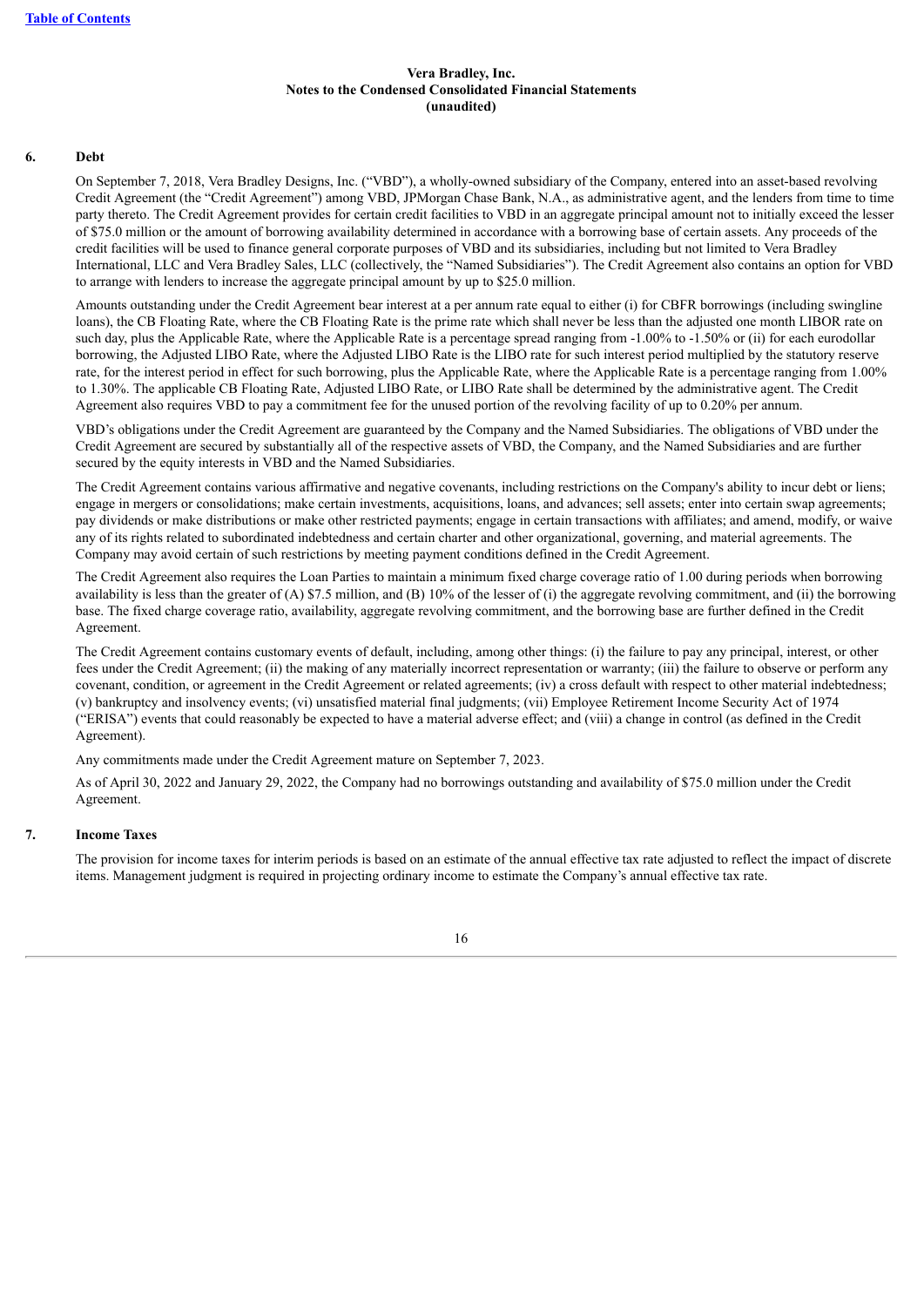The effective tax rate for the thirteen weeks ended April 30, 2022, was 18.9%, compared to 25.9% for the thirteen weeks ended May 1, 2021. The year-over-year effective tax rate decrease was primarily due to the relative impact of permanent and discrete items in the current-year period compared to the prior-year period, primarily as a result of stock-based compensation.

#### **8. Stock-Based Compensation**

The Company recognizes stock-based compensation expense, for its awards of restricted stock units, in an amount equal to the fair market value of the underlying stock on the grant date of the respective award.

The Company reserved 3,000,000 shares of common stock for issuance or transfer under the 2020 Equity and Incentive Plan, which allows for grants of restricted stock units, as well as other equity awards. The Company maintains the 2010 Equity and Incentive Plan for awards granted prior to the effectiveness of the 2020 Equity and Incentive Plan.

#### *Awards of Restricted Stock Units*

During the thirteen weeks ended April 30, 2022, the Company granted 841,369 time-based and performance-based restricted stock units with an aggregate fair value of \$6.3 million to certain employees and non-employee directors under the 2020 Equity and Incentive Plan compared to 640,007 time-based and performance-based restricted stock units with an aggregate fair value of \$6.6 million in the same period of the prior year.

The majority of the time-based restricted stock units vest and settle in shares of the Company's common stock, on a one-for-one basis, in equal installments on each of the first three anniversaries of the grant date. Restricted stock units issued to non-employee directors vest after a one-year period from the grant date. The Company recognizes the expense relating to these units, net of estimated forfeitures, on a straight-line basis over the vesting period.

Performance-based restricted stock units vest upon the completion of a three-year period of time (cliff vesting), subject to the employee's continuing employment throughout and the Company's achievement of annual earnings per share targets, or other Company performance targets, during the three-year performance period. The Company recognizes the expense relating to these units, net of estimated forfeitures, based on the probable outcome of achievement of the financial targets, on a straight-line basis over three years.

The following table sets forth a summary of restricted stock unit activity for the thirteen weeks ended April 30, 2022 (units in thousands):

|                                                 | <b>Time-based</b><br><b>Restricted Stock Units</b> |               |                                                                   | Performance-based<br><b>Restricted Stock Units</b> |   |                                                                   |  |  |
|-------------------------------------------------|----------------------------------------------------|---------------|-------------------------------------------------------------------|----------------------------------------------------|---|-------------------------------------------------------------------|--|--|
|                                                 | Number of<br>Units                                 |               | Weighted-<br>Average<br>Grant<br>Date Fair<br>Value<br>(per unit) | Number of<br>Units                                 |   | Weighted-<br>Average<br>Grant<br>Date Fair<br>Value<br>(per unit) |  |  |
| Nonvested units outstanding at January 29, 2022 | 855                                                | $\mathbf{s}$  | 7.43                                                              | 708                                                | S | 7.95                                                              |  |  |
| Granted                                         | 472                                                |               | 7.47                                                              | 369                                                |   | 7.47                                                              |  |  |
| <b>Vested</b>                                   | (424)                                              |               | 7.73                                                              | (174)                                              |   | 13.10                                                             |  |  |
| Forfeited                                       | (3)                                                |               | 7.67                                                              | (2)                                                |   | 7.63                                                              |  |  |
| Nonvested units outstanding at April 30, 2022   | 900                                                | <sup>\$</sup> | 7.31                                                              | 901                                                |   | 6.75                                                              |  |  |

As of April 30, 2022, there was \$7.9 million of total unrecognized compensation cost, net of estimated forfeitures, related to nonvested restricted stock units. That cost is expected to be recognized over a weighted-average period of 1.9 years, subject to meeting performance conditions.

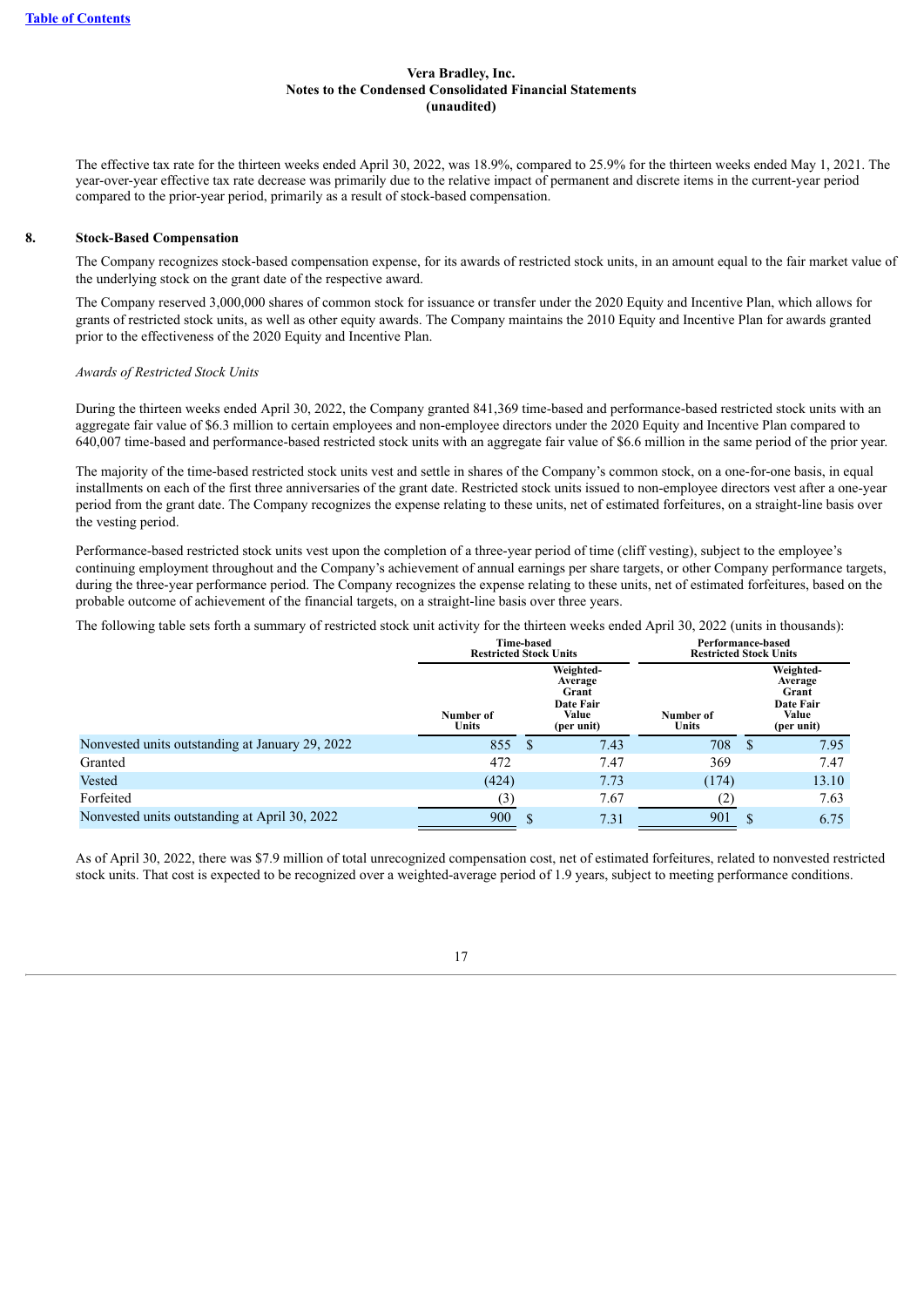#### **9. Commitments and Contingencies**

The Company is subject to various claims and contingencies arising in the normal course of business, including those relating to product liability, legal claims, employee benefits, environmental issues, and other matters. Management believes that at this time it is not probable that any of these claims will have a material adverse effect on the Company's financial condition, results of operations, or cash flows. However, the outcomes of legal proceedings and claims brought against the Company are subject to uncertainty, and future developments could cause these actions or claims, individually or in aggregate, to have a material adverse effect on the Company's financial condition, results of operations, or cash flows of a particular reporting period.

In August of 2019, Vesi Incorporated ("Vesi") filed suit against the Company in the U.S. District Court for the Southern District of Ohio related to the Company's licensing business and alleging breach of fiduciary duty, unfair competition, defamation, and tortious interference with prospective business relationships. The complaint seeks damages in an amount not less than \$10.0 million for punitive damages, attorney fees, prejudgment interest, and any other additional relief. The Company has denied any liability and intends to vigorously defend itself in the case. In November 2019, the Company filed a counterclaim against the principals of Vesi as personal guarantors for monies owed to the Company by Vesi. The Company has filed a motion for summary judgement asking the Court to dismiss all claims with prejudice and grant judgement on its counterclaim. The motion is fully briefed and the Company is awaiting a decision from the Court. At this time, we are not able to estimate a possible loss or range of loss that may result from this matter or to determine whether such loss, if any, would have a material adverse effect on our financial condition or results of operations due to the fact that the Company is vigorously defending itself and management believes that the Company has a number of meritorious legal defenses.

#### **10. Common Stock**

On November 29, 2018, the Company's board of directors approved a share repurchase plan (the "2018 Share Repurchase Program") authorizing up to \$50.0 million of repurchases of shares of the Company's common stock. On December 3, 2020, the 2018 Share Repurchase Program was extended through December 11, 2021. On March 20, 2020, the Company temporarily suspended the share repurchase program to conserve cash as a result of the COVID-19 pandemic. The board of directors authorized the resumption of the share repurchase program beginning on March 11, 2021.

In December 2021, the Company's board of directors approved a new share repurchase plan (the "2021 Share Repurchase Program") which authorized Company management to utilize up to \$50.0 million of available cash for repurchases of shares of the Company's common stock. The 2021 Share Repurchase Program went into effect beginning December 13, 2021 and expires in December 2024.

The Company purchased 1,423,096 shares at an average price of \$7.35 per share, excluding commissions, for an aggregate amount of \$10.5 million during the thirteen weeks ended April 30, 2022 under the 2021 Share Repurchase Program. There was \$35.3 million remaining available to repurchase shares of the Company's common stock under the 2021 Share Repurchase Program as of April 30, 2022.

As of April 30, 2022, the Company held as treasury shares 10,681,837 shares of its common stock at an average price of \$11.73 per share, excluding commissions, for an aggregate carrying amount of \$125.3 million. The Company's treasury shares may be issued under the 2010 Equity and Incentive Plan (with respect to outstanding awards under that plan), under the 2020 Equity and Incentive Plan, or for other corporate purposes.

#### **11. Cloud Computing Arrangements**

The Company capitalizes implementation costs associated with its Cloud Computing Arrangements ("CCA") consistent with costs capitalized for internal-use software. The CCA costs are amortized over the term of the related hosting agreement, taking into consideration renewal options, if any. The renewal period is included in the amortization period if determined that the option is reasonably certain to be exercised. The amortization expense is recorded within selling, general, and administrative expenses in the Company's Condensed Consolidated Statements of Operations, which is within the same line item as the related hosting fees. The balance of the unamortized CCA implementation costs totaled \$7.5 million and \$8.0 million as of April 30, 2022 and January 29, 2022, respectively. Of this total, \$3.0 million and \$2.8 million was recorded within prepaid expenses and other current assets and \$4.5 million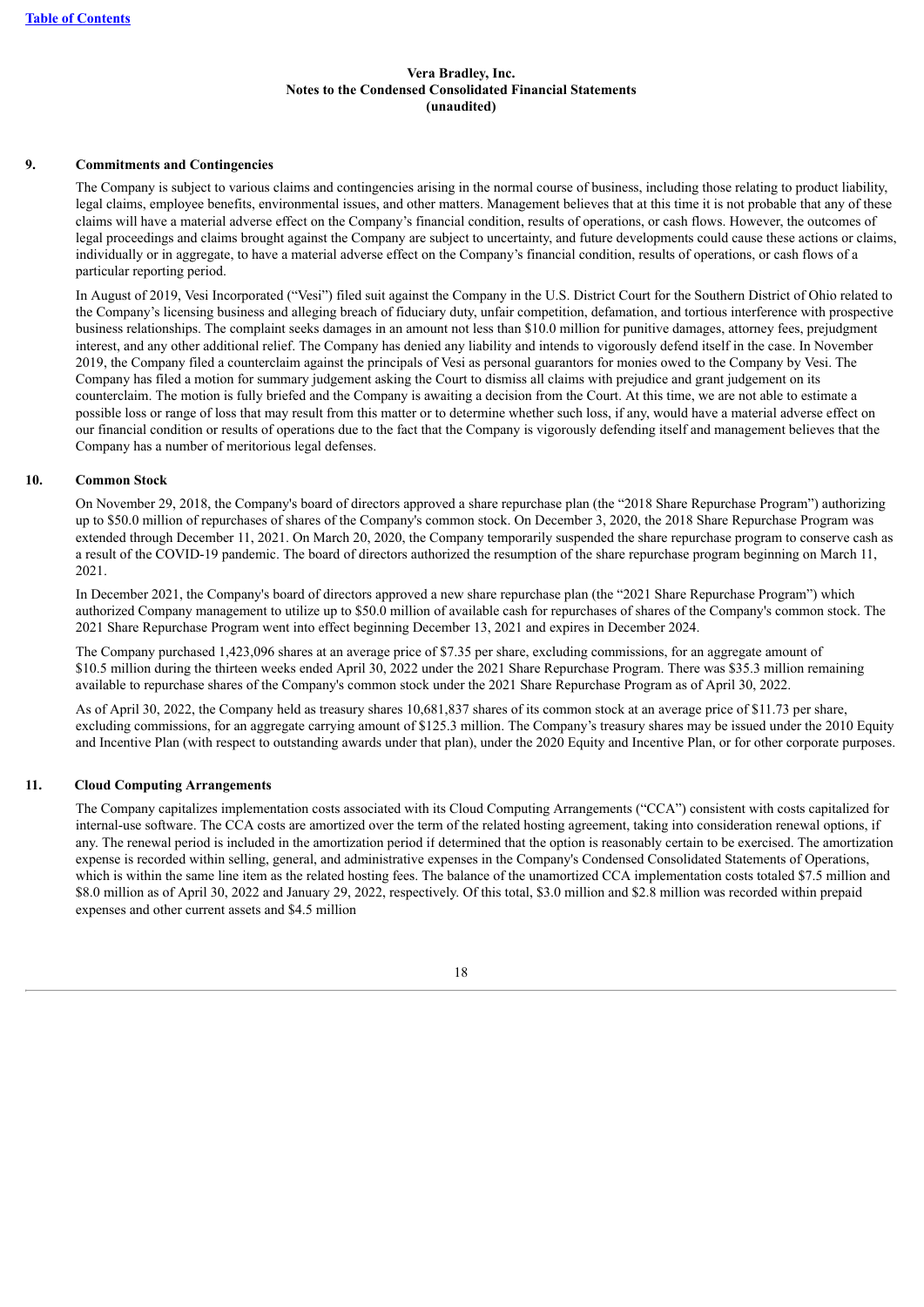and \$5.2 million was recorded within other assets on the Company's Condensed Consolidated Balance Sheets as of April 30, 2022 and January 29, 2022, respectively. The CCA implementation costs are recorded within operating activities in the Company's Condensed Consolidated Statements of Cash Flows.

#### **12. Redeemable Noncontrolling Interest**

Redeemable noncontrolling interest represents the remaining twenty-five percent (25%) interest in Pura Vida not acquired by the Company. Refer to Notes 1 and 4 herein for additional information.

Changes in redeemable noncontrolling interest for the thirteen weeks ended April 30, 2022, were as follows (in thousands):

| <b>Balance at January 29, 2022</b>                            | 30.974 |
|---------------------------------------------------------------|--------|
| Net income attributable to redeemable noncontrolling interest | 264    |
| Distributions to redeemable noncontrolling interest           | (146)  |
| <b>Balance at April 30, 2022</b>                              | 31.092 |

Changes in redeemable noncontrolling interest for the thirteen weeks ended May 1, 2021, were as follows (in thousands):

| <b>Balance at January 30, 2021</b>                            | 29,809 |
|---------------------------------------------------------------|--------|
| Net income attributable to redeemable noncontrolling interest | 627    |
| Distributions to redeemable noncontrolling interest           | (129)  |
| <b>Balance at May 1, 2021</b>                                 | 30,307 |

### **13. Intangible Assets and Goodwill**

The following tables detail the carrying value of the Company's intangible assets other than goodwill related to the acquisition of a majority interest in Pura Vida.

|                                             |    | April 30, 2022     |     |                                            |                        |        |  |  |  |
|---------------------------------------------|----|--------------------|-----|--------------------------------------------|------------------------|--------|--|--|--|
| <i>in thousands</i>                         |    | <b>Gross Basis</b> |     | Accumulated<br>Amortization <sup>(1)</sup> | <b>Carrying Amount</b> |        |  |  |  |
| Definite-lived intangible assets            |    |                    |     |                                            |                        |        |  |  |  |
| <b>Customer Relationships</b>               | \$ | 24,208             | - S | $(17,770)$ \$                              |                        | 6,438  |  |  |  |
| Non-competition Agreements                  |    | 788                |     | (440)                                      |                        | 348    |  |  |  |
| Total definite-lived intangible assets      |    | 24,996             |     | (18,210)                                   |                        | 6,786  |  |  |  |
|                                             |    |                    |     |                                            |                        |        |  |  |  |
| Indefinite-lived intangible asset           |    |                    |     |                                            |                        |        |  |  |  |
| Pura Vida Brand                             |    | 36,668             |     |                                            |                        | 36,668 |  |  |  |
|                                             |    |                    |     |                                            |                        |        |  |  |  |
| Total intangible assets, excluding goodwill |    | 61,664             |     | (18,210)                                   |                        | 43,454 |  |  |  |
|                                             |    |                    |     |                                            |                        |        |  |  |  |

(1) Amortization expense is recorded within the Pura Vida segment.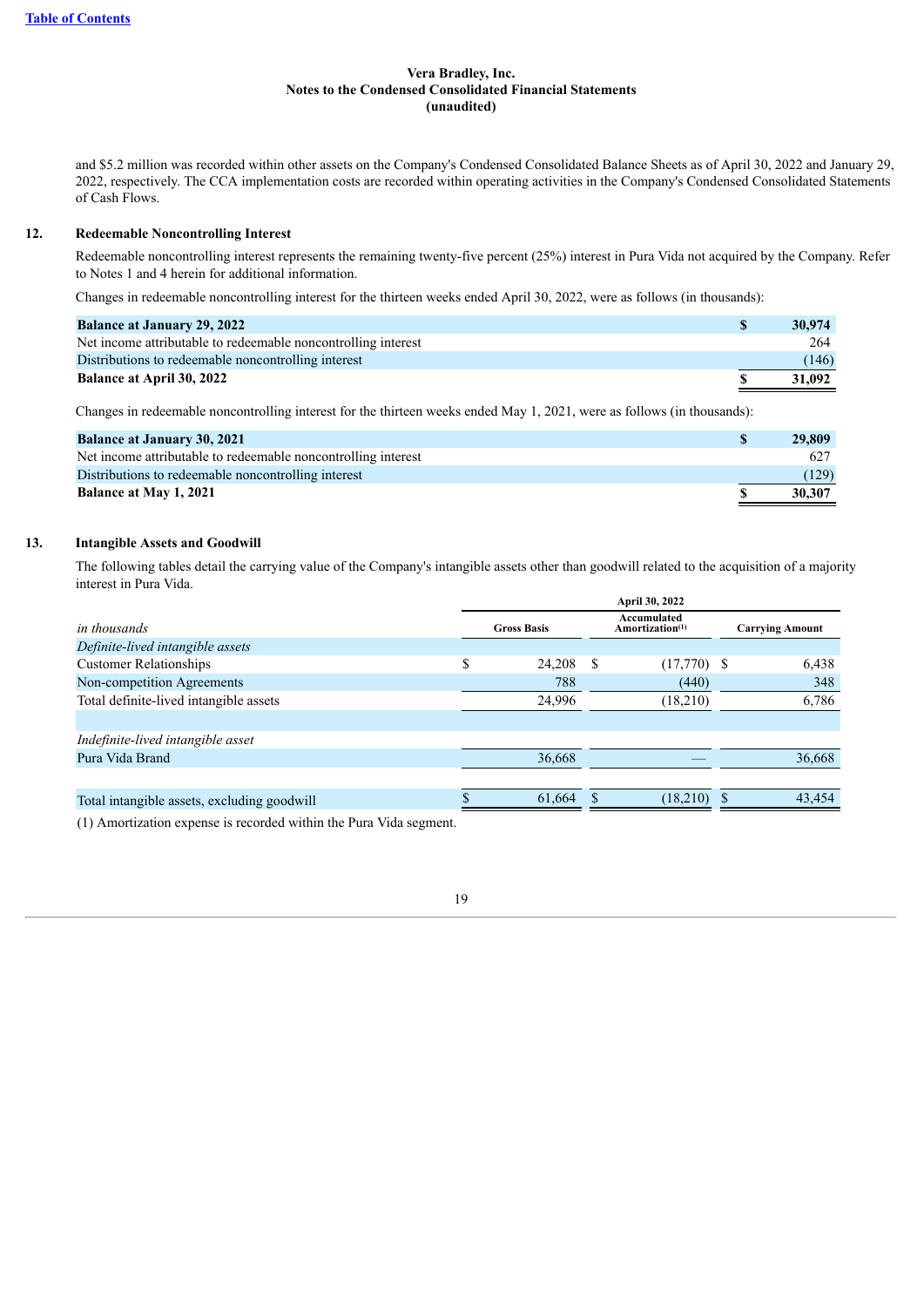|                                             | <b>January 29, 2022</b> |                    |                                            |               |  |                        |  |  |
|---------------------------------------------|-------------------------|--------------------|--------------------------------------------|---------------|--|------------------------|--|--|
| <i>in thousands</i>                         |                         | <b>Gross Basis</b> | Accumulated<br>Amortization <sup>(1)</sup> |               |  | <b>Carrying Amount</b> |  |  |
| Definite-lived intangible assets            |                         |                    |                                            |               |  |                        |  |  |
| <b>Customer Relationships</b>               | \$                      | 24,208             | - \$                                       | $(17,041)$ \$ |  | 7,167                  |  |  |
| Non-competition Agreements                  |                         | 788                |                                            | (400)         |  | 388                    |  |  |
| Total definite-lived intangible assets      |                         | 24,996             |                                            | (17, 441)     |  | 7,555                  |  |  |
|                                             |                         |                    |                                            |               |  |                        |  |  |
| Indefinite-lived intangible asset           |                         |                    |                                            |               |  |                        |  |  |
| Pura Vida Brand                             |                         | 36,668             |                                            |               |  | 36,668                 |  |  |
|                                             |                         |                    |                                            |               |  |                        |  |  |
| Total intangible assets, excluding goodwill |                         | 61,664             |                                            | (17, 441)     |  | 44,223                 |  |  |

(1) Amortization expense is recorded within the Pura Vida segment.

Amortization expense is recorded within selling, general, and administrative expenses in the Company's Condensed Consolidated Statement of Operations. The future amortization expense for intangible assets is as follows (in thousands):

|                                     | <b>Amortization Expense</b> |       |
|-------------------------------------|-----------------------------|-------|
| Fiscal 2023 (remaining nine months) |                             | 2,304 |
| Fiscal 2024                         |                             | 3,073 |
| Fiscal 2025                         |                             | 1,409 |
| Total                               |                             | 6.786 |

The total amount of the goodwill as of April 30, 2022 and January 29, 2022, of \$44.3 million was recorded within the Pura Vida segment upon acquisition. Goodwill is deductible for tax purposes, limited to the Company's 75% majority ownership interest. There were no changes to goodwill for the thirteen weeks ended April 30, 2022 and May 1, 2021.

The Company performs its annual impairment test over goodwill and the Pura Vida brand during the second quarter of each fiscal year. There was no impairment charge recorded during the second quarter of fiscal 2022. As of April 30, 2022, the Company determined that the fair values of the Pura Vida reporting unit and the Pura Vida brand exceeded their carrying values by a nominal amount and concluded that no impairment existed for the goodwill or brand assets. This assessment considered the impact of recent lower sales volumes, particularly in the Pura Vida e-commerce channel, that have been realized in the first quarter of fiscal 2023, as well as changes to other assumptions from the Company's fiscal 2022 analysis. While we consider our assumptions to be reasonable, they are complex and highly subjective.

Adverse changes in key assumptions, even by a nominal amount, in future periods may result in a decline in the fair value estimates of goodwill, Pura Vida brand, and definite-lived intangible assets below their carrying value resulting in impairment charges, which could be material. The Company's key assumptions may be impacted by macroeconomic conditions, including inflationary pressures and the continued disruptions caused by the COVID-19 pandemic, including but not limited to the duration and magnitude of the pandemic, as well as a sustained decline in stock price and potential changes in business strategy, which may also impact the triggering event assessment in future periods. A triggering event is an event or circumstance that indicates the fair value of an entity (or reporting unit) may be below its carrying amount. The adverse changes in key assumptions for goodwill may include, but are not limited to: a decline in the revenue growth rate; a decline in operating profit; or an increase in the discount rate. The adverse changes in key assumptions for the Pura Vida brand may include, but are not limited to: a decline in the revenue growth rate; a decline in the long-term growth rate; a decline in the royalty rate; or an increase in the discount rate. Refer to Note 5 herein for additional information regarding the fair value measurement.

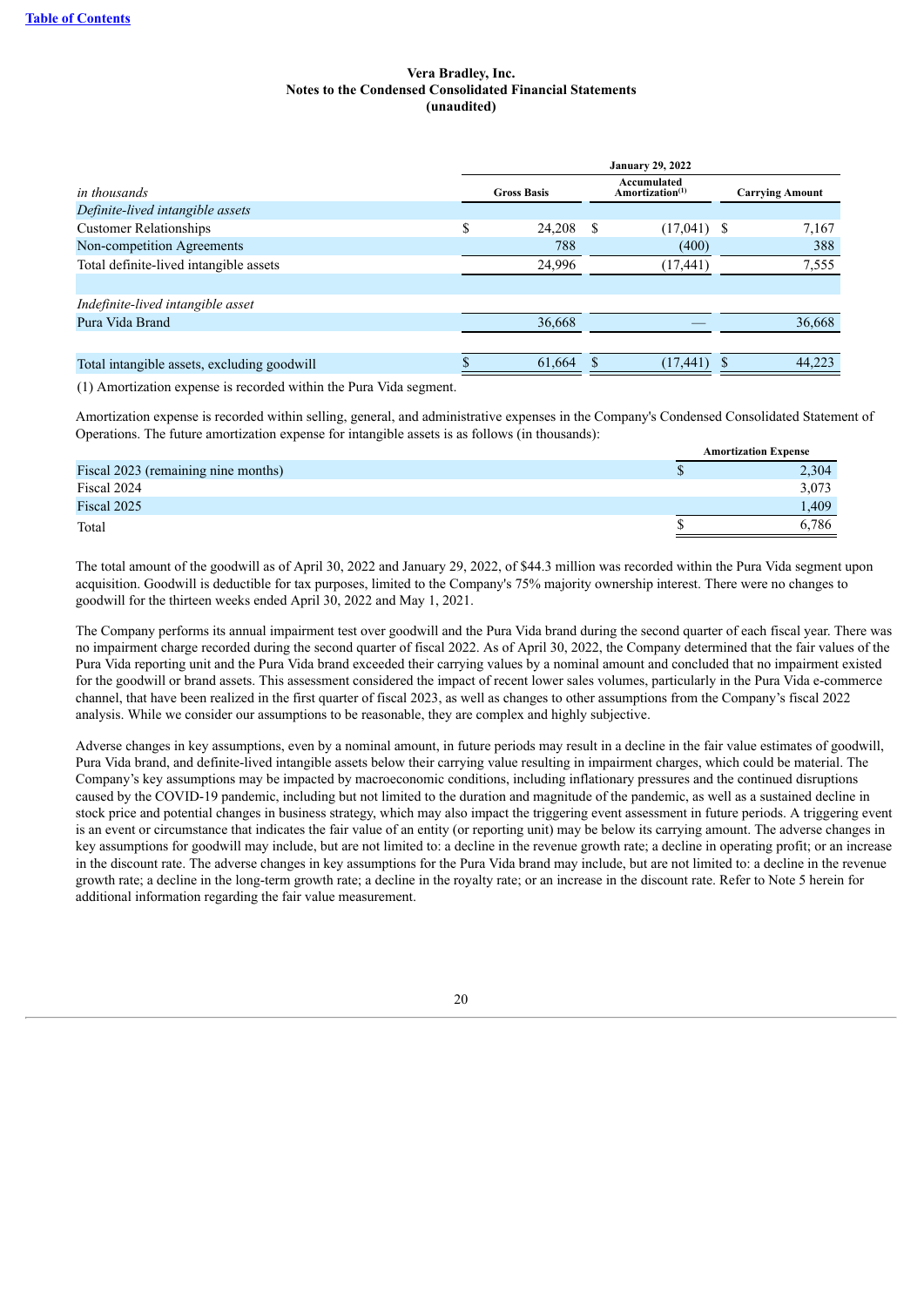#### **14. Segment Reporting**

The Company has three operating segments, which are also its reportable segments: Vera Bradley Direct ("VB Direct"), Vera Bradley Indirect ("VB Indirect"), and Pura Vida. These operating segments are components of the Company for which separate financial information is available and for which operating results are evaluated on a regular basis by the chief operating decision maker in deciding how to allocate resources and in assessing the performance of the segments.

The VB Direct segment includes Vera Bradley full-line and factory outlet stores; the Vera Bradley websites, verabradley.com and verabradley.ca; the Vera Bradley online outlet site; and typically the Vera Bradley annual outlet sale. Revenues generated from this segment are driven through the sale of Vera Bradley-branded products from Vera Bradley to end consumers.

The VB Indirect segment represents revenues generated through the distribution of Vera Bradley-branded products to specialty retailers representing approximately 1,800 locations, substantially all of which are located in the United States; key accounts, which include department stores, national accounts, third-party e-commerce sites, and third-party inventory liquidators; and royalties recognized through licensing agreements related to the Vera Bradley brand.

The Pura Vida segment represents revenues generated through the Pura Vida websites, www.puravidabracelets.com, www.puravidabracelets.eu, and www.puravidabracelets.ca, the Pura Vida retail store, and through the distribution of Pura Vida-branded products to wholesale retailers, substantially all of which are located in the United States.

Corporate costs represent the Company's administrative expenses, which include, but are not limited to: human resources, legal, finance, information technology, design, product development, merchandising, corporate-level marketing and advertising, and various other corporatelevel-activity-related expenses not directly attributable to a reportable segment. All intercompany-related activities are eliminated in consolidation and are excluded from the segment reporting.

Company management evaluates segment operating results based on several indicators. The primary or key performance indicators for each segment are net revenues and operating income. Net revenues and operating income information for the Company's reportable segments during the thirteen weeks ended April 30, 2022 and May 1, 2021, respectively, consisted of the following (in thousands):

<span id="page-21-0"></span>

|                                | <b>Thirteen Weeks Ended</b> |               |                |  |
|--------------------------------|-----------------------------|---------------|----------------|--|
|                                | April 30,<br>2022           |               | May 1,<br>2021 |  |
| Segment net revenues:          |                             |               |                |  |
| <b>VB</b> Direct               | \$<br>61,636 \$             |               | 66,732         |  |
| VB Indirect                    | 16,977                      |               | 15,264         |  |
| Pura Vida                      | 19,846                      |               | 27,098         |  |
| Total                          | 98,459                      | <sup>\$</sup> | 109,094        |  |
| Segment operating income:      |                             |               |                |  |
| <b>VB</b> Direct               | \$<br>5,503                 | - \$          | 10,860         |  |
| VB Indirect                    | 5,479                       |               | 4,461          |  |
| Pura Vida                      | 1,056                       |               | 2,508          |  |
| Total                          | 12,038                      | S             | 17,829         |  |
| Reconciliation:                |                             |               |                |  |
| Segment operating income       | \$<br>12,038                | S             | 17,829         |  |
| Less:                          |                             |               |                |  |
| Unallocated corporate expenses | (20,271)                    |               | (19,788)       |  |
| Operating loss                 | \$<br>(8,233)               | \$            | (1,959)        |  |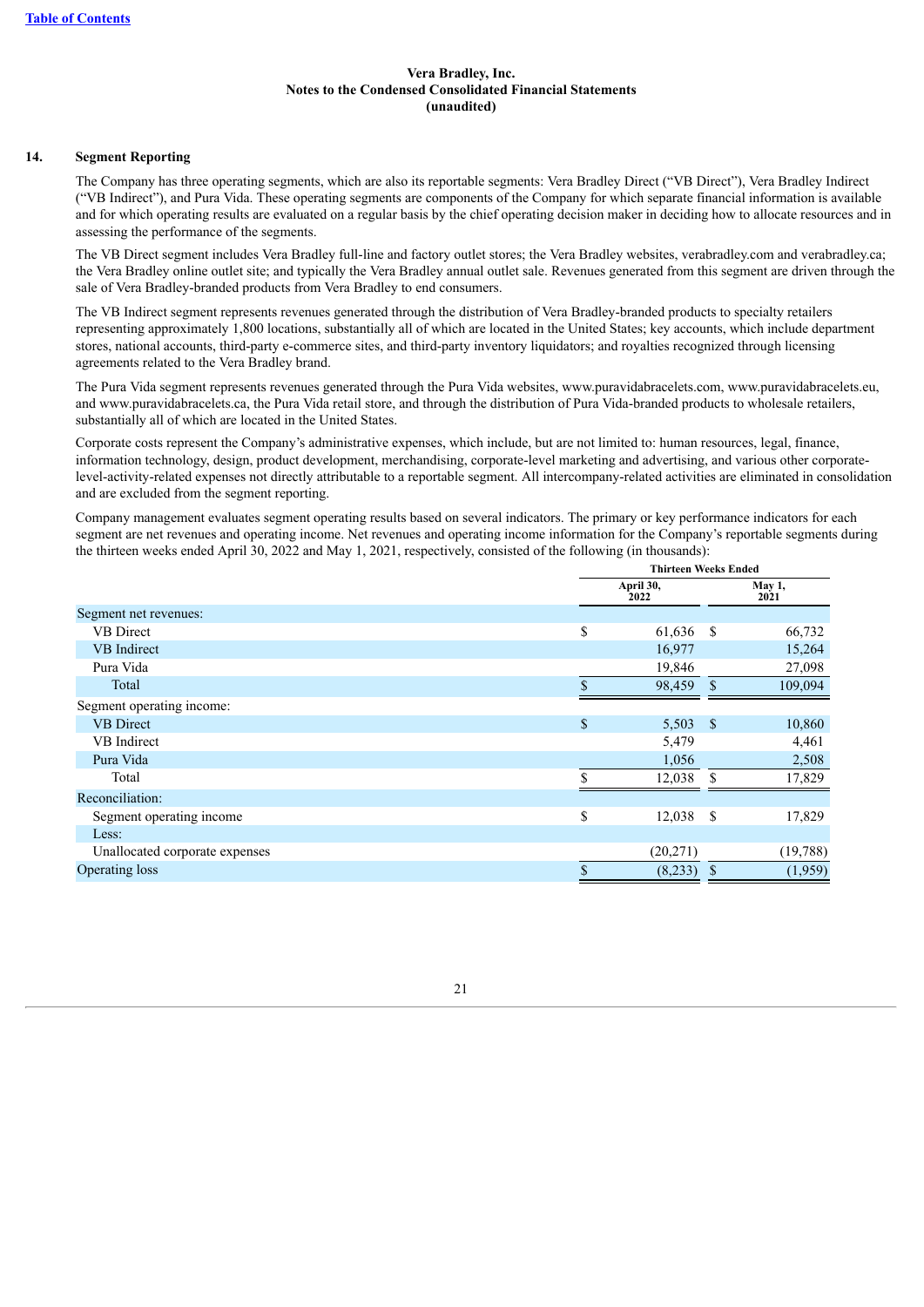#### **ITEM 2. MANAGEMENT'S DISCUSSION AND ANALYSIS OF FINANCIAL CONDITION AND RESULTS OF OPERATIONS**

The following discussion summarizes the significant factors affecting the condensed consolidated operating results, financial condition, liquidity, and cash flows of the Company as of and for the thirteen weeks ended April 30, 2022 and May 1, 2021. The following discussion should be read in conjunction with our Annual Report on Form 10-K for the fiscal year ended January 29, 2022, and our unaudited condensed consolidated financial statements and the related notes included in Item 1 of this Quarterly Report. The results of operations for the thirteen weeks ended April 30, 2022, are not necessarily indicative of the results to be expected for the full fiscal year.

#### **Macroeconomic Environment**

We continue to experience challenges associated with the uncertain macroeconomic environment in which we operate our businesses. The COVID-19 pandemic caused supply chain disruptions that has resulted in continuing delivery delays and increased inbound and outbound shipping costs. We cannot predict the future impacts of the COVID-19 pandemic if cases continue to rise or new variants of the virus, or other factors, necessitate temporary closures to some, or all, of our retail stores due to guidance and mandates from governments and public health officials.

We have also been impacted by higher tariffs from previously duty-free countries, where we source products, as a result of the Generalized System of Preferences ("GSP") duty-free status that expired at the end of calendar year 2020. We cannot guarantee if or when the GSP duty-free status will be reinstated and retro-actively applied by Congress.

In addition, the macroeconomic environment has been further challenged by rising inflation, including higher gas prices, and other related factors that has impacted consumer discretionary spending.

We began initiating strategic price increases across both of our brands to mitigate some of these inflationary and supply chain pressures in late fiscal 2022, and we will continue to implement price increases throughout fiscal 2023. We are also in the midst of a comprehensive cost-reduction and efficiency process. We expect we will complete the identification of cost reductions and begin implementation in the second quarter.

While we continue to actively monitor this rapidly evolving macroeconomic environment and are working to mitigate the situation, we cannot predict the full impact these matters could have on our liquidity, operating results, and financial condition, but they could have a material adverse effect on these metrics.

#### **Executive Summary**

Below is a summary of our strategic progress and financial results for the first quarter of fiscal 2023:

#### **Strategic Progress**

At Vera Bradley, we continued to innovate and build on our lifestyle merchandising strategy amplified by targeted marketing; focused on strategic product assortment enhancements in our back-to-campus assortment; maximized our travel category; and continued with product collaborations such as Disney. We also opened two new factory outlet locations and closed three full-line locations.

At Pura Vida, we increased our focus on innovation with the launch of our expanded backpack and apparel collections during the quarter; continued to build customer excitement and engagement through collaborations such as Disney and partnering with influencers; and continued to see success in our San Diego store performance, driving our brick-and-mortar expansion plans for Pura Vida. We also focused on cost-effective marketing campaigns in reaction to the calendar year 2021 Apple IDFA update and rising digital media costs.

**Financial Summary** (all comparisons are to the first quarter of fiscal 2022)

- Net revenues decreased 9.7% to \$98.5 million.
- Vera Bradley Direct ("VB Direct") segment sales decreased 7.6% to \$61.6 million.
- Vera Bradley Indirect segment ("VB Indirect") sales increased 11.2% to \$17.0 million.
- Pura Vida segment sales decreased 26.8% to \$19.8 million.
- Gross profit was \$52.5 million, or 53.3% of net revenue.
- Operating loss was \$(8.2) million and net loss attributable to Vera Bradley, Inc. was \$(7.0) million.
- Capital expenditures for the thirteen weeks totaled \$1.7 million.
- Cash and cash equivalents were \$64.0 million at April 30, 2022.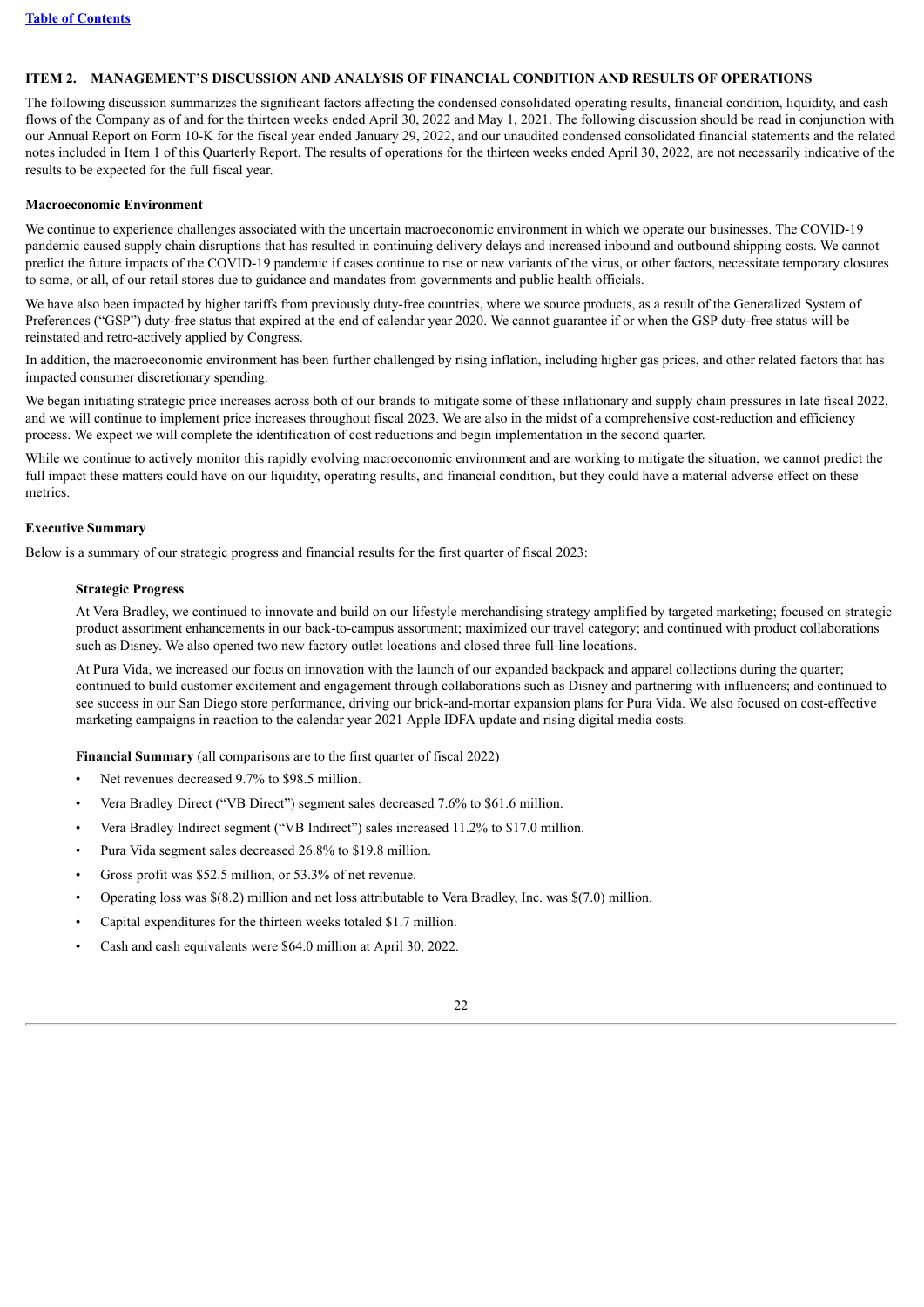#### **How We Assess the Performance of Our Business**

In assessing the performance of our business, we consider a variety of performance and financial measures.

#### *Net Revenues*

Net revenues reflect sales of our merchandise and revenue from distribution and shipping and handling fees, less returns and discounts. Revenues for the VB Direct segment reflect sales through Vera Bradley full-line and factory outlet stores; the Vera Bradley websites verabradley.com and verabradley.ca; and our Vera Bradley online outlet site. There were no sales from our Vera Bradley annual outlet sale in Fort Wayne, Indiana for the past two years as it was cancelled due to the COVID-19 pandemic. Revenues for the VB Indirect segment reflect sales of Vera Bradley-branded products to specialty retail partners; department stores; national accounts; third-party e-commerce sites; third-party inventory liquidators; and royalties recognized through licensing agreements related to the Vera Bradley brand. Revenues for the Pura Vida segment reflect revenues generated through the Pura Vida websites, www.puravidabracelets.com, www.puravidabracelets.eu, and www.puravidabracelets.ca, through the distribution of Pura Vida-branded products to wholesale retailers, and through Pura Vida's first retail store opened in August 2021.

#### *Comparable Sales*

Typically, comparable sales are calculated based upon our stores that have been open for at least 12 full fiscal months and net revenues from our Vera Bradley e-commerce operations. Pura Vida e-commerce operations are included within the Company's consolidated comparable sales beginning with the fiscal 2021 third quarter. Pura Vida e-commerce operations include sales from the subscription clubs. Comparable store sales are calculated based solely upon stores that have been open for at least 12 full fiscal months. Remodeled stores are included in both comparable sales and comparable store sales unless the store was closed for more than one week of the current or comparable prior period, in which case the non-comparable temporary closure periods are not included, or the remodel resulted in a significant change in square footage. Some of our competitors and other retailers calculate comparable or "same store" sales differently than we do. As a result, data in this report regarding our comparable sales and comparable store sales may not be comparable to similar data made available by other companies. Non-comparable sales include sales from stores not included in comparable sales or comparable store sales.

As a result of the temporary closure of all Vera Bradley stores due to COVID-19 during a portion of the fiscal 2021 first quarter, the Company's comparable store sales and comparable sales calculations for the prior-year are not meaningful and therefore are not provided.

Typically, measuring the change in year-over-year comparable sales allows us and our investors to evaluate how our store base and e-commerce operations are performing. Various factors affect our comparable sales, including:

- Overall economic trends;
- Consumer preferences and fashion trends;
- Competition;
- The timing of our releases of new patterns and collections;
- Changes in our product mix:
- Pricing and level of promotions;
- Amount of store, mall, and e-commerce traffic;
- The level of customer service that we provide in stores and to our on-line customers;
- Our ability to source and distribute products efficiently;
- The number of stores we open and close in any period; and
- The timing and success of promotional and marketing efforts.

#### *Gross Profit*

Gross profit is equal to our net revenues less our cost of sales. Cost of sales includes the direct cost of purchased merchandise, distribution center costs, operations overhead, duty, and all inbound freight costs incurred. The components of our reported cost of sales may not be comparable to those of other retail and wholesale companies.

Gross profit can be impacted by changes in volume; fluctuations in sales price; operational efficiencies, such as leveraging of fixed costs; promotional activities, including free shipping; commodity prices, such as for cotton; tariffs; and labor costs.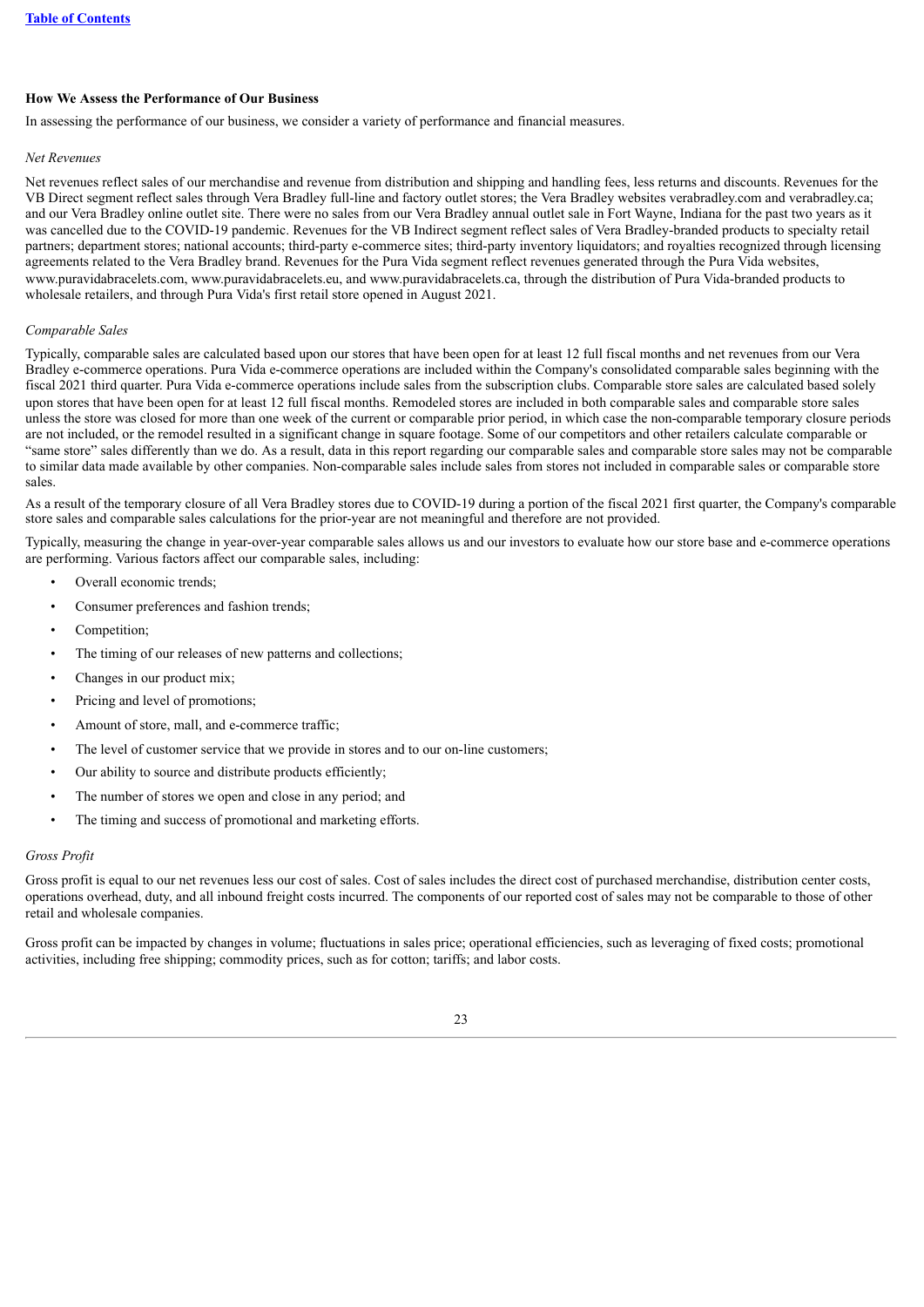#### *Selling, General, and Administrative Expenses ("SG&A")*

SG&A expenses include selling; advertising, marketing, and product development; and administrative expenses. Selling expenses include:

- VB Direct business expenses, such as store expenses, employee compensation, and store occupancy and supply costs;
- VB Indirect business expenses consisting primarily of employee compensation and other expenses associated with sales to Indirect retailers; and
- Pura Vida business expenses primarily related to employee compensation.

Advertising, marketing, and product development expenses include employee compensation, media costs, creative production expenses, marketing agency fees, new product design costs, public relations expenses, and market research expenses. A portion of our advertising expenses may be reimbursed by Indirect retailers, and such amount is classified as other income. Administrative expenses include employee compensation for corporate functions, corporate headquarters occupancy costs, consulting and software expenses, and charitable donations.

#### *Other Income (Loss), Net*

Other income (loss), net primarily includes certain legal settlements and sales tax credits received for timely filings.

#### *Operating Loss*

Operating loss is equal to gross profit less SG&A expenses plus other income, net. Operating loss excludes interest income, interest expense, and income taxes.

#### *Net Loss*

Net loss is equal to operating loss plus interest income less interest expense and income taxes.

#### *Net Income Attributable to Redeemable Noncontrolling Interest*

Net income attributable to redeemable noncontrolling interest represents the operating results of Pura Vida that are not attributable to Vera Bradley, Inc.

#### *Net Loss Attributable to Vera Bradley, Inc.*

Net loss attributable to Vera Bradley. Inc. is equal to net loss less net income attributable to redeemable noncontrolling interest.

#### **Impairment Charges**

#### *Long-lived Assets*

Property, plant, and equipment and lease right-of-use assets (the "asset group" for store-related assets) are reviewed for impairment whenever events or changes in circumstances indicate that the carrying amount of the asset group may not be recoverable. The reviews are conducted at the lowest identifiable level of cash flows. If the estimated undiscounted future cash flows related to the asset group are less than the carrying value, we recognize a loss equal to the difference between the carrying value and the fair value, as further defined in Note 5 to the Notes to the Condensed Consolidated Financial Statements herein. An impairment charge of \$0.6 million was recognized during the thirteen weeks ended April 30, 2022, for a lease right-of-use asset and is included in SG&A expenses in the Condensed Consolidated Statements of Operations and in impairment charges in the Condensed Consolidated Statements of Cash Flows. The impairment charge is included within corporate unallocated expenses. There were no impairment charges recorded during the thirteen weeks ended May 1, 2021. We are unable to predict the extent of the impact that the inflationary environment and disruptions caused by the COVID-19 pandemic will have on our operations, the economy, or other factors; therefore, it is possible additional impairments could be identified in future periods, and such amounts could be material.

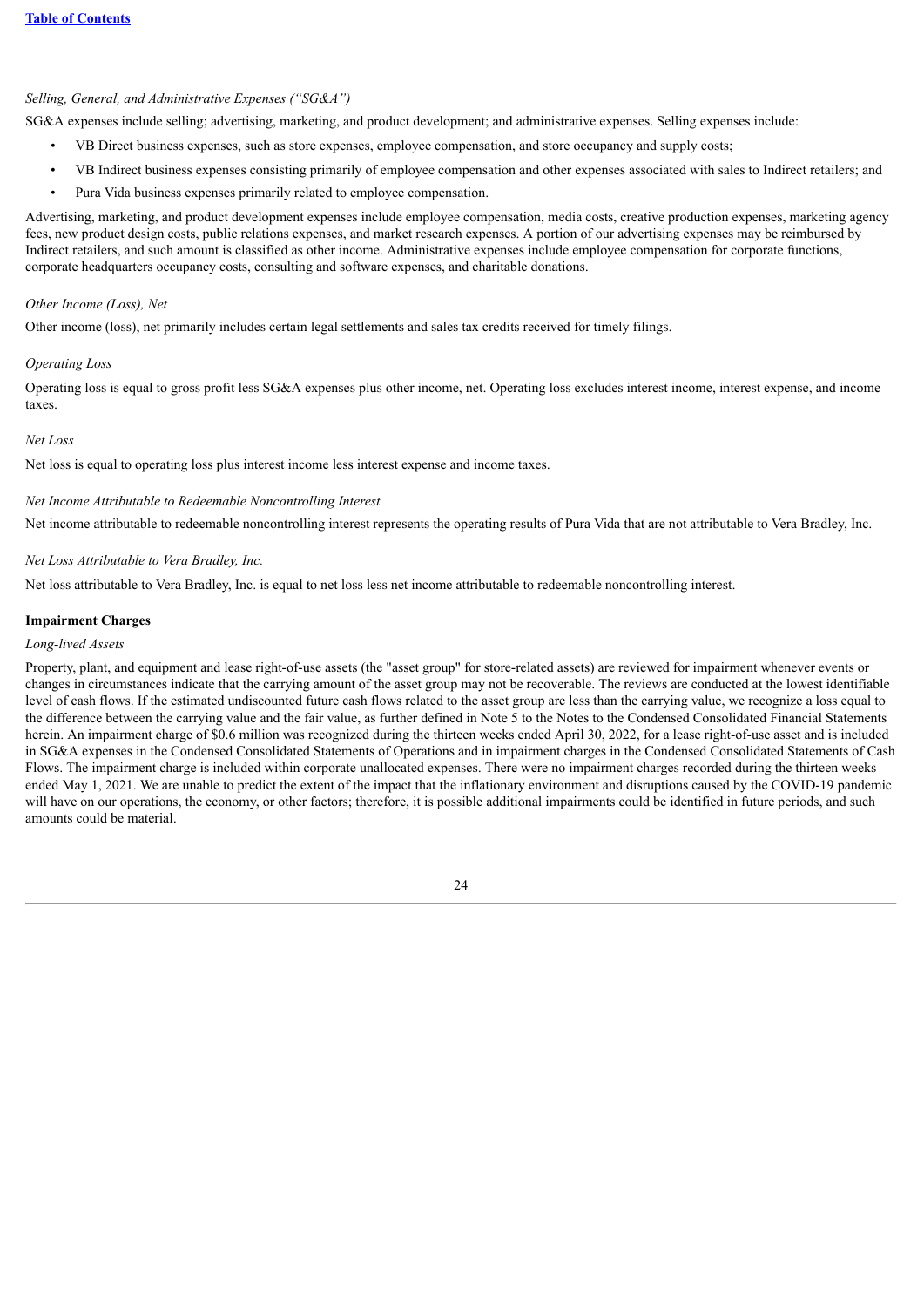#### *Goodwill and Other Intangible Assets*

We perform our annual impairment test over goodwill and the Pura Vida brand during the second quarter of each fiscal year. There was no impairment charge recorded during the second quarter of fiscal 2022. As of April 30, 2022, we determined that the fair values of the Pura Vida reporting unit and the Pura Vida brand exceeded their carrying values by a nominal amount and concluded that no impairment existed for the goodwill or brand assets. This assessment considered the impact of recent lower sales volumes, particularly in the Pura Vida e-commerce channel, that have been realized in the first quarter of fiscal 2023, as well as changes to other assumptions from the Company's fiscal 2022 analysis. While we consider our assumptions to be reasonable, they are complex and highly subjective.

Adverse changes in key assumptions, even by a nominal amount, in future periods may result in a decline in the fair value estimates of goodwill, Pura Vida brand, and definite-lived intangible assets below their carrying value resulting in impairment charges, which could be material. Our key assumptions may be impacted by macroeconomic conditions, including inflationary pressures and the continued disruptions caused by the COVID-19 pandemic, including but not limited to the duration and magnitude of the pandemic, as well as a sustained decline in stock price and potential changes in business strategy, which may also impact the triggering event assessment in future periods. A triggering event is an event or circumstance that indicates the fair value of an entity (or reporting unit) may be below its carrying amount. The adverse changes in key assumptions for goodwill may include, but are not limited to: a decline in the revenue growth rate; a decline in operating profit; or an increase in the discount rate. The adverse changes in key assumptions for the Pura Vida brand may include, but are not limited to: a decline in the revenue growth rate; a decline in the long-term growth rate; a decline in the royalty rate; or an increase in the discount rate.

#### **Results of Operations**

The following tables summarize key components of our condensed consolidated results of operations for the periods indicated, both in dollars and as a percentage of our net revenues (\$ in thousands):

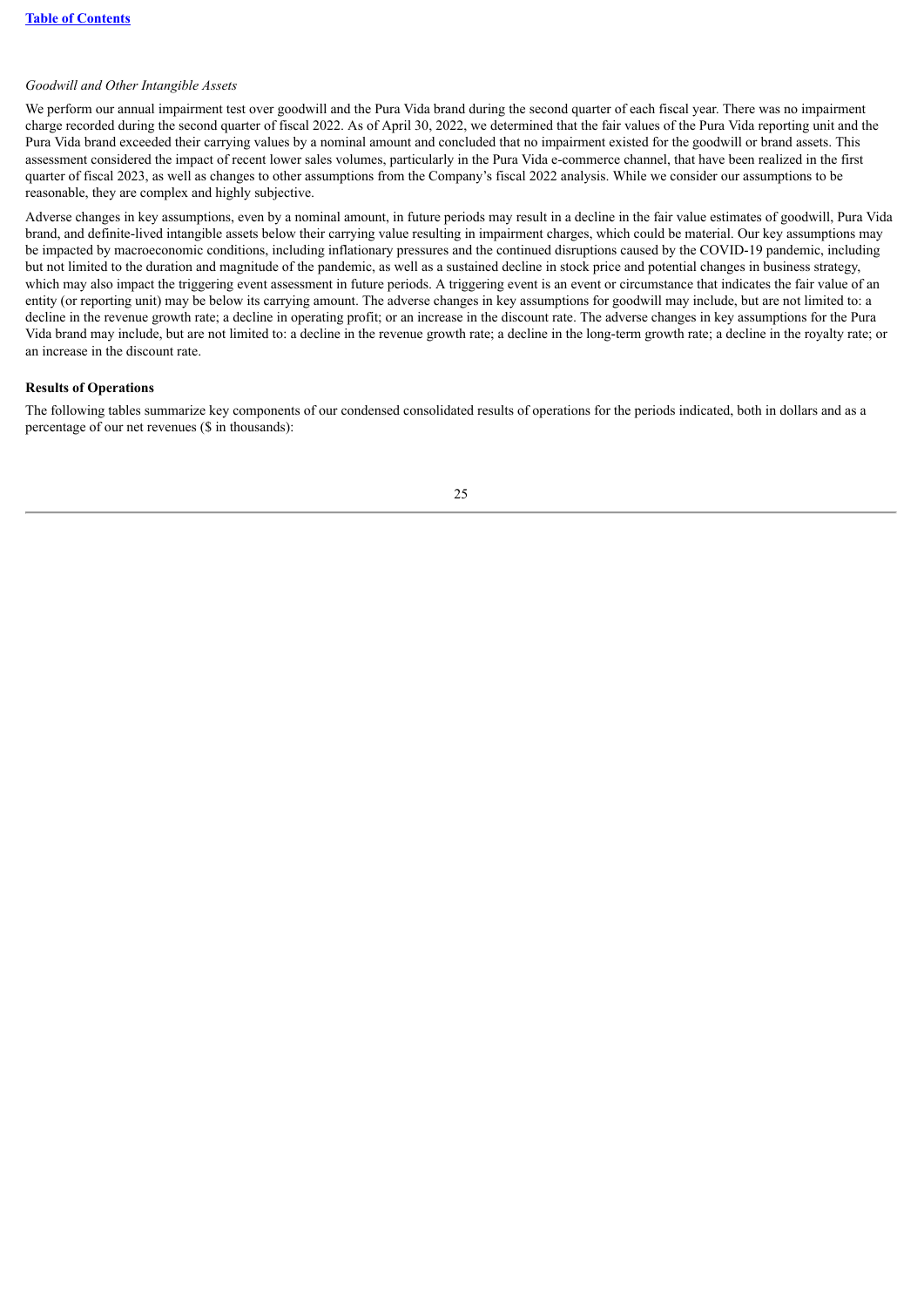|                                                                     |                       | <b>Thirteen Weeks Ended</b> |                |  |  |  |
|---------------------------------------------------------------------|-----------------------|-----------------------------|----------------|--|--|--|
|                                                                     | April 30,<br>2022     |                             | May 1,<br>2021 |  |  |  |
| <b>Statement of Operations Data:</b>                                |                       |                             |                |  |  |  |
| Net revenues                                                        | $\mathbf S$<br>98,459 | $\mathbf S$                 | 109,094        |  |  |  |
| Cost of sales                                                       | 45,945                |                             | 49,930         |  |  |  |
| Gross profit                                                        | 52,514                |                             | 59,164         |  |  |  |
| Selling, general, and administrative expenses                       | 60,914                |                             | 60,896         |  |  |  |
| Other income (loss), net                                            | 167                   |                             | (227)          |  |  |  |
| Operating loss                                                      | (8,233)               |                             | (1,959)        |  |  |  |
| Interest expense, net                                               | 40                    |                             | 90             |  |  |  |
| Loss before income taxes                                            | (8,273)               |                             | (2,049)        |  |  |  |
| Income tax benefit                                                  | (1, 563)              |                             | (531)          |  |  |  |
| Net loss                                                            | (6,710)               |                             | (1,518)        |  |  |  |
| Less: Net income attributable to redeemable noncontrolling interest | 264                   |                             | 627            |  |  |  |
| Net loss attributable to Vera Bradley, Inc.                         | (6,974)<br>\$         | \$                          | (2, 145)       |  |  |  |
| <b>Percentage of Net Revenues:</b>                                  |                       |                             |                |  |  |  |
| Net revenues                                                        | 100.0%                |                             | $100.0 \%$     |  |  |  |
| Cost of sales                                                       | 46.7%                 |                             | 45.8 %         |  |  |  |
| Gross profit                                                        | 53.3 %                |                             | 54.2 %         |  |  |  |
| Selling, general, and administrative expenses                       | 61.9%                 |                             | 55.8%          |  |  |  |
| Other income (loss), net                                            | $0.2 \%$              |                             | (0.2)%         |  |  |  |
| Operating loss                                                      | $(8.4)\%$             |                             | $(1.8)\%$      |  |  |  |
| Interest expense, net                                               | $-$ %                 |                             | $0.1 \%$       |  |  |  |
| Loss before income taxes                                            | $(8.4)\%$             |                             | (1.9)%         |  |  |  |
| Income tax benefit                                                  | $(1.6)\%$             |                             | $(0.5)\%$      |  |  |  |
| Net loss                                                            | $(6.8)\%$             |                             | $(1.4)\%$      |  |  |  |
| Less: Net income attributable to redeemable noncontrolling interest | $0.3\%$               |                             | $0.6\%$        |  |  |  |
| Net loss attributable to Vera Bradley, Inc.                         | $(7.1)\%$             |                             | $(2.0)\%$      |  |  |  |

The following tables present net revenues and operating income by operating segment, both in dollars and as a percentage of associated net revenues, and store data for the periods indicated (\$ in thousands, except as otherwise indicated):

|                                               | <b>Thirteen Weeks Ended</b> |    |           |
|-----------------------------------------------|-----------------------------|----|-----------|
|                                               | April 30,<br>2021<br>2022   |    | May 1,    |
| <b>Net Revenues by Segment:</b>               |                             |    |           |
| <b>VB</b> Direct                              | \$<br>61,636                | \$ | 66,732    |
| VB Indirect                                   | 16,977                      |    | 15,264    |
| Pura Vida                                     | 19,846                      |    | 27,098    |
| Total                                         | 98,459                      |    | 109,094   |
| <b>Percentage of Net Revenues by Segment:</b> |                             |    |           |
| <b>VB</b> Direct                              | 62.6 %                      |    | $61.2 \%$ |
| VB Indirect                                   | $17.2\%$                    |    | 14.0 $%$  |
| Pura Vida                                     | $20.2 \%$                   |    | 24.8 %    |
| Total                                         | $100.0 \%$                  |    | 100.0%    |
|                                               |                             |    |           |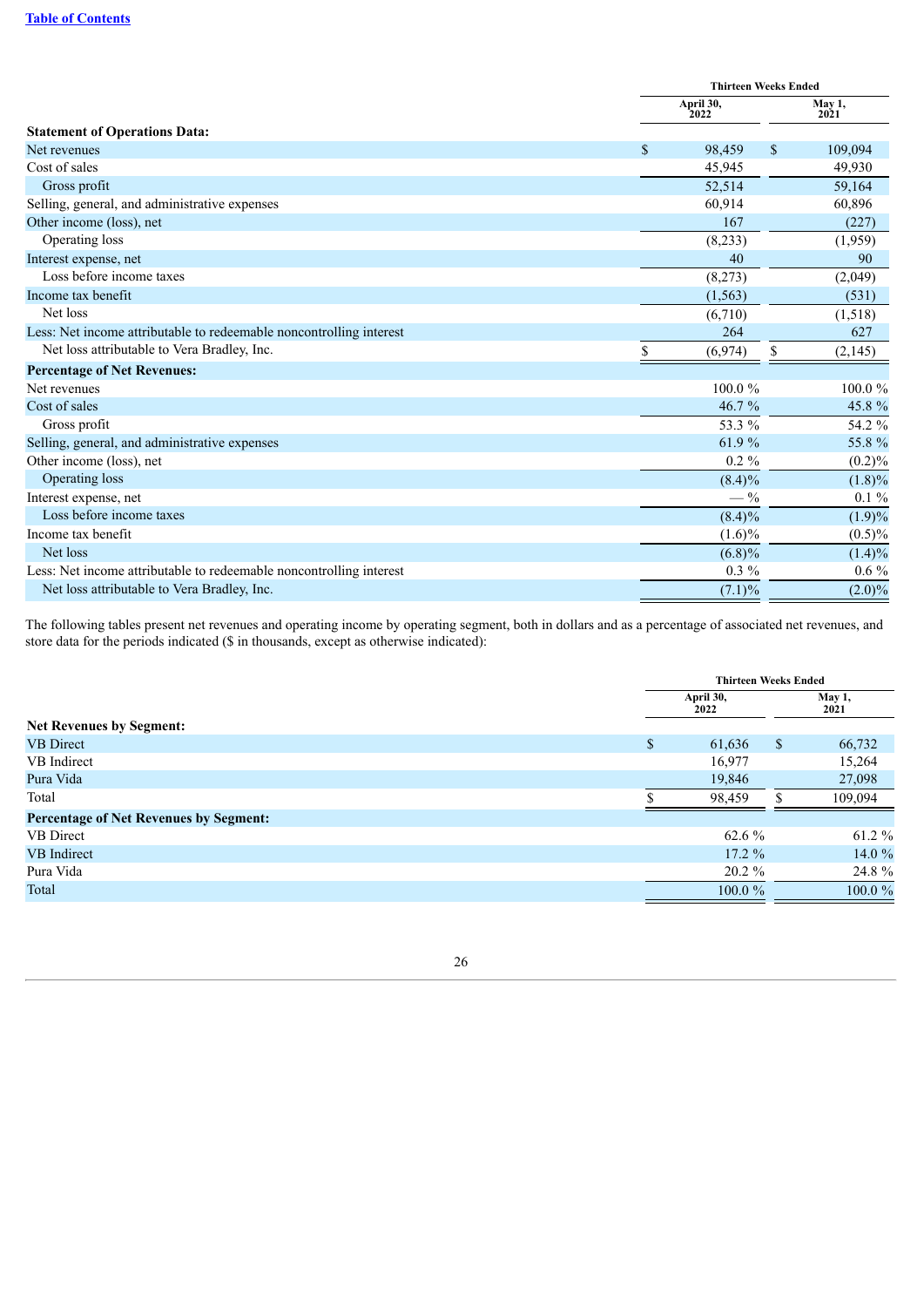|                                                              |             | <b>Thirteen Weeks Ended</b> |               |           |
|--------------------------------------------------------------|-------------|-----------------------------|---------------|-----------|
|                                                              |             | April 30,<br>2022<br>2021   |               | May 1,    |
| <b>Operating Income (Loss) by Segment:</b>                   |             |                             |               |           |
| <b>VB</b> Direct                                             | $\mathbf S$ | 5,503                       | $\mathbb{S}$  | 10,860    |
| VB Indirect                                                  |             | 5,479                       |               | 4,461     |
| Pura Vida                                                    |             | 1,056                       |               | 2,508     |
| Less: Corporate unallocated                                  |             | (20,271)                    |               | (19, 788) |
| Total                                                        |             | (8,233)                     | \$            | (1,959)   |
| Operating Income as a Percentage of Net Revenues by Segment: |             |                             |               |           |
| <b>VB</b> Direct                                             |             | 8.9%                        |               | $16.3\%$  |
| VB Indirect                                                  |             | 32.3 %                      |               | 29.2 %    |
| Pura Vida                                                    |             | 5.3 $%$                     |               | $9.3\%$   |
| Vera Bradley Store Data (1):                                 |             |                             |               |           |
| Total stores opened during period                            |             | $\mathfrak{D}$              |               |           |
| Total stores closed during period                            |             | (3)                         |               | (2)       |
| Total stores open at end of period                           |             | 144                         |               | 143       |
| Total gross square footage at end of period (all stores)     |             | 401,132                     |               | 379,712   |
| Average net revenues per gross square foot $(2)$             | $\mathbf S$ | 103                         | $\mathcal{S}$ | 116       |
| Comparable sales (including e-commerce) decrease $(3)$       |             | $(11.1)\%$                  |               | NM        |
| <b>Consolidated Data:</b>                                    |             |                             |               |           |
| Comparable sales (including e-commerce) decrease $(3)$       |             | $(16.5)\%$                  |               | NM        |

(1) Includes Vera Bradley full-line and factory outlet stores.

(2) Dollars not in thousands. Average net revenues per gross square foot are calculated by dividing total net revenues for our stores that have been open at least 12 full fiscal months as of the end of the period by total gross square footage for those stores. Remodeled stores are included in average net revenues per gross square foot unless the store was closed for a portion of the period. These figures do not include the Pura Vida retail store opened in August 2021.

(3) As a result of the temporary closure of Vera Bradley stores due to COVID-19 during portions of the first quarter of fiscal 2021, the Company's prior-year first quarter comparable store sales and comparable sales calculations were not meaningful and therefore were not provided.

#### **Thirteen Weeks Ended April 30, 2022, Compared to Thirteen Weeks Ended May 1, 2021**

*Net Revenues*

For the thirteen weeks ended April 30, 2022, net revenues decreased \$10.6 million, or 9.7%, to \$98.5 million, from \$109.1 million in the comparable prioryear period.

*VB Direct*. For the thirteen weeks ended April 30, 2022, net revenues in the VB Direct segment decreased \$5.1 million, or 7.6%, to \$61.6 million, from \$66.7 million in the comparable prior-year period. Vera Bradley comparable sales decreased \$7.3 million, or 11.1%, which includes an 11.8% decrease in ecommerce sales and a 10.7% decrease in comparable store sales. This comparable sales decrease was partially offset by our non-comparable stores which contributed \$2.0 million of revenue. There were two additional factory outlet stores opened in the current fiscal year and seven factory outlet stores opened in the last twelve months. The decrease in comparable sales and comparable store sales was impacted by reduced traffic, conversion, and units sold primarily in the factory outlet and e-commerce channels. These decreases were partially offset by price increases on certain merchandise in the currentyear.

*VB Indirect*. For the thirteen weeks ended April 30, 2022, net revenues in the VB Indirect segment increased \$1.7 million, or 11.2%, to \$17.0 million, from \$15.3 million in the comparable prior-year period. The increase was primarily due to an increase in orders from certain key accounts and specialty retailers, in part due to timing of product launches.

*Pura Vida.* For the thirteen weeks ended April 30, 2022, net revenues in the Pura Vida segment decreased \$7.3 million, or 26.8%, to \$19.8 million, from \$27.1 million in the comparable prior-year period. The decrease was primarily due to a decline in e-commerce sales due to a shift in social and digital media effectiveness which continued to be negatively impacted by the calendar year 2021 Apple IDFA update, as well as rising digital media costs.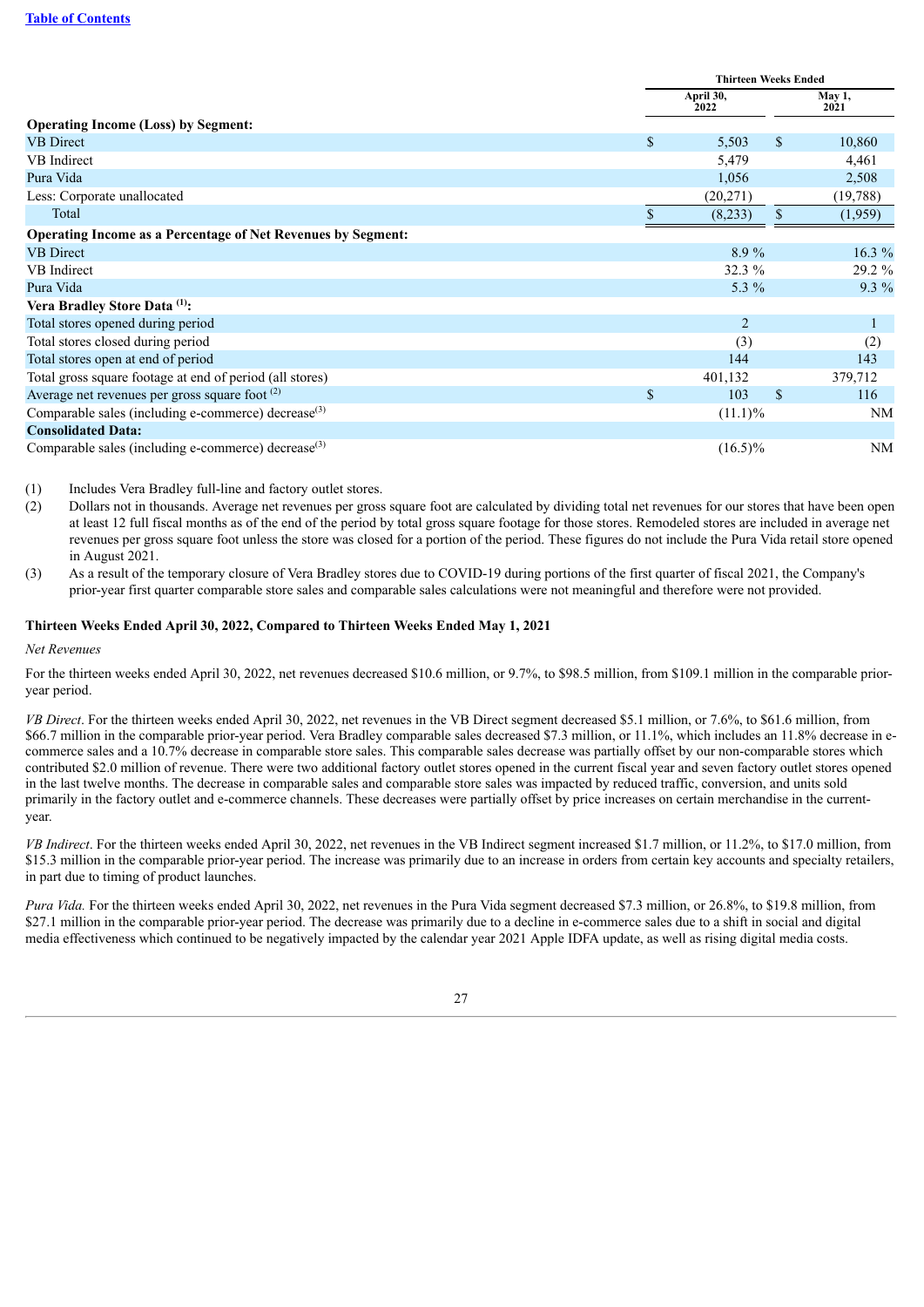#### *Gross Profit*

For the thirteen weeks ended April 30, 2022, gross profit decreased \$6.7 million, or 11.2%, to \$52.5 million, from \$59.2 million in the comparable prioryear period. As a percentage of net revenues, gross profit decreased to 53.3% for the thirteen weeks ended April 30, 2022, from 54.2% in the comparable prior-year period. The decrease in the gross profit as a percentage of net revenues was primarily due to inbound and outbound freight and shipping costs, partially offset by price increases on certain merchandise in the current-year.

#### *Selling, General, and Administrative Expenses*

For the thirteen weeks ended April 30, 2022, SG&A expenses were \$60.9 million, essentially flat with the comparable prior-year period. As a percentage of net revenues, SG&A expenses increased to 61.9% for the thirteen weeks ended April 30, 2022, from 55.8% in the comparable prior-year period. SG&A expenses related to Vera Bradley and corporate unallocated were \$50.4 million compared to \$48.1 million in the comparable prior-year period. SG&A expenses related to Pura Vida were \$10.5 million compared to \$12.8 million in the comparable prior-year period. A decline of \$2.3 million in advertising expense, primarily associated with a decrease in spending related to the Pura Vida brand, was offset by an increase of \$1.2 million in professional fees and \$0.9 million related to operating leases, including \$0.6 million associated with a right-of-use asset impairment expense in the current-year period. There was also a reduction in expense associated with incentive compensation due to company performance estimates compared to the prior-year period which was partially offset by an increase in salary expense, primarily associated with new factory outlet stores and cost-of-living adjustments, and travel expense.

SG&A expenses as a percentage of net revenues increased primarily due to the aforementioned items, as well as SG&A expense de-leverage associated with decreased sales.

#### *Other Income (Loss), Net*

For the thirteen weeks ended April 30, 2022, net other income increased \$0.4 million to other income of \$0.2 million compared to an other loss of \$(0.2) million in the comparable prior-year period. The increase in net other income was primarily due to legal settlements.

#### *Operating Loss*

For the thirteen weeks ended April 30, 2022, operating loss increased \$6.2 million to \$(8.2) million in the current-year period, from \$(2.0) million in the comparable prior-year period. As a percentage of net revenues, operating loss was (8.4)% and (1.8)% for the thirteen weeks ended April 30, 2022 and May 1, 2021, respectively. Operating loss increased due to the factors described in the captions above.

*VB Direct*. For the thirteen weeks ended April 30, 2022, operating income in the VB Direct segment decreased \$5.4 million, to \$5.5 million from \$10.9 million in the comparable prior-year period. As a percentage of VB Direct segment net revenues, operating income in the VB Direct segment was 8.9% and 16.3% for the thirteen weeks ended April 30, 2022 and May 1, 2021, respectively. The decrease in operating income as a percentage of VB Direct segment net revenues was primarily due to SG&A expense de-leverage associated with decreased sales; a decrease in gross margin as a percentage of net revenues as described above; and an increase in SG&A expenses compared to the prior-year period including salaries, primarily related to factory outlet store labor and cost-of-living adjustments, and an increase in expense associated with operating leases due primarily to COVID-19-related rent abatements received for certain leases in the first quarter of the prior-year.

*VB Indirect*. For the thirteen weeks ended April 30, 2022, operating income in the VB Indirect segment increased \$1.0 million, or 22.8%, to \$5.5 million from \$4.5 million in the comparable prior-year period. As a percentage of VB Indirect segment net revenues, operating income in the VB Indirect segment was 32.3% and 29.2% for the thirteen weeks ended April 30, 2022 and May 1, 2021, respectively. The increase in operating income as a percentage of VB Indirect segment net revenues was due in part to SG&A expense leverage associated with increased sales.

*Pura Vida.* For the thirteen weeks ended April 30, 2022, operating income in the Pura Vida segment decreased \$1.4 million to \$1.1 million from \$2.5 million in the comparable prior-year period. As a percentage of Pura Vida segment net revenues, operating income in the Pura Vida segment was 5.3% and 9.3% for the thirteen weeks ended April 30, 2022 and May 1, 2021, respectively. The decrease in operating income as a percentage of Pura Vida net revenues was primarily due to SG&A expense de-leverage associated with decreased sales, partially offset by a decrease in advertising expense compared to the prior-year period.

*Corporate Unallocated*. For the thirteen weeks ended April 30, 2022, unallocated expenses increased \$0.5 million, or 2.4%, to \$20.3 million from \$19.8 million in the comparable prior-year period. The increase in unallocated expenses was primarily due to a \$1.0 million increase in professional fees and \$0.6 million related to a lease right-of-use asset impairment charge in the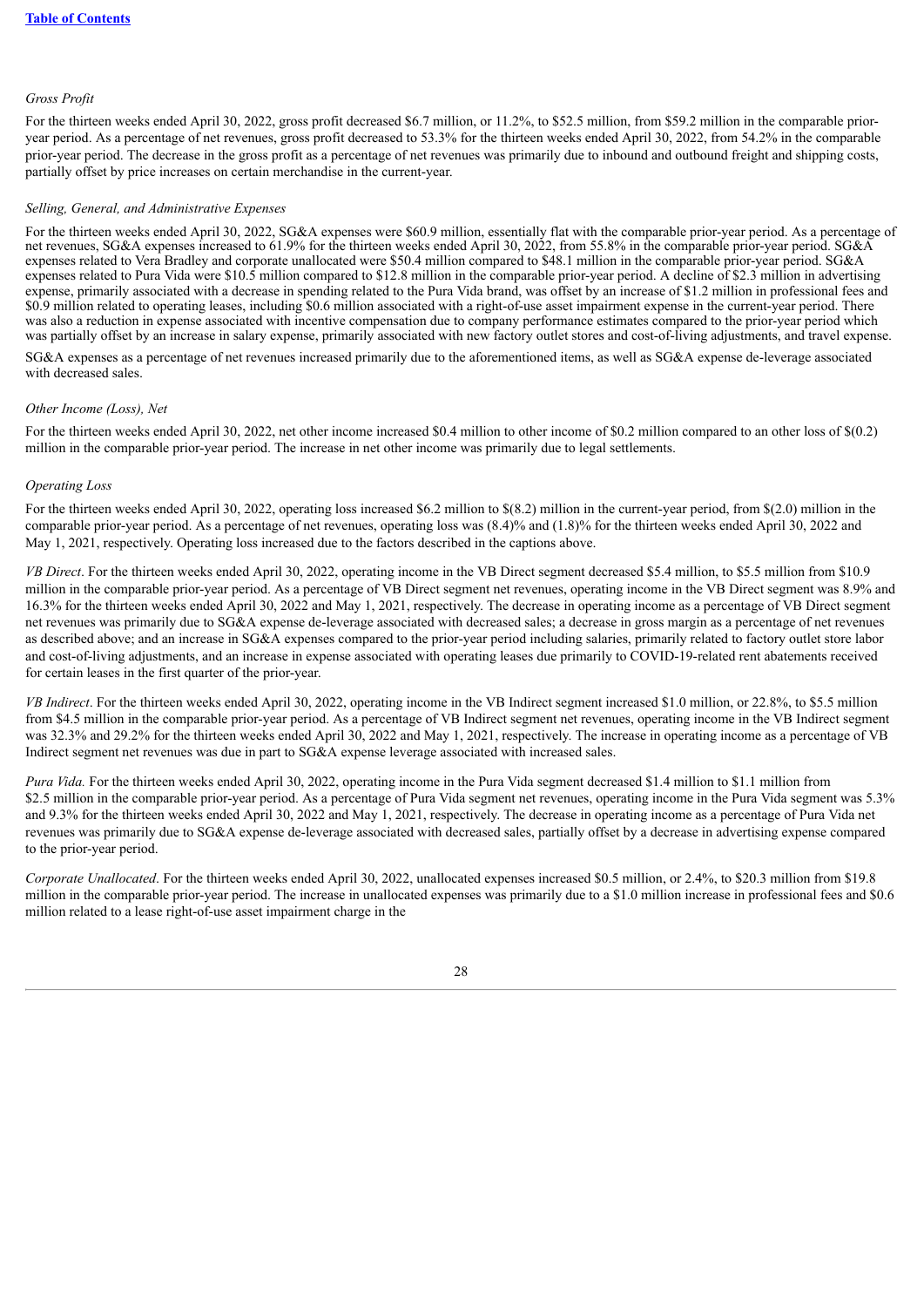current-year period, partially offset by a \$1.2 million decrease in employee-related expenses, primarily related to a decline in incentive compensation expense as a result of company performance estimates.

#### *Income Tax Benefit*

The effective tax rate for the thirteen weeks ended April 30, 2022, was 18.9%, compared to 25.9% for the thirteen weeks ended May 1, 2021. The year-over year effective tax rate decrease was primarily due to the relative impact of permanent and discrete items in the current-year period compared to the prioryear period, primarily as a result of stock-based compensation.

#### *Net Loss*

For the thirteen weeks ended April 30, 2022, net loss increased \$5.2 million to \$(6.7) million from a net loss of \$(1.5) million in the comparable prior-year period due to the factors described in the captions above*.*

#### *Net Income Attributable to Redeemable Noncontrolling Interest*

For the thirteen weeks ended April 30, 2022, net income attributable to redeemable noncontrolling interest was \$0.3 million compared to \$0.6 million in the prior-year period. This represents the allocation of the Pura Vida net income to the noncontrolling interest. The decrease in net income was due to the factors described above in the Pura Vida operating segment.

#### *Net Loss Attributable to Vera Bradley, Inc.*

For the thirteen weeks ended April 30, 2022, net loss attributable to Vera Bradley, Inc. increased \$4.9 million to \$(7.0) million from a \$(2.1) million loss in the comparable prior-year period due to the factors described in the captions above.

#### **Liquidity and Capital Resources**

#### *General*

Our primary sources of liquidity are cash on hand and cash equivalents, as well as cash flow from operations. We also have access to additional liquidity, if needed, through borrowings under our \$75.0 million asset-based revolving credit agreement (the "Credit Agreement"). There was no debt outstanding as of April 30, 2022. Historically, our primary cash needs have been for merchandise inventories; payroll; store rent; capital expenditures associated with operational equipment, buildings, information technology, and opening new stores; and share repurchases. The most significant components of our working capital are cash and cash equivalents, merchandise inventories, accounts receivable, accounts payable, and other current liabilities.

We believe that cash on hand and cash equivalents, cash flows from operating activities, and the availability of borrowings under our Credit Agreement or other financing arrangements will be sufficient to meet working capital requirements and anticipated capital expenditures, and other strategic uses of cash, if any, for the foreseeable future.

#### *Cash Flow Analysis*

A summary of operating, investing, and financing activities is shown in the following table (in thousands):

|                                       | <b>Thirteen Weeks Ended</b> |  |                |
|---------------------------------------|-----------------------------|--|----------------|
|                                       | April 30,<br>2022           |  | May 1,<br>2021 |
| Net cash used in operating activities | (11,082)                    |  | (10,040)       |
| Net cash used in investing activities | (1,745)                     |  | (458)          |
| Net cash used in financing activities | (11, 591)                   |  | (2,300)        |

#### *Net Cash Used in Operating Activities*

Net cash used in operating activities consists primarily of net loss adjusted for non-cash items, including depreciation, amortization, impairment charges, deferred taxes, and stock-based compensation; and the effect of changes in assets and liabilities.

Net cash used in operating activities for the thirteen weeks ended April 30, 2022 was \$11.1 million compared to net cash used in operating activities of \$10.0 million for the thirteen weeks ended May 1, 2021. The increase in cash used in operating activities was primarily related to an increase in the net loss of \$5.2 million along with the change in non-cash items, as well as the change in assets and liabilities. Changes in assets and liabilities resulting in a source of cash were primarily related to accounts payable due primarily to timing of payments and income taxes, which we received net payments of \$7.4 million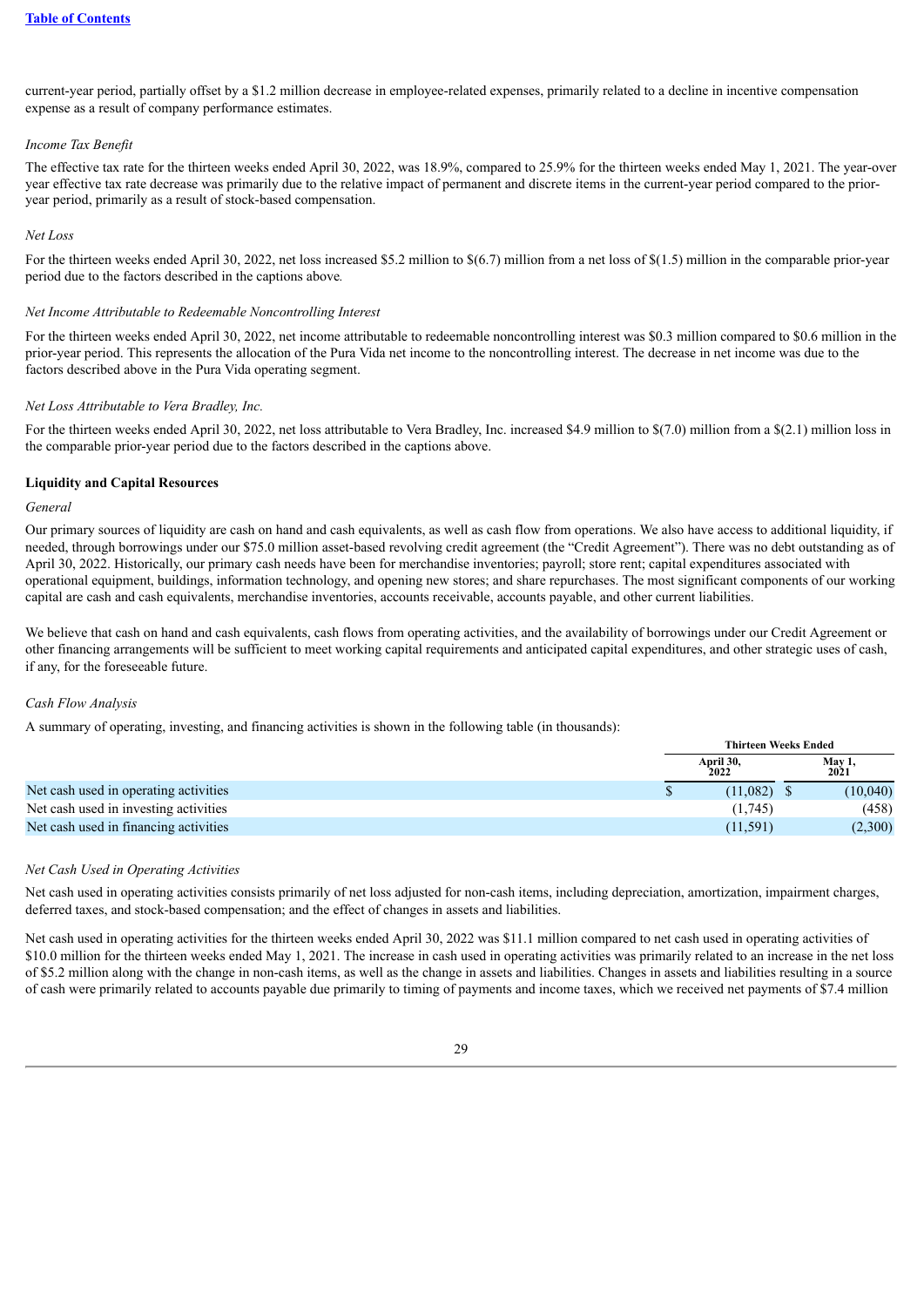during the current-year period. Changes in assets and liabilities resulting in a use of cash were primarily related to accounts receivable, which had increased collections from customers in the prior-year partly as a result of COVID-19 in the fiscal 2021 period. The change in inventory was also impacted by decreased sales compared to the prior-year period.

#### *Net Cash Used in Investing Activities*

Investing activities consist primarily of investments and capital expenditures related to new store openings, buildings, operational equipment, and information technology investments.

Net cash used in investing activities was \$1.7 million for the thirteen weeks ended April 30, 2022 compared to \$0.5 million for the thirteen weeks ended May 1, 2021. The increase in cash used in investing activities was primarily a result of increased spending associated with purchases of property, plant, and equipment due mostly to timing of Vera Bradley store openings.

Capital expenditures for fiscal 2023 are expected to be approximately \$10.0 million to \$12.0 million.

#### *Net Cash Used in Financing Activities*

Net cash used in financing activities was \$11.6 million for the thirteen weeks ended April 30, 2022 compared to \$2.3 million for the thirteen weeks ended May 1, 2021. The increase in cash used in financing activities was primarily due to \$10.0 million of common stock repurchases in the current-year period that did not occur in the comparable prior-year period.

#### *Credit Agreement*

On September 7, 2018, VBD, a wholly-owned subsidiary of the Company, entered into an asset based revolving Credit Agreement (the "Credit Agreement") among VBD, JPMorgan Chase Bank, N.A., as administrative agent, and the lenders from time to time party thereto. The Credit Agreement provides for certain credit facilities to VBD in an aggregate principal amount not to initially exceed the lesser of \$75.0 million or the amount of borrowing availability determined in accordance with a borrowing base of certain assets. Any proceeds of the credit facilities will be used to finance general corporate purposes of VBD and its subsidiaries, including but not limited to Vera Bradley International, LLC and Vera Bradley Sales, LLC (collectively, the "Named Subsidiaries"). The Credit Agreement also contains an option for VBD to arrange with lenders to increase the aggregate principal amount by up to \$25.0 million.

Amounts outstanding under the Credit Agreement bear interest at a per annum rate equal to either (i) for CBFR borrowings (including swingline loans), the CB Floating Rate, where the CB Floating Rate is the prime rate which shall never be less than the adjusted one month LIBOR rate on such day, plus the Applicable Rate, where the Applicable Rate is a percentage spread ranging from -1.00% to -1.50% or (ii) for each eurodollar borrowing, the Adjusted LIBO Rate, where the Adjusted LIBO Rate is the LIBO rate for such interest period multiplied by the statutory reserve rate, for the interest period in effect for such borrowing, plus the Applicable Rate, where the Applicable Rate is a percentage ranging from 1.00% to 1.30%. The applicable CB Floating Rate, Adjusted LIBO Rate, or LIBO Rate shall be determined by the administrative agent. The Credit Agreement also requires VBD to pay a commitment fee for the unused portion of the revolving facility of up to 0.20% per annum.

VBD's obligations under the Credit Agreement are guaranteed by the Company and the Named Subsidiaries. The obligations of VBD under the Credit Agreement are secured by substantially all of the respective assets of VBD, the Company, and the Named Subsidiaries and are further secured by the equity interests in VBD and the Named Subsidiaries.

The Credit Agreement contains various affirmative and negative covenants, including restrictions on the Company's ability to incur debt or liens; engage in mergers or consolidations; make certain investments, acquisitions, loans, and advances; sell assets; enter into certain swap agreements; pay dividends or make distributions or make other restricted payments; engage in certain transactions with affiliates; and amend, modify, or waive any of its rights related to subordinated indebtedness and certain charter and other organizational, governing, and material agreements. The Company may avoid certain of such restrictions by meeting payment conditions defined in the Credit Agreement. The Company was in compliance with these covenants as of April 30, 2022.

The Credit Agreement also requires the Loan Parties to maintain a minimum fixed charge coverage ratio of 1.00 to 1.00 during periods when borrowing availability is less than the greater of (A) \$7.5 million, and (B) 10% of the lesser of (i) the aggregate revolving commitment, and (ii) the borrowing base. The fixed charge coverage ratio, availability, aggregate revolving commitment, and the borrowing base are further defined in the Credit Agreement.

The Credit Agreement contains customary events of default, including, among other things: (i) the failure to pay any principal, interest, or other fees under the Credit Agreement; (ii) the making of any materially incorrect representation or warranty; (iii) the failure to observe or perform any covenant, condition, or agreement in the Credit Agreement or related agreements; (iv) a cross default with respect to other material indebtedness; (v) bankruptcy and insolvency events; (vi) unsatisfied material final

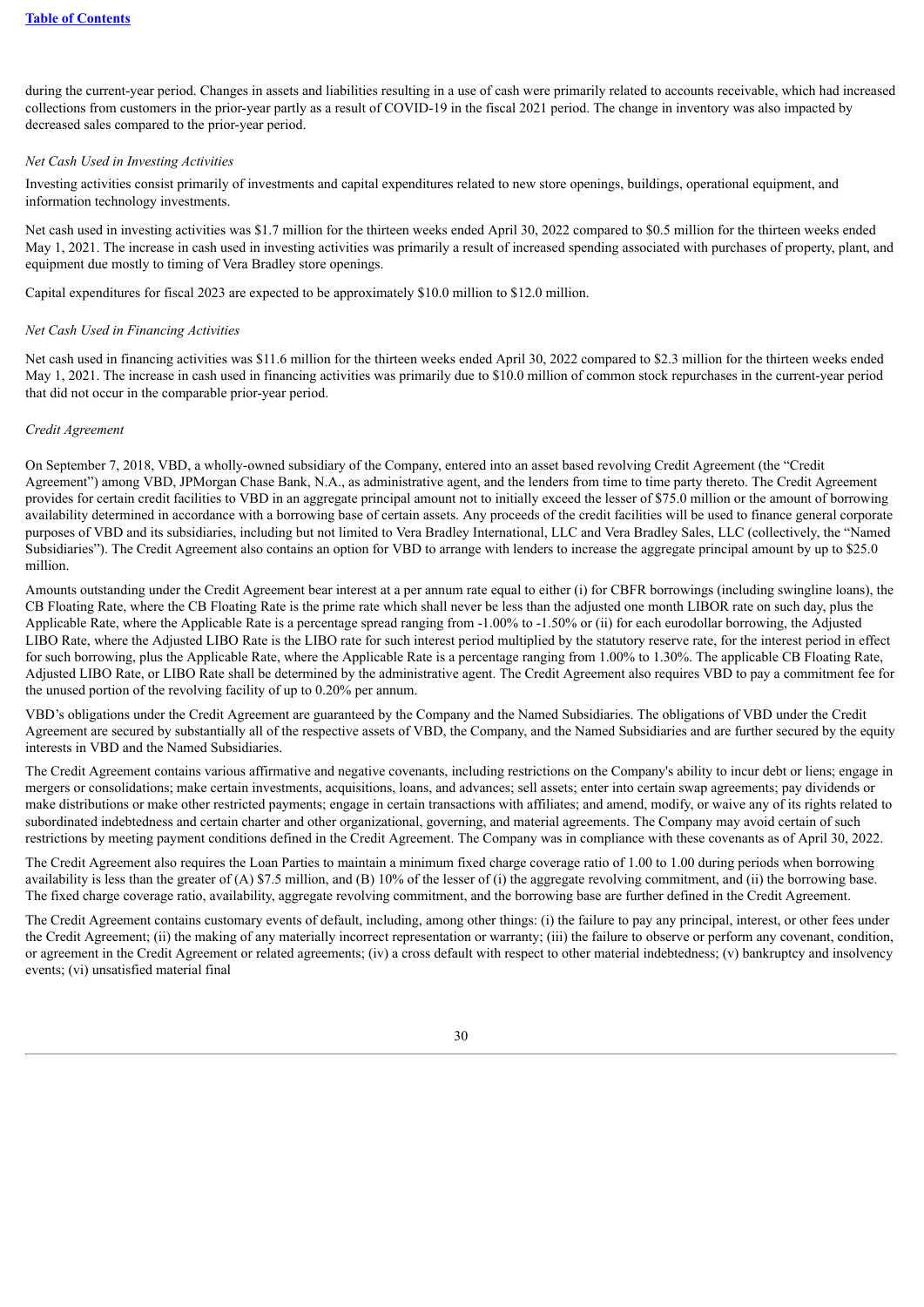judgments; (vii) Employee Retirement Income Security Act of 1974 ("ERISA") events that could reasonably be expected to have a material adverse effect; and (viii) a change in control (as defined in the Credit Agreement).

Any commitments made under the Credit Agreement mature on September 7, 2023.

As of April 30, 2022 and January 29, 2022, the Company had no borrowings outstanding and availability of \$75.0 million under the Credit Agreement.

#### **Material Cash Requirements**

As of April 30, 2022, there were no material changes outside the ordinary course of business to material cash requirements, as disclosed in our Annual Report on Form 10-K for the fiscal year ended January 29, 2022.

#### **Off-Balance-Sheet Arrangements**

We do not have any off-balance-sheet financing or unconsolidated special-purpose entities.

#### **Critical Accounting Policies and Estimates**

The preparation of financial statements in accordance with accounting principles generally accepted in the United States requires management to make estimates and assumptions that affect the reported amounts of assets, liabilities, revenues, and expenses, as well as the related disclosures of contingent assets and liabilities at the date of the financial statements. A summary of the Company's significant accounting policies is included in Note 2 to the Company's consolidated financial statements in the Company's Annual Report on Form 10-K for the fiscal year ended January 29, 2022.

Certain accounting policies and estimates of the Company are considered critical, as these policies and estimates are the most important to the depiction of the Company's consolidated financial statements and require significant, difficult, or complex judgments, often about the effect of matters that are inherently uncertain. Such policies are summarized in the "Management's Discussion and Analysis of Financial Condition and Results of Operations" in the Company's Annual Report on Form 10-K for the fiscal year ended January 29, 2022. There were no significant changes to any of the critical accounting policies and estimates described in the Annual Report as of April 30, 2022.

#### **Recently Issued Accounting Pronouncements**

<span id="page-31-0"></span>Refer to Note 1 "Description of the Company and Basis of Presentation" within Item 1 "Financial Statements" of this Quarterly Report on Form 10-Q for a discussion of recently issued accounting pronouncements.

| I<br>I  |  |
|---------|--|
| ۰.<br>v |  |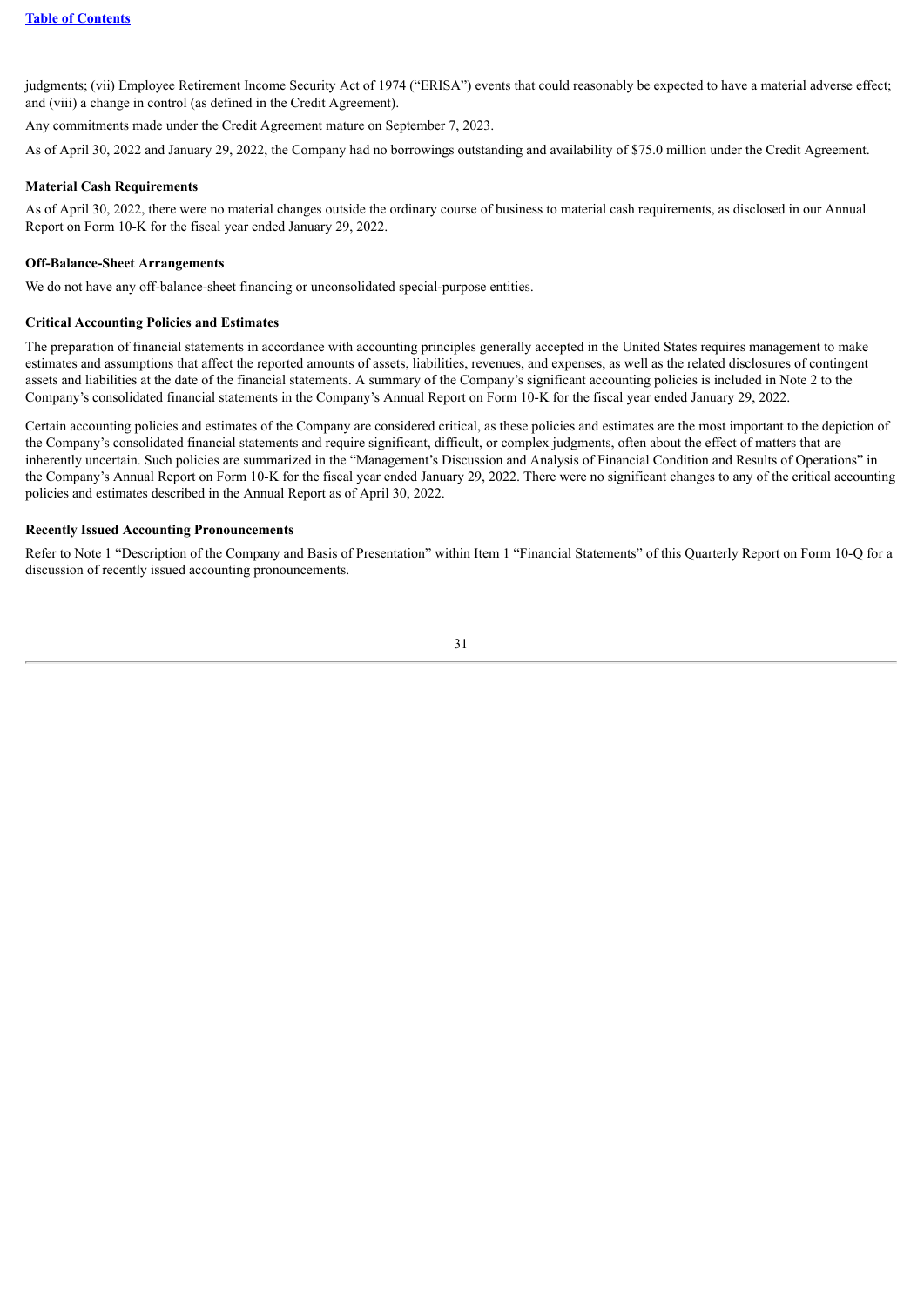#### **ITEM 3. QUANTITATIVE AND QUALITATIVE DISCLOSURES ABOUT MARKET RISK**

As of April 30, 2022, there was no material change in the market risks described in "Quantitative and Qualitative Disclosures About Market Risks" in the Company's Annual Report on Form 10-K for the fiscal year ended January 29, 2022.

### <span id="page-32-0"></span>**ITEM 4. CONTROLS AND PROCEDURES**

At the end of the period covered by this Quarterly Report on Form 10-Q, the Company carried out an evaluation, under the supervision and with the participation of the Company's Disclosure Committee and management, including the Chief Executive Officer and the Chief Financial Officer, of the effectiveness of the design and operation of the Company's disclosure controls and procedures pursuant to Rule 13a-15 of the Securities Exchange Act of 1934. Based on that evaluation, the Chief Executive Officer and Chief Financial Officer concluded that the Company's disclosure controls and procedures were effective as of April 30, 2022.

<span id="page-32-1"></span>There has been no change in our internal control over financial reporting during the most recent fiscal quarter that has materially affected, or that is reasonably likely to materially affect, our internal control over financial reporting.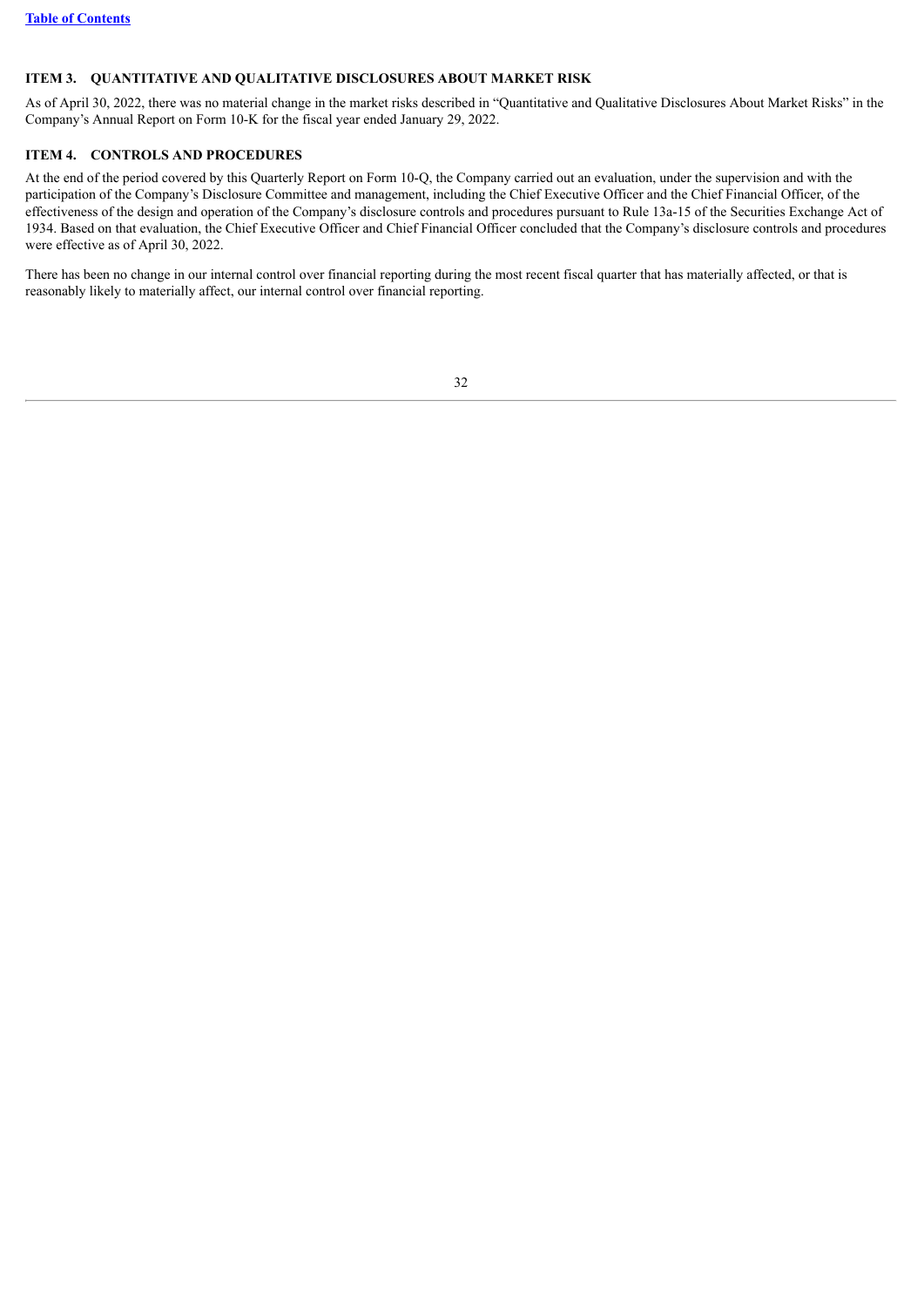#### **PART II. OTHER INFORMATION**

#### <span id="page-33-0"></span>**ITEM 1. LEGAL PROCEEDINGS**

In August of 2019, Vesi Incorporated ("Vesi") filed suit against the Company in the U.S. District Court for the Southern District of Ohio related to the Company's licensing business and alleging breach of fiduciary duty, unfair competition, defamation, and tortious interference with prospective business relationships. The complaint seeks damages in an amount not less than \$10.0 million for punitive damages, attorney fees, prejudgment interest, and any other additional relief. The Company has denied any liability and intends to vigorously defend itself in the case. In November 2019, the Company filed a counterclaim against the principals of Vesi as personal guarantors for monies owed to the Company by Vesi. The Company has filed a motion for summary judgement asking the Court to dismiss all claims with prejudice and grant judgement on its counterclaim. The motion is fully briefed and the Company is awaiting a decision from the Court. At this time, we are not able to estimate a possible loss or range of loss that may result from this matter or to determine whether such loss, if any, would have a material adverse effect on our financial condition or results of operations due to the fact that the Company is vigorously defending itself and management believes that the Company has a number of meritorious legal defenses.

The Company is subject to other legal proceedings from time to time in the ordinary course of business, but does not believe any of these such claims would have a material adverse impact on the Company at this time.

#### <span id="page-33-1"></span>**ITEM 1A. RISK FACTORS**

Except as follows, there have been no material changes to the risk factors previously set forth in the Company's Annual Report on Form 10-K for the fiscal year ended January 29, 2022.

#### Because a significant portion of Pura Vida's total assets are represented by goodwill, indefinite-lived intangible assets, and definite-lived intangible assets, we could be required to write off some or all of this goodwill and other intangibles, which may adversely affect the company's financial *condition and results of operations.*

<span id="page-33-2"></span>We used the purchase method of accounting to account for the acquisition of a majority interest in Pura Vida consummated on July 16, 2019. A portion of the purchase price for this business is allocated to identifiable tangible and intangible assets and assumed liabilities based on estimated fair values at the date of acquisition. Goodwill is measured indirectly as the excess of the sum of (1) the consideration transferred (including contingent consideration, if any) and (2) the fair value of any noncontrolling interest in the acquiree over the net assets acquired and liabilities assumed. The purchase price allocation resulted in a goodwill value of \$44.3 million and a value of \$61.7 million related to other intangible assets. The carrying value of these assets as of April 30, 2022, was \$44.3 million and \$43.5 million, respectively. We test goodwill and indefinite-lived intangible assets for impairment annually, or more frequently if events or changes in circumstances indicate that goodwill may be impaired. Definite-lived intangible assets are subject to impairment testing, similar to our long-lived assets. As of April 30, 2022, we determined that the fair values of goodwill and the Pura Vida brand exceeded their carrying values by a nominal amount and concluded that no impairment existed for the assets. This assessment considered the impact of recent lower sales volumes, particularly in the Pura Vida e-commerce channel, that have been realized in the first quarter of fiscal 2023, as well as changes to other assumptions from our fiscal 2022 analysis. While we consider our assumptions to be reasonable, they are complex and highly subjective. Adverse changes in key assumptions, even by a nominal amount, in future periods may result in a decline in the fair value estimates of goodwill, Pura Vida brand, and definitelived intangible assets below their carrying value resulting in impairment charges, which could be material. Our key assumptions may be impacted by macroeconomic conditions, including inflationary pressures and the continued disruptions caused by the COVID-19 pandemic, including but not limited to the duration and magnitude of the pandemic, as well as a sustained decline in stock price and potential changes in business strategy, which may also impact the triggering event assessment in future periods. Once these assets are adjusted to their respective fair value, there can be no assurance that there will not be further adjustments for impairment in future periods.

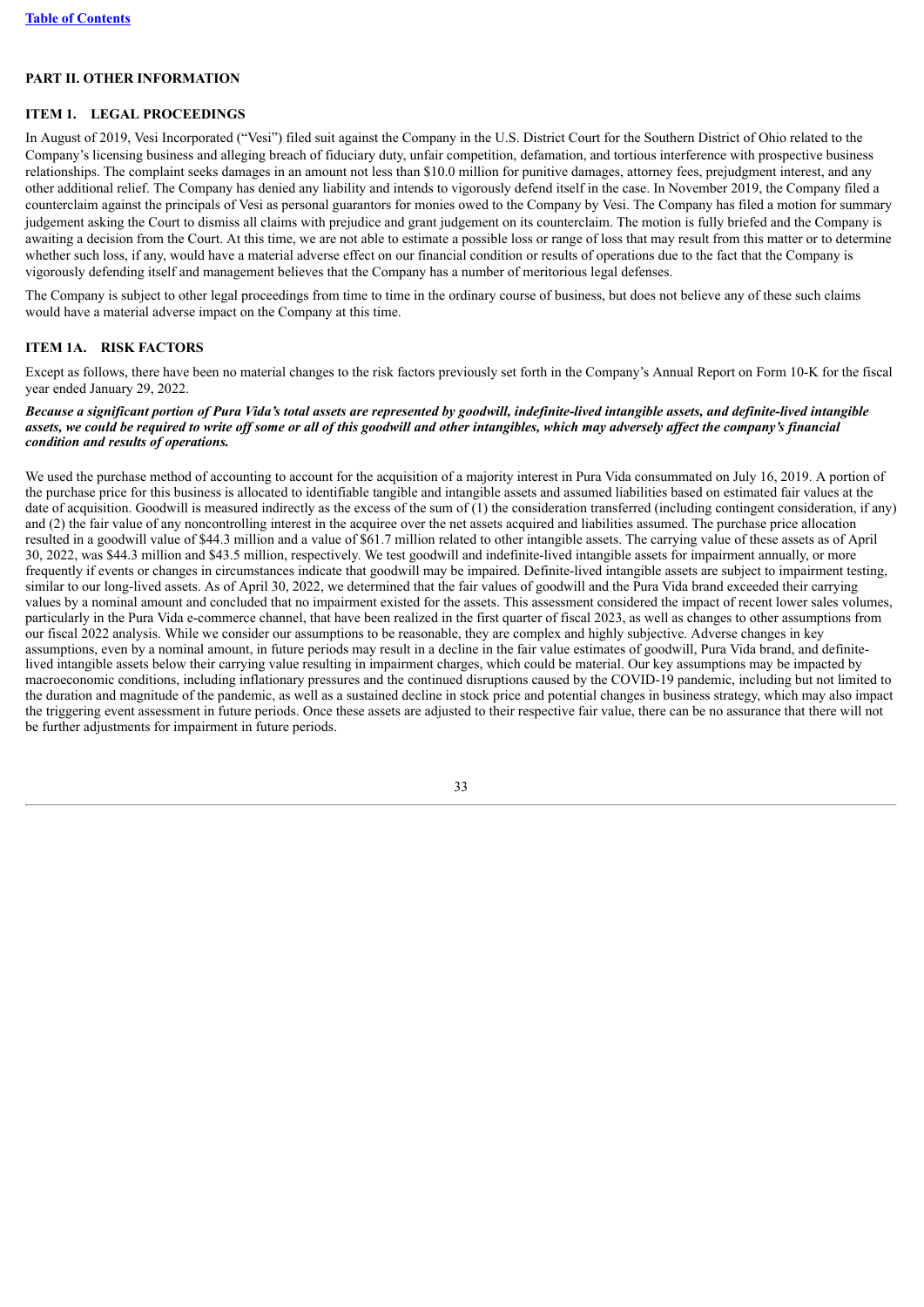#### **ITEM 2. UNREGISTERED SALES OF EQUITY SECURITIES AND USE OF PROCEEDS**

In December 2021, the Company's board of directors approved a new share repurchase plan (the "2021 Share Repurchase Program") which authorized Company management to utilize up to \$50.0 million of available cash for repurchases of shares of the Company's common stock. The 2021 Share Repurchase Program was effective beginning December 13, 2021 and expires in December 2024.

Details regarding the activity under the program during the thirteen weeks ended April 30, 2022 are as follows:

| Period                               | <b>Total Number of Shares</b><br>Purchased | <b>Average Price Paid per</b><br><b>Share</b> | <b>Total Number of Shares</b><br>Purchased as Part of<br><b>Publicly Announced Plans or</b><br>Programs | <b>Maximum Approximate</b><br><b>Dollar Value of Shares that</b><br><b>May Yet be Purchased</b><br>Under the Plans or Program |
|--------------------------------------|--------------------------------------------|-----------------------------------------------|---------------------------------------------------------------------------------------------------------|-------------------------------------------------------------------------------------------------------------------------------|
| January 30, 2022 - February 26, 2022 | 316,286                                    | 8.02                                          | 316,286                                                                                                 | 43,255,217                                                                                                                    |
| February 27, 2022 - April 2, 2022    | 498,605                                    | 7.56                                          | 498,605                                                                                                 | 39,483,707                                                                                                                    |
| April 3, 2022 - April 30, 2022       | 608.205                                    | 6.82                                          | 608.205                                                                                                 | 35, 338, 287                                                                                                                  |
|                                      | .423.096                                   | 7.35                                          | 423,096                                                                                                 |                                                                                                                               |

#### <span id="page-34-0"></span>**ITEM 5. OTHER INFORMATION**

<span id="page-34-1"></span>On June 9, 2022, the Company and Chief Executive Officer, Robert Wallstrom, entered into the Third Amended and Restated Employment Agreement ("Agreement") , which is attached as Exhibit 10.3 to this filing. The Agreement amended the terms of Mr. Wallstrom's current employment agreement by updating the retirement benefits. Retirement eligibility occurs after Mr. Wallstrom has surpassed ten years of service and reached the age of fifty-five. It would allow Mr. Wallstrom to terminate his employment for retirement by providing 180 days' notice or allow The Company to terminate without cause by giving Mr. Wallstrom 90 calendar days' prior written notice. In the event he terminates his employment due to retirement or the Company terminates without cause, within 18 months of when Mr. Wallstrom would be eligible for retirement, the Company would be obligated to pay Mr. Wallstrom compensation and benefits the same as if his employment were terminated without cause. Additionally, if either Party terminates due to retirement, Mr. Wallstrom would also have the right to receive any other Company retirement benefits, including those outlined in award agreements made under the Company's Equity Plan. Finally, the Agreement deleted provisions no longer applicable and amended certain provisions to be consistent with current practice and policy, such as related to Mr. Wallstrom's current salary of \$871,250 and his allotted managed time off of 26 days.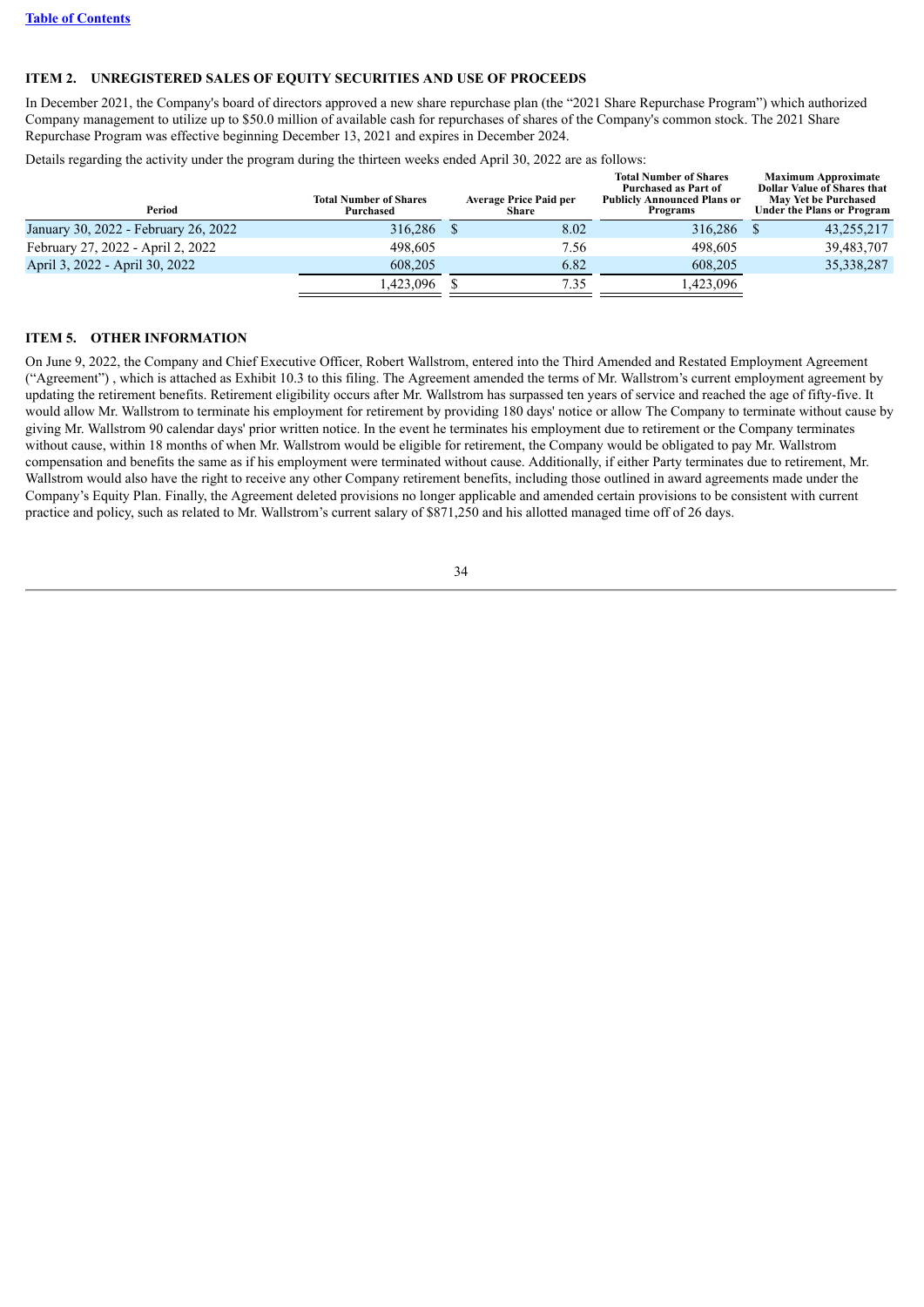### **ITEM 6. EXHIBITS**

a. Exhibits

| Exhibit<br>No. | <b>Description</b>                                                                                                                                                       |
|----------------|--------------------------------------------------------------------------------------------------------------------------------------------------------------------------|
| 10.1           | Fiscal 2023 Annual Incentive Compensation Plan (Executives)                                                                                                              |
| 10.2           | Form of Restricted Stock Unit/Performance Unit Terms and Conditions Under the 2020 Equity and<br>Incentive Plan (Revised)                                                |
| 10.3           | Third Amended and Restated Employment Agreement for Robert Wallstrom dated June 9, 2022                                                                                  |
| <u>31.1</u>    | <b>CEO Section 302 Certification</b>                                                                                                                                     |
| <u>31.2</u>    | CFO Section 302 Certification                                                                                                                                            |
| 32.1           | Section 906 Certifications*                                                                                                                                              |
| 101.INS        | Inline XBRL Instance Document (the instance document does not appear in the Interactive Data File<br>because its XBRL tags are embedded within the Inline XBRL document) |
| 101.SCH        | Inline XBRL Taxonomy Extension Schema Document                                                                                                                           |
| 101.CAL        | Inline XBRL Taxonomy Extension Calculation Linkbase Document                                                                                                             |
| $101$ LAB      | Inline XBRL Taxonomy Extension Label Linkbase Document                                                                                                                   |
| 101.PRE        | Inline XBRL Taxonomy Extension Presentation Linkbase Document                                                                                                            |
| 101.DEF        | Inline XBRL Taxonomy Extension Definition Linkbase Document                                                                                                              |
| 104            | Cover Page Interactive Data File (formatted as inline XBRL and contained in Exhibit 101)                                                                                 |
| *              | Furnished, not filed.                                                                                                                                                    |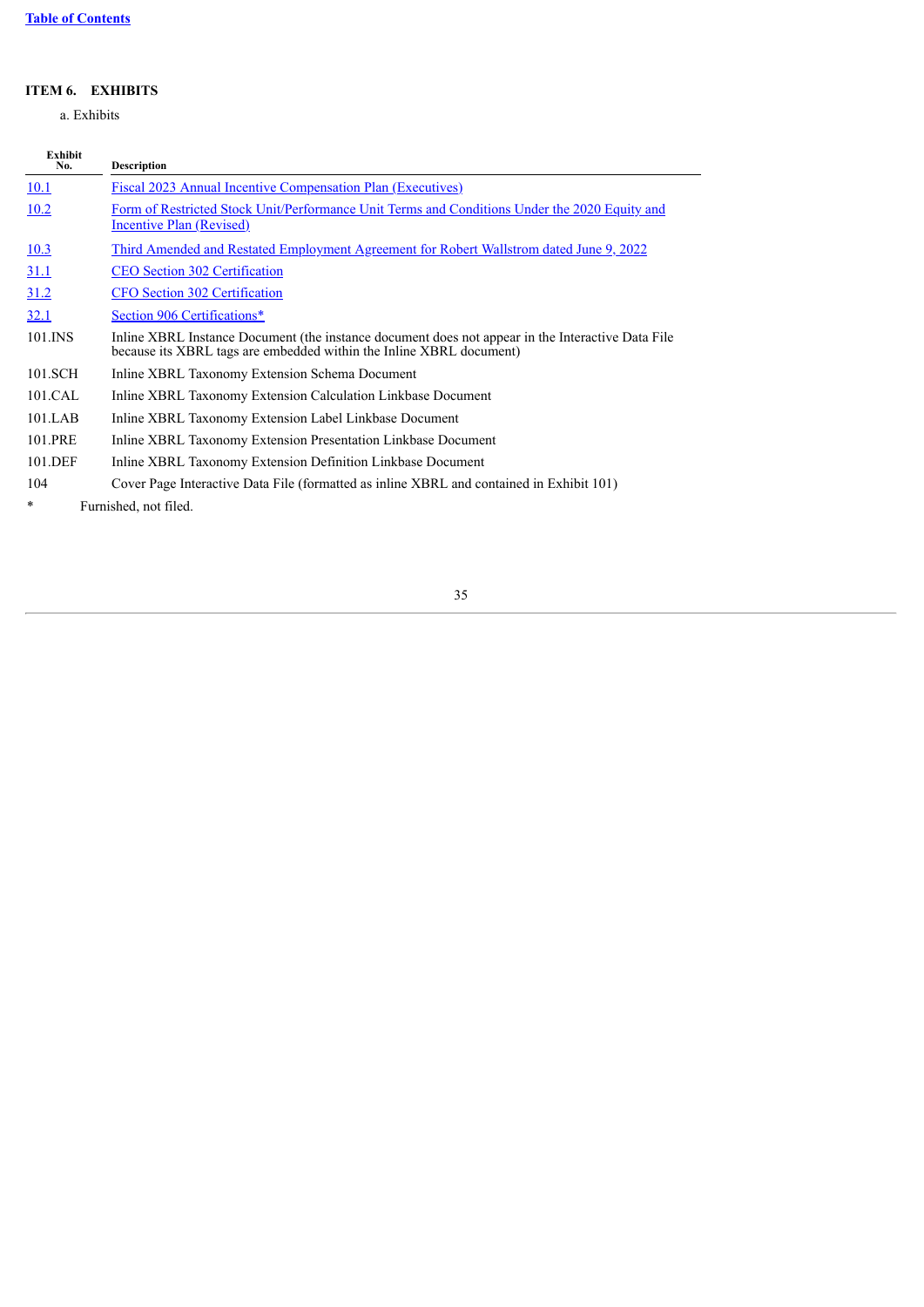### **SIGNATURE**

Pursuant to the requirements of the Securities Exchange Act of 1934, the registrant has duly caused this report to be signed on its behalf by the undersigned thereunto duly authorized.

> Vera Bradley, Inc. (Registrant)

Date: June 9, 2022 /s/ John Enwright

John Enwright Chief Financial Officer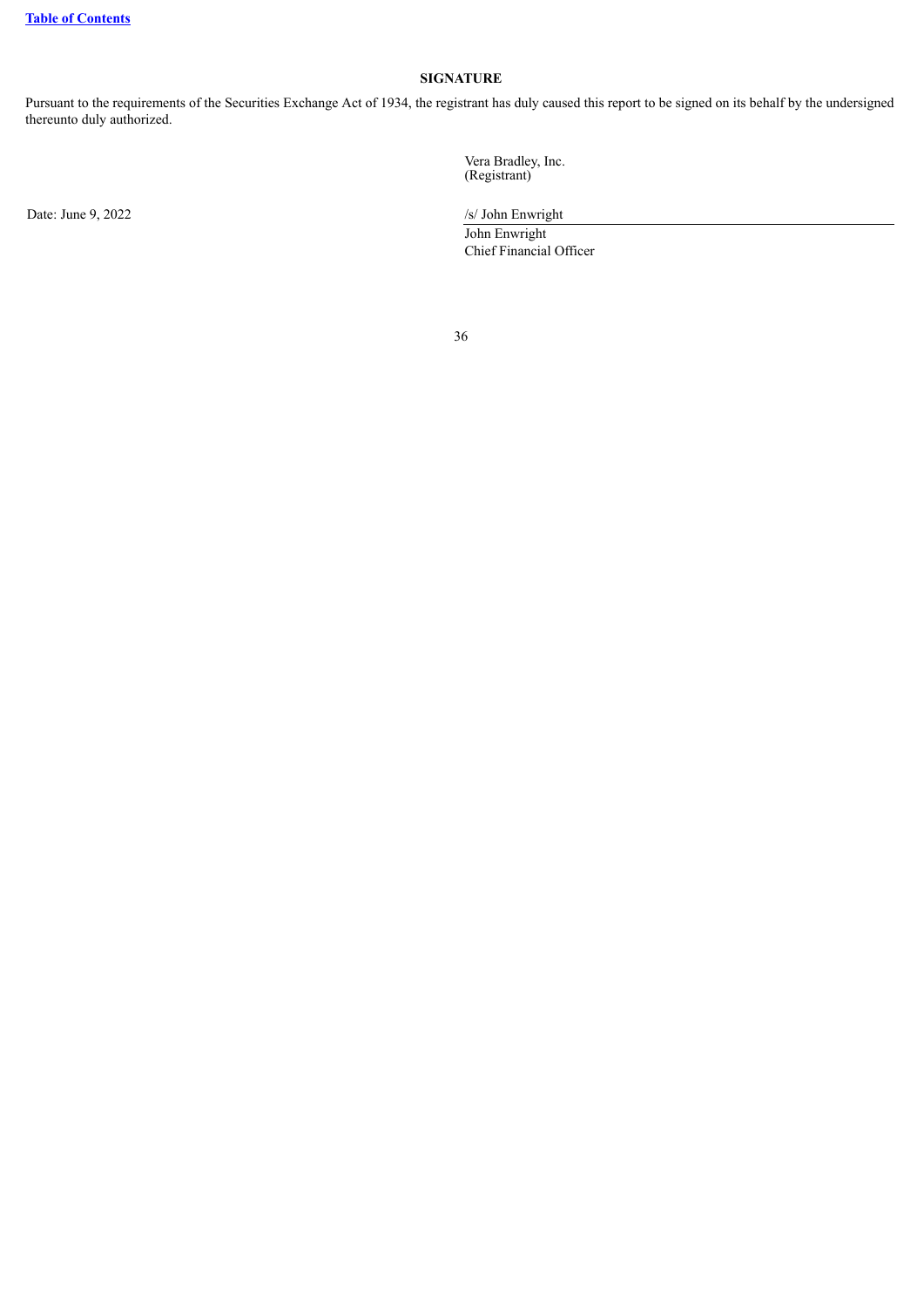#### **Executive Officer Annual Incentive Compensation Plan Fiscal 2023**

#### <span id="page-37-0"></span>**Plan Overview**

Awards under this Annual Incentive Compensation Plan ("Annual Plan") are granted under and governed by the terms and conditions of the Vera Bradley, Inc. 2020 Equity and Incentive Plan (the "2020 Plan"), as amended. Any term capitalized herein but not defined will have the meaning set forth in the 2020 Plan.

This Annual Plan is designed to give each eligible Participant (as defined in the attached Administrative Guidelines) an opportunity to share in the Company's success for the fiscal year ending January 28, 2023 (the "Performance Period"). The incentive is intended to be an inducement for future faithful service as well as a reward for performance. The incentive opportunity for the Performance Period is based on a percentage of each Participant's Base Salary (as defined herein) and will be earned based on three independent performance measures: (1) Brand/Enterprise Performance (made up of net revenue and operating income), (2) Brand/ Enterprise Strategic Objectives, and (3) Individual Financial Goals. Collectively, these are referred to as the "FY23 Performance Measures."

#### **Calculation of Incentive Opportunity**

The incentive opportunity for each Participant is determined based on a percentage of each Participant's Base Salary (as defined below) based upon the Participant's level:

|                          | <b>Incentive Opportunity as a Percentage of Base Salary</b> |               |            |  |  |
|--------------------------|-------------------------------------------------------------|---------------|------------|--|--|
| <b>Participant Level</b> | <b>Threshold</b>                                            | <b>Target</b> | Excellence |  |  |
| Chief Executive Officer  | 37.5%                                                       | 100%          | 200%       |  |  |
| <b>Brand President</b>   | 26.25%                                                      | 70%           | 140%       |  |  |
| Executive Officer II     | 18.75%                                                      | 50%           | 100%       |  |  |
| Executive Officer I      | 15%                                                         | 40%           | 80%        |  |  |

"Base Salary" is defined as the Participant's gross base salary (before taxes and deductions) paid by the Company to the Participant during the Performance Period.

Each Participant will have the opportunity to earn the incentive set forth above based on the level of achievement against the FY23 Performance Measures. The applicability and weighting of the FY23 Performance Measures relative to the total incentive opportunity is also based upon the Participant's level as follows:

#### **Vera Bradley/Pura Vida Brand - 80% Brand; 20% Enterprise**

|                          | As a Percentage of Total Target Incentive Opportunity Shown Above |                          |                                              |                        |                             |  |  |
|--------------------------|-------------------------------------------------------------------|--------------------------|----------------------------------------------|------------------------|-----------------------------|--|--|
|                          |                                                                   | <b>Brand Performance</b> | <b>Enterprise</b><br>Performance             | <b>Brand Strategic</b> | <b>Individual Financial</b> |  |  |
| <b>Participant Level</b> | <b>Net Revenue</b>                                                | <b>Operating Income</b>  | <b>Objectives</b><br><b>Operating Income</b> |                        | Goals                       |  |  |
| <b>Brand President</b>   | 20%                                                               | 20%                      | 10%                                          | 25%                    | <b>25%</b>                  |  |  |
| Executive Officer II     | 20%                                                               | 20%                      | 10%                                          | 25%                    | 25%                         |  |  |
| Executive Officer I      | 20%                                                               | 20%                      | 10%                                          | 25%                    | 25%                         |  |  |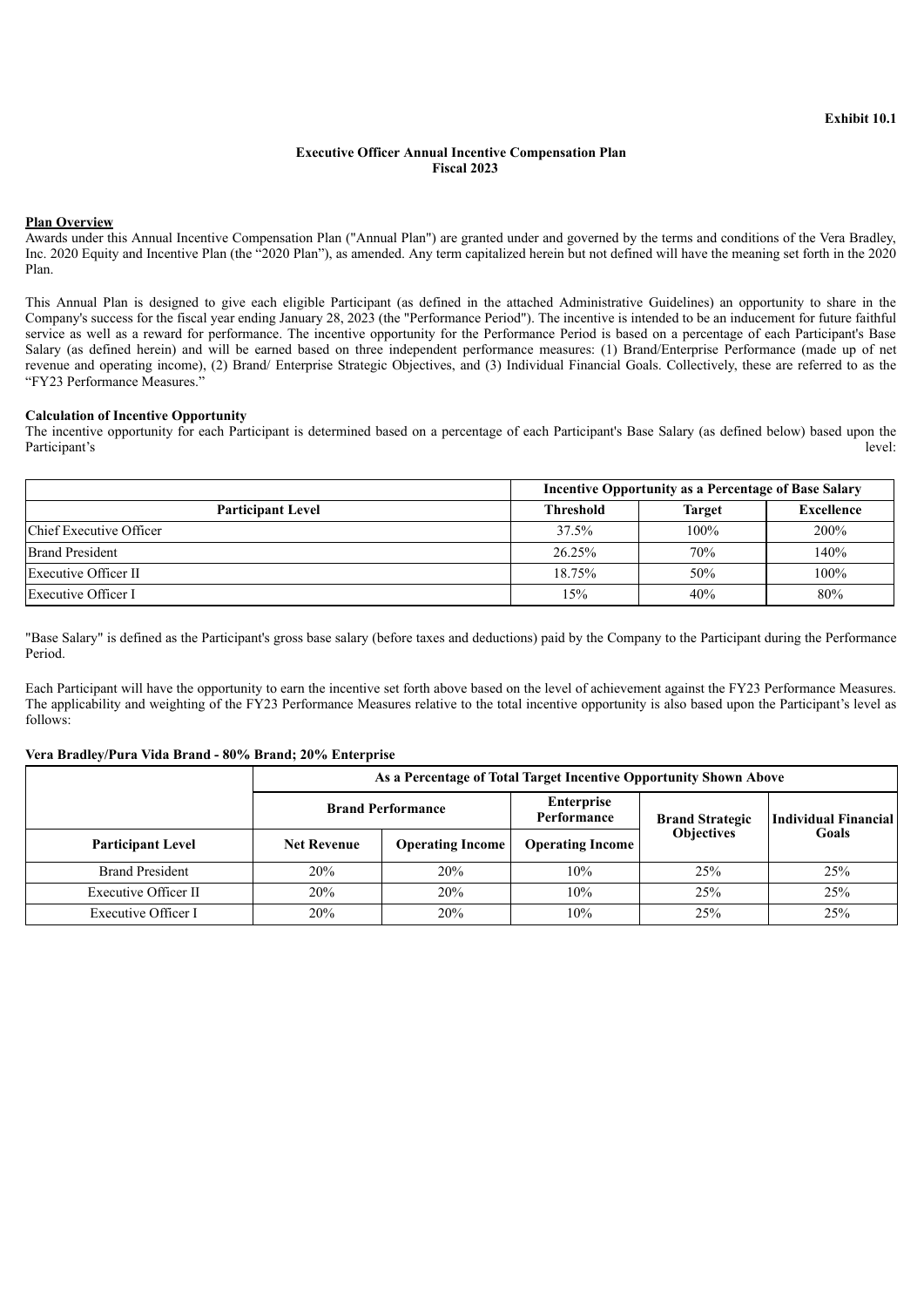#### **Enterprise - 100% Enterprise Performance; 0% Brand Performance**

|                          |                             | As a Percentage of Total Target Incentive Opportunity Shown Above |                               |                     |                                       |                        |  |
|--------------------------|-----------------------------|-------------------------------------------------------------------|-------------------------------|---------------------|---------------------------------------|------------------------|--|
|                          | <b>Brand</b><br>Performance |                                                                   | <b>Enterprise Performance</b> |                     | <b>Enterprise</b>                     | <b>Individual</b>      |  |
| <b>Participant Level</b> | <b>Net Revenue</b>          | <b>Operating</b><br>Income                                        | <b>Net Revenue</b>            | Operating<br>Income | <b>Strategic</b><br><b>Objectives</b> | <b>Financial Goals</b> |  |
| Chief Executive Officer  | $0\%$                       | $0\%$                                                             | 25%                           | 25%                 | 25%                                   | 25%                    |  |
| Executive Officer II     | $0\%$                       | $0\%$                                                             | 25%                           | 25%                 | 25%                                   | 25%                    |  |
| Executive Officer I      | $0\%$                       | $0\%$                                                             | 25%                           | 25%                 | 25%                                   | 25%                    |  |

#### **Brand and Enterprise Financial Performance**

Payouts for Financial Performance are based on meeting two independent financial metrics, which are net revenue and operating income. Assuming at least threshold levels of performance against the Performance goals are met during the Performance Period, the actual payout levels will range from 25%-200% of target. The actual amount of Financial Performance goals is considered to be confidential information and is not included in this document, but can be obtained from Human Resources.

| <b>Net Revenue Performance Level</b>      | Payout as a Percentage of the Portion of Incentive Tied to Corporate<br>Performance* |
|-------------------------------------------|--------------------------------------------------------------------------------------|
| Threshold                                 | 25%                                                                                  |
| Target                                    | 100%                                                                                 |
| Excellence                                | 200%                                                                                 |
| <b>Operating Income Performance Level</b> | Payout as a Percentage of the Portion of Incentive Tied to Corporate<br>Performance* |
| Threshold                                 | 25%                                                                                  |
| Target                                    | 100%                                                                                 |
| Excellence                                | 200%                                                                                 |

\*Payout levels are determined using linear interpolation for results falling between the three performance levels.

#### **Brand and Enterprise Strategic Objectives**

Payouts for performance against the Brand and Enterprise Strategic Objectives will be based on performance against the following objectives:

Vera Bradley Brand Strategic Objectives:

- a. Product Achieve gross margin goal
- b. Marketing Achieve Direct traffic goal
- c. Experience Achieve cross-channel shopping initiatives
- d. Revenue Achieve revenue by channel goal
- e. Expense Management Execute plan and achieve targets

Pura Vida Brand Strategic Objectives:

- a. Consumer & Positioning Achieve customer count plan
- b. Product Achieve gross margin and revenue goals
- c. Performance and Brand Marketing Achieve goal
- d. Channels Achieve new store revenue plan

Enterprise Strategic Objectives:

- a. Supply Chain Management & Cost Containment Achieve gross margin goal
- b. Shareholder Return Achieve overall M&A efforts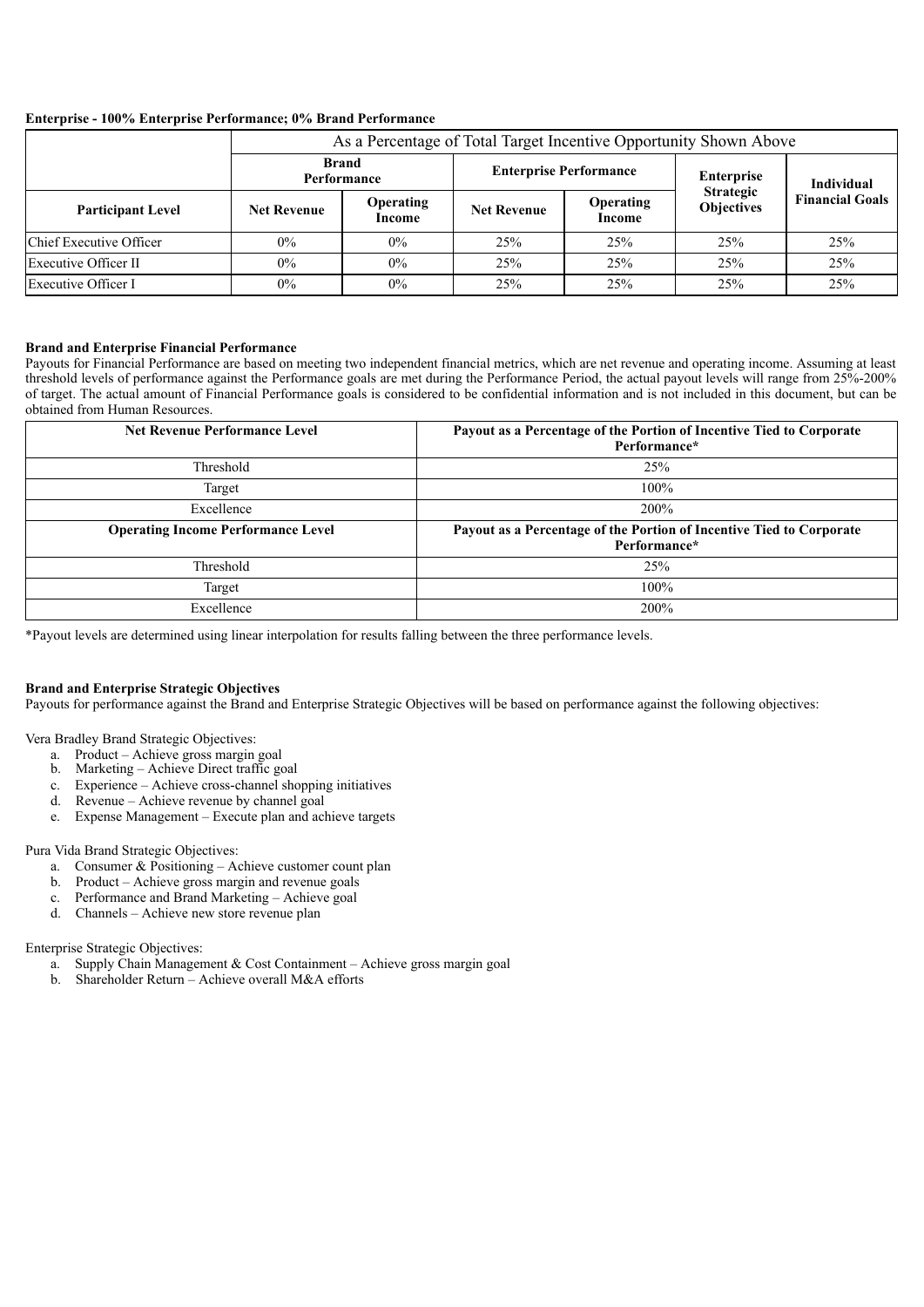- c. Talent Management Achieve engagement score goal
- d. ESG Strategy Execution Achieve ISS ESG corporate initiatives
- e. Expense Management Execute plan and achieve targets

Assuming threshold levels of performance against the Brand and Enterprise Strategic Objectives are met during the Performance Period, the actual payout levels will range from 25%-200% of target. The Compensation Committee of the Board of Directors of the Company (the "Compensation Committee") shall determine the level of performance achieved against the Brand and Enterprise Strategic Objectives in its sole discretion.

#### **Individual Financial Goals**

Payouts for performance against the Individual Financial Goals will be based on a Participant's overall achievement of personal objectives, as determined by the Participant's supervisor and approved by the Compensation Committee. Payout levels for achievement of the Individual Financial Goals range from 0%-200% of that portion of incentive tied to the Individual Financial Goals.

#### **Administrative Guidelines**

- 1. The CEO direct reports at an Executive Officer level and certain designated Executive Officers are eligible to participate in this Annual Plan. Any question regarding eligibility for participation in this Annual Plan shall be resolved by the Compensation Committee, in the Committee's sole discretion.
- 2. Participation in this Annual Plan neither gives any employee the right to be retained as an employee nor limits the Company's right to discharge or discipline any employee.
- 3. Final payout of any bonus under this Plan is subject to the final approval of the Chief Financial Officer and Vice President, Human Resources and as necessary the Compensation Committee.
- 4. Participants placed on a Performance Improvement Plan or who are on Step 3 Probation within six months of when payment is made under this Plan will not be eligible for such payment.
- 5. Certification of Results. Before any Awards under the Annual Plan are deemed earned with respect to a Performance Period, the Compensation Committee shall certify, in accordance with Section 9.5 of the 2020 Plan, in writing (i) that the performance goals have been met for the Performance Period, and (ii) the calculation of "Operating Income" and "Net Revenue" for the Performance Period.
	- a. Definition of "Operating Income". For purposes of this Annual Plan, the term "Operating Income" means, with respect to the Performance Period related to any Awards, the Company's consolidated operating income, as determined in accordance with U.S. GAAP, adjusted to exclude the effects, as shown on the financial statements furnished as part of Form 8-K (announcing the Company's fiscal year-end financial results) for any fiscal year of the Company ending with or within the Performance Period, of (i) any acquisition during the Performance Period, including the amortization expense of intangible assets acquired during the Performance Period, (ii) material charges or income arising from litigation, (iii) corporate restructuring, asset impairment, or other special charges, and (iv) cumulative effect of changes to U.S. GAAP accounting.
	- b. Definition of "Net Revenue". For purposes of this Annual Plan, the term "Net Revenue" means, with respect to the Performance Period related to any Awards, the Company's consolidated net revenue, as determined in accordance with U.S. GAAP.
- 6. Except as provided herein, (a) no Participant will be entitled to an incentive payment under the Plan unless the Participant is employed by the Company or an Affiliate in an eligible position on the day the incentive payment is made, and (b) a Participant who separates from Service for any reason prior to the date of payment of such incentive will not be entitled to a prorated award, unless otherwise required by applicable state law. By way of clarification, should a Participant separate from Service and be rehired within the same Performance Period, the Participant shall not be given credit for prior periods Service. Notwithstanding the preceding provisions, the following provisions will apply if, during the Performance Period (or after the Performance Period and prior to the date of payment), you cease providing Services due to death, Disability or Retirement (and provided that you have not otherwise engaged in an act that would constitute Cause):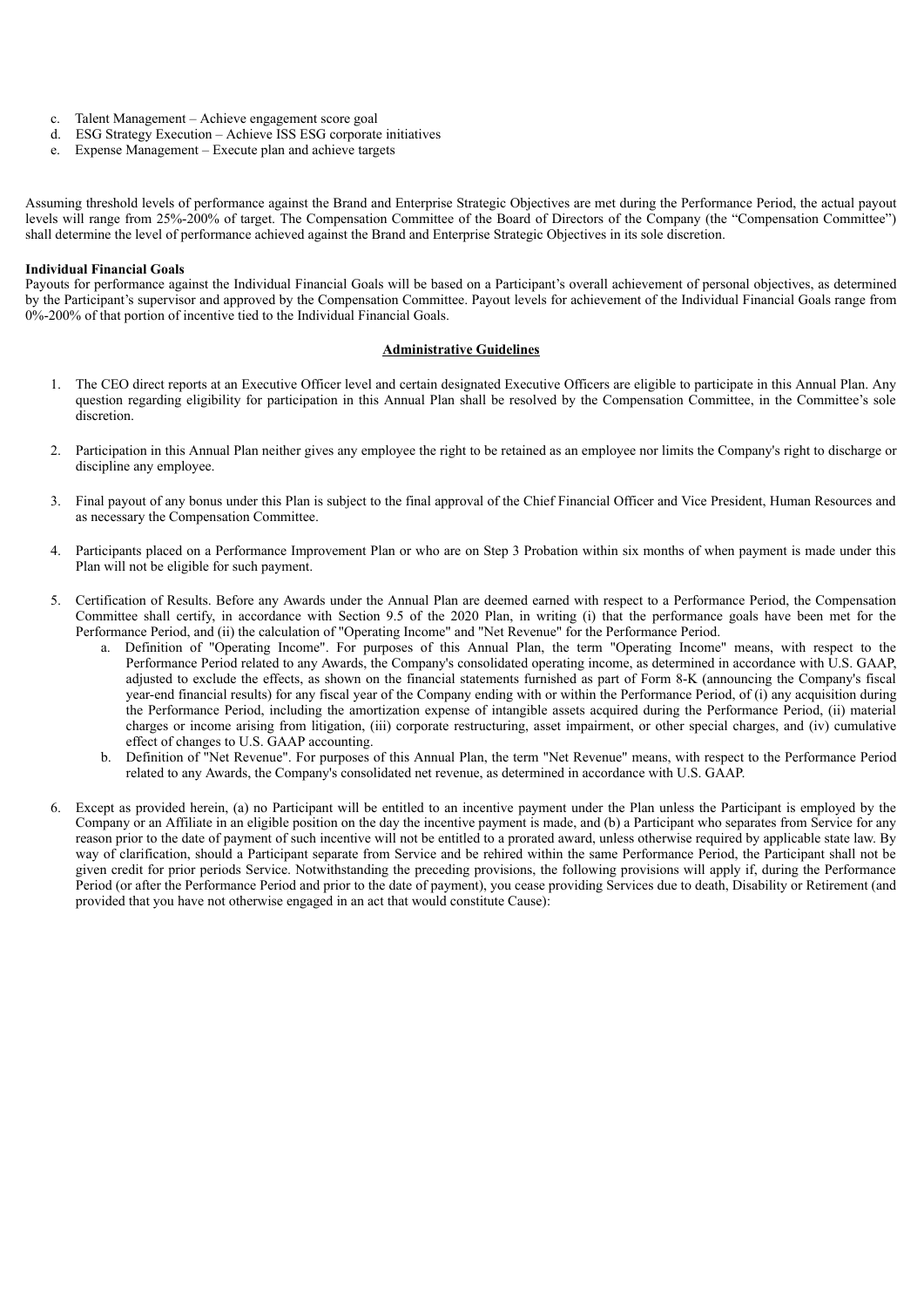- i. Death or Disability: In the event a Participant's Service terminates as a result of death or Disability prior to the date on which the incentive payment is made, the outstanding Award shall be treated as earned at the actual level for both the Company performance and at the target level for individual performance with any such earned Awards becoming fully vested and paid out as provided in section 8, below.
- ii. Retirement: In the event a Participant's Service with the Company terminates as a result of Retirement during the Performance Period, the outstanding Award shall be earned based on the actual Company performance level obtained (determined at the end of the Performance Period) and target individual performance level, with any such earned Awards becoming fully vested and paid out as provided in section 8, below.
- 7. Notwithstanding anything to the contrary in this Annual Plan, in the event of a Change in Control of the Company during the Performance Period, then the outstanding Award shall be treated as earned at the target level, but prorated based on the number of full fiscal months (in which the Participant provided Service throughout such month) during the Performance Period, with any such earned

Awards becoming fully vested and paid out on a as soon as practicable (but not later than 30 calendar days) following the Change in Control. For purposes of this Annual Plan, the term "Change in Control" shall mean the occurrence of any one or more of the following: (a) the acquisition of ownership, directly or indirectly, beneficially or of record, by any Person or group (within the meaning of the Exchange Act and the rules of the Securities and Exchange Commission as in effect on the date of this Award), other than (i) Barbara Baekgaard, Patricia Miller, Michael Ray and Kim Colby and their respective heirs and descendants and any trust established for the benefit of such Persons, (ii) the Company or a corporation owned directly or indirectly by the shareholders of the Company in substantially the same proportions as their ownership of stock of the Company, or (iii) any employee benefit plan (or related trust) sponsored or maintained by the Company or any Affiliate, of securities of the Company representing more than twenty-five percent (25%) of the combined voting power of the Company's then outstanding securities; (b) the occupation of a majority of the seats (other than vacant seats) on the Board by Persons who were neither (i) nominated by the Board nor (ii) appointed by directors so nominated; or (c) the consummation of (i) an agreement for the sale or disposition of all or substantially all of the Company's assets, or (ii) a merger, consolidation or reorganization of the Company with or involving any other corporation, other than a merger, consolidation or reorganization that results in the voting securities of the Company outstanding immediately prior thereto continuing to represent (either by remaining outstanding or by being converted into voting securities of the surviving entity) at least fifty percent (50%) of the combined voting power of the voting securities of the Company (or such surviving entity) outstanding immediately after such merger, consolidation or reorganization.

- 8. All Participants will receive an award that is prorated based on Base Salary earned during the Performance Period.
- 9. In the event that a Participant joins the Company at any time during the final three fiscal months of the Performance Period, such participant will not be eligible to participate in this Plan.
- 10. All goal attainment calculations will follow normal rounding guidelines (i.e.,  $93.1\%$  to  $93.49\% = 93\%$ ;  $93.5\%$  to  $93.9\% = 94\%$ ).
- 11. Payments under the Annual Plan will be paid in cash after the end of the Company's fiscal tax year but no later than the 15th day of the third month following the Company's fiscal tax year on which the annual incentives under this Annual Plan are based.
- 12. The Company shall have the power and the right to deduct or withhold an amount sufficient to satisfy federal, state, and local taxes (including FICA obligations), domestic or foreign, and other deductions required to be withheld by law with respect to this Award.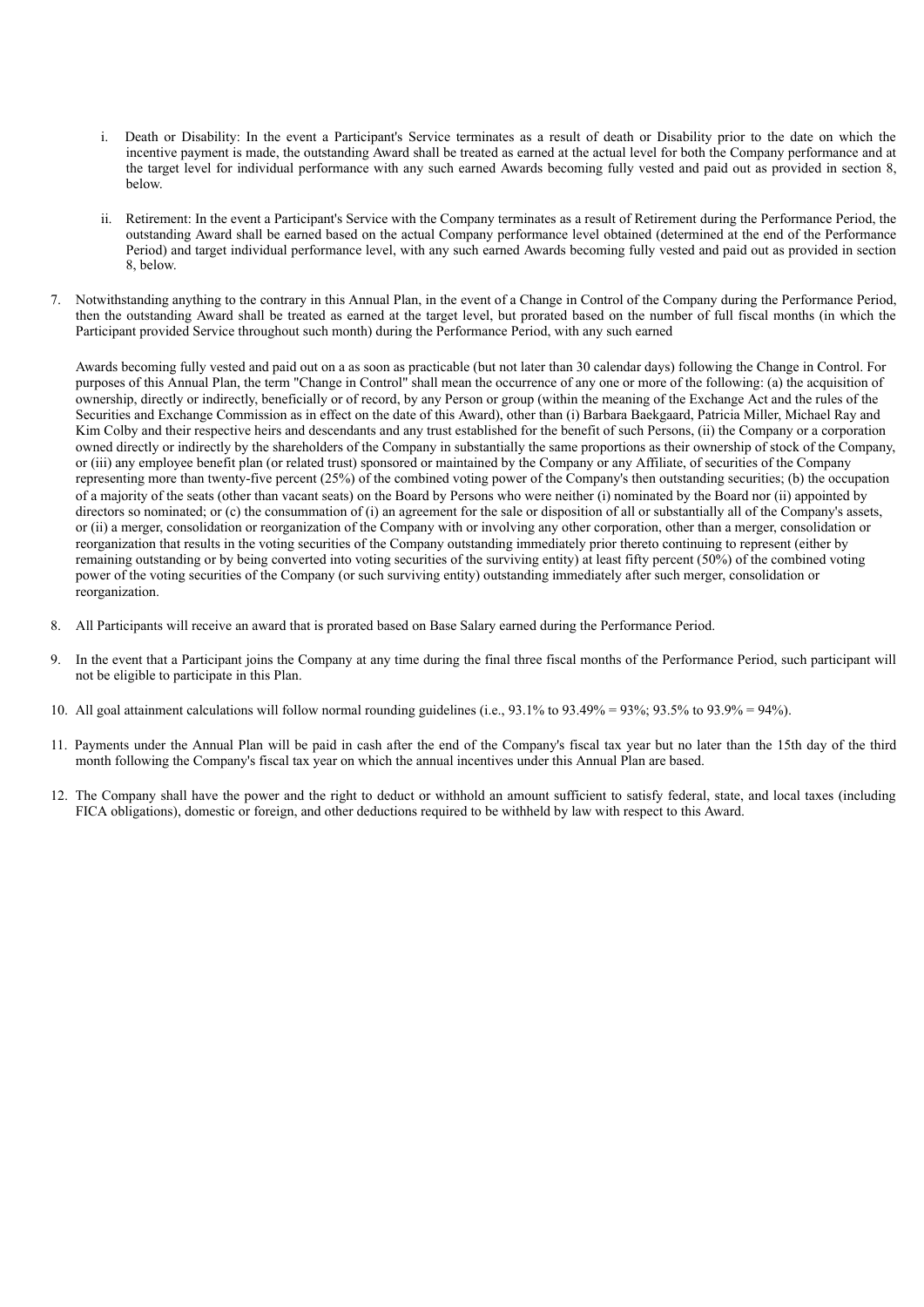- 13. Record keeping and computation required by this Annual Plan will be subject to review by third-party auditors, and by the Compensation Committee.
- 14. Interpretations, determinations, and actions regarding plan administration shall be made by the Compensation Committee. Any such determinations and any interpretation, rule, or decision under the Annual Plan or in carrying out or administering the Annual Plan, is final and binding for all purposes and upon all interested persons, their heirs, and personal representatives. The Company or its designee may rely conclusively on determinations made by the Company and its auditors to determine related information for purposes of administration of the Annual Plan, whether such information is determined by the Company, its auditors, or a third-party vendor engaged to provide such information to the Company.
- 15. While it is the intent of the Company to continue this Annual Plan as stated herein, the Company reserves the right to amend or discontinue the plan at any time in its sole discretion.
- 16. No Participant can assign, encumber or transfer any of his or her rights and interests under the Award described in this document, except, in the event of his or her death, by will or the laws of descent and distribution.
- 17. The rights granted under this document are in all respects subject to the provisions of the 2020 Plan to the same extent and with the same effect as if they were set forth fully therein. If the terms of this document or the Award conflict with the terms of the 2020 Plan, the 2020 Plan will control.
- 18. Awards under this Plan shall be subject to all other Company policies, as amended, including but not limited to the Vera Bradley Compensation Recoupment Policy.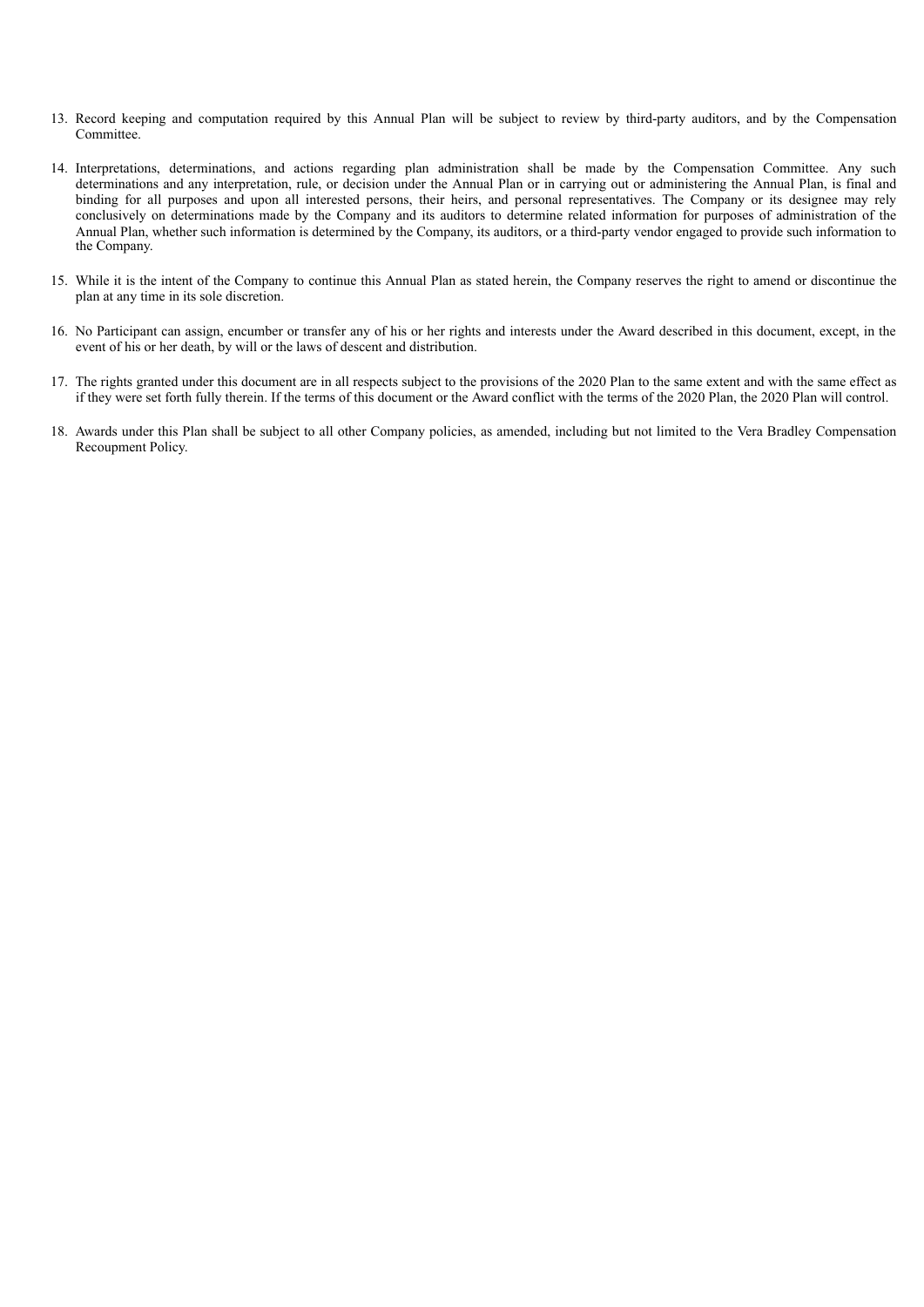#### **Vera Bradley, Inc. 2020 Equity and Incentive Plan**

#### **LONG TERM INCENTIVE PLAN RESTRICTED STOCK UNIT/PERFORMANCE UNIT TERMS AND CONDITIONS**

- <span id="page-42-0"></span>1. Definitions. Any term capitalized herein but not defined will have the meaning set forth in the Vera Bradley, Inc. 2020 Equity and Incentive Plan (the "Plan").
- 2. Grant and Vesting of Restricted Stock Units.
	- a. As of the grant date specified in the Award Agreement (the "Grant Date"), the Participant will be credited with the number of Restricted Stock Units set forth in the Award Agreement. Each Restricted Stock Unit is a notional amount that represents one unvested share of Common Stock. Each Restricted Stock Unit constitutes the right, subject to the terms and conditions of the Plan and this document, to the distribution of a Share if and when the Restricted Stock Unit vests.
	- b. Restricted Stock Units will vest in accordance with the terms of the Award Agreement. If the Participant's Service with the Company and all of its Affiliates terminates before the date that a grant of Restricted Stock Units vests, his or her right to receive the Shares underlying such unvested Restricted Stock Units will be only as provided in Section 5.
- 3. Grant and Vesting of Performance Units ("Performance RSUs").
	- a. As of the Grant Date, the Participant will be credited with the number of Performance RSUs set forth in the Award Agreement. Each Performance RSU is a notional amount that represents one unvested share of Common Stock. Each Performance RSU constitutes the right, subject to the terms and conditions of the Plan and this document, to the distribution of a Share if and when the Performance RSU is deemed earned and vested.
	- b. Performance RSUs granted under the Plan will become earned only if the Company achieves a stated level of "Earnings Per Share" (as defined below) during the applicable Performance Year within the Performance Period as set forth in the Award Agreement. Except as provided in Section 5, any earned Performance RSUs (and the Participant's right to receive the Shares underlying such Performance RSUs) will become vested only if the Participant remains continuously employed with the Company during the Performance Period. The following additional provisions apply to grants of Performance RSUs:
		- i. *Certification of Results.* Before any award of Performance RSUs is deemed earned with respect to a Performance Period, the Committee shall certify, in accordance with Section 9.5 of the Plan, in writing (i) that the performance goals described in the Award Agreement has been achieved for the Performance Period, and (ii) the calculation of "Earnings Per Share" (as defined below) for each Performance Year within the Performance Period.
		- ii. *Definition of "Earnings Per Share."* For purposes of this Subsection 3(b), the term "Earnings Per Share" means, with respect to any Awards of Performance RSUs, the Company's consolidated earnings per share, as determined in accordance with U.S. GAAP, adjusted to exclude the effects, as shown on the financial statements furnished as part of Form 8-K (announcing the Company's fiscal year-end financial results) for any fiscal year of the Company ending with or within the Performance Period, of (i) any acquisition during the Performance Period, including the amortization expense of intangible assets acquired during the Performance Period, (ii) material charges or income arising from litigation, (iii) corporate restructuring, asset impairment, or other special charges, (iv) the benefit related to tariff savings from Generalized System of Preferences ("GSP") countries, and (v) cumulative effect of changes to U.S. GAAP accounting.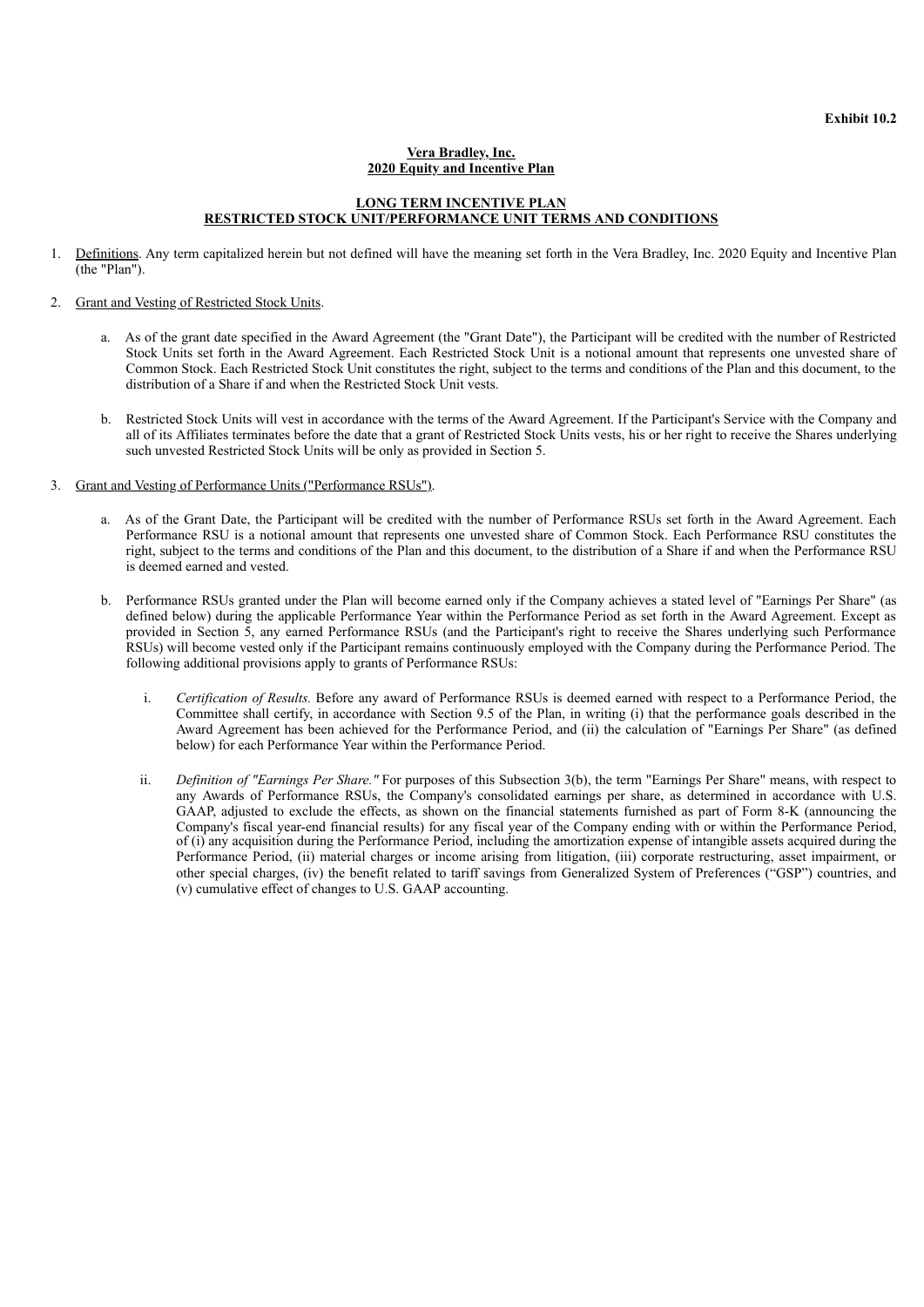- iii. *Definition of "Performance Year."* For purposes of this Subsection 3(b), the term "Performance Year" means, with respect to any Awards of Performance RSUs, each fiscal year of the Company ending within the Performance Period.
- iv. *Finality of Committee Determinations.* Any determination by the Committee of Earnings per Share and the level and entitlement to the Award of Performance RSUs, and any interpretation, rule, or decision adopted by the Committee under the Plan or in carrying out or administering the Plan, is final and binding for all purposes and upon all interested persons, their heirs, and personal representatives. The Committee may rely conclusively on determinations made by the Company and its auditors to determine Earnings per Share and related information for purposes of administration of the Plan, whether such information is determined by the Company, its auditors, or a third-party vendor engaged to provide such information to the Company. This Subsection is not intended to limit the Committee's power, to the extent it deems proper in its sole discretion, to take any action permitted under the Plan.
- 4. Rights as a Stockholder.
	- a. Unless and until a Restricted Stock Unit or an earned Performance RSU, as applicable, has vested and the Share underlying it has been distributed to the Participant, the Participant will not be entitled to vote in respect of that Restricted Stock Unit or Performance RSU (as applicable) or that Share.
	- b. If the Company declares a cash dividend on its Shares, then, on the payment date of the dividend, the Participant will be credited with dividend equivalents equal to the amount of cash dividend per Share multiplied by the number of outstanding Restricted Stock Units or Performance RSUs (as applicable) credited to the Participant through the record date. The dollar amount credited to a Participant under the preceding sentence will be credited to an account ("Account") established for the Participant for bookkeeping purposes only on the books of the Company. The amounts credited to the Account will be credited as of the last day of each month with interest, compounded monthly, until the amount credited to the Account is paid to the Participant. The rate of interest credited under the previous sentence will be the prime rate of interest as reported by the Midwest edition of the Wall Street Journal for the second business day of each fiscal quarter on an annual basis. The balance in the Account will be subject to the same terms regarding vesting and forfeiture as the Participant's Restricted Stock Units or Performance RSUs, as applicable, awarded under the applicable Award Agreement, and will be paid in cash in a single sum at the time that the Shares associated with the Participant's Restricted Stock Units or Performance RSUs, as applicable, are delivered (or forfeited at the time that the Participant's Restricted Stock Units or Performance RSUs, as applicable, are forfeited).
- 5. Termination of Service; Change in Control. If a Participant's Service is terminated for any reason during the applicable Restricted Period or Performance Period, the terms and conditions of the underlying Award Agreement will govern when and whether the Participant will forfeit the right to receive Shares underlying any Restricted Stock Units or Performance RSUs, as applicable, that have not yet vested. To the extent provided in the underlying Award Agreement, all or a portion of the previously unvested Restricted Stock Units or Performance RSUs, as applicable, then outstanding will vest immediately prior to or upon the consummation of a Change in Control. For purposes hereof, a "Change in Control" shall mean the occurrence of any one or more of the following: (a) the acquisition of ownership, directly or indirectly, beneficially or of record, by any Person or group (within the meaning of the Exchange Act and the rules of the Securities and Exchange Commission as in effect on the date of this Award), other than (i) Barbara Baekgaard, Patricia Miller, Michael Ray and Kim Colby and their respective heirs and descendants and any trust established for the benefit of such Persons, (ii) the Company or a corporation owned directly or indirectly by the shareholders of the Company in substantially the same proportions as their ownership of stock of the Company, or (iii) any employee benefit plan (or related trust) sponsored or maintained by the Company or any Affiliate, of securities of the Company representing more than twenty-five percent (25%) of the combined voting power of the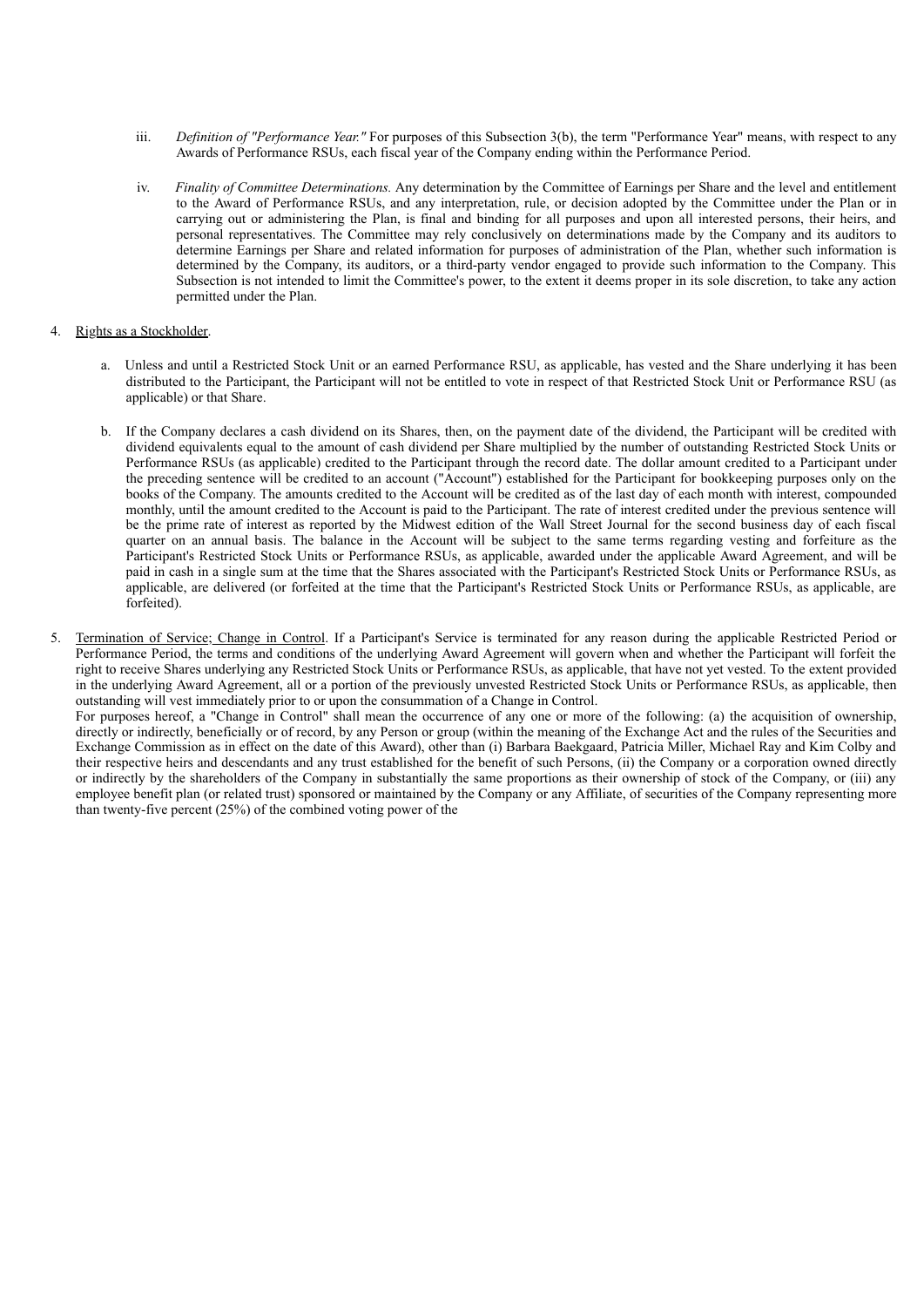Company's then outstanding securities; (b) the occupation of a majority of the seats (other than vacant seats) on the Board by Persons who were neither (i) nominated by the Board nor (ii) appointed by directors so nominated; or (c) the consummation of (i) an agreement for the sale or disposition of all or substantially all of the Company's assets, or (ii) a merger, consolidation or reorganization of the Company with or involving any other corporation, other than a merger, consolidation or reorganization that results in the voting securities of the Company outstanding immediately prior thereto continuing to represent (either by remaining outstanding or by being converted into voting securities of the surviving entity) at least fifty percent (50%) of the combined voting power of the voting securities of the Company (or such surviving entity) outstanding immediately after such merger, consolidation or reorganization.

- 6. Timing and Form of Payment. Except as provided in this Section or in clauses 2(b) or 3(b) or Section 5, above, once a Restricted Stock Unit vests or a Performance RSU is earned and vested, as applicable, the Participant will be entitled to receive a Share in its place. Delivery of the Share will be made, including delivery with respect to a Disabled Participant, or to the estate of a deceased Participant, after the end of the Restricted Period or Performance Period, as applicable, and not later than the  $15<sup>th</sup>$  day of the third month following the end of the Restricted Period or Performance Period, as applicable. Shares will be credited to an account established for the benefit of the Participant with the Company's administrative agent. The Participant will have full legal and beneficial ownership with respect to the Shares at that time.
- 7. Assignment and Transfers. The Participant may not assign, encumber or transfer any of his or her rights and interests under the Award described in this document, except, in the event of his or her death, by will or the laws of descent and distribution.
- Withholding Tax. The Company shall have the power and the right to deduct or withhold an amount sufficient to satisfy federal, state, and local taxes (including FICA obligations), domestic or foreign, and other deductions required by law to be withheld with respect to the Award. Unless the Committee or its designee agrees to a different method for withholding such taxes, the number of Shares (underlying the Award) necessary to cover applicable withholdings will be withheld from the issuance of any Shares of exchange for the Award.
- 9. Securities Law Requirements.
	- a. The Restricted Stock Units and Performance RSUs are subject to the further requirement that, if at any time the Committee determines in its sole discretion that the listing or qualification of the Shares subject to the Restricted Stock Units and Performance RSUs under any securities exchange requirements or under any applicable law, or the consent or approval of any governmental regulatory body, is necessary as a condition of, or in connection with, the issuance of Shares under it, then Shares will not be issued under the Restricted Stock Units and Performance RSUs, unless the necessary listing, qualification, consent or approval has been effected or obtained free of any conditions not acceptable to the Committee.
	- b. No person who acquires Shares pursuant to the Award reflected in this document may, during any period of time during which that person is an affiliate of the Company (within the meaning of the rules and regulations of the Securities and Exchange Commission under the Securities Act), sell the Shares, unless the offer and sale is made pursuant to (i) an effective registration statement under the Securities Act, which is current and includes the Shares to be sold, or (ii) an appropriate exemption from the registration requirements of the Securities Act, such as that set forth in Rule 144 promulgated under the Securities Act. With respect to individuals subject to Section 16 of the Exchange Act, transactions under this Award are intended to comply with all applicable conditions of Rule 16b-3, or its successors under the Exchange Act. To the extent any provision of the Award or action by the Committee fails to so comply, the Committee may determine, to the extent permitted by law, that the provision or action will be null and void.
- 10. No Limitation on Rights of the Company. Subject to Sections 4.3, 14.1 and 14.2 of the Plan, the grant of the Award described in this document will not in any way affect the right or power of the Company to make adjustments, reclassifications or changes in its capital or business structure, or to merge, consolidate, dissolve, liquidate, sell or transfer all or any part of its business or assets.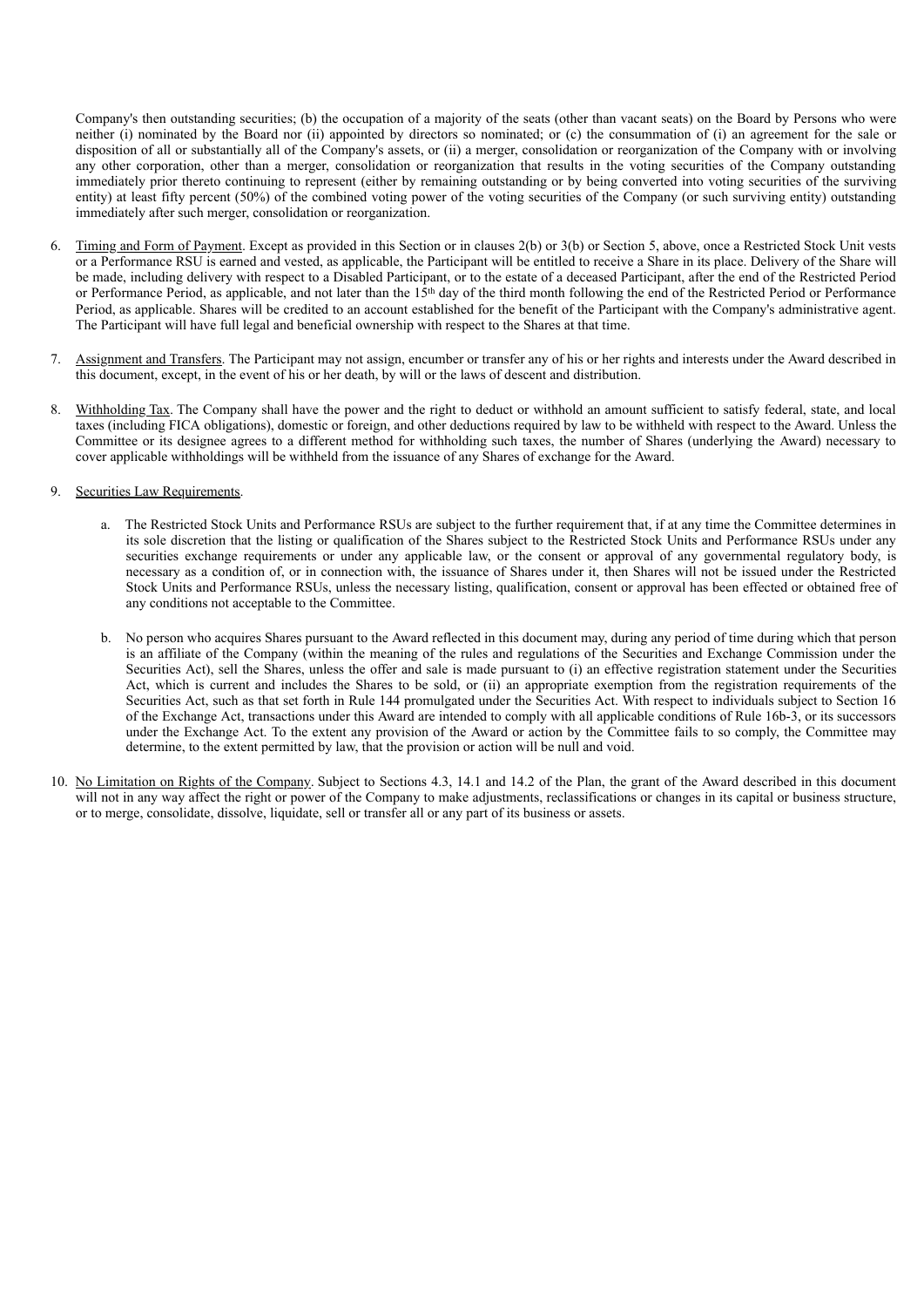- 11. Plan, Restricted Stock Units, Performance RSUs and Award Not a Contract of Employment. Neither the Plan, the Restricted Stock Units, the Performance RSUs nor any other right or interest that is part of the Award granted under the Plan or this document is a contract of employment, and no terms of employment or Service of the Participant will be affected in any way by the Plan, the Restricted Stock Units, the Performance RSUs, the Award, this document or related instruments, except as specifically provided therein. Neither the establishment of the Plan nor the Award will be construed as conferring any legal rights upon the Participant for a continuation of employment or Service, nor will it interfere with the right of the Company or any Affiliate to discharge the Participant and to treat him or her without regard to the effect that treatment might have upon him or her as a Participant.
- 12. Participant to Have No Rights as a Stockholder. Except as provided in Section 4 above, the Participant will have no rights as a stockholder with respect to any Shares subject to the Restricted Stock Units or Performance RSUs, as applicable, prior to the date on which he or she is recorded as the holder of those Shares on the records of the Company.
- 13. Notice. Any notice or other communication required or permitted hereunder must be in writing and must be delivered personally, or sent by certified, registered or express mail, postage prepaid. Any such notice will be deemed given when so delivered personally or, if mailed, three days after the date of deposit in the United States mail, in the case of the Company to 12420 Stonebridge Road, Roanoke, Indiana 46783, Attn: Corporate Secretary, and, in the case of the Participant, to the last known address of the Participant in the Company's records.
- 14. Governing Law. This document and the Award will be construed and enforced in accordance with, and governed by, the laws of the State of Indiana, determined without regard to its conflict of law rules.
- 15. Code Section 409A. Notwithstanding any other provision in this document, if a Participant is a "specified employee" (as such term is defined for purposes of Code Section 409A) at the time of his or her termination of Service, no amount that is subject to Code Section 409A and that becomes payable by reason of such termination of Service shall be paid to the Participant before the earlier of (i) the expiration of the six-month period measured from the date of the Participant's termination of Service, and (ii) the date of the Participant's death.
- 16. Plan Document Controls. The rights granted under this document are in all respects subject to the provisions of the Plan to the same extent and with the same effect as if they were set forth fully therein. If the terms of this document or the Award conflict with the terms of the Plan, the Plan will control.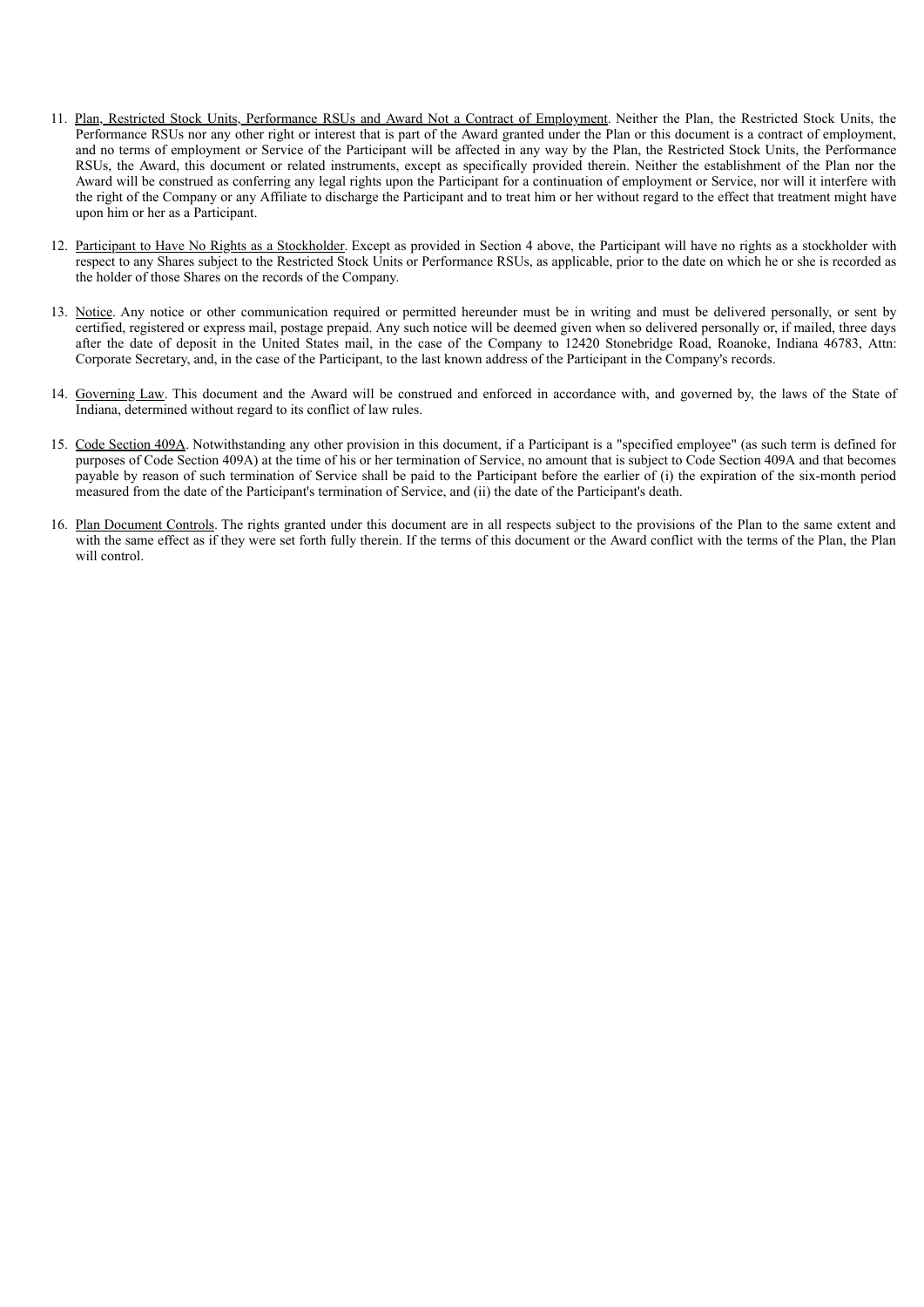#### **THIRD AMENDED AND RESTATED EMPLOYMENT AGREEMENT**

<span id="page-46-0"></span>This Third Amended and Restated Employment Agreement ("Agreement"), executed on this 9th day of June 2022, effective as of June 9, 2022 (the "Effective Date"), by and between Vera Bradley, Inc., an Indiana corporation (the "Corporation"), and Robert Wallstrom ("Executive"). The Corporation and Executive are referred to jointly below as the "Parties." This Agreement supersedes and replaces the Employment Agreement entered between the Parties on November 4, 2013 and any subsequent amendments to such Employment Agreement.

**WHEREAS**, the Corporation desires to employ Executive and Executive desires to accept employment with the Corporation on the terms and conditions set forth in this Agreement.

**NOW, THEREFORE**, in consideration of the employment of Executive, the mutual terms and conditions set forth below, and other good and valuable consideration, the receipt and sufficiency of which is hereby acknowledged, the Parties agree as follows:

- 1. Employment and Duties. Executive will be employed by the Corporation in the position of President and Chief Executive Officer. Executive will report to the Corporation's Board of Directors (the "Board"). Executive's primary responsibility will be executive management of the business and affairs of the Corporation and its Affiliates (as defined below). Executive will have all of the authority, duties and responsibilities commensurate with the position, and will carry out such duties commensurate with the position as shall be assigned from time to time by the Board, subject to applicable laws, and ethical duties. During the Term (as defined below), Executive shall devote Executive's reasonable best efforts, energies and abilities and Executive's full business time, skill and attention to the business and affairs of the Corporation and its Affiliates, and shall act at all times according to the highest professional standards, for the purpose of advancing the business of the Corporation and its Affiliates. However, Executive may devote reasonable time to activities such as supervision of personal investments and activities involving professional, charitable, educational, civic, religious and similar types of activities, speaking engagements and membership on other boards of directors, provided such activities do not interfere in any material way with the business of the Corporation, and provided further that Executive cannot serve on a board of directors of a publicly traded company without the written consent of the Board. The time involved in such activities shall not be treated as vacation time. Executive shall be entitled to keep any amounts paid to him in connection with such activities (*e.g.*, director fees and honoraria). Executive's principal place of employment will be the Corporation's headquarters in Fort Wayne, Indiana. During the Term, Executive also agrees to serve, if elected, as an officer and director of any Affiliate of the Corporation. For purposes of this Agreement, an "Affiliate" shall mean a corporation that, for purposes of Section 422 of the Internal Revenue Code of 1986, as amended (the "Code"), is a Parent or Subsidiary of the Corporation within the meaning of Code Sections 424(e) and 424(f).
- 2. Board of Directors. On the Effective Date, the Board shall elect Executive to the Board. In accordance with the Corporation's by-laws, the Corporation shall nominate Executive as a director for shareholder approval at the 2014 annual meeting and at each annual meeting thereafter during the Term in which his term as a director is due to expire.
- 3. Term. Employment under this Agreement shall commence on the Effective Date and shall expire at 5:00 p.m. E.S.T. at the end of the fiscal year ending on or about January 31, 2017 (the "Initial Term"), unless terminated earlier pursuant to the provisions of Sections 7, 8, 9 or 11 hereof. The term of employment shall be renewed automatically for successive fiscal year periods (each a "Renewal Term") after the expiration of the Initial Term, unless the Corporation provides Executive, or Executive provides the Corporation, with written notice to the contrary at least one hundred eighty (180) calendar days prior to the end of the Initial Term or any Renewal Term. The Initial Term and any Renewal Terms are collectively referred to herein as the "Term." If either the Corporation or Executive elects not to renew the Term of this Agreement in accordance with this Section 3 and Executive thereafter continues in employment with the Corporation or its Affiliates, Executive shall be employed on an at-will basis and the terms of such employment and any subsequent termination of employment shall be subject solely to the Corporation's general employment practices and policies. In the event of a "Change in Control" of the Corporation (as such term is defined in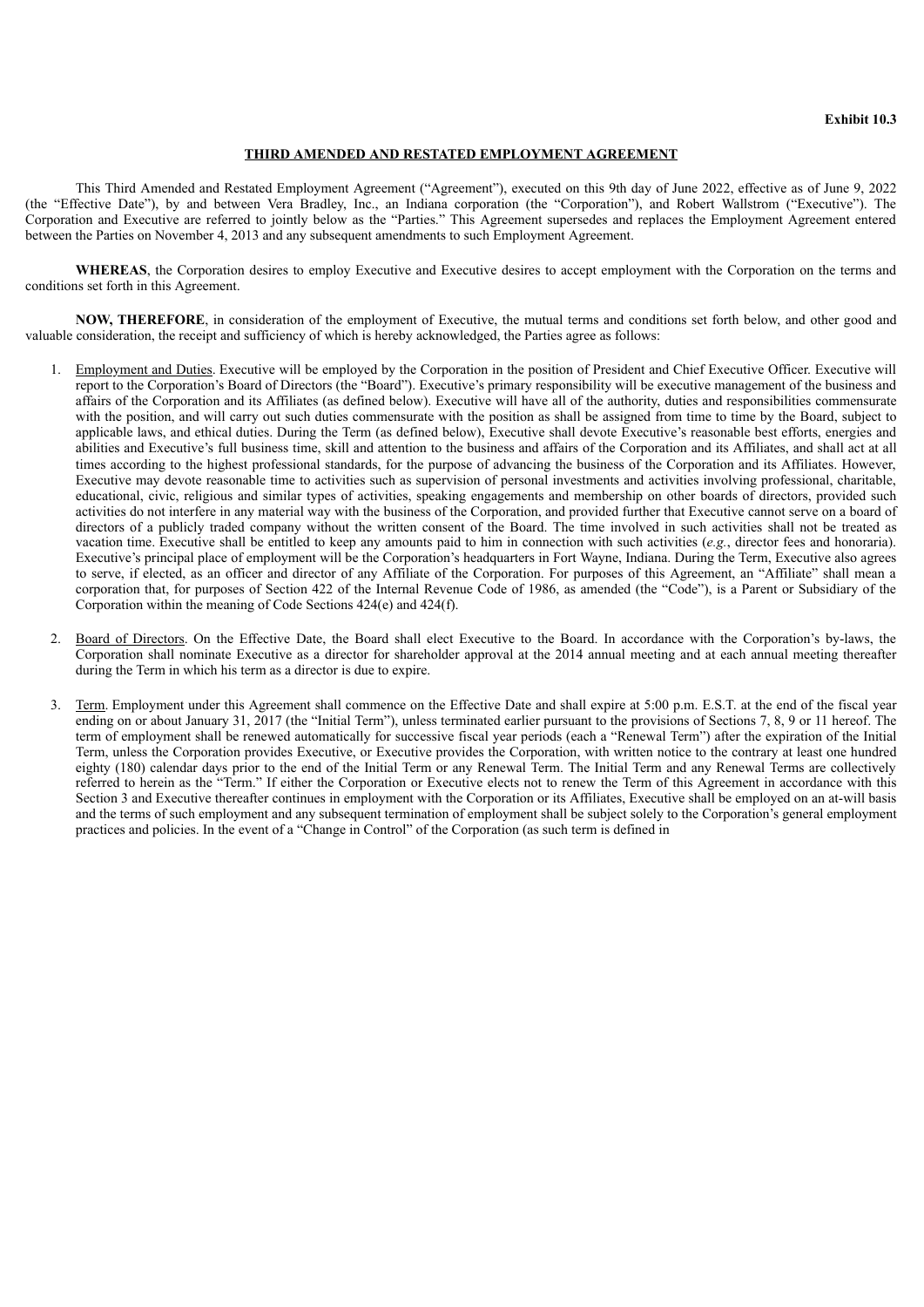the Vera Bradley, Inc. 2020 Equity and Incentive Plan, as amended or any successor thereto (the "Equity Plan")) during the Term, the Term automatically will be extended until the later of (i) the second anniversary of the Change in Control, or (ii) the scheduled expiration of the thencurrent Term.

#### 4. Compensation.

- a. Base Salary. The Corporation shall pay to Executive an annual base salary ("Base Salary") of eight hundred seventy-one thousand twohundred fifty dollars (U.S. \$871,250) effective as of the Effective Date. The Corporation will pay Executive's Base Salary in equal installments in accordance with the Corporation's standard payroll policies and schedule, subject to tax and elective withholding and deductions. Thereafter, the Compensation Committee of the Board (the "Committee") shall review Executive's performance and Base Salary annually no later than March of each year, in light of competitive data, the Corporation's performance, and Executive's performance, and determine whether to adjust Executive's Base Salary on a prospective basis, subject to Section 7(b). Such adjusted annual salary then shall become Executive's "Base Salary" for purposes of this Agreement and shall become effective in accordance with the same schedule as applied for all annual employee base salary changes.
- b. Annual Bonus. Executive will be eligible for an annual cash bonus (the "Bonus"), based on performance, and calculated as a percentage of Executive's Base Salary, subject to the performance goals and procedures established by the Committee annually after consultation with Executive. Subject to the terms and conditions of the annual cash bonus plan, Executive's target bonus opportunity for each fiscal year shall be one hundred percent (100%) of Base Salary and the maximum bonus opportunity shall be two hundred percent (200%) of Base Salary. Executive will become eligible for participation in the annual bonus plan for the 2015 fiscal year and Executive's guaranteed annual bonus for that fiscal year shall be one hundred percent (100%) of Base Salary. Thereafter, the Committee shall establish a minimum performance level each year, below which no bonus will be paid. Actual payments under the annual bonus plan will be determined by the Committee, in its discretion, and will be based upon the level of achievement of the pre-established performance goals. The Bonus will be paid at the time payment is made to other similarly situated executives of the Corporation, but in no event later than two and one-half (2½) months after the close of the fiscal year in which Executive becomes vested in such Bonus, and is intended to qualify for the short-term deferral exception to Code Section 409A. The Corporation may make changes to the design, vehicles and weighting of the annual bonus plan if such changes are applicable to all executives generally.
- c. Equity Compensation. Executive will be eligible to participate in any long-term incentive plans, and/or equity-based compensation plans established or maintained by the Corporation for its senior executive officers or employees, including, but not limited to, the Equity Plan. For the Corporation's 2015 fiscal year, the equity-based compensation grant shall have an economic value at grant of eight hundred thousand dollars (\$800,000), and shall be made as part of the regular annual grant cycle for all executives of the Corporation (generally in the first quarter). The Corporation may make changes to the design, vehicles and weighting of the Equity Plan if such changes are applicable to all executives generally.

#### 5. Benefits.

- a. Executive shall be entitled to the extent eligible to participate in any benefit plans as may be adopted and modified by the Corporation from time to time, including without limitation health, dental and medical plans, life and disability insurance, paid MTO, holiday, and retirement plans. The benefits available to Executive shall be no less favorable than those available to other executives at similar levels within the organization or to the employees of the Corporation at the location where Executive works. Benefits provided under this Agreement shall be subject to the terms and conditions of any applicable benefit plan, including any eligibility and vesting requirements, as such plans may be in effect or modified by the Corporation from time to time.
- b. Executive shall be entitled to twenty-six (26) days of paid managed time off ("MTO") each year. The maximum number of accrued MTO hours that Executive can have at any point in time is equal to the total MTO hours earned in the last twelve (12) months, plus one (1) week of MTO carried over from the prior twelve (12) months of service.
- c. The Corporation shall reimburse Executive for all reasonable and necessary travel, business entertainment, professional membership and other business expenses incurred by Executive in connection with the performance of Executive's duties under this Agreement, on a basis upon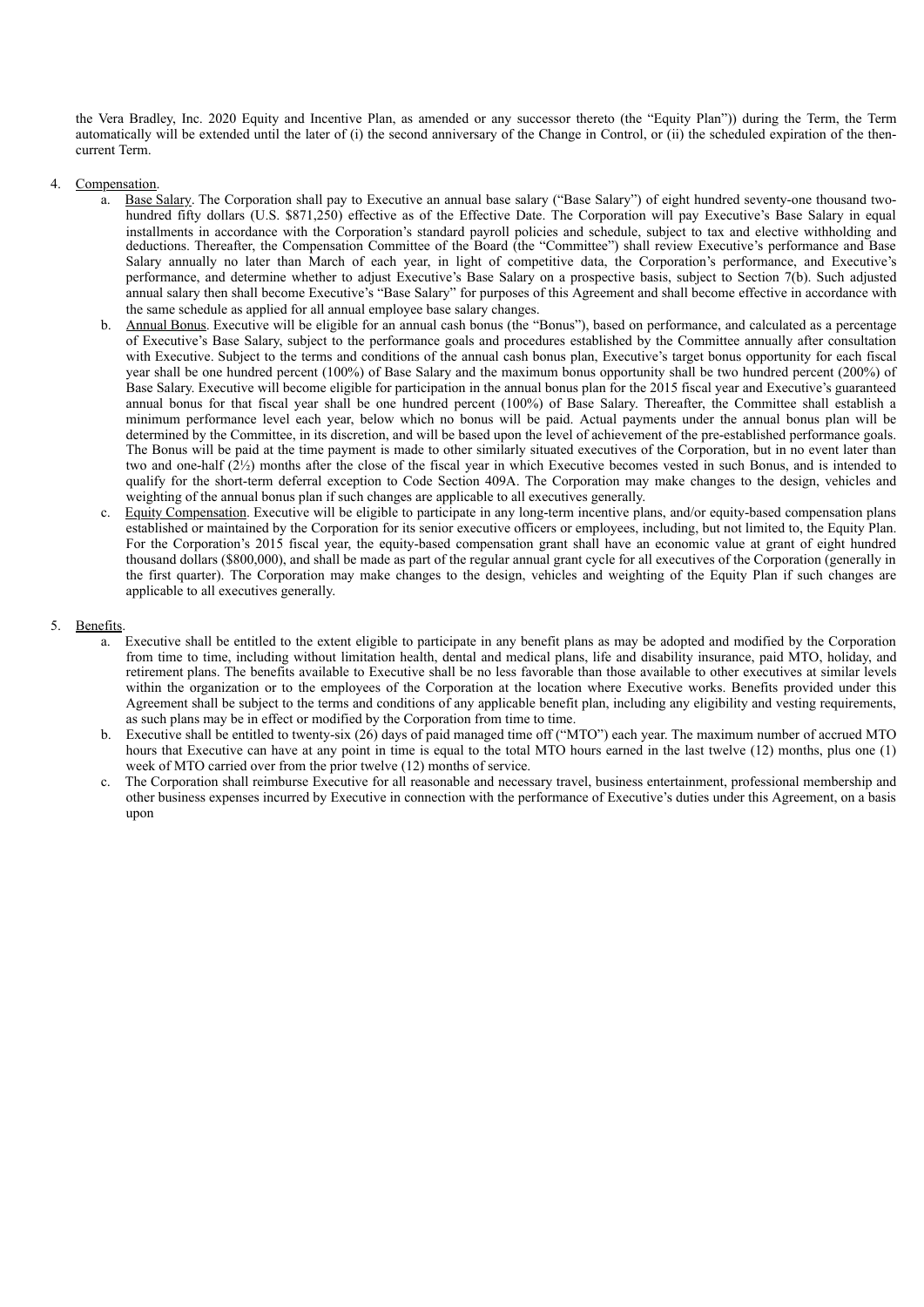timely submission by Executive of vouchers therefor in accordance with the Corporation's standard policies and procedures.

d. The Corporation shall provide Executive with the following relocation reimbursements and benefits during the Initial Term, which, except as provided below, shall be paid or reimbursed within thirty (30) days of the date such expenses were incurred, but in no event later than the last day of Executive's taxable year following the taxable year in which the expense was incurred, provided that Executive has submitted vouchers therefor (other than the Cash Lump Sum Bonus) in accordance with the Corporation's standard policies and

| <b>Relocation Assistance</b>  | <b>Details</b>                                                                                                                                                                                                                                                               |
|-------------------------------|------------------------------------------------------------------------------------------------------------------------------------------------------------------------------------------------------------------------------------------------------------------------------|
| <b>Temporary Living</b>       | Interim living expenses reimbursed up to $$3,000$ per month for the first six (6)<br>months of employment                                                                                                                                                                    |
| Moving of Household Goods     | Reimbursement prior to March 15, 2014 of costs associated with moving<br>household and personal effects (estimated to be approximately \$25,000)                                                                                                                             |
| House Hunting                 | Reimbursement prior to March 15, 2014 of expenses relating to two (2) pre-<br>move house hunting trips for you and your family (estimated to be<br>approximately \$3,000)                                                                                                    |
| Home Sale/Purchase Assistance | Reimbursement of expenses to assist with sale of current (in 2014) and<br>purchase of new (prior to March 15, 2014) home including customary closing<br>costs, agent fees and base expenses associated with sale and purchase<br>(estimated to be an aggregate of \$80,000). |
| Weekend Family Travel         | Reimbursement prior to March 15, 2014 for weekend family travel for up to<br>the first eight (8) weeks following the Effective Date, to be booked pursuant<br>to the Corporation's then effective travel policies                                                            |
| Cash Lump Sum Bonus           | Lump sum cash bonus on January 15, 2014 of \$80,000 to help offset taxes<br>incurred relative to relocation expenses and other miscellaneous expenses                                                                                                                        |

procedures:

The amount of expenses eligible for reimbursement under this Section 5(d), during Executive's taxable year may not affect the expenses eligible for reimbursement in any other taxable year. Executive's right to reimbursement is not subject to liquidation or exchange for another benefit.

e. The Corporation will pay Executive's reasonable attorneys' fees incurred to negotiate this Agreement up to twenty-five thousand dollars (\$25,000). Executive's right to payment of legal fees under this Section 5(e) may not be liquidated or exchanged for any other benefit.

6. Termination by the Corporation. The Corporation may terminate Executive's employment during the Term:

without Cause (as defined below) by giving Executive ninety (90) calendar days' prior written notice, or

b. for Cause (as defined below) by delivering to Executive a copy of a resolution duly adopted by the affirmative vote of a majority of the directors of the Board then in office at a meeting of the Board called and held for such purpose, finding that Executive has committed an act set forth below in this Section 6. Nothing herein shall limit Executive's right or Executive's beneficiaries' right to contest the validity or propriety of any such determination. For purposes of this Agreement, "Cause" shall mean: (i) an intentional act of fraud, embezzlement or theft by Executive in connection with Executive's duties or in the course of Executive's employment with the Corporation or an Affiliate; (ii) Executive's intentional wrongful material damage to the property of the Corporation or its Affiliates; (iii) Executive's intentional material breach of Section 12 hereof while Executive remains in the employ of the Corporation or an Affiliate; (iv) an act of Gross Misconduct (as defined below); or (v) a conviction for a misdemeanor involving moral turpitude or a charge of a felony; and, in each case, the reasonable, good faith determination by the Board as hereafter provided that any such act or omission may be harmful to the Corporation or an Affiliate. For purposes of this Agreement, "Gross Misconduct" shall mean a willful or grossly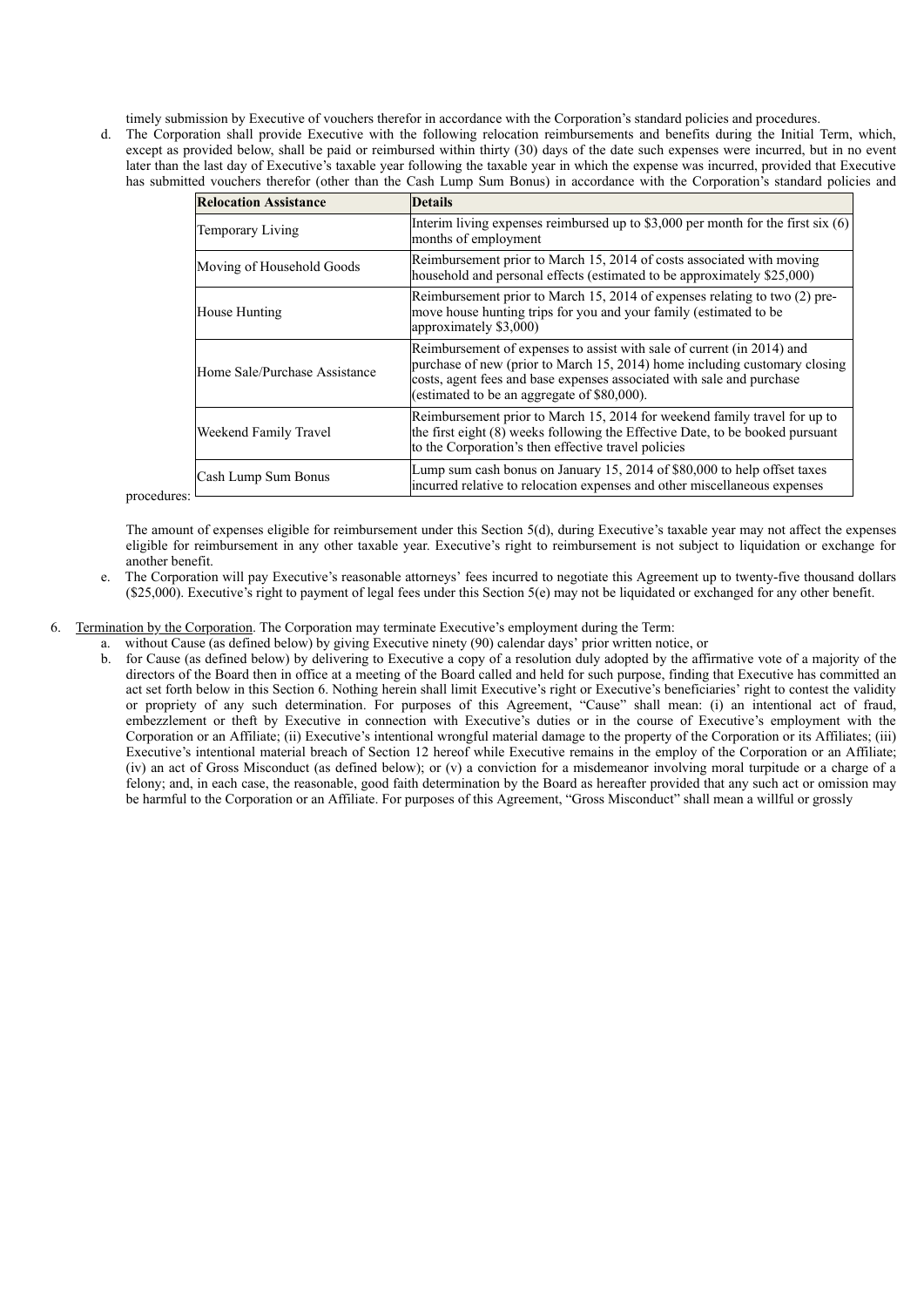negligent act or omission that has or will have a material and adverse impact on the business or reputation of the Corporation or its Affiliates, or on the business of the customers or suppliers of the Corporation or its Affiliates as such relate to the Corporation. In addition, Executive's employment shall be deemed to have terminated for Cause if, based on facts and circumstances discovered after Executive's employment has terminated, the Board determines in reasonable good faith, within one (1) year after Executive's employment terminated, and after appropriate investigation and an opportunity for Executive to be interviewed (with or without counsel as Executive may determine) by a subcommittee of the independent Board members or its representative, that Executive committed an act during the Term that would have justified a termination for Cause.

- 7. Termination by Executive. Executive may terminate his employment during the Term by giving the Corporation thirty (30) calendar days' prior written notice or in the case of Retirement (as defined below) by providing one hundred-eighty (180) calendar days' prior written notice ; provided that, if Executive purports to terminate his employment during the Term for Good Reason (as defined below), Executive must give the Corporation written notice of his intent to terminate for Good Reason within sixty (60) calendar days of the occurrence of the event that allegedly constitutes Good Reason. The Corporation shall have a right to cure the event(s) or omission(s) alleged to constitute Good Reason for a period of thirty (30) calendar days after notice from Executive of his intention to terminate for Good Reason and, if not cured, Executive may terminate his employment within one hundred twenty (120) days of the occurrence of the event that allegedly constitutes Good Reason. In the event of termination by notice under the first sentence of this Section 7, the Corporation in its discretion may elect a termination date that is earlier than the conclusion of the sixty (60) calendar day or one hundred-eighty (180) calendar day notice period, but the termination shall still be deemed either a Retirement or a voluntary termination by Executive with Good Reason under this Section. "Good Reason" means the occurrence of any of the following events without Executive's express written consent:
	- a. The material reduction of Executive's authorities, duties, or responsibilities with the Corporation;
	- b. A material reduction by the Corporation of Executive's Base Salary, other than a reduction approved by the Compensation Committee that similarly applies to all Executive Vice Presidents of the Corporation, provided that such a reduction in Base Salary shall not exceed more than ten percent (10%) from Executive's highest Base Salary;
	- c. A material reduction by the Corporation of Executive's annual bonus opportunity, other than a reduction approved by the Compensation Committee that similarly applies to all Executive Vice Presidents of the Corporation, provided that such a reduction in annual target bonus opportunity shall not exceed more than ten percent (10%) from Executive's highest target bonus opportunity;
	- d. A relocation of the offices of Executive to a place greater than thirty-five (35) miles in distance from the current executive offices of the Corporation in Fort Wayne, Indiana; or
	- e. Any action or inaction that constitutes a material breach by the Corporation of this Agreement.

Notwithstanding the foregoing, any reduction in Executive's Base Salary, annual bonus opportunity or severance payment in anticipation of, upon or within two (2) years following a Change in Control, shall constitute a material breach of the terms of this Agreement. The Corporation shall have no obligations to Executive after Executive's last day of employment following termination of employment under this Section, except as specifically set forth in this Agreement or under any applicable plans, programs or arrangements of the Corporation including, without limitation, the Corporation's Certificate of Incorporation or By-Laws, as either may be amended from time to time, the Equity Plan and any agreements thereunder, and the indemnification agreement described in Section 14.

"Retirement" shall mean a voluntary termination by Executive any time after having surpassed ten (10) years of service with the Corporation and reached the age of fifty-five (55) or a Termination by the Company without cause occurring any time after the date eighteen (18) months prior to when the Executive will surpass ten (10) years of service with the Corporation and reach the age of fifty-five (55).

8. Automatic Termination. Notwithstanding the provisions of Section 3, Executive's employment shall automatically terminate upon Executive's death or upon notice from the Corporation because of Disability (as defined below) while he remains Disabled. Executive shall be deemed to have a "Disability" for purposes of this Agreement if Executive is unable to perform substantially, by reason of physical or mental incapacity, Executive's duties or obligations under this Agreement, with or without reasonable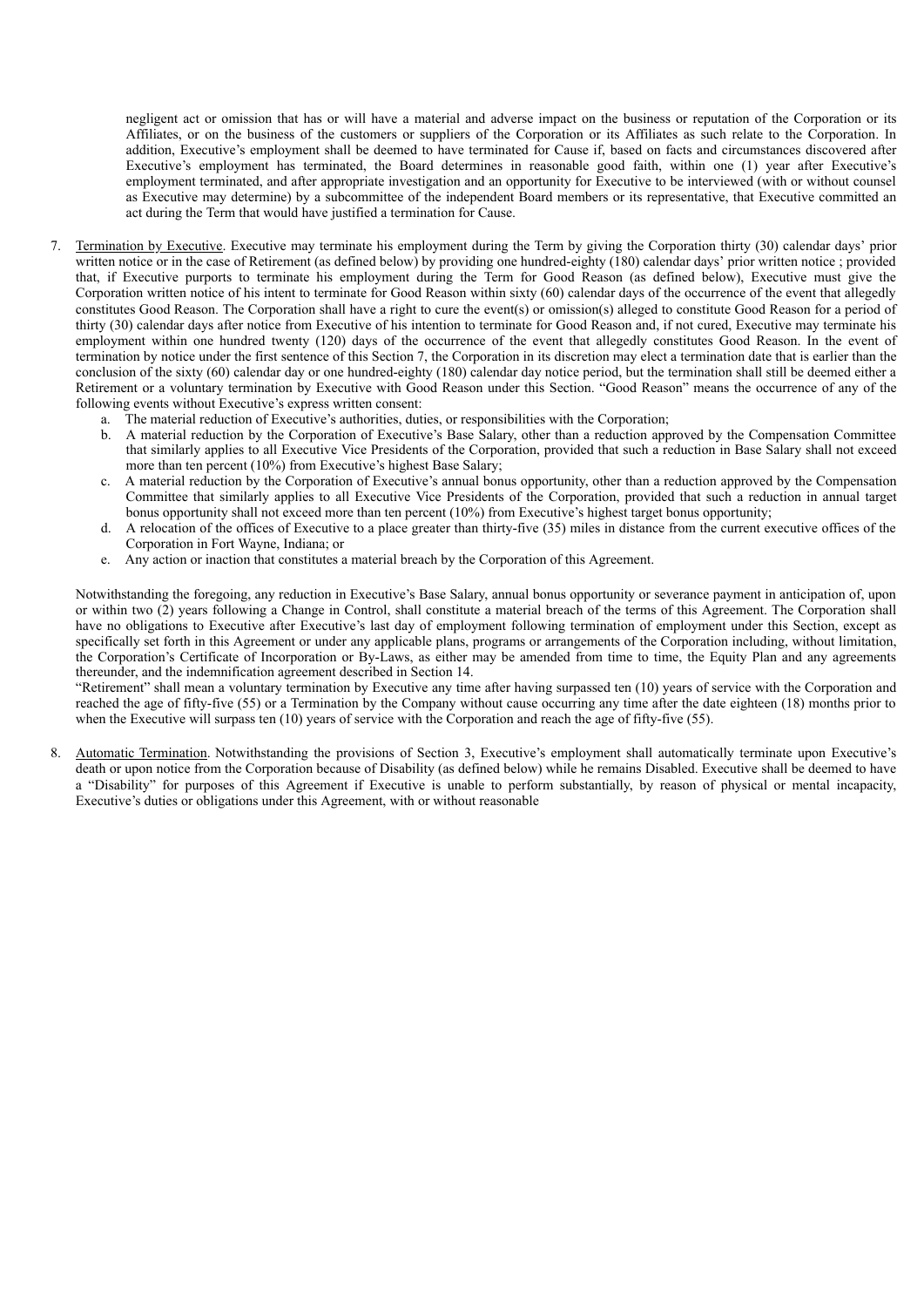accommodation as defined in the Americans with Disabilities Act and implementing regulations, for a period of one hundred and eighty (180) consecutive calendar days in any 360-calendar day period.

- 9. Term of Agreement. Any termination of Executive's employment shall also end the Term. For purposes of this Agreement, Executive's employment with the Corporation and its Affiliates shall be deemed to be terminated when Executive has a "separation from service" within the meaning of Code Section 409A, and references in this Agreement to termination of employment shall be deemed to refer to such a separation from service. Upon Executive's separation from service for any reason, Executive shall be deemed to have resigned as of the date of Executive's separation from service from all offices, directorships and fiduciary positions with the Corporation, its Affiliates, and employee benefit plans of the Corporation unless Executive is affirmatively re-appointed or re-elected to such position as of the date of Executive's separation from service.
- 10. Certain Obligations of the Corporation Following Termination of Executive's Employment. Following termination of Executive's employment during the Term under the circumstances described below, the Corporation will pay to Executive the following compensation and provide the following benefits in addition to any benefits to which Executive may be entitled by law in full satisfaction and final settlement of any and all claims and demands that Executive or the Corporation may have against the other under this Agreement:
	- a. Termination of Employment for Any Reason. In the event of Executive's termination of employment for any reason, the Corporation shall pay or provide Executive (a) any unpaid Base Salary through the date of termination and (b) any benefits (including, without limitation, any unused vacation accrued in accordance with Section 5(b)) accrued, earned or vested, and any unreimbursed expenses incurred, up to and including the effective date of such termination to which Executive may be entitled under the terms of any applicable arrangement, plan or program (collectively, the "Accrued Amounts").
	- b. Termination Without Cause by the Corporation or for Good Reason by Executive or Termination due to Retirement by either Party. If, during the Term, the Corporation terminates Executive's employment without Cause under Section 6(a) hereof or Executive terminates his employment for Good Reason or either Party terminates Executive's employment by Retirement under Section 7 hereof and it is not on or within twenty-four (24) months after a Change in Control, Executive shall be entitled to the following payments and benefits, subject to Section 13:
		- i. The Accrued Amounts, as soon as reasonably practicable following the date of termination;
		- ii. Any Bonus that has been earned in the fiscal year prior to the employment termination that has not yet been paid, shall be payable at the time payment is made to other similarly situated executives of the Corporation, but in no event later than two and one-half  $(2\frac{1}{2})$  months after the close of the year in which Executive becomes vested in such Bonus;
		- iii. A pro rata portion of the amount of Bonus, if any, Executive would have received pursuant to Section 4(b) for the year in which Executive's employment terminated (hereinafter, the "Prorated Bonus"). The Corporation shall determine what annual Bonus, if any, Executive would have earned had he been employed through the end of the applicable period (the "Base Incentive Amount"), in accordance with the methods used to calculate the annual Bonus for the Corporation's other similarly situated executives. The pro rata portion to be paid pursuant to this Section shall be determined by multiplying the Base Incentive Amount by a fraction, the numerator of which is the number of calendar days from the beginning of the applicable annual period in which the termination occurred through the date of termination and the denominator of which is 365. Any Prorated Bonus payment due under this Section shall be paid at the time payment is made to other similarly situated executives of the Corporation, but in no event later than two and one-half  $(2<sup>i</sup>/<sub>2</sub>)$  months after the close of the fiscal year in which Executive would have become vested in such Bonus;
		- iv. A lump sum payment equal to two (2) times the sum of (A) Base Salary (B) target Bonus for the fiscal year of termination, payable within ten (10) calendar days after Executive's delivery to the Corporation and non-revocation of an executed and enforceable Release, in accordance with and subject to Section 13;
		- v. Monthly Cash reimbursement of Executive's COBRA premiums (or an amount equal to Executive's COBRA premiums) (sufficient to cover full family health care) for a period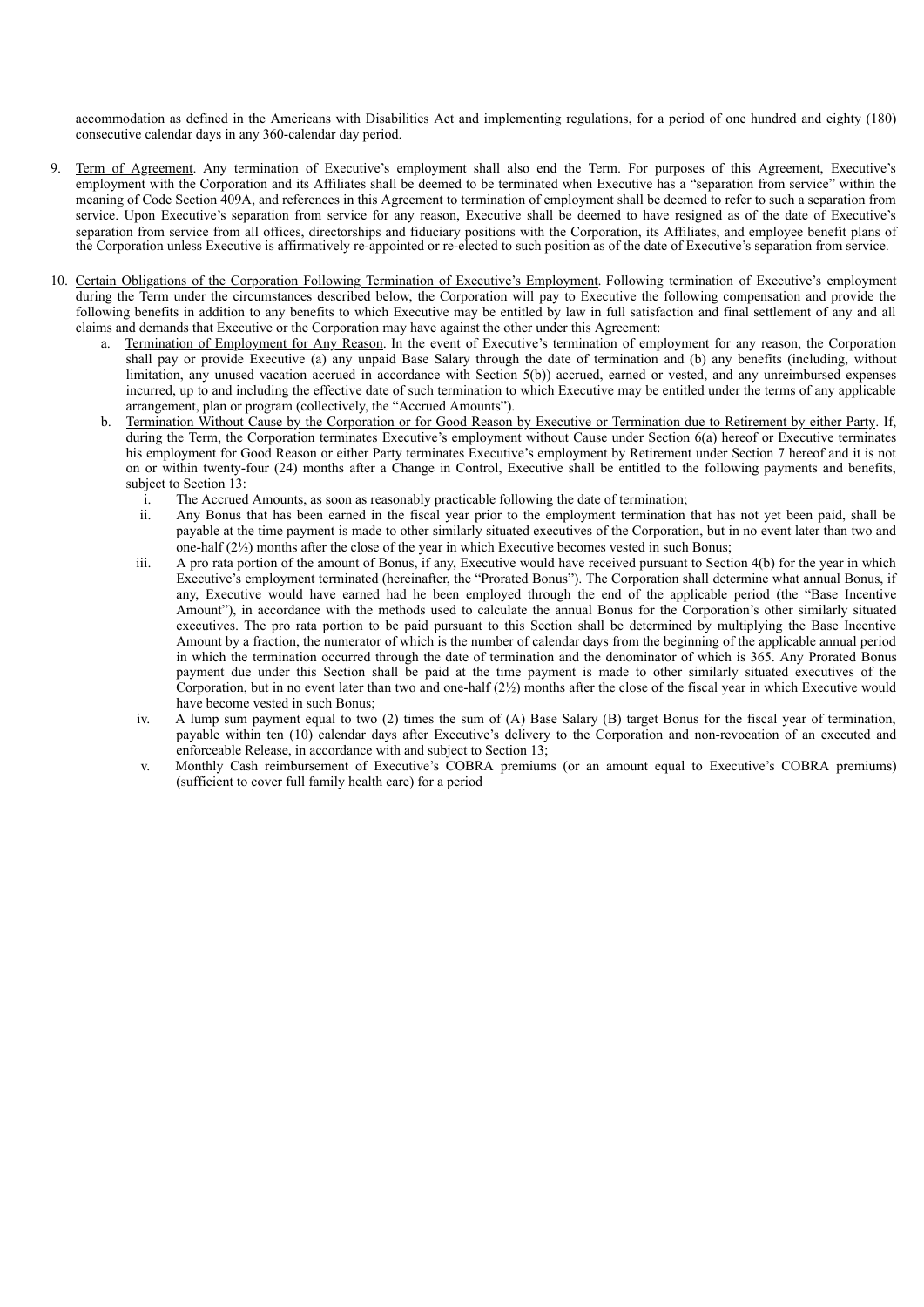of eighteen (18) months following the termination of Executive's employment if Executive elects such COBRA coverage. The foregoing notwithstanding, the Corporation's obligation to reimburse described in the preceding sentence shall cease on the date Executive becomes eligible for coverage under another group health plan offered by a new employer of Executive or covered under a group health plan of the employer of Executive's spouse, in either case, which does not impose pre-existing condition limitations on Executive's coverage. Nothing herein shall be construed to extend the period of time over which COBRA continuation coverage shall be provided to Executive or his dependents beyond that mandated by law. (The foregoing (vii) is hereinafter referred to as the "COBRA Benefits").

- vi. If the Termination by either Party is due to Retirement, Executive shall have the right to any retirement benefits as have been or may be adopted and modified by the Corporation from time to time, including without limitation any retirement provisions outlined in award agreements made pursuant to the Equity Plan.
- c. Termination by Executive Without Good Reason or by the Corporation for Cause. If, during the Term, Executive terminates employment under Section 7(a) hereof without Good Reason or the Corporation terminates Executive's employment under Section 6(b) hereof for Cause, Executive shall be entitled to no further compensation or other benefits under this Agreement except for the Accrued Amounts, payable in a single lump sum as soon as practicable following the date of termination.
- d. Death; Disability. If Executive's employment is terminated during the Term by reason of Executive's death or for Disability, Executive or Executive's estate, as the case may be, shall be entitled to the following payments and benefits, subject to Section 13:
	- i. The Accrued Amounts, as soon as reasonably practicable following the date of termination. Except as provided in subsection (iv) of this paragraph 10(d), if Executive's employment is terminated during the Term by reason of Executive's death or for Disability, the treatment of any equity compensation awards held by Executive shall be governed by the terms of the plan or agreement under which such awards were granted;
	- ii. Any Bonus that has been earned in the fiscal year prior to the employment termination that has not yet been paid, shall be payable at the time payment is made to other similarly situated executives of the Corporation, but in no event later than two and one-half  $(2\frac{1}{2})$  months after the close of the year in which Executive becomes vested in such Bonus;
	- iii. The Prorated Bonus, if any, Executive would have received for the year in which Executive's employment terminated, payable at the time payment is made to other similarly situated executives of the Corporation, but in no event later than two and one-half  $(2\frac{1}{2})$  months after the close of the fiscal year in which Executive's employment terminated;
	- iv. The COBRA Benefits.
- e. Termination in Connection With a Change in Control. If Executive's employment is terminated in anticipation of, upon or within twentyfour (24) months following a Change in Control (as defined in the Equity Plan), by the Corporation without Cause under Section 6(a) hereof or by Executive for Good Reason under Section 7 hereof, Executive shall be entitled to the following payments, subject to Sections 12 and 13:
	- i. The Accrued Amounts, as soon as reasonably practicable following the date of termination;
	- Any Bonus that has been earned in the fiscal year prior to the employment termination that has not yet been paid, shall be payable at the time payment is made to other similarly situated executives of the Corporation, but in no event later than two and one-half (2½) months after the close of the year in which Executive becomes vested in such Bonus;
	- iii. The Pro Rated Bonus;
	- iv. A lump sum payment equal to two (2) times the sum of (A) Base Salary (B) target Bonus for the fiscal year of termination, payable within ten (10) calendar days after Executive's delivery to the Corporation and non-revocation of an executed and enforceable Release, in accordance with and subject to Section 13;
	- v. In exchange for Executive's continued compliance with the Restrictive Covenants in Section 12 after the date of the Change in Control, an additional lump sum payment equal to the sum of (A) Base Salary and (B) target Bonus for the fiscal year of termination,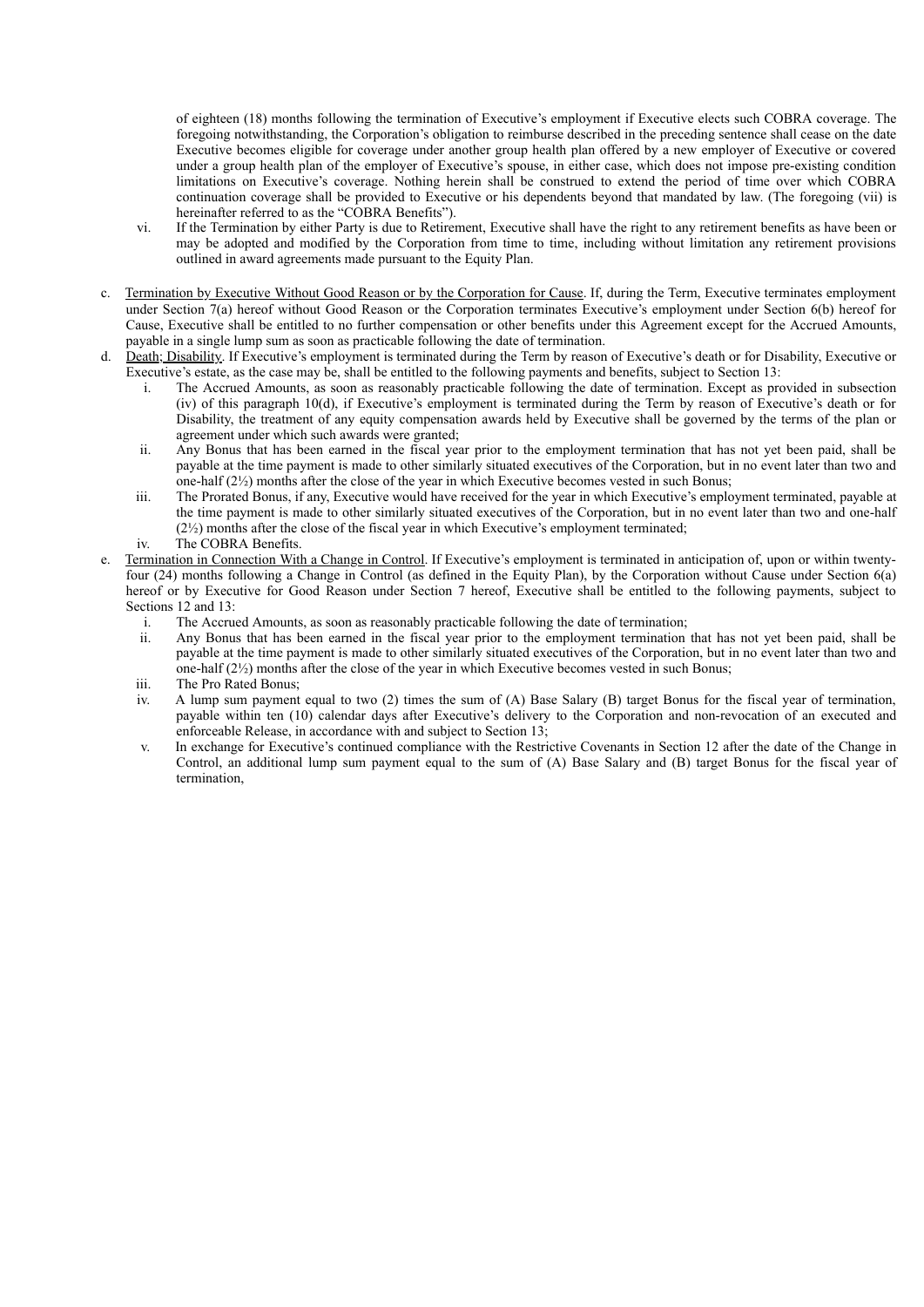payable after the date of termination and within ten (10) calendar days after Executive's delivery to the Corporation and nonrevocation of an executed and enforceable Release, in accordance with and subject to Section 13, or, if the termination was in anticipation of a Change in Control, payable after the date of the Change in Control and within ten (10) calendar days after Executive's delivery to the Corporation and non-revocation of an executed and enforceable Release, in accordance with and subject to Section 13; provided that, if Executive previously has delivered and not revoked an executed and enforceable Release in connection with his termination of employment before the Change in Control, the additional Release required by this clause shall only apply to the period between the execution and delivery of an enforceable Release upon Executive's termination of employment and the date of the Change in Control;

- vi. The COBRA Benefits; and
- vii. Reimbursement for outplacement assistance up to a maximum amount of \$50,000, for no longer than one year.
- viii. The treatment of any equity compensation awards held by Executive shall be governed by the terms of the plan or agreement under which such awards were granted.
- ix. If a Change in Control occurs and payments are made under this Section 10(e), and a final determination is made by legislation, regulation, or ruling directed to Executive or the Corporation, by court decision, or by independent tax counsel, that the aggregate amount of any payments made to Executive under this Agreement and any other agreement, plan, program or policy of the Corporation in connection with, on account of, or as a result of, such Change in Control ("Total Payments") will be subject to an excise tax under the provisions of Code Section 4999, or any successor section thereof ("Excise Tax"), the Total Payments shall be reduced (beginning with those that are exempt from Code Section 409A) so that the maximum amount of the Total Payments (after reduction) shall be one dollar (\$1.00) less than the amount that would cause the Total Payments to be subject to the Excise Tax; provided, however, that the Total Payments shall only be reduced to the extent that the after-tax value of amounts received by Executive after application of the above reduction would exceed the after-tax value of the Total Payments received without application of such reduction. For this purpose, the after-tax value of an amount shall be determined taking into account all federal, state, and local income, employment, and excise taxes applicable to such amount. In making any determination as to whether the Total Payments would be subject to an Excise Tax, consideration shall be given to whether any portion of the Total Payments could reasonably be considered, based on the relevant facts and circumstances, to be reasonable compensation for services rendered (whether before or after the consummation of the applicable Change in Control). To the extent Total Payments must be reduced pursuant to this Section, the Corporation, without consulting Executive, will reduce the Total Payments to achieve the best economic benefit, and to the extent economically equivalent, on a pro-rata basis.
	- 1. In the event that upon any audit by the Internal Revenue Service, or by a state or local taxing authority, of the Total Payments, a change is determined to be required in the amount of taxes paid by, or Total Payments made to, Executive, appropriate adjustments will be made under this Agreement such that the net amount that is payable to Executive after taking into account the provisions of Code Section 4999 will reflect the intent of the parties as expressed in this Section  $10(e)(x)$ . Executive shall notify the Corporation in writing of any claim by the Internal Revenue Service that, if successful, would require payment of an Excise Tax or an additional Excise Tax on the Total Payments (a "Claim"). Such notification shall be given as soon as practicable but no later than ten (10) business days after Executive is informed in writing of such Claim and shall apprise the Corporation of the nature of such Claim and the date on which such Claim is requested to be paid. Executive shall not pay such Claim prior to the expiration of the thirty (30) calendar day period following the date on which Executive gives such notice to the Corporation (or such shorter period ending on the date that any payment of taxes with respect to such Claim is due). If the Corporation notifies Executive in writing prior to the expiration of such period that it desires to contest such Claim, Executive shall: (1) give the Corporation any information reasonably requested by the Corporation relating to such Claim,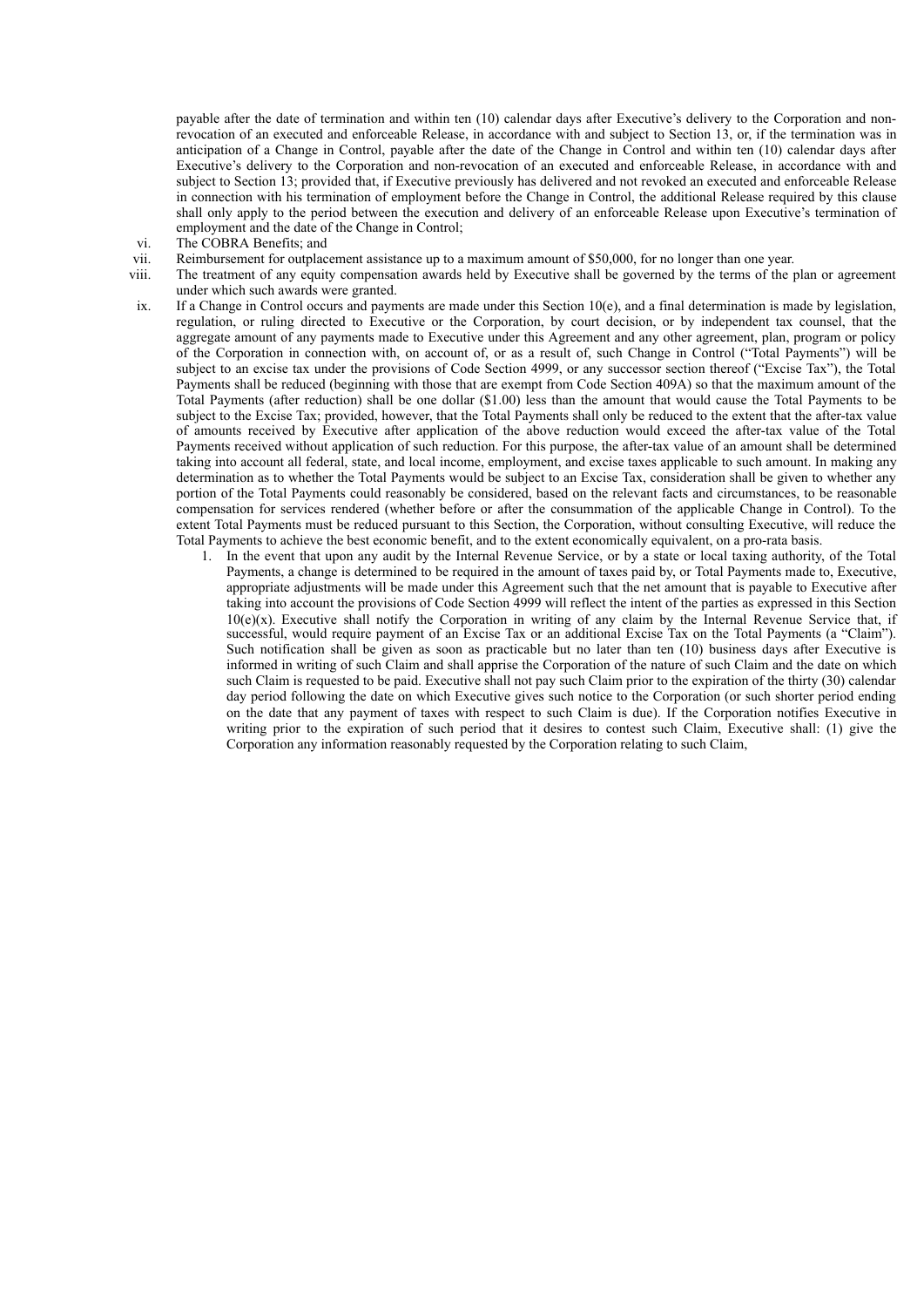(2) take such action in connection with contesting such Claim as the Corporation shall reasonably request in writing from time to time, including, without limitation, accepting legal representation with respect to such Claim by an attorney reasonably selected by the Corporation, (3) cooperate with the Corporation in good faith in order to contest effectively such Claim, and (4) permit the Corporation to participate in any proceedings relating to such Claim; provided, however, that the Corporation shall bear and pay directly all costs and expenses (including additional interest and penalties) incurred in connection with such contest and shall indemnify and hold Executive harmless for any Excise Tax, additional Excise Tax, or income tax (including interest and penalties with respect thereto) imposed as a result of such representation and payment of costs and expenses. Without limitation on the foregoing provisions of this Section  $10(e)(x)(A)$ , the Corporation, at its sole option, may pursue or forgo any and all administrative appeals, proceedings, hearings and conferences with the taxing authority in respect of such Claim and may, at its sole option, either direct Executive to pay the tax claimed and sue for a refund or contest the Claim in any permissible manner, and Executive agrees to prosecute such contest to a determination before any administrative tribunal, in a court of initial jurisdiction and in one (1) or more appellate courts, as the Corporation shall determine, provided, however, that if the Corporation directs Executive to pay such Claim and sue for a refund, the Corporation shall advance the amount of such payment to Executive on an interest-free basis or, if such an advance is not permissible under applicable law, pay the amount of such payment to Executive as additional compensation, and shall indemnify and hold Executive harmless from any Excise Tax, additional Excise Tax, or income tax (including interest or penalties with respect thereto) imposed with respect to such advance or additional compensation; and further provided that any extension of the statute of limitations relating to payment of taxes for the taxable year of Executive with respect to which such contested amount is claimed to be due is limited solely to such contested amount. The Corporation shall reimburse any fees and expenses provided for under this Section  $10(e)(x)$  on or before the last day of Executive's taxable year following the taxable year in which the fee or expense was incurred, and in accordance with the other requirements of Code Section 409A and Treasury Regulation  $\S1.409A-3(i)(1)(v)$  (or any similar or successor provisions).

- 2. If, after the receipt by Executive of an amount advanced or paid by the Corporation pursuant to Section  $10(e)(x)(A)$ above, Executive becomes entitled to receive any refund with respect to such Claim, Executive shall (subject to the Corporation's complying with the requirements of Section  $10(e)(x)(A)$ ) promptly pay to the Corporation the amount of such refund (together with any interest paid or credited thereon after taxes applicable thereto). If, after the receipt by Executive of an amount advanced by the Corporation pursuant to Section  $10(e)(x)(A)$ , a determination is made that Executive shall not be entitled to any refund with respect to such Claim and the Corporation does not notify Executive in writing of its intent to contest such denial of refund prior to the expiration of sixty (60) calendar days after such determination, then such advance shall be forgiven and shall not be required to be repaid.
- f. Termination Following Notice of Non-Renewal. If the Term of this Agreement expires due the Corporation electing not to renew the Term in accordance with Section 3, it shall be treated as a termination of Executive's employment by the Corporation without Cause at the end of the then Term and Executive shall be entitled to those amounts set forth in Section 10(b) or 10 (e) of this Agreement, as applicable, subject to and in accordance with the terms of Section 13. If the Term of this Agreement expires due to Executive electing not to renew the Term in accordance with Section 3, Executive shall receive, subject to Section 13, (i) the Accrued Amounts, as soon as reasonably practicable following the date of termination; and (ii) any Bonus that has been earned in the year prior to the employment termination that has not yet been paid, which Bonus shall be payable at the time payment is made to other similarly situated executives of the Corporation, but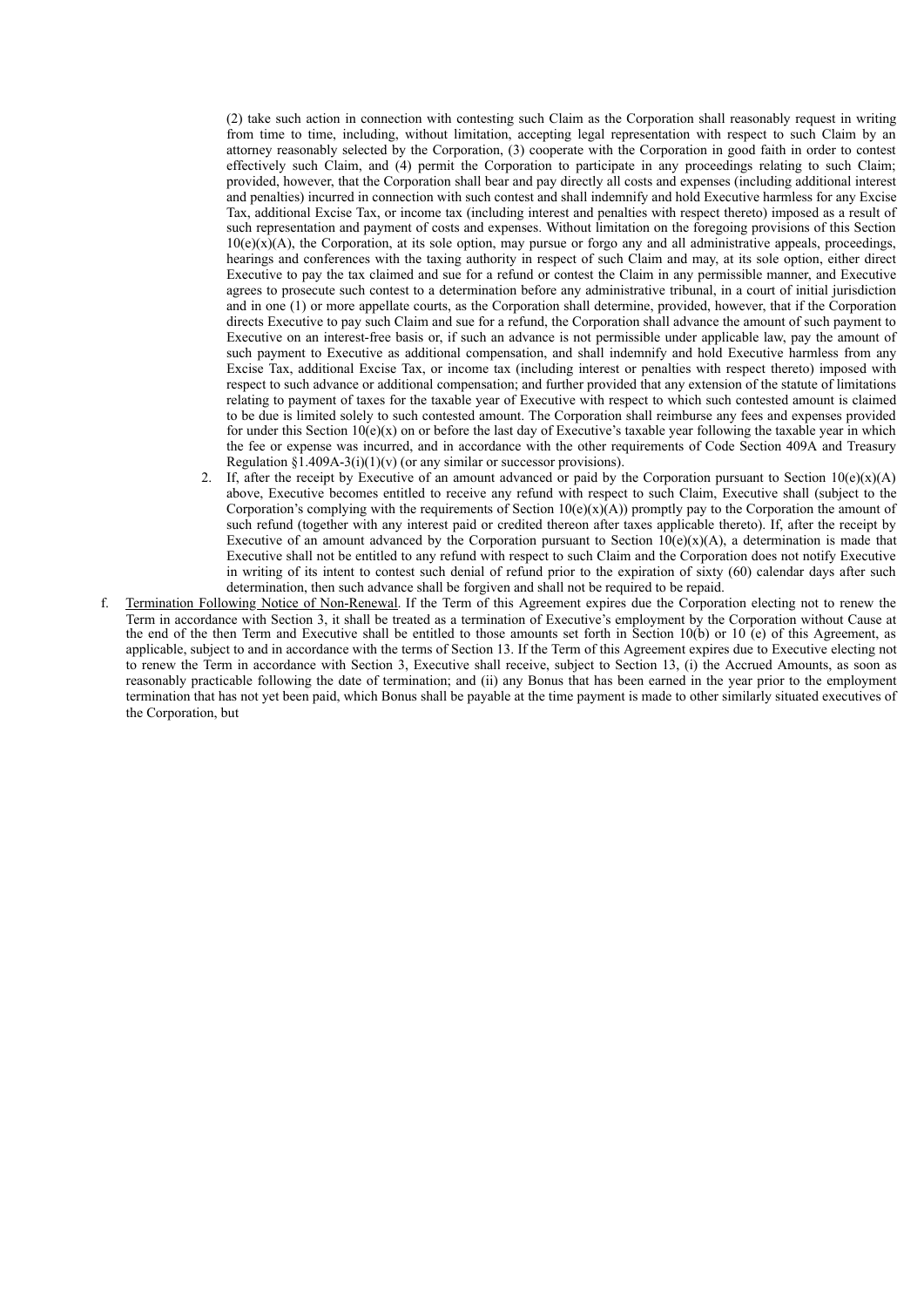in no event later than two and one-half  $(2\frac{1}{2})$  months after the close of the year in which Executive becomes vested in such Bonus.

- g. No Mitigation or Offset. In the event of any termination of Executive's employment under this Section 10, Executive shall be under no obligation to seek other employment or otherwise mitigate his damages, and there shall be no offset against amounts due to Executive under this Agreement on account of any remuneration or benefit attributable to any subsequent employment obtained by Executive, except as provided in Sections 10(b)(vii),  $10(d)(v)$ ,  $10(e)(vi)$ , and  $10(f)(v)$ .
- h. Compensation Recovery Policy. Notwithstanding any provision in this Agreement to the contrary, payments under this Agreement will be subject to any Compensation Recovery Policy established by the Corporation and amended from time to time.
- 11. Nature of Payments. Upon termination of employment pursuant to Sections 6, 7, 8, 9, or 10, Executive will be released from any duties and obligations to the Corporation set forth in this Agreement (except the duties and obligations under the Restrictive Covenants as set forth in Section 12 hereof and the obligation under Sections 13 and 22) and the obligations of the Corporation to Executive under this Agreement will be as set forth in Section 10.

#### 12. Restrictive Covenants.

- a. Executive understands the global nature of the Corporation's businesses and the effort the Corporation undertakes to develop and protect its business, goodwill, confidential information and competitive advantage. Accordingly, Executive recognizes and agrees that the scope and duration of the restrictions described in this Section 12 are reasonable and necessary to protect the legitimate business interests of the Corporation. All payments and benefits to Executive under this Agreement are conditioned expressly on Executive's compliance with each of the provisions of this Section 12. During the period of Executive's employment and for a period of two (2) years following Executive's termination of employment for any reason, Executive shall not:
	- i. singly, jointly, or in any other capacity, in a manner that contributes to any research, design, development, strategy, marketing, promotion, or sales, or that relates to Executive's employment with the Corporation, directly or beneficially engage in, manage, join, participate in the management, operation or control of, or work for (as an employee, consultant or independent contractor), or permit the use of his name by, or provide financial or other assistance to, any person or entity that engages in the design, production, marketing, *and* retailing of (A) handbags and other bags and related accessories ("Handbag Competitive Activities"), or (B) accessories such as jewelry, travel and leisure items, and baby clothes and accessories ("Other Competitive Activities"), and, in the case of either  $(A)$  or  $((B)$ , has received in the prior fiscal year at least twenty-five percent  $(25%)$  of its revenues from Handbag Competitive Activities and more than fifty (50%) of its revenues from the combination of Handbag and Other Competitive Activities (a "Competitor"), provided that the foregoing shall not limit Executive from providing services or assistance to a subsidiary or affiliate of a Competitor, in a situation where Executive provides no services or assistance whatsoever to the subsidiary or affiliate that is a Competitor, without the express written approval of the Chairman of the Board;
	- ii. provide any service or assistance to a Competitor, (A) that is of the general type of service or assistance provided by Executive to the Corporation, subject to the proviso in Section 12(a)(i) above (B) that relates to any design, product, project or piece of work with which Executive was involved during his employment, (C) that contributes to causing an entity to design, manufacture, sell and market any product or service that competes with or that is similar to the handbags and other bags, jewelry, travel and leisure items, and baby clothes and accessories that are designed, produced, sold or marketed by the Corporation, or (D) in which there is a reasonable possibility that Executive may, intentionally or inadvertently, use or rely upon the Corporation's secret or confidential information;
	- iii. (A) solicit or accept if offered to Executive, with or without solicitation, on his own behalf or on behalf of any other person, the services of any person who is a then-current employee of the Corporation (or was an employee of the Corporation during the year preceding such solicitation), (B) solicit any of the Corporation's then-current employees (or an individual who was employed by or engaged by the Corporation during the year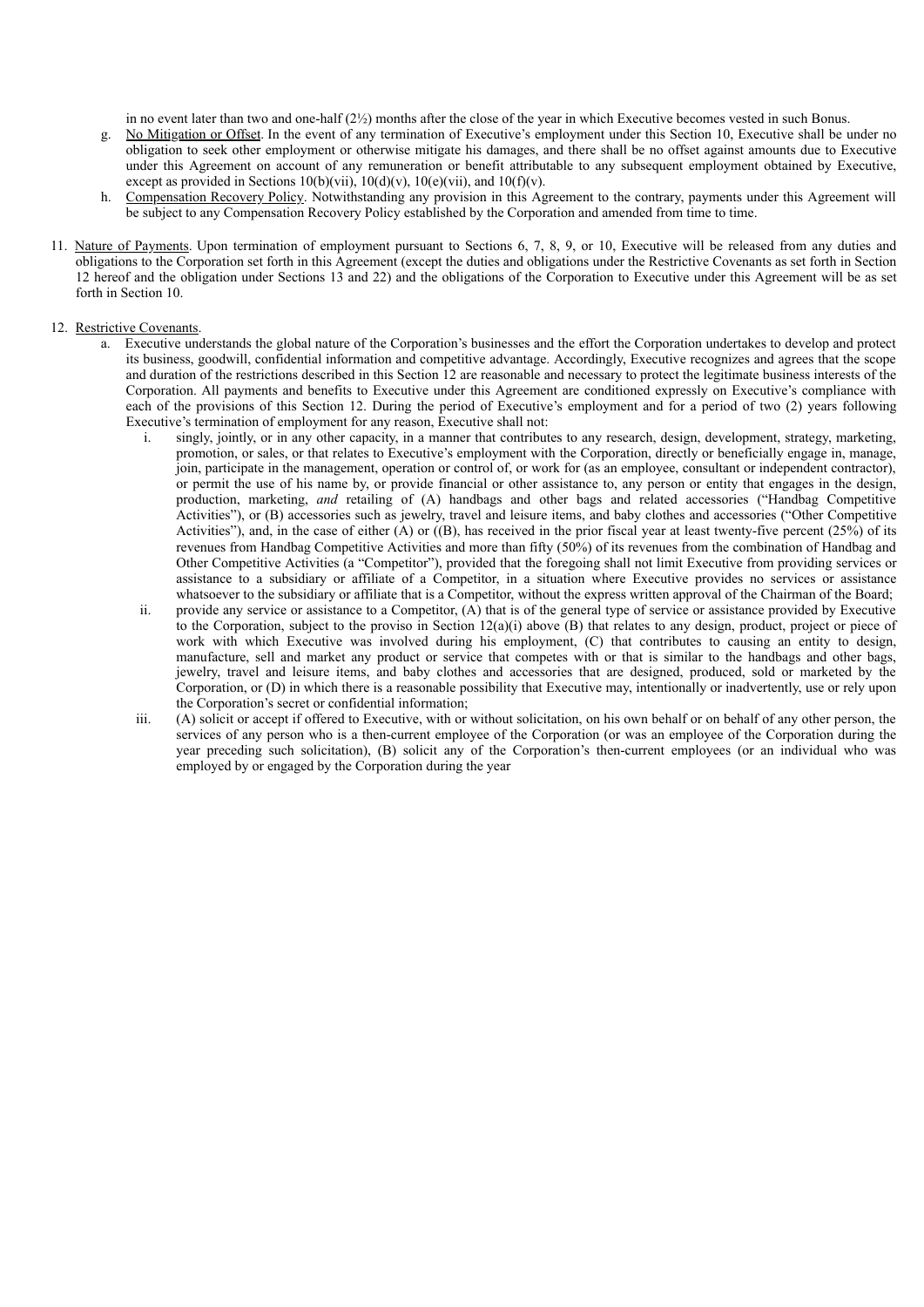preceding such solicitation) to terminate employment or an engagement with the Corporation, not including any general, nontargeted advertising, or (C) agree to hire any then-current employee (or an individual who was an employee of the Corporation during the year preceding such hire) of the Corporation into employment with Executive or any company, individual or other entity; provided that the foregoing shall not be violated by a hiring with respect to which Executive had no personal involvement in any manner or by Executive serving as a reference upon request; or

- iv. On behalf of a Competitor, directly or indirectly divert or attempt to divert from the Corporation any business in which the Corporation has been actively engaged during Executive's employment, nor interfere with the relationships of the Corporation or with their sources of business;
- b. Confidentiality. Executive recognizes that the Corporation will disclose secret or confidential information to Executive during the period of Executive's employment to enable Executive to perform his duties. Subject to the following sentence, Executive shall not during his employment (except in connection with the proper performance of his duties) and thereafter, without the prior written consent of the Board, disclose to any person or entity, or use for any reason or purpose, any material or significant secret or confidential information concerning the business of the Corporation that Executive obtained in the course of Executive's employment. This Section shall not be applicable if and to the extent Executive is required to testify in a legislative, judicial or regulatory proceeding pursuant to an order of Congress, any state or local legislature, a judge, or an administrative law judge, or if such secret or confidential information is required to be disclosed by Executive by any law, regulation or order of any court or regulatory commission, department or agency; provided, however, that Executive shall provide the Corporation with prompt notice thereof so that the Corporation may seek an appropriate protective order and/or waive compliance with this Section with respect to such requirement. In the absence of a protective order or the receipt of waiver hereunder, if Executive is nonetheless, in the opinion of Executive's counsel, compelled to furnish the Corporation's confidential information to any third party or else stand liable for contempt or suffer other censure or penalty, such party may furnish such information without liability under this Section or otherwise. Executive further agrees that if Executive's employment is terminated for any reason, Executive will not take, but will leave with the Corporation, all records and papers and all matter of whatever nature that bears secret or confidential information of the Corporation. For purposes of this Agreement, the term "secret or confidential information" shall include, but not be limited to, product assortment, product design, prints, any and all records, notes, memoranda, data, writings, research, personnel information, customer information, pricing, sales and marketing information, product information or designs, supplier lists, the Corporation's financial information and plans, processes, methods, techniques, systems, formulas, patents, models, devices, compilations or any other information of whatever nature in the possession or control of the Corporation, that has not been published or disclosed to the general public, the fashion industry or the design industry. For purposes of this Agreement, the term "secret or confidential information" shall not include Executive's personal address book.
- c. Judicial Modification. If a court of competent jurisdiction declares that any term or provision of this Section 12 is invalid or unenforceable, the Corporation and Executive intend that (i) the court making the determination of invalidity or unenforceability shall have the power to reduce the scope, duration, or geographic area of the term or provision, to delete specific words or phrases, or to replace any invalid or unenforceable term or provision with a term or provision that is valid and enforceable and that comes closest to expressing the intention of the invalid or unenforceable term or provision, (ii) the Corporation and Executive shall request that the court exercise that power, and (iii) the Agreement shall be enforceable as so modified after the expiration of the time within which the judgment or decision may be appealed.
- d. Nondisparagement. Executive agrees not to make, repeat, authorize, or permit any person under his control to make, directly or indirectly, any public statements (whether oral or written), comments, remarks, or publications of any type or of any nature, to anyone, including but not limited to the news media, investors, potential investors, industry analysts, competitors, strategic partners, vendors, employees (past and present), and customers, which would defame or disparage the business reputation, practices, or conduct of the Corporation or its Affiliates (including its products, services or its business decisions), or their employees, directors or officers, or any of them, at any time now or in the future. The Corporation agrees that its Board of Directors, Executive Vice Presidents and Chief Executive Officer will not, directly or indirectly, make,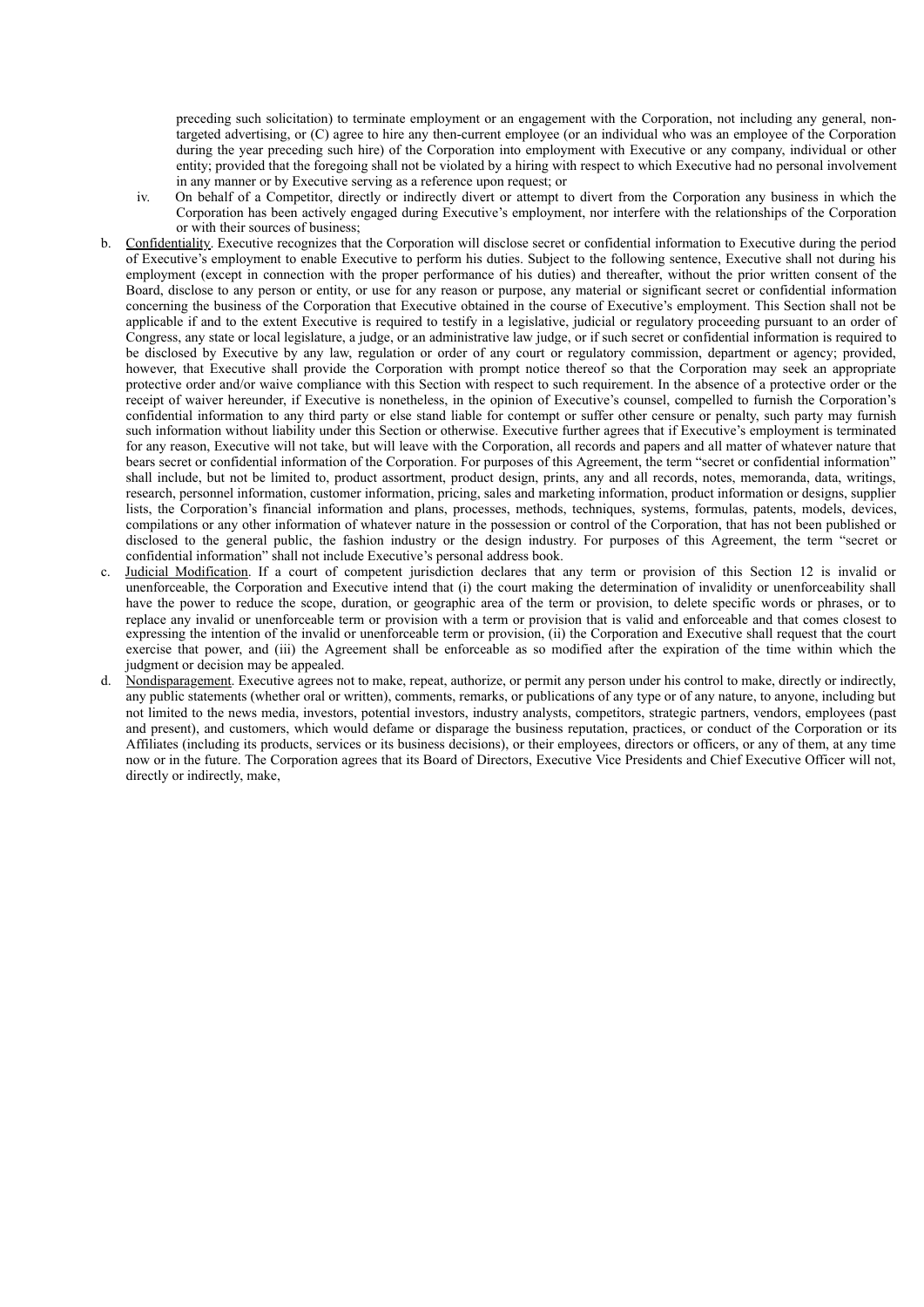repeat, authorize or permit any person under its, his or her control to make any public statements (whether oral or written), comments, remarks, or publications of any type or of any nature to anyone, including but not limited to the news media, industry analysts, competitors, strategic partners, vendors, employees (past and present), and customers, which would defame or disparage the reputation of Executive at any time now or in the future. Nothing set forth in this Section 12(d) shall be interpreted to prohibit Executive, the Corporation, the Corporation's Affiliates, or the directors, partners, officers and employees of the Corporation and its Affiliates from making truthful statements (i) in the good faith normal performance of his or their duties, (ii) when required by law, subpoena or court order and/or from responding to any inquiry by any regulatory or investigatory organization, (iii) of a normal competitive nature, or (iv) in direct rebuttal to a disparaging statement made by another.

- e. Remedies. If Executive violates or threatens to violate any provision of this Section 12, the Corporation or its successors in interest shall be entitled, in addition to any other remedies that they may have, including money damages, to (i) an injunction to be issued by a court of competent jurisdiction restraining Executive from committing or continuing any violation of this Section 12 and, in the event of a material violation, (ii) cessation of the severance payments and benefits provided under Section 10. In the event that Executive is found to have breached any provision set forth in this Section 12, the time period provided for in that provision shall be deemed tolled (*i.e.*, it will not begin to run) for so long as Executive was in violation of that provision.
- f. No restrictive covenants in any grant or award under the Equity Plan can be broader or more limiting than those set forth in this Section 12 and shall be considered limited accordingly.
- 13. Release. Any and all amounts payable and benefits or additional rights provided pursuant to this Agreement beyond Accrued Amounts shall only be payable if Executive delivers to the Corporation an original, signed release of claims of Executive occurring up to the release date, in a form substantially the same as attached hereto as Exhibit A (the "Release"). The Corporation shall deliver the Release to Executive within ten (10) calendar days of the date Executive's employment terminates and Executive must deliver to the Corporation and not revoke an executed and enforceable Release no later than thirty (30) calendar days after the date Executive's employment terminates (the "Release Deadline"). Payment of the amounts described in Section 10 shall commence no earlier than the date on which Executive delivers to the Corporation and does not revoke an executed and enforceable release as described herein. Payment of any severance or benefits that are not exempt from Code Section 409A shall be delayed until the Release Deadline, irrespective of when Executive executes the Release; provided, however, that where Executive's termination of employment and the Release Deadline occur within the same fiscal year, the payment may be made up to thirty (30) calendar days prior to the Release Deadline, and provided further that where Executive's termination of employment and the Release Deadline occur in two separate fiscal years, payment may not be made before the later of January 1 of the second year or the date that is thirty (30) calendar days prior to the Release Deadline. As part of the Release, Executive shall affirm that Executive (a) has advised the Corporation, in writing, of any facts that Executive is aware of that constitute or might constitute a violation of any ethical, legal or contractual standards or obligations of the Corporation or any Affiliate, and (b) is not aware of any existing or threatened claims, charges, or lawsuits that Executive has not disclosed to the Corporation.
- 14. Indemnification. The Corporation shall maintain a directors' and officers' liability insurance policy covering Executive on the same basis as in effect for other senior executive employees, and shall provide indemnity to Executive by a separate, written indemnification agreement.
- 15. Notices. Any and all notices, requests, demands, and other communications provided for herein shall be sufficient if in writing and shall be deemed to have been duly given if delivered by hand or if sent by registered or certified mail, return receipt requested. Notice shall be deemed to have been given when notice is received by the party on whom the notice was served. Notice to the Corporation shall be addressed to the Corporation at its principal office, with attention to the General Counsel, and notice to Executive shall be addressed to Executive at Executive's last address as shown on the records of the Corporation.
- 16. Governing Law. This Agreement shall be governed by, construed and enforced in accordance with the substantive laws of the State of Indiana, without regard to its internal conflicts of law provisions.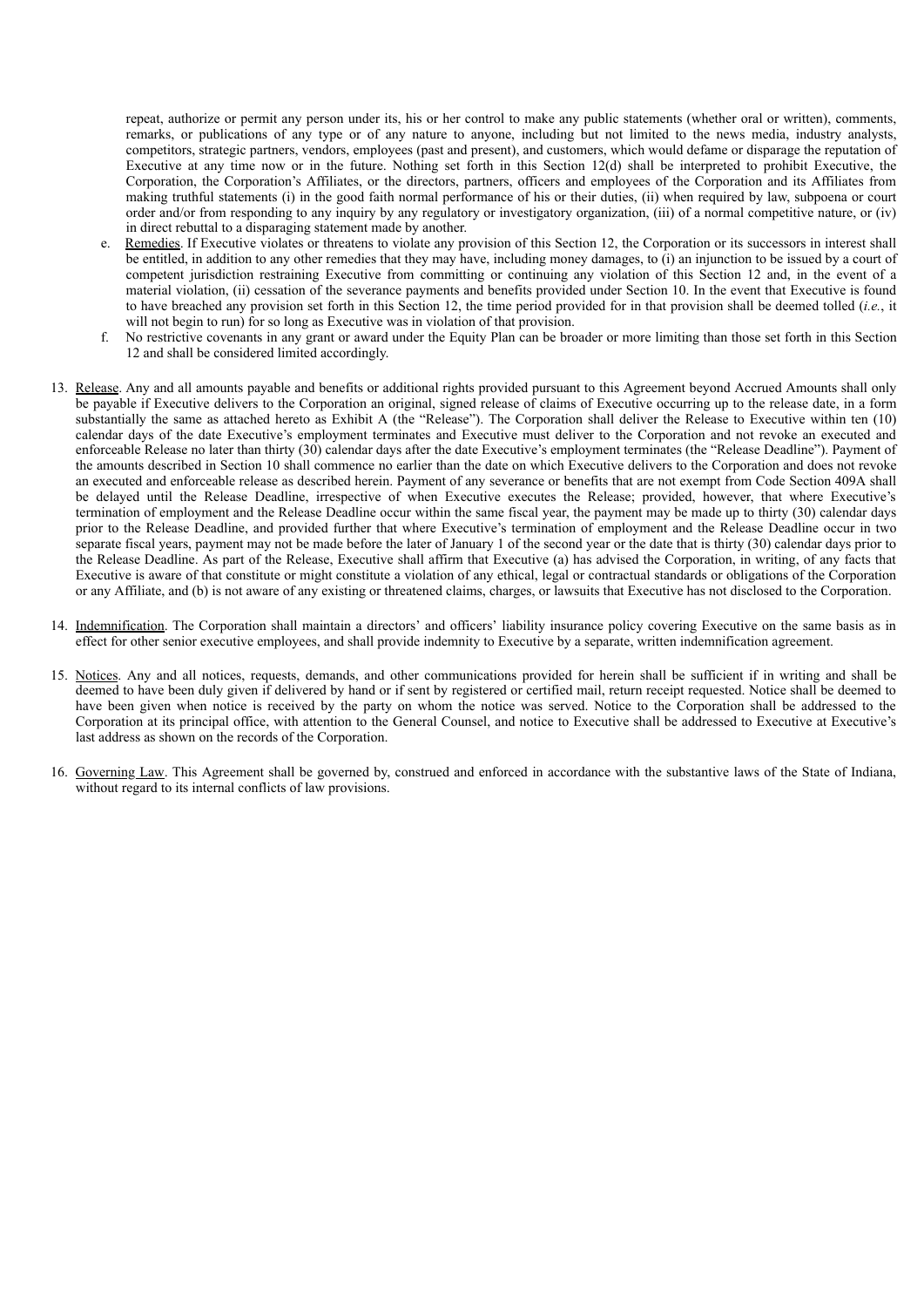- 17. Severability. In the event that any provision of this Agreement shall be determined to be invalid, illegal or otherwise unenforceable or contrary to law or public policy, the enforceability of the other provisions in this Agreement shall not be affected thereby.
- 18. Assignment; Successors. Executive recognizes that this is an agreement for personal services and that Executive may not assign this Agreement. The Agreement shall inure to the benefit of and be binding upon the Corporation's successors and assigns.
- 19. Entire Agreement/Amendment. This Agreement and the Confidentiality, Non-Competition and Confirmatory Assignment Agreement referred to in Section 12 constitute the entire agreement between the Parties with respect to the subject matter hereof and supersedes any and all other agreements, either oral or in writing, among the Parties hereto with respect to the subject matter hereof. This Agreement may not be amended except by written agreement signed by both Parties.
- 20. Execution in Counterparts. This Agreement may be executed in one or more counterparts, and by the different Parties in separate counterparts, each of which shall be deemed to be an original but all of which taken together shall constitute one and the same agreement (and all signatures need not appear on any one counterpart), and this Agreement shall become effective when one or more counterparts has been signed by each of the Parties hereto and delivered to each of the other Parties hereto.
- 21. Waiver. The failure of either of the Parties to at any time enforce any of the provisions of this Agreement shall not be deemed or construed to be a waiver of any such provision, nor to in any way affect the validity of this Agreement or any provision hereof or the right of either of the Parties to enforce each and every provision of this Agreement. No waiver of any breach of any of the provisions of this Agreement shall be effective unless set forth in a written instrument executed by the party against whom or which enforcement of such waiver is sought, and no waiver of any such breach shall be construed or deemed to be a waiver of any other or subsequent breach.
- 22. Capacity. Executive and the Corporation hereby represent and warrant to the other that: (i) Executive or the Corporation has full power, authority and capacity to execute and deliver this Agreement, and to perform Executive's or the Corporation's obligations hereunder; (ii) such execution, delivery and performance will not (and with the giving of notice or lapse of time or both would not) result in the breach of any agreements or other obligations to which Executive or the Corporation is a party or Executive or the Corporation is otherwise bound; and (iii) this Agreement is Executive's or the Corporation's valid and binding obligation in accordance with its terms.
- 23. Arbitration. Any controversy or claim arising out of or relating to this Agreement or the breach thereof or otherwise arising out of Executive's employment or the termination of that employment (including, without limitation, any claims of unlawful employment discrimination whether based on age or otherwise) shall, to the fullest extent permitted by law, be settled by arbitration in any forum and form agreed upon by the parties or, in the absence of such an agreement, under the auspices of the American Arbitration Association ("AAA") in Fort Wayne, Indiana, in accordance with the Employment Dispute Resolution Rules of the AAA, including, but not limited to, the rules and procedures applicable to the selection of arbitrators. In the event that any person or entity other than Executive or the Corporation may be a party with regard to any such controversy or claim, such controversy or claim shall be submitted to arbitration subject to such other person or entity's agreement. Judgment upon the award rendered by the arbitrator may be entered in any court having jurisdiction thereof. This Section 23 shall be specifically enforceable. Notwithstanding the foregoing, this Section 23 shall not preclude either party from pursuing a court action for the sole purpose of obtaining a temporary restraining order or a preliminary injunction in circumstances in which such relief is appropriate; provided that any other relief shall be pursued through an arbitration proceeding pursuant to this Section 23. Punitive and consequential damages shall not be permitted as an award and each party shall bear the fees and expenses of its own counsel and expert witnesses; provided that the arbitrator(s), in its sole discretion, may award attorneys' fees, expenses, and costs to Executive if he prevails in the arbitration.
- 24. Consent to Jurisdiction. To the extent that any court action is permitted consistent with or to enforce this Agreement, the parties hereby consent to the jurisdiction of the court of the State of Indiana, including the federal Courts located therein. Accordingly, with respect to any such court action, Executive (a) submits to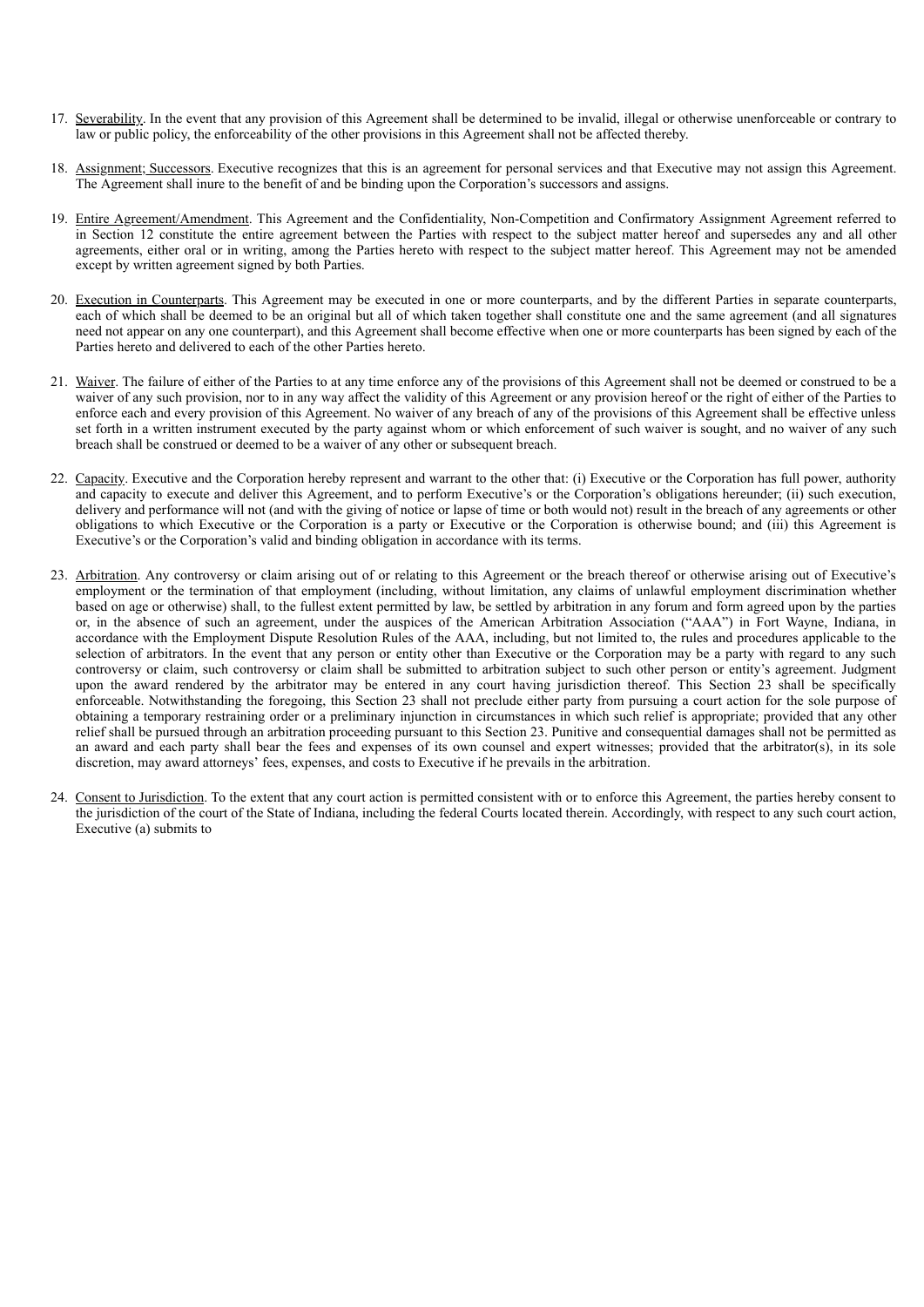the personal jurisdiction of such courts; (b) consents to service of process; and (c) waives any other requirement (whether imposed by statute, rule of court, or otherwise) with respect to personal jurisdiction or service of process.

- 25. Survival. All Sections of this Agreement survive beyond the Term, except those in Section 1 through 6, and as otherwise specifically stated.
- 26. Code Section 409A. This Agreement is intended to comply with Code Section 409A and the interpretative guidance thereunder, including the exceptions for short-term deferrals, separation pay arrangements, reimbursements, and in-kind distributions, and shall be administered accordingly. This Agreement shall be construed and interpreted with such intent. Each payment under Section 11 of this Agreement or any Corporation benefit plan is intended to be treated as one of a series of separate payments for purposes of Code Section 409A and Treasury Regulation §1.409A-2(b)(2)(iii). Any payment under Section 10 that is subject to Code Section 409A and not exempt under the short-term deferral rule, will not be made before the date that is six (6) months after the date of termination or, if earlier, the date of Executive's death (the "Six-Month Delay Rule") if Executive is a Specified Employee (as defined below) as of his termination of employment. Payments to which Executive otherwise would be entitled during the first six (6) months following his termination of employment (the "Six-Month Delay") will be accumulated and paid on the first day of the seventh month following his termination of employment. Notwithstanding the Six-Month Delay Rule, to the maximum extent permitted under Code Section 409A and Treasury Regulation §1.409A-1(b)(9)(iii) (or any similar or successor provisions), during the Six-Month Delay and as soon as practicable after satisfaction of Section 13 of this Agreement, the Corporation will pay Executive an amount equal to the lesser of (A) the total severance scheduled to be provided under Section 10 above, or (B) two times the lesser of (1) the maximum amount that may be taken into account under a qualified plan pursuant to Code Section  $401(a)(17)$  for the year in which Executive's termination of employment occurs, and (2) the sum of Executive's annualized compensation based upon the annual rate of pay for services provided to the Corporation for the taxable year of Executive preceding the taxable year of Executive in which his termination of employment occurs; provided that amounts paid under this sentence will count toward, and will not be in addition to, the total payment amount required to be made to Executive by the Corporation under Section 10 above. For purposes of this Agreement, the term "Specified Employee" has the meaning given to that term in Code Section 409A and Treasury Regulation §1.409A-1(i) (or other similar or successor provisions). The Corporation's "specified employee identification date" (as described in Treasury Regulation §1.409A-1(i)(3) or any similar or successor provisions) will be December 31 of each year, and the Corporation's "specified employee effective date" (as described in Treasury Regulation §1.409A-1(i)(4) or any similar or successor provisions) will be April 1 of each succeeding year.

**IN WITNESS WHEREOF**, this Employment Agreement has been duly executed:

**VERA BRADLEY, INC. EXECUTIVE** By: /s/ Robert J Hall */s/ Robert J Hall* Its: Chairman of the Board of Directors **Robert Wallstrom** Robert Wallstrom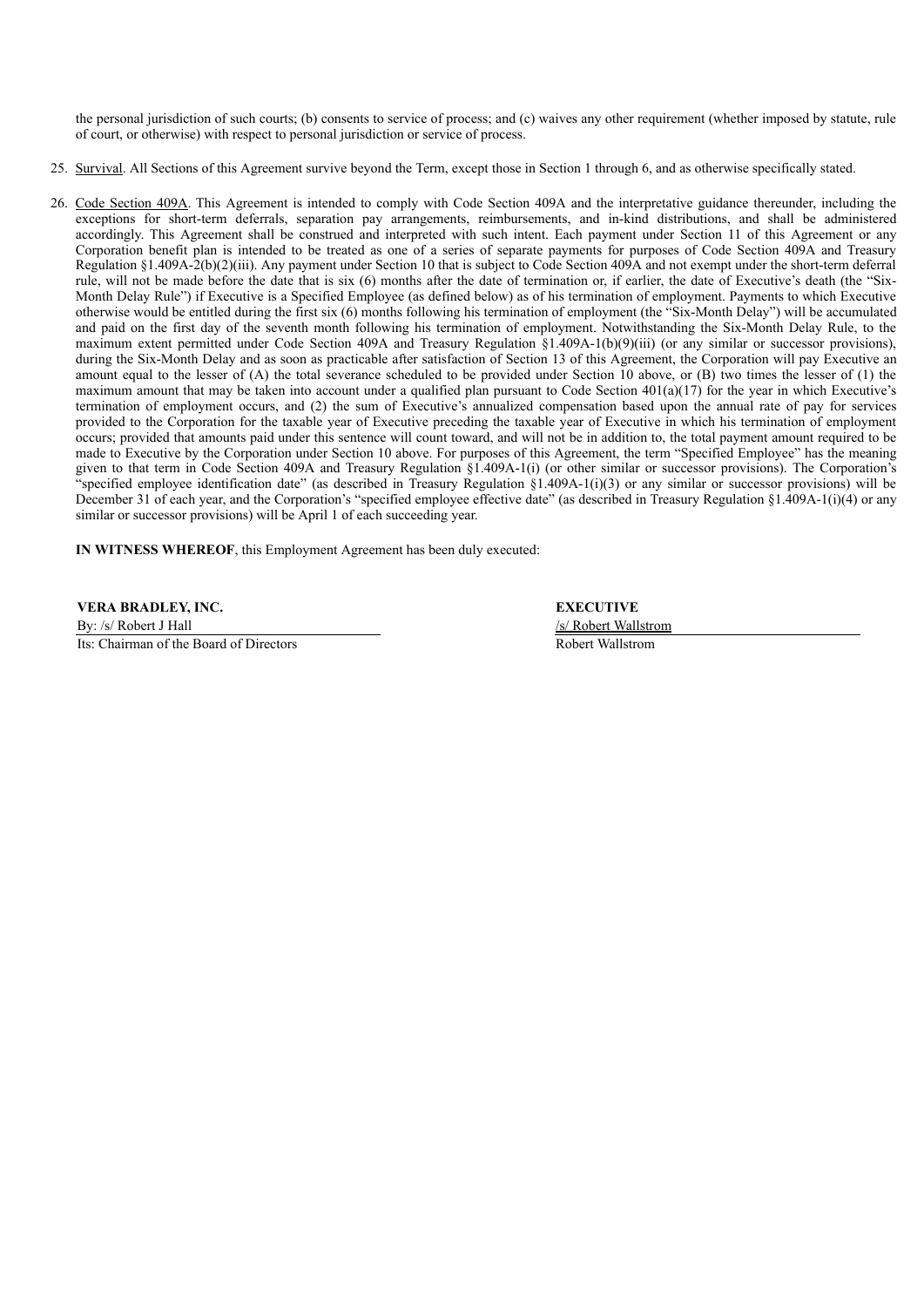#### **EXHIBIT A**

#### **RELEASE AND WAIVER AGREEMENT**

This Release and Waiver Agreement ("Agreement") is entered into this day of , 20 by and between Vera Bradley, Inc., an Indiana corporation (the "Corporation") and Robert Wallstrom (hereinafter "Executive").

WHEREAS, Executive's employment with the Corporation is terminated effective , 20 ("Termination Date") and the Corporation and Executive have voluntarily agreed to the terms of this Agreement in exchange for severance benefits under the Employment Agreement between the parties effective November 11, 2013, as it may be amended ("Employment Agreement"), to which Executive otherwise would not be entitled;

**WHEREAS**, accordingly the Corporation has determined that Executive will receive severance pay if Executive executes and complies with the terms of this Agreement; and

**WHEREAS**, Executive acknowledges that the consideration received by Executive under the terms of this Agreement and the Employment Agreement for the release and waiver contained herein is in addition to any consideration the Corporation is otherwise required to provide Executive.

**NOW, THEREFORE**, in consideration of the promises and the mutual covenants and agreements set forth below, the parties hereby acknowledge and agree as follows:

- 1. Severance. In consideration for Executive's agreements contained herein and Executive's compliance with Executive's continuing obligations under the Employment Agreement, including his obligations under Section 12, the Corporation will pay Executive the applicable severance provided in Section 10 **[Note—actual agreement to specify the applicable subsections of Section 10]** of the Employment Agreement. Except as specifically provided in this Agreement, the Employment Agreement and any applicable plans, programs or arrangements of the Corporation including, without limitation, the Corporation's Certificate of Incorporation or By-laws, as either may be amended from time to time, the Vera Bradley, Inc. 2010 Equity and Incentive Plan, as amended or any successor thereto (the "Equity Plan") and any agreements thereunder, and the indemnification agreement dated effective as of November 11, 2013 between the Corporation and Executive (the "Indemnification Agreement"), Executive shall not be entitled to any other payment, benefits or other consideration from the Corporation.
- 2. Waiver and Release. In consideration for the payments and benefits to be provided to Executive as set forth herein and the Employment Agreement, Executive, himself and for any person or entity that may claim by him or through him, including Executive's heirs, executors, administrators, successors and assigns, hereby knowingly, irrevocably, unconditionally and voluntarily waives, releases and forever discharges the Corporation, its Affiliates, and each of its individual or collective past, present and future parent, subsidiaries, divisions and affiliates, its and their joint ventures and its and their respective directors, officers, associates, employees, representatives, partners, consultants insurers, attorneys, administrators, accountants, executors, heirs, successors, and agents, and each of its and their respective predecessors, successors and assigns and all persons acting by, through or in concert with any of them (hereinafter collectively referred to as "Releasees"), from any and all claims, causes of action or liabilities relating to Executive's employment with the Corporation or the termination thereof, known or unknown, suspected or unsuspected, arising from any omissions, acts or facts that have occurred up until and including the date Executive executes this Agreement which have been or could be asserted against the Releasees, including but not limited to:
	- a. causes of action or liabilities relating to Executive's employment with the Corporation or the termination thereof arising under Title VII of the Civil Rights Act, the Age Discrimination in Employment Act (the "ADEA"), the Employee Retirement Income Security Act, the Worker Adjustment and Retraining Notification Act, the American with Disabilities Act, the Equal Pay Act, the Family and Medical Leave Act, and the Delaware General Corporations Act as such Acts have been amended, and/or any other foreign, federal, state, municipal, or local employment discrimination statutes (including, but not limited to, claims based on age, sex, attainment of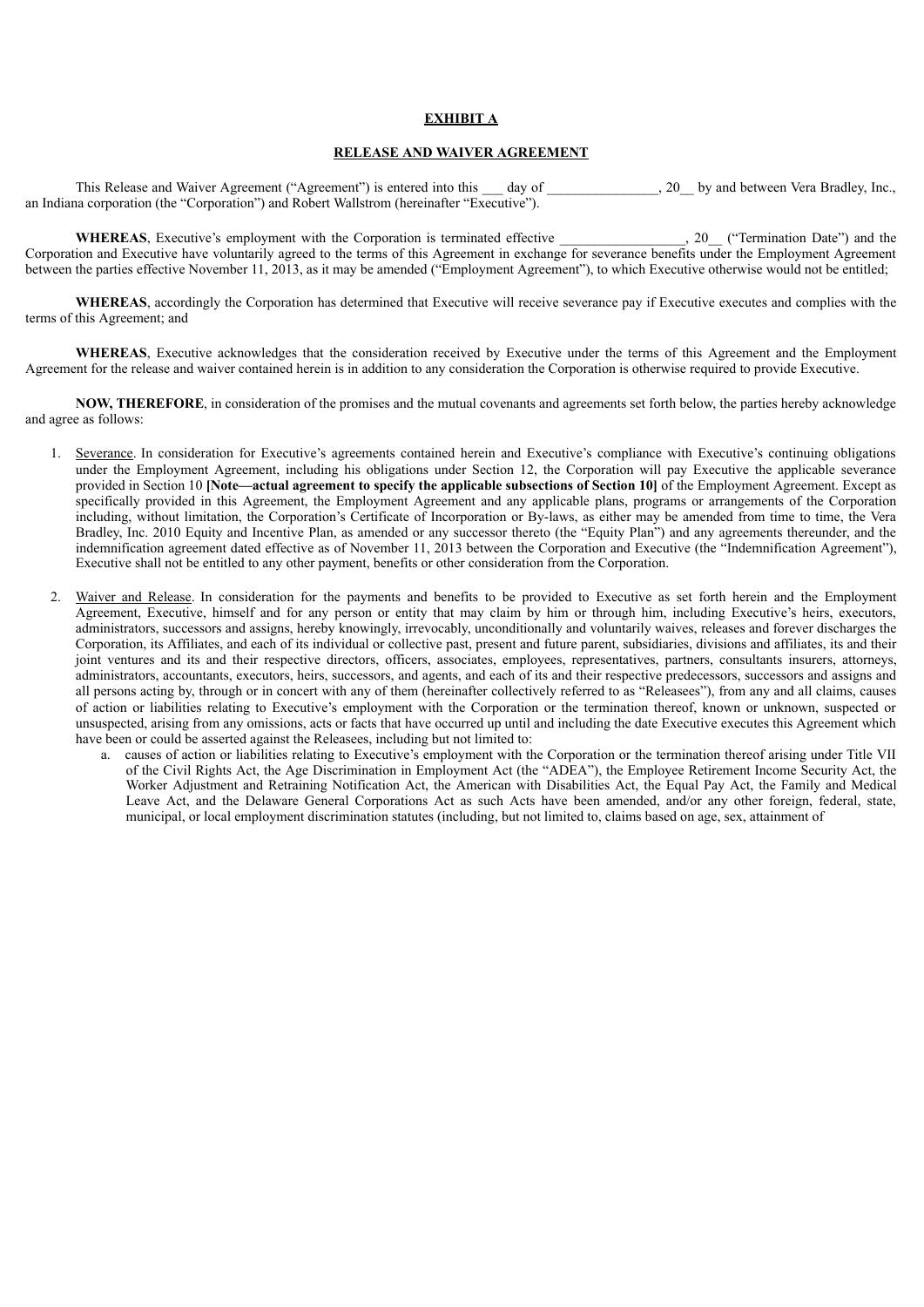benefit plan rights, race, religion, national origin, marital status, sexual orientation, ancestry, harassment, parental status, handicap, disability, retaliation, and veteran status); and/or

- b. causes of action or liabilities related to Executive's employment with the Corporation or the termination thereof arising under any other federal, state, municipal, or local statute, law, ordinance or regulation; and/or
- c. causes of action or liabilities relating to rights to or claims for pension, profit-sharing, wages, bonuses or other compensation or benefits; and/or
- d. any other cause of action relating to Executive's employment with the Corporation or the termination thereof including, but not limited to, actions seeking severance pay, except as provided herein, actions based upon breach of contract, wrongful termination, defamation, intentional infliction of emotional distress, tort, personal injury, invasion of privacy, defamation, discrimination, retaliation, promissory estoppel, fraud, violation of public policy, negligence and/or any other common law, or other cause of action whatsoever arising out of or relating to employment with and/or separation from employment with the Corporation and/or any of the other Releasees.

Nothing herein shall limit or impede Executive's right to file or pursue an administrative charge with, or participate in, any investigation before the Equal Employment Opportunity Commission, or any other local, state or federal agency, and/or any causes of action which by law Executive may not legally waive. Executive agrees, however, that if Executive or anyone acting on Executive's behalf, brings any action concerning or related to any cause of action or liability released in this Agreement, Executive waives any right to, and will not accept, any payments, monies, damages, or other relief, awarded in connection therewith.

Nothing herein shall constitute a waiver or release of any of Executive's rights under this Agreement, any other applicable plans, programs or arrangements of the Corporation including, without limitation, the Corporation's Certificate of Incorporation or By-laws, as either may be amended from time to time, the Equity Plan and any agreements thereunder, or under the Indemnification Agreement.

Executive expressly waives the benefits of any statute or rule of law that, if applied to this Agreement, would otherwise exclude from its binding effect any claims against the Corporation not now known by Executive to exist.

- 3. Cause of Action. As used in this Agreement, the phrase "cause of action" includes all claims, covenants, warranties, promises, agreements, undertakings, actions, suits, counterclaims, causes of action, complaints, charges, obligations, duties, demands, debts, accounts, judgments, costs, expenses, losses, damages and liabilities, of whatsoever kind or nature, in law, equity or otherwise.
- No Assignment of Causes of Action. Executive represents and warrants that he has not filed or caused to be filed against the Releasees any claims, actions or lawsuits. Executive further represents and warrants that he has not sold, assigned, transferred, conveyed or otherwise disposed of to any third party, by operation of law or otherwise, any claim of any nature whatsoever relating to any matter covered by this Agreement.
- 5. Representations of the Corporation. The Corporation represents that it is not presently aware of any cause of action that it or any of the other Releasees have against Executive as of the date hereof. The Corporation acknowledges that the release granted by Executive in Section 2 above will be null and void in the event the Corporation subsequently seeks to treat Executive's termination of employment as "for Cause" under the last sentence of Section 6(b) of the Employment Agreement.
- 6. Representations of Executive. Executive represents that Executive has been given an adequate opportunity to advise the Corporation's human resources, legal, or other relevant management division, and has so advised such division in writing, of any facts that Executive is aware of that constitute or might constitute a violation of any ethical, legal or contractual standards or obligations of the Corporation or any Affiliate. Executive further represents that Executive is not aware of any existing or threatened claims, charges, or lawsuits that he/she has not disclosed to the Corporation.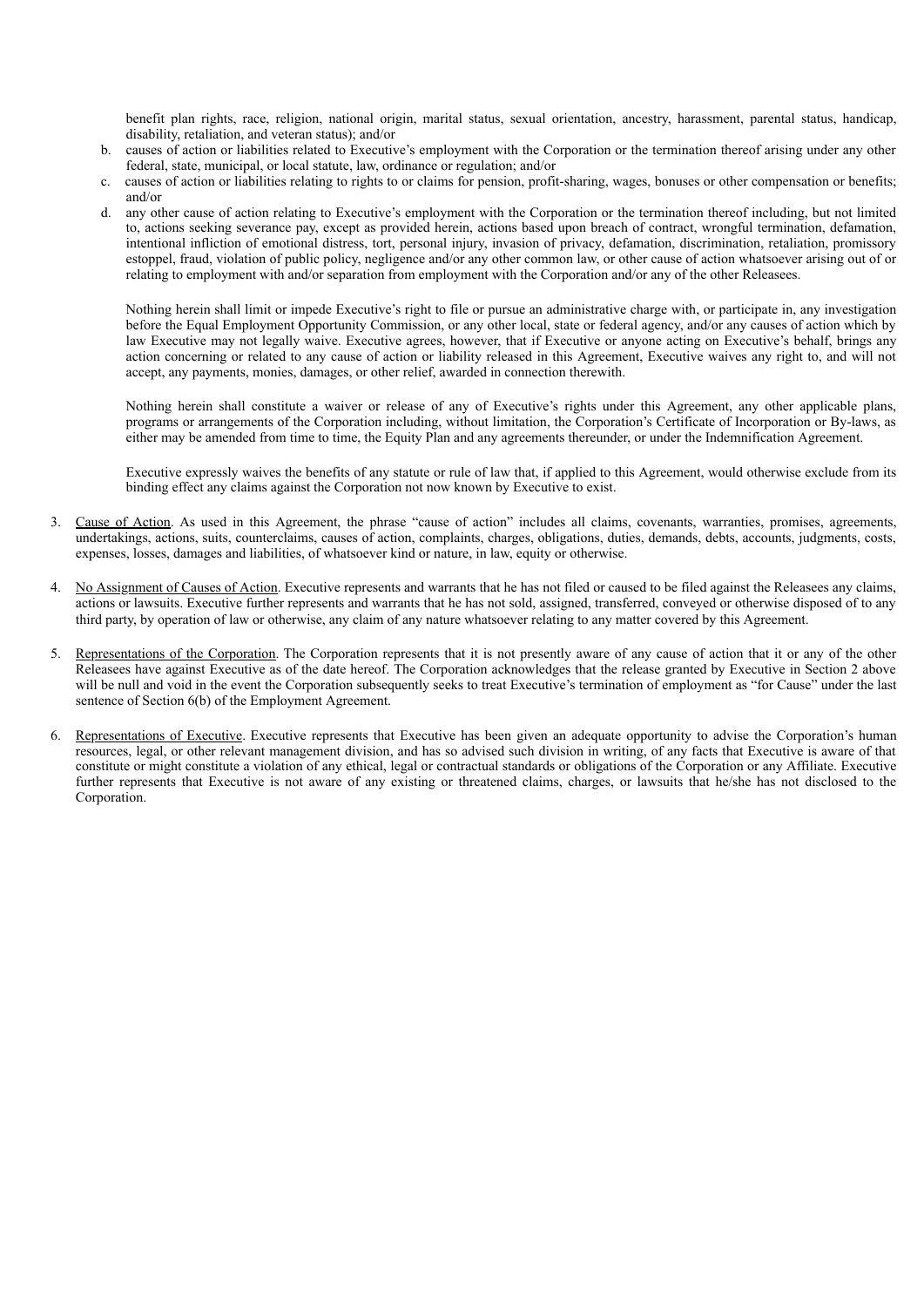- 7. Notice to Seek Counsel, Consideration Period, Revocation Period. Executive acknowledges that Executive has been advised in writing hereby to consult with an attorney before signing this document and that Executive has had at least twenty-one (21) calendar days after receipt of this document to consider whether to accept or reject this Agreement. Executive understands that Executive may sign this Agreement prior to the end of such twenty-one (21) calendar day period, but is not required to do so. Under ADEA, Executive has seven (7) calendar days after Executive signs this Agreement to revoke it. Such revocation must be in writing and delivered either by hand or mailed and postmarked within the seven (7) calendar day period. If sent by mail, it is requested that it be sent by certified mail, return receipt requested to the Corporation's General Counsel Office at 5620 Industrial Road, Fort Wayne, Indiana 46825. If Executive revokes this Agreement as provided herein, it shall be null and void and Executive shall not be entitled to receive the payments as described in the first sentence of Section 1 herein. If Executive does not revoke this Agreement within seven (7) calendar days of signing it, this Agreement shall become enforceable and effective on the seventh (7th) day after Executive signs this Agreement ("Effective Date").
- 8. Governing Law; Disputes. Except as provided in Section 23 of the Employment Agreement, or as provided below, jurisdiction and venue over disputes with regard to this Agreement shall be exclusively in the courts of the State of Indiana or the United States District Court for the Northern District of Indiana. This Agreement shall be construed and interpreted in accordance with and governed by the laws of the State of Indiana, without regard to the choice of laws provisions of such laws. The parties agree that any action brought by a party to enforce or interpret this Agreement shall be brought in a State or Federal Court sitting in Indiana; except that an action by the Corporation to enforce its rights under Section 12 of the Employment Agreement may also be brought in Executive's state of residency or any other forum in which Executive is subject to personal jurisdiction. In addition, Executive and the Corporation specifically consent to personal jurisdiction in the State of Indiana for purposes of this Agreement.
- 9. Amendment; Waiver. No provision of this Agreement may be modified, waived or discharged unless such waiver, modification or discharge is agreed to in writing signed by Executive and the Corporation. This Agreement shall be enforced in accordance with its terms and shall not be construed against either party.
- 10. Severability. The parties agree that if any provision, section, subsection or other portion of this Agreement shall be determined by any court of competent jurisdiction to be invalid, illegal or unenforceable in whole or in part and such determination shall become final, such provision or portion shall be deemed to be severed or limited, but only to the extent required to render the remaining provisions and portion of this Agreement enforceable. This Agreement as thus amended will remain in full force and effect and will be binding on the parties and will be enforced so as to give effect to the intention of the parties insofar as that is possible. In addition, the parties hereby expressly empower a court of competent jurisdiction to modify any term or provision of this Agreement to the extent necessary to comply with existing law and to enforce this Agreement as modified.
- 11. Enforcement. This Agreement may be pleaded as a full and complete defense and may be used as the basis for an injunction against any action at law or proceeding at equity, or any private or public judicial or non-judicial proceeding instituted, prosecuted, maintained or continued in breach hereof.
- 12. No Enlargement of Employee Rights. Executive acknowledges that, except as expressly provided in this Agreement, any employment or contractual relationship between him and the Corporation is terminated, and that he has no future employment or contractual relationship with the Corporation other than the contractual relationship created by this Agreement, the Employment Agreement, any other applicable plans, programs or arrangements of the Corporation including, without limitation, the Corporation's Certificate of Incorporation or By-laws, as either may be amended from time to time, the Equity Plan and any agreements thereunder, and the Indemnification Agreement. The Corporation has no obligation, contractual or otherwise, to employ or reemploy, hire or rehire, or recall or reinstate Executive in the future with the Corporation.
- 13. No Representations. Executive represents that he has carefully read and understands the scope and effect of the provisions of this Agreement. Executive has not relied upon any representations or statements made by the Corporation that are not specifically set forth in this Agreement.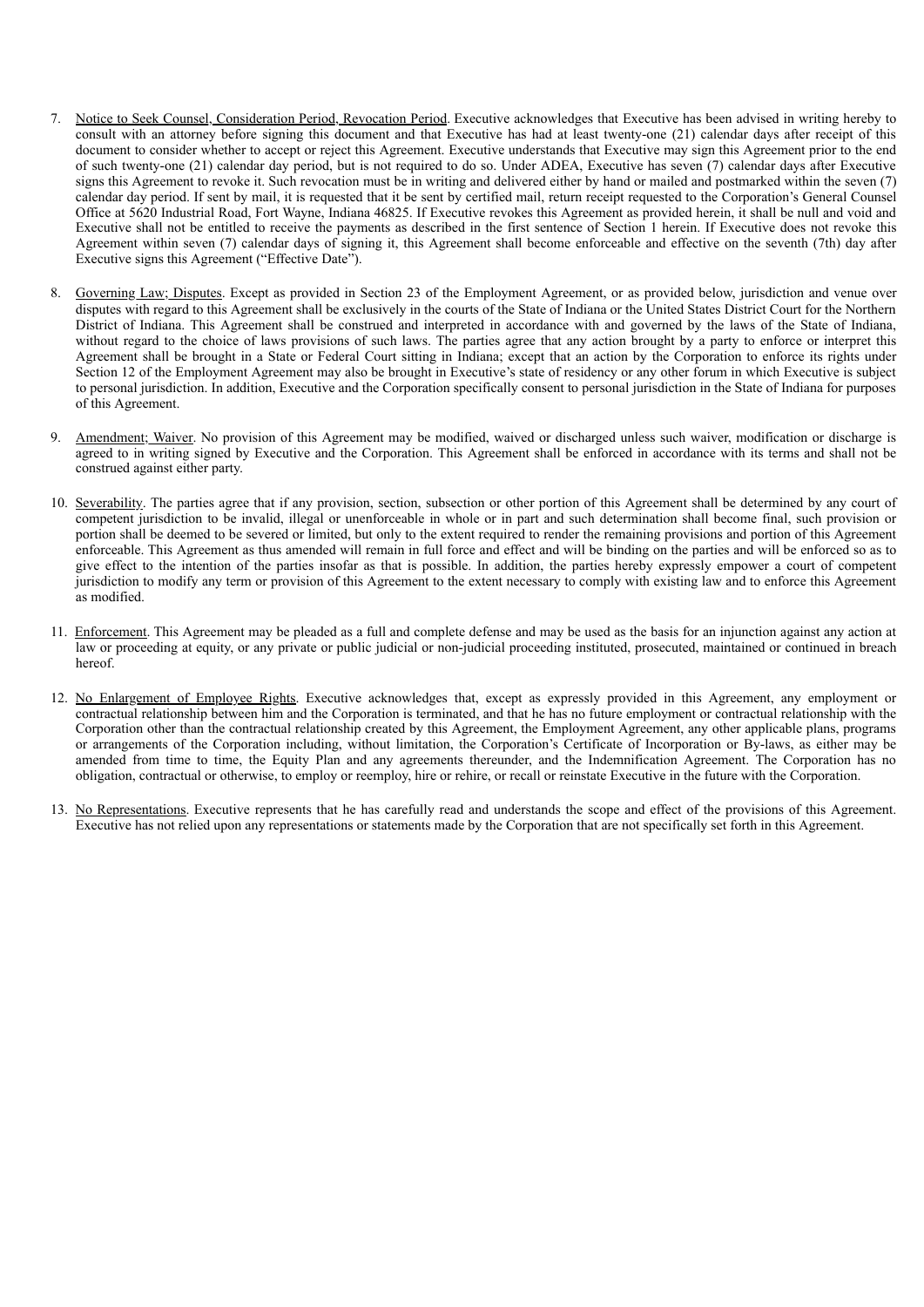- 14. Counterparts. This Agreement may be executed in two counterparts, each of which shall be deemed to be an original but both of which together will constitute one and the same instrument.
- 15. Withholding. The Corporation shall withhold from any payments otherwise due or payable hereunder any amounts required to be withheld in order to comply with any federal, state, local or other income or other tax laws requiring withholding with respect to compensation and benefits provided to Executive pursuant to this Agreement.
- 16. Successors and Assigns. This Agreement binds and inures to the benefit of Executive's heirs, administrators, representatives, executors, successors and assigns, and the Corporation's successors and assigns.
- 17. Entire Agreement Termination of Prior Agreements. This Agreement contains the entire agreement between the parties hereto with respect to the subject matter hereof and supersedes any previous oral and written agreements or representations relating to the subject matters herein, except for the Employment Agreement, any other applicable plans, programs or arrangements of the Corporation including, without limitation, the Corporation's Certificate of Incorporation or By-laws, as either may be amended from time to time, the Equity Plan and any agreements thereunder, and the Indemnification Agreement.

The undersigned hereby acknowledge and agree that Executive has carefully read and fully understands all the provisions of this Agreement, has had an opportunity to seek counsel regarding it and have voluntarily entered into this Agreement by signing below as of the **date(s) set forth above.**

**IN WITNESS WHEREOF**, the parties have executed this Agreement on the date indicated above.

**VERA BRADLEY, INC. EXECUTIVE**

By:

Its: Robert Wallstrom

CHI:2778773.11 CHI:2778773.15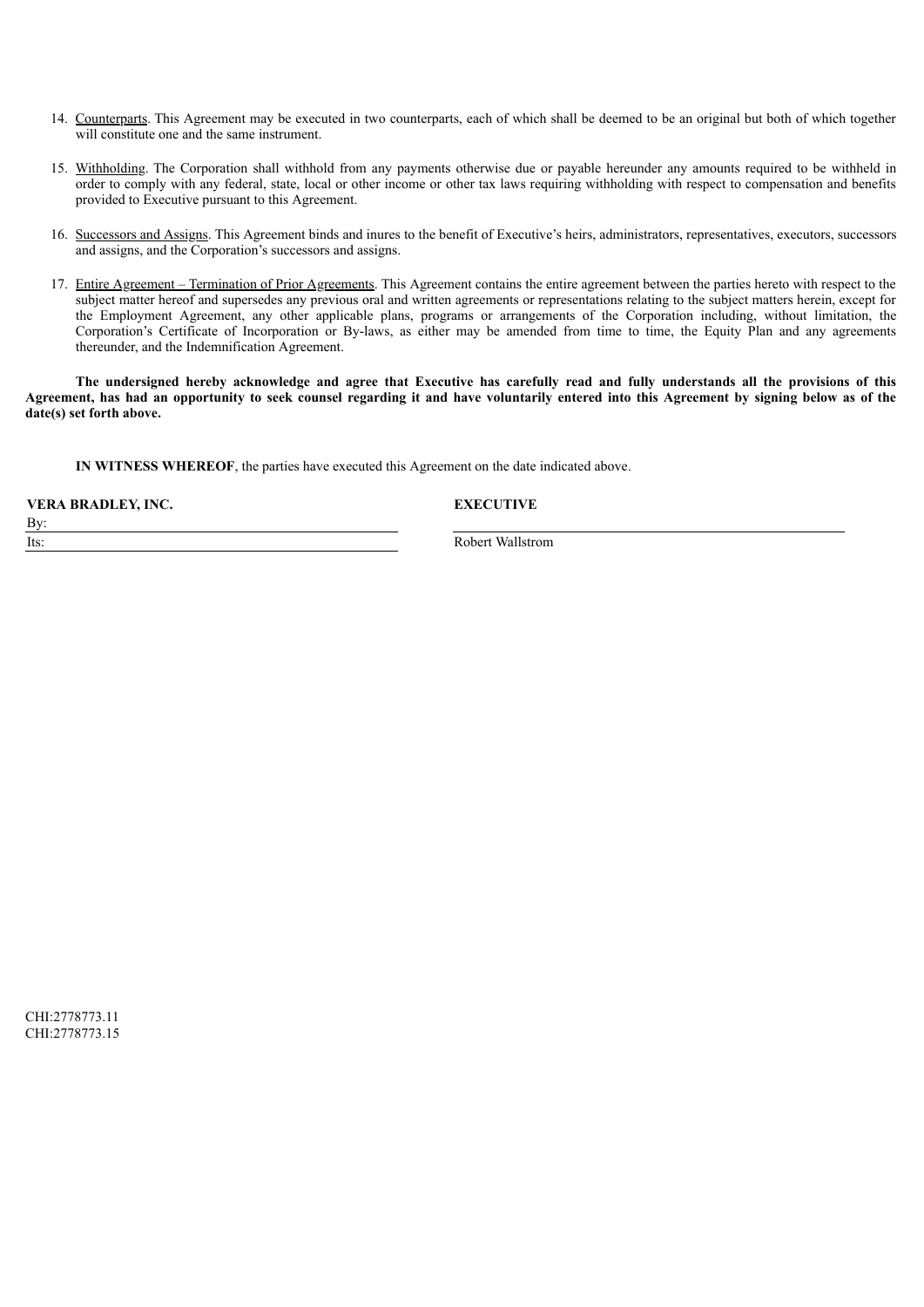#### **CERTIFICATION PURSUANT TO SECTION 302 OF THE SARBANES-OXLEY ACT OF 2002**

<span id="page-63-0"></span>I, Robert Wallstrom, certify that:

- 1. I have reviewed this quarterly report on Form 10-Q of Vera Bradley, Inc.;
- 2. Based on my knowledge, this report does not contain any untrue statement of a material fact or omit to state a material fact necessary to make the statements made, in light of the circumstances under which such statements were made, not misleading with respect to the period covered by this report;
- 3. Based on my knowledge, the financial statements, and other financial information included in this report, fairly present in all material respects the financial condition, results of operations and cash flows of the registrant as of, and for, the periods presented in this report;
- 4. The registrant's other certifying officer(s) and I are responsible for establishing and maintaining disclosure controls and procedures (as defined in Exchange Act Rules 13a-15(e) and 15d-15(e)) and internal control over financial reporting (as defined in Exchange Act Rules 13a-15(f) and 15d-15(f))for the registrant and have:
	- (a) Designed such disclosure controls and procedures, or caused such disclosure controls and procedures to be designed under our supervision, to ensure that material information relating to the registrant, including its consolidated subsidiaries, is made known to us by others within those entities, particularly during the period in which this report is being prepared;
	- (b) Designed such internal control over financial reporting, or caused such internal control over financial reporting to be designed under our supervision, to provide reasonable assurance regarding the reliability of financial reporting and the preparation of financial statements for external purposes in accordance with generally accepted accounting principles;
	- (c) Evaluated the effectiveness of the registrant's disclosure controls and procedures and presented in this report our conclusions about the effectiveness of the disclosure controls and procedures, as of the end of the period covered by this report based on such evaluation; and
	- (d) Disclosed in this report any change in the registrant's internal control over financial reporting that occurred during the registrant's most recent fiscal quarter (the registrant's fourth fiscal quarter in the case of an annual report) that has materially affected, or is reasonably likely to materially affect, the registrant's internal control over financial reporting; and
- 5. The registrant's other certifying officer(s) and I have disclosed, based on our most recent evaluation of internal control over financial reporting, to the registrant's auditors and the audit committee of the registrant's board of directors (or persons performing the equivalent functions):
	- (a) All significant deficiencies and material weaknesses in the design or operation of internal control over financial reporting which are reasonably likely to adversely affect the registrant's ability to record, process, summarize and report financial information; and
	- (b) Any fraud, whether or not material, that involves management or other employees who have a significant role in the registrant's internal control over financial reporting. Date: June 9, 2022 /s/ Robert Wallstrom

Robert Wallstrom *Chief Executive Of icer*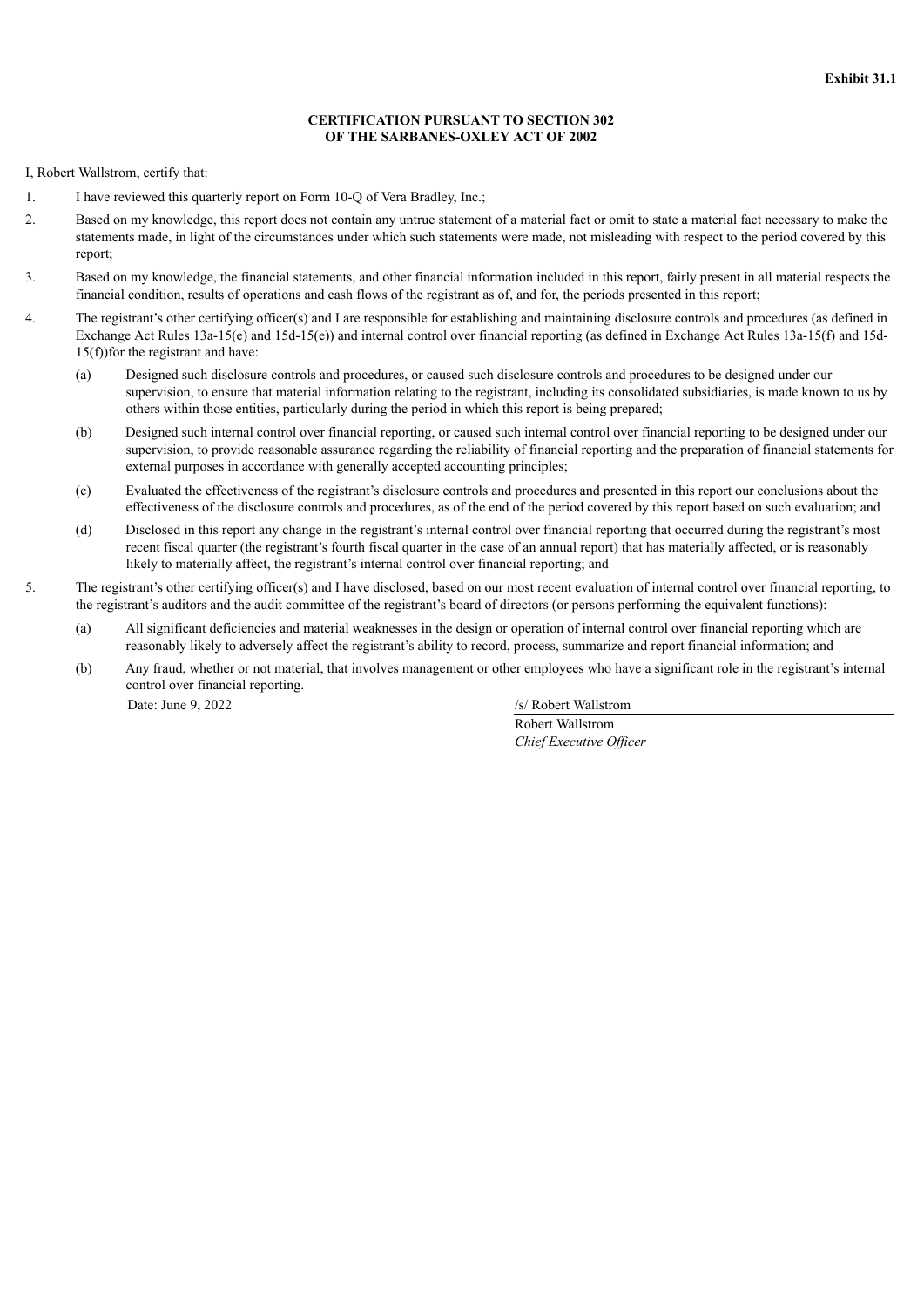#### **CERTIFICATION PURSUANT TO SECTION 302 OF THE SARBANES-OXLEY ACT OF 2002**

<span id="page-64-0"></span>I, John Enwright, certify that:

- 1. I have reviewed this quarterly report on Form 10-Q of Vera Bradley, Inc.;
- 2. Based on my knowledge, this report does not contain any untrue statement of a material fact or omit to state a material fact necessary to make the statements made, in light of the circumstances under which such statements were made, not misleading with respect to the period covered by this report;
- 3. Based on my knowledge, the financial statements, and other financial information included in this report, fairly present in all material respects the financial condition, results of operations and cash flows of the registrant as of, and for, the periods presented in this report;
- 4. The registrant's other certifying officer(s) and I are responsible for establishing and maintaining disclosure controls and procedures (as defined in Exchange Act Rules 13a-15(e) and 15d-15(e)) and internal control over financial reporting (as defined in Exchange Act Rules 13a-15(f) and 15d-15(f))for the registrant and have:
	- (a) Designed such disclosure controls and procedures, or caused such disclosure controls and procedures to be designed under our supervision, to ensure that material information relating to the registrant, including its consolidated subsidiaries, is made known to us by others within those entities, particularly during the period in which this report is being prepared;
	- (b) Designed such internal control over financial reporting, or caused such internal control over financial reporting to be designed under our supervision, to provide reasonable assurance regarding the reliability of financial reporting and the preparation of financial statements for external purposes in accordance with generally accepted accounting principles;
	- (c) Evaluated the effectiveness of the registrant's disclosure controls and procedures and presented in this report our conclusions about the effectiveness of the disclosure controls and procedures, as of the end of the period covered by this report based on such evaluation; and
	- (d) Disclosed in this report any change in the registrant's internal control over financial reporting that occurred during the registrant's most recent fiscal quarter (the registrant's fourth fiscal quarter in the case of an annual report) that has materially affected, or is reasonably likely to materially affect, the registrant's internal control over financial reporting; and
- 5. The registrant's other certifying officer(s) and I have disclosed, based on our most recent evaluation of internal control over financial reporting, to the registrant's auditors and the audit committee of the registrant's board of directors (or persons performing the equivalent functions):
	- (a) All significant deficiencies and material weaknesses in the design or operation of internal control over financial reporting which are reasonably likely to adversely affect the registrant's ability to record, process, summarize and report financial information; and
	- (b) Any fraud, whether or not material, that involves management or other employees who have a significant role in the registrant's internal control over financial reporting. Date: June 9, 2022 /s/ John Enwright

John Enwright *Chief Financial Of icer*